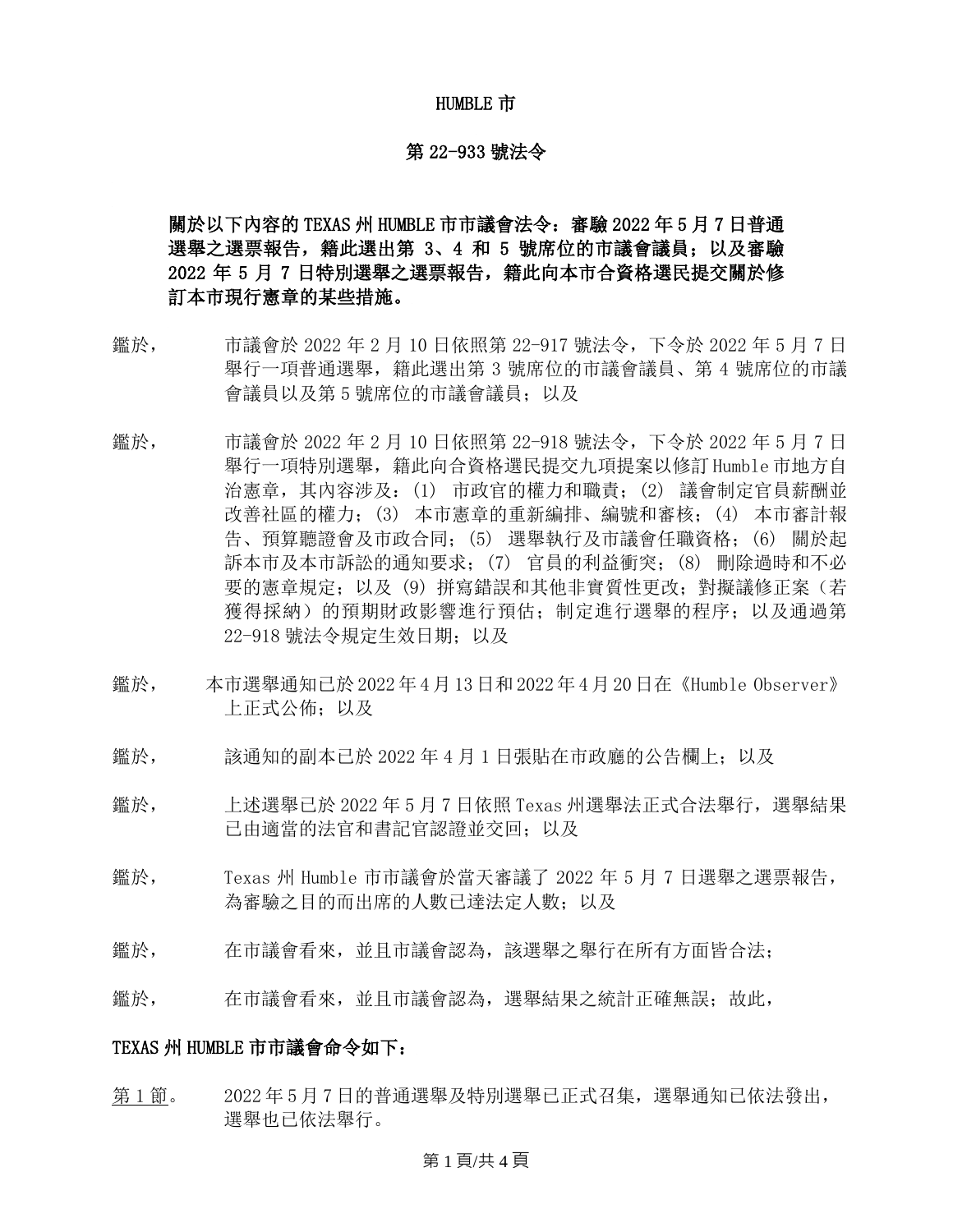第 2 節。 對 2022 年 5 月 7 日選舉之投票進行的統計, 就上文敘文 I 和敘文 II 所述之 目的(其副本已隨附於本法令之附件 B 並已構成本法令之組成部分),已被 採納為對選舉中之投票進行的正式統計,並且該統計將存檔並記錄於 Humble 市的官方記錄中,作為選舉之正式審驗。

第 3 節。 對選舉之選票報告的正式審驗反映了以下情況:

|      | 市議會議員第3號席位     | 收到票數 | 百分比     |
|------|----------------|------|---------|
|      | Bruce Davidson | 422  | 100.00% |
|      | 市議會議員第4號席位     | 收到票數 | 百分比     |
|      | Paula Settle   | 406  | 100.00% |
|      | 市議會議員第5號席位     | 收到票數 | 百分比     |
|      | Linda Greenan  | 122  | 25.42%  |
|      | David Pierce   | 358  | 74.58%  |
| 提案 A |                | 收到票數 | 百分比     |
|      | 是              | 434  | 86.11%  |
|      | 否              | 70   | 13.89%  |
| 提案 B |                | 收到票數 | 百分比     |
|      | 是              | 398  | 79.28%  |
|      | 否              | 104  | 20.72%  |
| 提案C  |                | 收到票數 | 百分比     |
|      | 是              | 380  | 77.87%  |
|      | 否              | 108  | 22.13%  |
| 提案D  |                | 收到票數 | 百分比     |
|      | 是              | 423  | 86.86%  |
|      |                |      |         |

#### 第 2 頁/共 4 頁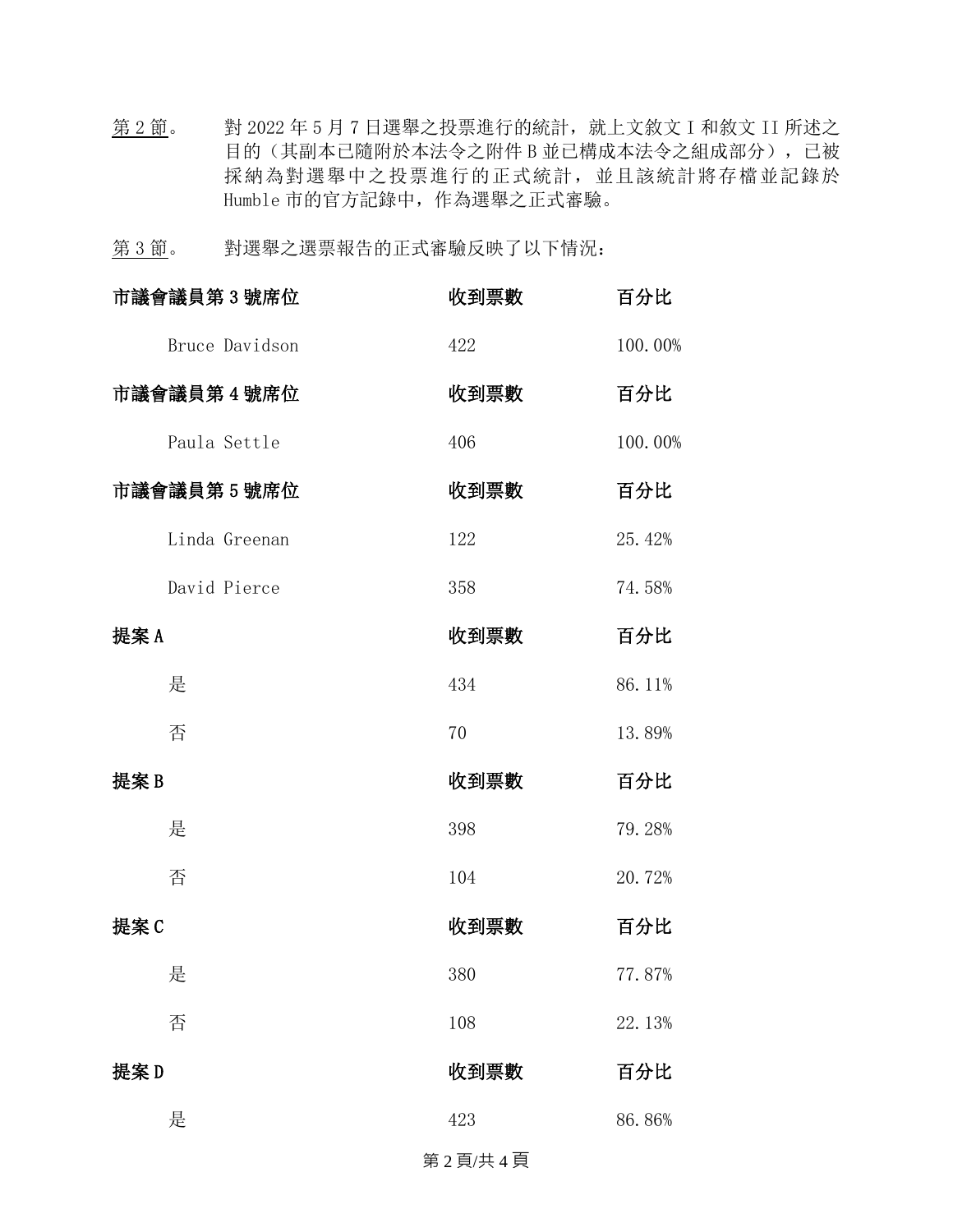|      | 否 | 64   | 13.14% |
|------|---|------|--------|
| 提案E  |   | 收到票數 | 百分比    |
|      | 是 | 427  | 86.61% |
|      | 否 | 66   | 13.39% |
| 提案F  |   | 收到票數 | 百分比    |
|      | 是 | 418  | 84.79% |
|      | 否 | 75   | 15.21% |
| 提案G  |   | 收到票數 | 百分比    |
|      | 是 | 422  | 85.95% |
|      | 否 | 69   | 14.05% |
| 提案H  |   | 收到票數 | 百分比    |
|      | 是 | 414  | 85.01% |
|      | 否 | 73   | 14.99% |
| 提案 I |   | 收到票數 | 百分比    |
|      | 是 | 433  | 88.01% |
|      | 否 | 59   | 11.99% |

第 4 節。 僅此宣布上述本市普通選舉之結果如本法令所述,以下指明人員將在所列各 席位上任職,並須按照 Texas 州法律規定宣誓就職。

> 市議會議員第 3 號席位:Bruce Davidson 市議會議員第 4 號席位:Paula Settle 市議會議員第 5 號席位:David Pierce 提案 A: 通過 提案 B: 通過 提案 C: 通過

## 第 3 頁/共 4 頁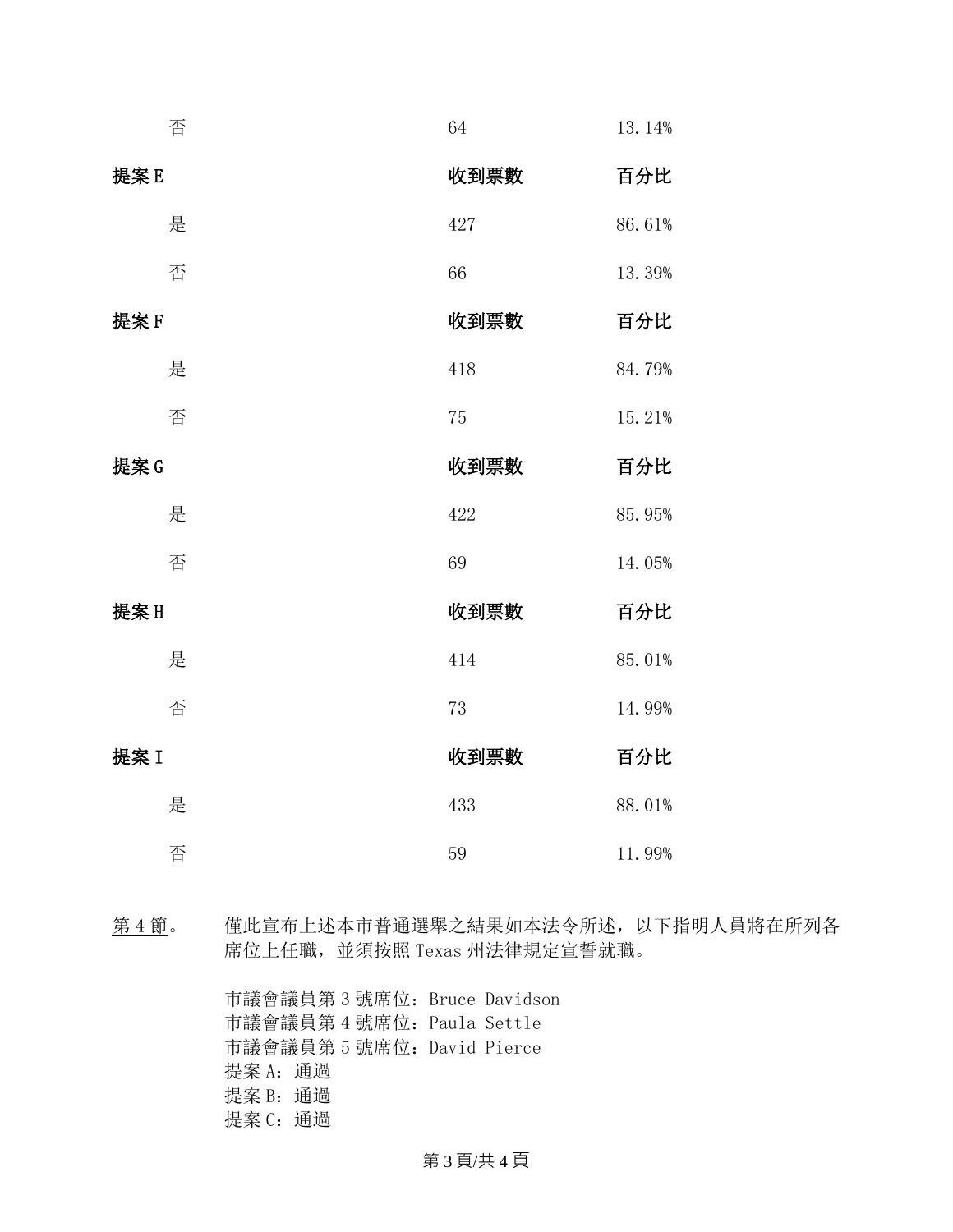提案 D: 通過 提案 E: 通過 提案 F: 通過 提案 G: 通過 提案 H: 通過 提案 I: 通過

第 5 節。 若本法令中的任何條款、短語、規定、句子或其他部份,或上述內容对任何 人或任何情况的适用性,被任一具有司法管轄權的法院判定為無效或違反憲 法,則除已被宣告無效或違憲部份內容外,其不得對本法令部份或全部造成 任何影響、損害或導致無效;Texas 州 Humble市議會宣佈,即使已刪除了被 宣告無效或違憲的部份(無論是一處或多處),其仍將通過該法令的每個部 分。

以本命令已於 2022 年 5 月 18 日獲通過、批准及採納。

/s/ Norman Funderburk 市長

見證:

/s/Maria Jackson 市秘書長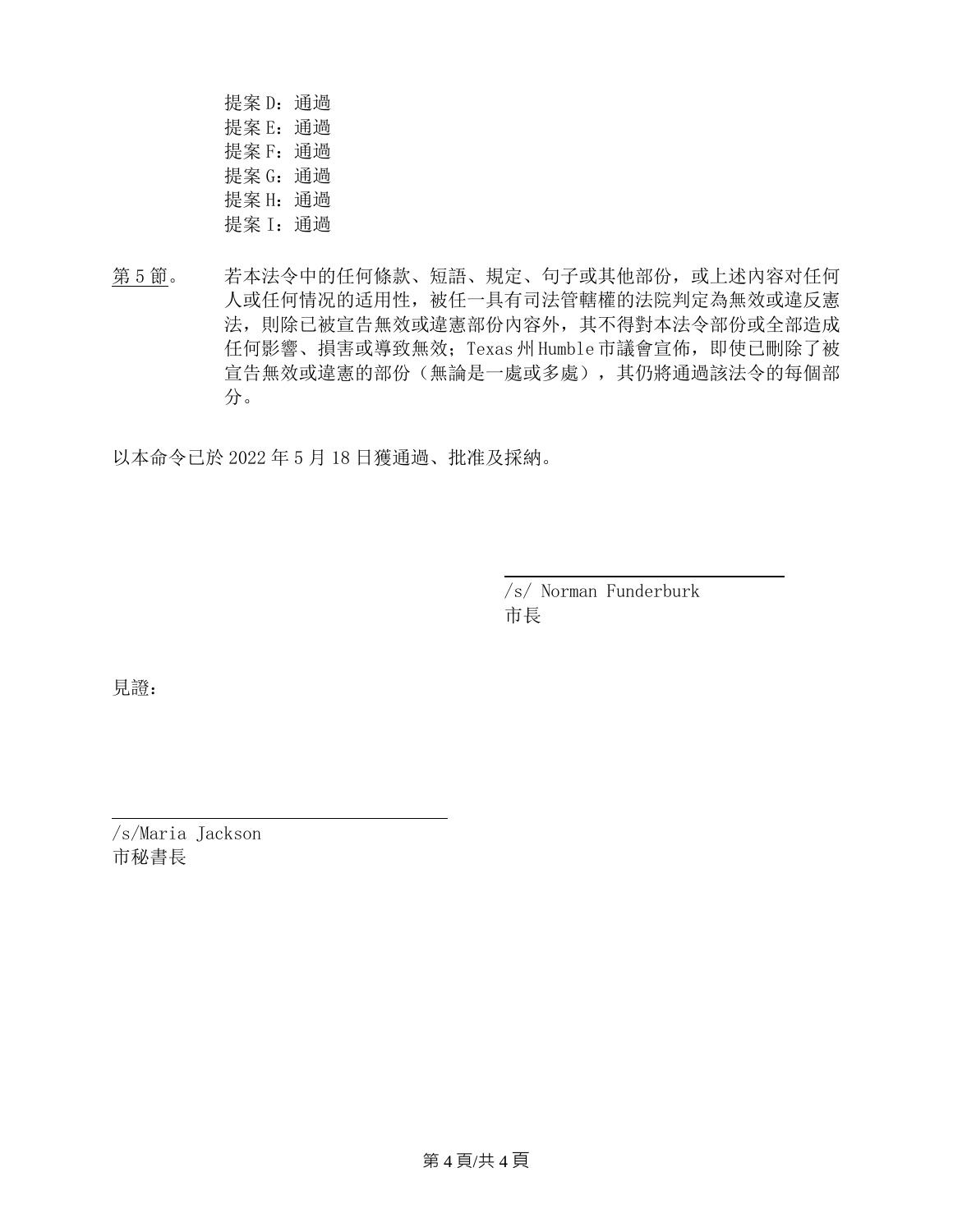# 附件A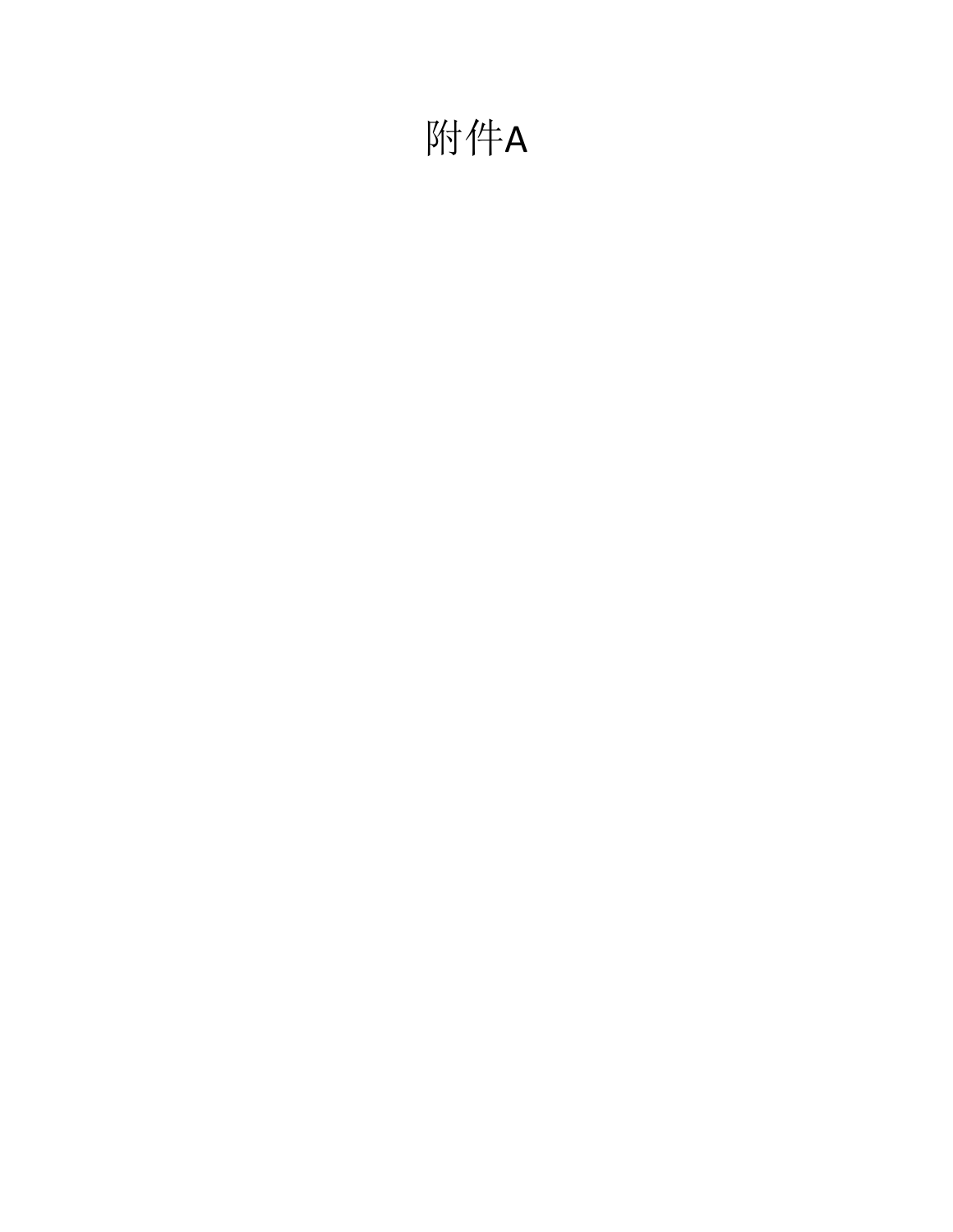|                                    | <b>City of Humble Cumulative</b>      | <b>Harris County, Texas</b>         | <b>Official Results</b>                               |  |  |
|------------------------------------|---------------------------------------|-------------------------------------|-------------------------------------------------------|--|--|
| <b>Elections</b>                   | May 7, 2022 Joint General and Special | Joint General and Special Elections | <b>Registered Voters</b><br>519 of $2517424 = 0.02\%$ |  |  |
| <b>Run Time</b><br><b>Run Date</b> | 11:55 AM<br>05/14/2022                | 5/7/2022<br>Page 1                  |                                                       |  |  |

#### **CITY OF HUMBLE, Council Member Place 3 - Vote for none or one**

| Choice         | Party       | <b>Ballot by Mail</b> | <b>Early Voting</b> | <b>Election Day</b> | <b>Provisional</b> | Limited  | <b>Total</b>   |
|----------------|-------------|-----------------------|---------------------|---------------------|--------------------|----------|----------------|
| Bruce Davidson |             | 64 100.00%            | 250 100.00%         | 100.00%<br>108      | 0.00%<br>0         | 0.00%    | 100.00%<br>422 |
|                | Cast Votes: | 64 100.00%            | 250 100.00%         | 100.00%<br>108      | 0.00%<br>$\Omega$  | $0.00\%$ | 422 100.00%    |
|                | Undervotes: | 16                    | 55                  | 26                  |                    |          | 97             |
|                | Overvotes:  |                       |                     |                     |                    |          |                |

#### **CITY OF HUMBLE, Council Member Place 4 - Vote for none or one**

| <b>Choice</b> | Party       |    | <b>Ballot by Mail</b> |    | <b>Early Voting</b> |    | <b>Election Day</b> |   | <b>Provisional</b> | Limited  |          |     | <b>Total</b> |
|---------------|-------------|----|-----------------------|----|---------------------|----|---------------------|---|--------------------|----------|----------|-----|--------------|
| Paula Settle  |             |    | 63 100.00%            |    | 235 100.00%         |    | 108 100.00%         | 0 | 0.00%              | $\Omega$ | $0.00\%$ | 406 | 100.00%      |
|               | Cast Votes: | 63 | 100.00%               |    | 235 100.00%         |    | 108 100.00%         |   | 0.00%              | 0        | $0.00\%$ | 406 | 100.00%      |
|               | Undervotes: |    |                       | 70 |                     | 26 |                     |   |                    |          |          | 113 |              |
|               | Overvotes:  |    |                       |    |                     |    |                     |   |                    | 0        |          |     |              |

#### **CITY OF HUMBLE, Council Member Place 5 - Vote for none or one**

| <b>Choice</b> | Party       | <b>Ballot by Mail</b> | <b>Early Voting</b> |     | <b>Election Day</b> | <b>Provisional</b> | Limited                 | <b>Total</b>   |
|---------------|-------------|-----------------------|---------------------|-----|---------------------|--------------------|-------------------------|----------------|
| Linda Greenan |             | 36.62%<br>26          | 22.61%<br>64        | 32  | 25.40%              | 0.00%              | $0.00\%$<br>$\Omega$    | 25.42%<br>122  |
| David Pierce  |             | 63.38%<br>45          | 77.39%<br>219       | 94  | 74.60%              | 0.00%<br>0         | 0.00%<br>$\overline{0}$ | 74.58%<br>358  |
|               | Cast Votes: | 100.00%               | 100.00%<br>283      | 126 | 100.00%             | 0.00%              | $0.00\%$<br>$\Omega$    | 100.00%<br>480 |
|               | Undervotes: | a                     | 22                  | 8   |                     |                    | 0                       | 39             |
|               | Overvotes:  |                       | 0                   | 0   |                     |                    | 0                       | Ü              |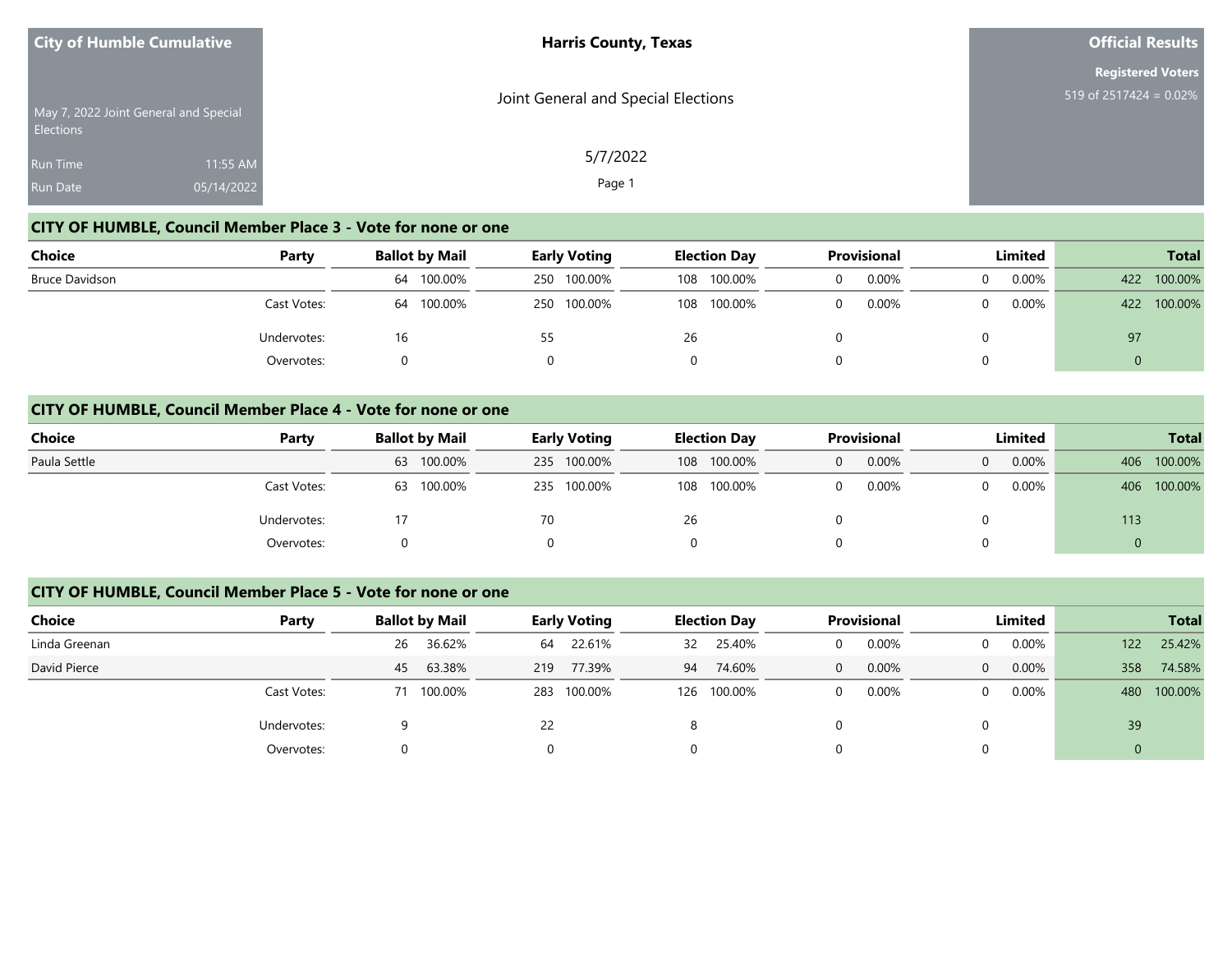| <b>City of Humble Cumulative</b> |                                       | <b>Harris County, Texas</b>         | <b>Official Results</b>                               |
|----------------------------------|---------------------------------------|-------------------------------------|-------------------------------------------------------|
| Elections                        | May 7, 2022 Joint General and Special | Joint General and Special Elections | <b>Registered Voters</b><br>519 of $2517424 = 0.02\%$ |
| Run Time<br>Run Date             | 11:55 AM<br>05/14/2022                | 5/7/2022<br>Page 2                  |                                                       |

# **CITY OF HUMBLE, PROPOSITION A**

| Choice     | Party       | <b>Ballot by Mail</b> | <b>Early Voting</b> | <b>Election Day</b> | <b>Provisional</b> | Limited              | <b>Total</b>   |
|------------|-------------|-----------------------|---------------------|---------------------|--------------------|----------------------|----------------|
| <b>YES</b> |             | 92.21%<br>71          | 85.81%<br>254       | 83.21%<br>109       | 0.00%              | $0.00\%$<br>$\Omega$ | 86.11%<br>434  |
| <b>NO</b>  |             | 7.79%<br>6            | 14.19%<br>42        | 16.79%<br><b>22</b> | 0.00%<br>0         | 0.00%<br>$\Omega$    | 70<br>13.89%   |
|            | Cast Votes: | 100.00%<br>77         | 296 100.00%         | 100.00%<br>131      | 0.00%              | 0.00%<br>$\Omega$    | 100.00%<br>504 |
|            | Undervotes: |                       | O                   |                     |                    | 0                    | 15             |
|            | Overvotes:  |                       |                     | 0                   |                    | 0                    | 0              |

# **CITY OF HUMBLE, PROPOSITION B**

| <b>Choice</b> | Party       | <b>Ballot by Mail</b> | <b>Early Voting</b> | <b>Election Day</b> | <b>Provisional</b> | Limited                    | <b>Total</b>   |
|---------------|-------------|-----------------------|---------------------|---------------------|--------------------|----------------------------|----------------|
| <b>YES</b>    |             | 76.62%<br>59          | 81.82%<br>243       | 75.00%<br>96        | 0.00%<br>0         | $0.00\%$<br>$\Omega$       | 79.28%<br>398  |
| <b>NO</b>     |             | 23.38%<br>18          | 18.18%<br>54        | 25.00%<br>32 L      | 0.00%<br>0         | $0.00\%$<br>$\overline{0}$ | 20.72%<br>104  |
|               | Cast Votes: | 77 100.00%            | 297 100.00%         | 128 100.00%         | 0.00%<br>0         | $0.00\%$<br>$\Omega$       | 100.00%<br>502 |
|               | Undervotes: |                       |                     | b                   |                    | 0                          | 17             |
|               | Overvotes:  |                       |                     |                     |                    | 0                          | 0              |

# **CITY OF HUMBLE, PROPOSITION C**

| Choice     | Party       | <b>Ballot by Mail</b> |            |     | <b>Early Voting</b> |     | <b>Election Day</b> |              | Provisional |                | Limited  |     | <b>Total</b> |
|------------|-------------|-----------------------|------------|-----|---------------------|-----|---------------------|--------------|-------------|----------------|----------|-----|--------------|
| <b>YES</b> |             | 60                    | 78.95%     | 222 | 77.89%              |     | 98 77.17%           | $\Omega$     | 0.00%       | $\Omega$       | $0.00\%$ | 380 | 77.87%       |
| <b>NO</b>  |             | 16                    | 21.05%     |     | 63 22.11%           |     | 29 22.83%           | $\mathbf{0}$ | 0.00%       | $\overline{0}$ | $0.00\%$ | 108 | 22.13%       |
|            | Cast Votes: |                       | 76 100.00% |     | 285 100.00%         | 127 | 100.00%             | $\Omega$     | 0.00%       | 0              | $0.00\%$ | 488 | 100.00%      |
|            | Undervotes: |                       |            | 20  |                     |     |                     |              |             |                |          | 31  |              |
|            | Overvotes:  |                       |            |     |                     |     |                     |              |             |                |          |     |              |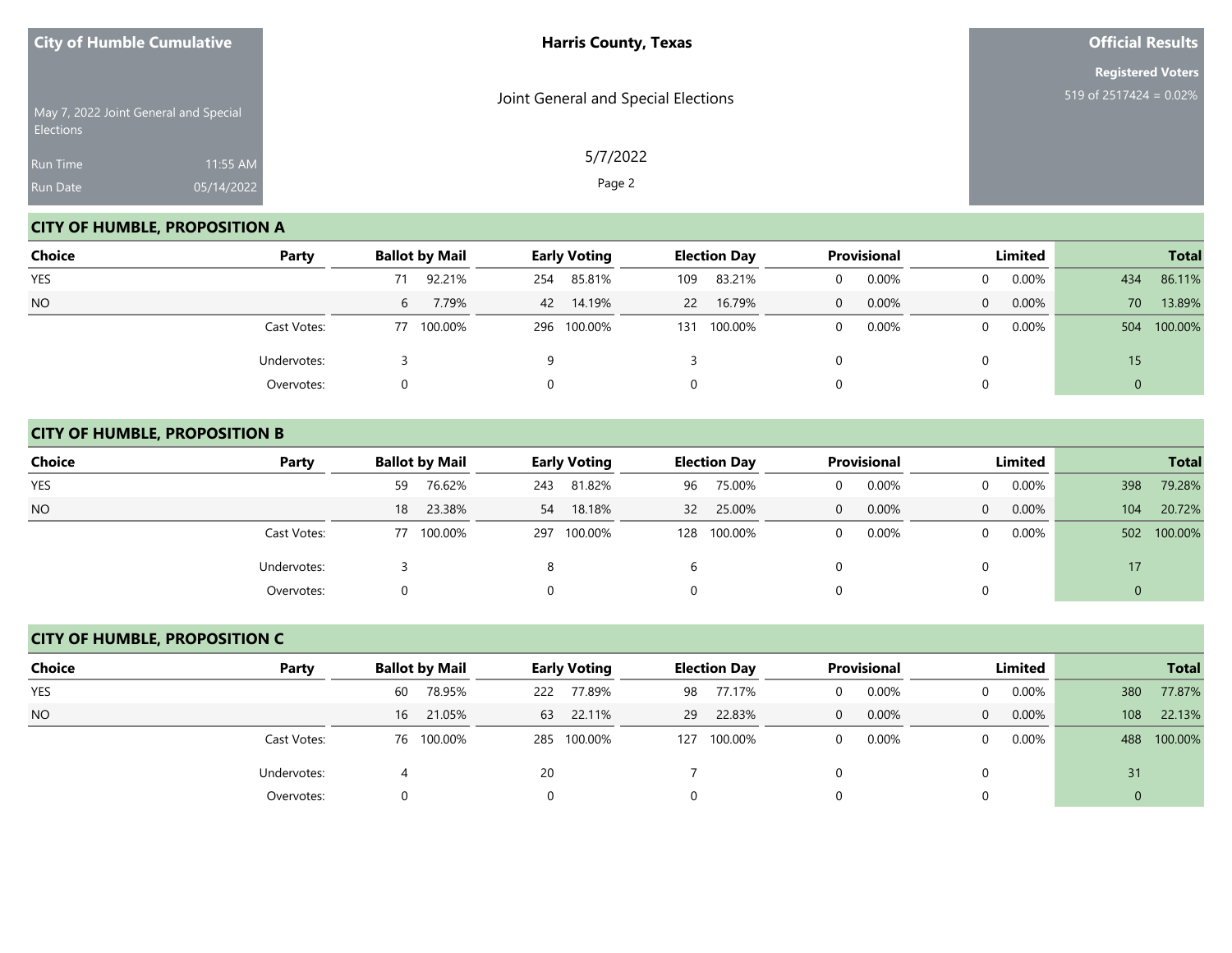| <b>City of Humble Cumulative</b>                   |            | <b>Harris County, Texas</b>         | <b>Official Results</b>                               |
|----------------------------------------------------|------------|-------------------------------------|-------------------------------------------------------|
|                                                    |            |                                     | <b>Registered Voters</b><br>519 of $2517424 = 0.02\%$ |
| May 7, 2022 Joint General and Special<br>Elections |            | Joint General and Special Elections |                                                       |
| <b>Run Time</b>                                    | 11:55 AM   | 5/7/2022                            |                                                       |
| Run Date                                           | 05/14/2022 | Page 3                              |                                                       |

# **CITY OF HUMBLE, PROPOSITION D**

| Choice     | Party       | <b>Ballot by Mail</b> | <b>Early Voting</b> | <b>Election Day</b> | <b>Provisional</b> | Limited              | <b>Total</b>   |
|------------|-------------|-----------------------|---------------------|---------------------|--------------------|----------------------|----------------|
| <b>YES</b> |             | 92.00%<br>69          | 87.41%<br>250       | 82.54%<br>104       | 0.00%              | $0.00\%$<br>$\Omega$ | 86.86%<br>423  |
| <b>NO</b>  |             | 8.00%<br>6            | 12.59%<br>36        | 17.46%<br><b>22</b> | 0.00%<br>0         | 0.00%<br>$\Omega$    | 13.14%<br>64   |
|            | Cast Votes: | 75 100.00%            | 286 100.00%         | 126 100.00%         | 0.00%              | 0.00%<br>$\Omega$    | 100.00%<br>487 |
|            | Undervotes: |                       | 19                  | 8                   |                    | 0                    | 32             |
|            | Overvotes:  |                       |                     | 0                   |                    | 0                    | 0              |

# **CITY OF HUMBLE, PROPOSITION E**

| <b>Choice</b> | Party       | <b>Ballot by Mail</b> | <b>Early Voting</b> | <b>Election Day</b> | <b>Provisional</b>    | Limited                    | <b>Total</b>     |
|---------------|-------------|-----------------------|---------------------|---------------------|-----------------------|----------------------------|------------------|
| <b>YES</b>    |             | 92.11%<br>70          | 87.50%<br>252       | 81.40%<br>105       | 0.00%<br>$\Omega$     | $0.00\%$<br>$\overline{0}$ | 86.61%<br>427    |
| <b>NO</b>     |             | 7.89%<br>6            | 36 12.50%           | 18.60%<br>24        | 0.00%<br>$\mathbf{0}$ | $0.00\%$<br>$\Omega$       | 66<br>13.39%     |
|               | Cast Votes: | 76 100.00%            | 100.00%<br>288      | 100.00%<br>129      | 0.00%<br>0            | $0.00\%$<br>$\overline{0}$ | 100.00%<br>493   |
|               | Undervotes: |                       | 17                  |                     |                       | 0                          | 26               |
|               | Overvotes:  |                       |                     | 0                   | 0                     | 0                          | $\boldsymbol{0}$ |

# **CITY OF HUMBLE, PROPOSITION F**

| Choice     | Party       | <b>Ballot by Mail</b> |            |     | <b>Early Voting</b> |           | <b>Election Day</b> |              | Provisional |                | Limited  |     | <b>Total</b> |
|------------|-------------|-----------------------|------------|-----|---------------------|-----------|---------------------|--------------|-------------|----------------|----------|-----|--------------|
| <b>YES</b> |             | 70                    | 92.11%     | 241 | 83.68%              | 107       | 82.95%              | $\Omega$     | 0.00%       | $\Omega$       | $0.00\%$ | 418 | 84.79%       |
| <b>NO</b>  |             | 6                     | 7.89%      |     | 47 16.32%           | <b>22</b> | 17.05%              | $\mathbf{0}$ | 0.00%       | $\overline{0}$ | $0.00\%$ | 75  | 15.21%       |
|            | Cast Votes: |                       | 76 100.00% |     | 288 100.00%         | 129       | 100.00%             | $\Omega$     | 0.00%       | 0              | $0.00\%$ | 493 | 100.00%      |
|            | Undervotes: |                       |            | 17  |                     |           |                     |              |             |                |          | 26  |              |
|            | Overvotes:  |                       |            |     |                     |           |                     |              |             |                |          |     |              |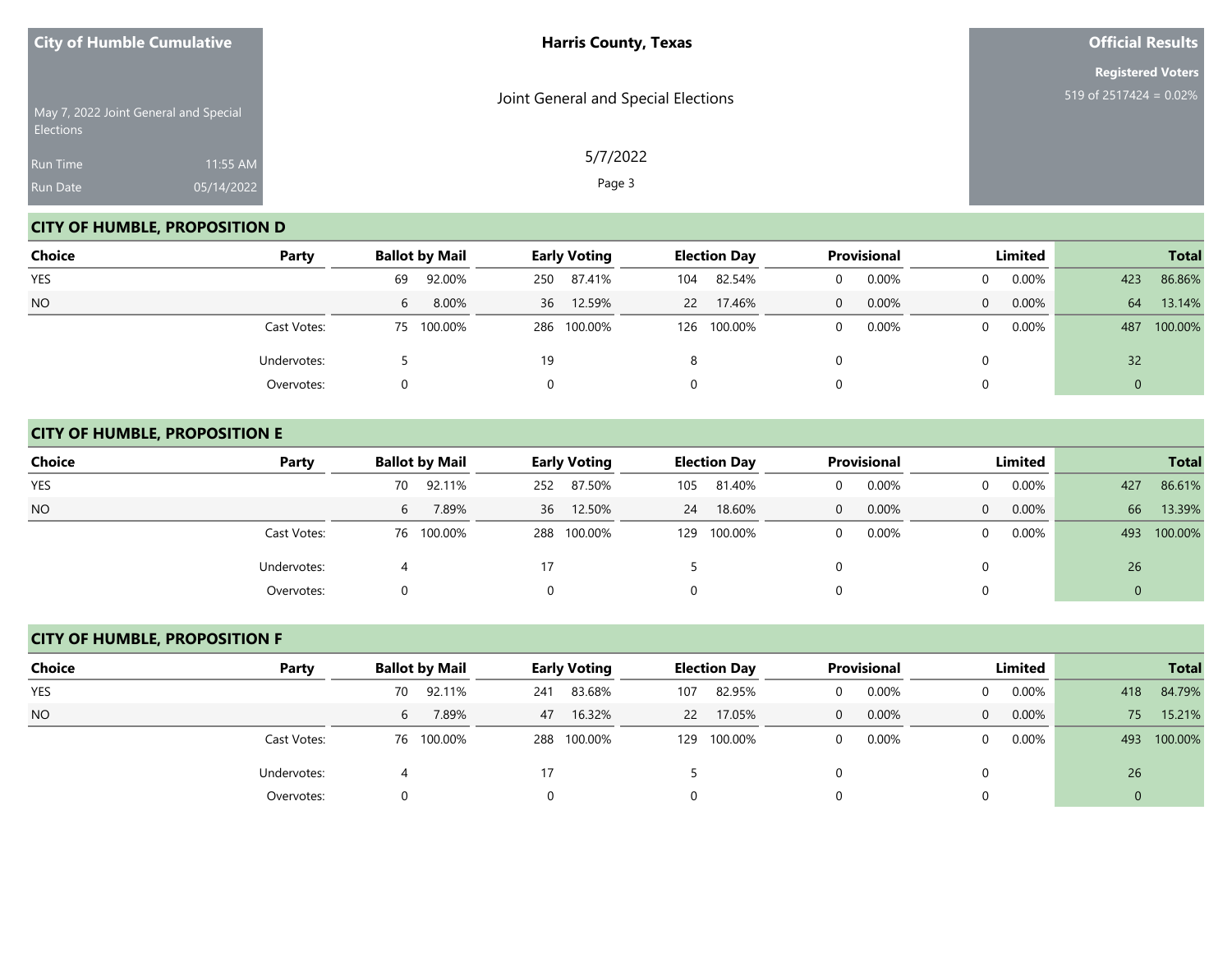| <b>City of Humble Cumulative</b>                          |            | <b>Harris County, Texas</b>         | <b>Official Results</b>   |
|-----------------------------------------------------------|------------|-------------------------------------|---------------------------|
|                                                           |            |                                     | <b>Registered Voters</b>  |
| May 7, 2022 Joint General and Special<br><b>Elections</b> |            | Joint General and Special Elections | 519 of $2517424 = 0.02\%$ |
| Run Time                                                  | 11:55 AM   | 5/7/2022                            |                           |
| Run Date                                                  | 05/14/2022 | Page 4                              |                           |

# **CITY OF HUMBLE, PROPOSITION G**

| <b>Choice</b> | Party       | <b>Ballot by Mail</b>   | <b>Early Voting</b> | <b>Election Day</b> | <b>Provisional</b> | Limited              | <b>Total</b>   |
|---------------|-------------|-------------------------|---------------------|---------------------|--------------------|----------------------|----------------|
| YES           |             | 92.11%<br>70            | 85.02%<br>244       | 84.38%<br>108       | 0.00%              | $0.00\%$<br>$\Omega$ | 85.95%<br>422  |
| <b>NO</b>     |             | 7.89%<br>6 <sup>1</sup> | 14.98%<br>43        | 15.63%<br><b>20</b> | 0.00%<br>$\Omega$  | $0.00\%$<br>$\Omega$ | 69<br>14.05%   |
|               | Cast Votes: | 76 100.00%              | 100.00%<br>287      | 100.00%<br>128      | 0.00%<br>$\Omega$  | $0.00\%$<br>$\Omega$ | 100.00%<br>491 |
|               | Undervotes: |                         | 18                  | b                   |                    | 0                    | 28             |
|               | Overvotes:  |                         |                     | 0                   |                    | $\Omega$             |                |

#### **CITY OF HUMBLE, PROPOSITION H**

| <b>Choice</b> | Party       | <b>Ballot by Mail</b> | <b>Early Voting</b> | <b>Election Day</b> | Provisional       | Limited                    | <b>Total</b>   |
|---------------|-------------|-----------------------|---------------------|---------------------|-------------------|----------------------------|----------------|
| <b>YES</b>    |             | 82.89%<br>63          | 85.42%<br>246       | 85.37%<br>105       | 0.00%             | $0.00\%$<br>$\overline{0}$ | 85.01%<br>414  |
| <b>NO</b>     |             | 17.11%<br>13          | 42 14.58%           | 14.63%<br>18        | 0.00%<br>$\Omega$ | $0.00\%$<br>$\overline{0}$ | 14.99%<br>73   |
|               | Cast Votes: | 76 100.00%            | 288 100.00%         | 100.00%<br>123      | 0.00%             | $0.00\%$<br>$\overline{0}$ | 100.00%<br>487 |
|               | Undervotes: |                       | 17                  |                     |                   | 0                          | 32             |
|               | Overvotes:  |                       |                     | 0                   |                   | 0                          |                |

# **CITY OF HUMBLE, PROPOSITION I**

| Choice     | Party       |    | <b>Ballot by Mail</b> |     | <b>Early Voting</b> |     | <b>Election Day</b> |          | <b>Provisional</b> |          | Limited |             | <b>Total</b> |
|------------|-------------|----|-----------------------|-----|---------------------|-----|---------------------|----------|--------------------|----------|---------|-------------|--------------|
| <b>YES</b> |             | 69 | 87.34%                | 253 | 87.85%              | 111 | 88.80%              |          | 0.00%              |          | 0.00%   | 433         | 88.01%       |
| <b>NO</b>  |             | 10 | 12.66%                |     | 35 12.15%           | 14  | 11.20%              | $\Omega$ | 0.00%              | $\Omega$ | 0.00%   | 59          | 11.99%       |
|            | Cast Votes: |    | 79 100.00%            |     | 288 100.00%         |     | 125 100.00%         | $\Omega$ | 0.00%              | $\Omega$ | 0.00%   | 492         | 100.00%      |
|            | Undervotes: |    |                       | 17  |                     |     |                     |          |                    |          |         | 27          |              |
|            | Overvotes:  | 0. |                       |     |                     |     |                     |          |                    |          |         | $\mathbf 0$ |              |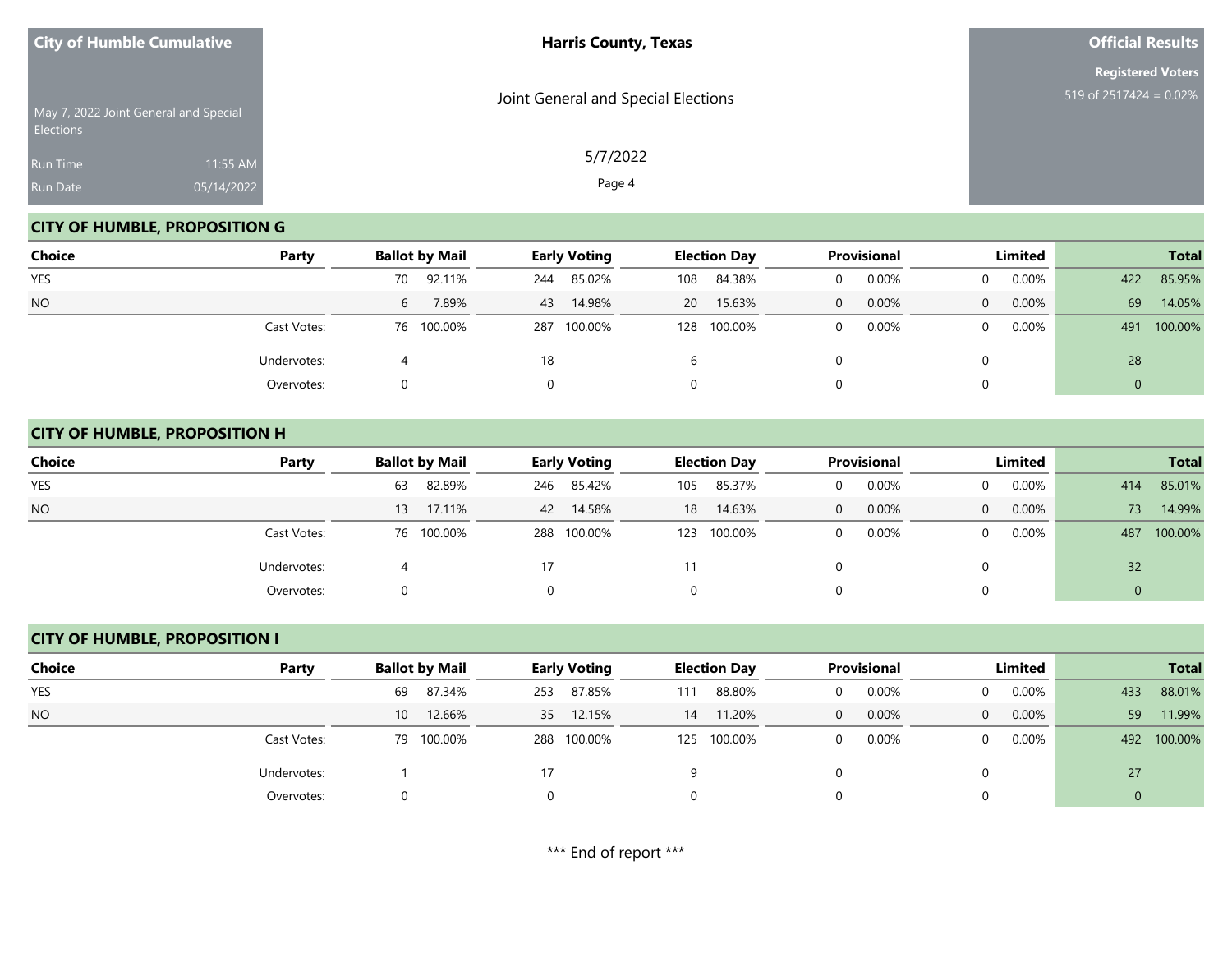| <b>City of Humble Canvass</b>                             |                        | <b>Harris County, Texas</b>         | <b>Official Results</b>              |
|-----------------------------------------------------------|------------------------|-------------------------------------|--------------------------------------|
|                                                           |                        |                                     | <b>Registered Voters</b>             |
| May 7, 2022 Joint General and Special<br><b>Elections</b> |                        | Joint General and Special Elections | 519 of $2517\overline{424} = 0.02\%$ |
| <b>Run Time</b><br><b>Run Date</b>                        | 11:53 AM<br>05/14/2022 | 5/7/2022<br>Page 1                  |                                      |

#### **CITY OF HUMBLE, Council Member Place 3 - Vote for none or one**

| <b>Precinct</b> | <b>Bruce Davidson</b> | Cast Votes          | Undervotes     | Overvotes           | Ballot by Mail Ballots Cast | Early Voting Ballots Cast | Election Day Ballots Cast | Provisional Ballots Cast | Limited Ballots Cast | <b>Total Ballots Cast</b> | Registered Voters | Turnout Percentage |
|-----------------|-----------------------|---------------------|----------------|---------------------|-----------------------------|---------------------------|---------------------------|--------------------------|----------------------|---------------------------|-------------------|--------------------|
| 0108            | 191                   | 191                 | 40             | $\boldsymbol{0}$    | 35                          | 139                       | 57                        | 0                        | $\boldsymbol{0}$     | 231                       | 3,620             | 6.38%              |
| 0334            | $\boldsymbol{0}$      | $\mathsf{O}\xspace$ | $\mathbf 0$    | $\mathbf 0$         | $\mathsf{O}\xspace$         | $\mathbf 0$               | $\boldsymbol{0}$          | $\mathbf 0$              | $\mathbf 0$          | $\mathbf 0$               | $\mathbf 0$       | 0.00%              |
| 0599            | 79                    | 79                  | $20\,$         | $\mathbf 0$         | 21                          | 55                        | 23                        | $\boldsymbol{0}$         | $\mathbf 0$          | 99                        | 834               | 11.87%             |
| 0840            | 85                    | 85                  | 18             | $\mathsf{O}\xspace$ | 17                          | 54                        | 32                        | $\mathbf 0$              | $\mathsf{O}\xspace$  | 103                       | 1,775             | 5.80%              |
| 0911            | 50                    | 50                  | 16             | $\mathbf 0$         | $\mathsf{3}$                | 47                        | 16                        | $\boldsymbol{0}$         | $\mathbf 0$          | 66                        | 598               | 11.04%             |
| 0920            | 10                    | $10\,$              | $\overline{2}$ | $\mathbf 0$         | $\overline{3}$              | 6                         | $\overline{3}$            | $\mathbf 0$              | $\overline{0}$       | 12                        | 233               | 5.15%              |
| 0921            | $\mathbf 0$           | $\mathbf 0$         | $\mathbf 0$    | $\mathbf 0$         | $\pmb{0}$                   | $\boldsymbol{0}$          | $\mathbf 0$               | $\boldsymbol{0}$         | $\boldsymbol{0}$     | $\pmb{0}$                 | $\mathbf{1}$      | $0.00\%$           |
| 1003            | $\overline{3}$        | $\overline{3}$      | $\mathbf 0$    | $\mathbf 0$         | $\mathbf{1}$                | $\overline{2}$            | $\mathbf 0$               | $\mathbf 0$              | $\overline{0}$       | $\mathsf{3}$              | 196               | 1.53%              |
| 1077            | $\pmb{0}$             | $\mathbf 0$         | $\mathbf 0$    | $\mathbf 0$         | $\pmb{0}$                   | $\mathbf 0$               | $\pmb{0}$                 | $\boldsymbol{0}$         | $\boldsymbol{0}$     | $\pmb{0}$                 | $20\,$            | $0.00\%$           |
| 1140            | $\overline{4}$        | $\overline{4}$      | $\mathbf{1}$   | $\mathbf 0$         | $\mathbf 0$                 | $\overline{c}$            | $\mathsf 3$               | $\mathbf 0$              | $\mathbf 0$          | $\sqrt{5}$                | 265               | 1.89%              |
| <b>Totals</b>   | 422                   | 422                 | 97             | $\mathbf 0$         | 80                          | 305                       | 134                       | $\mathbf 0$              | $\mathbf 0$          | 519                       | 7,542             | 6.88%              |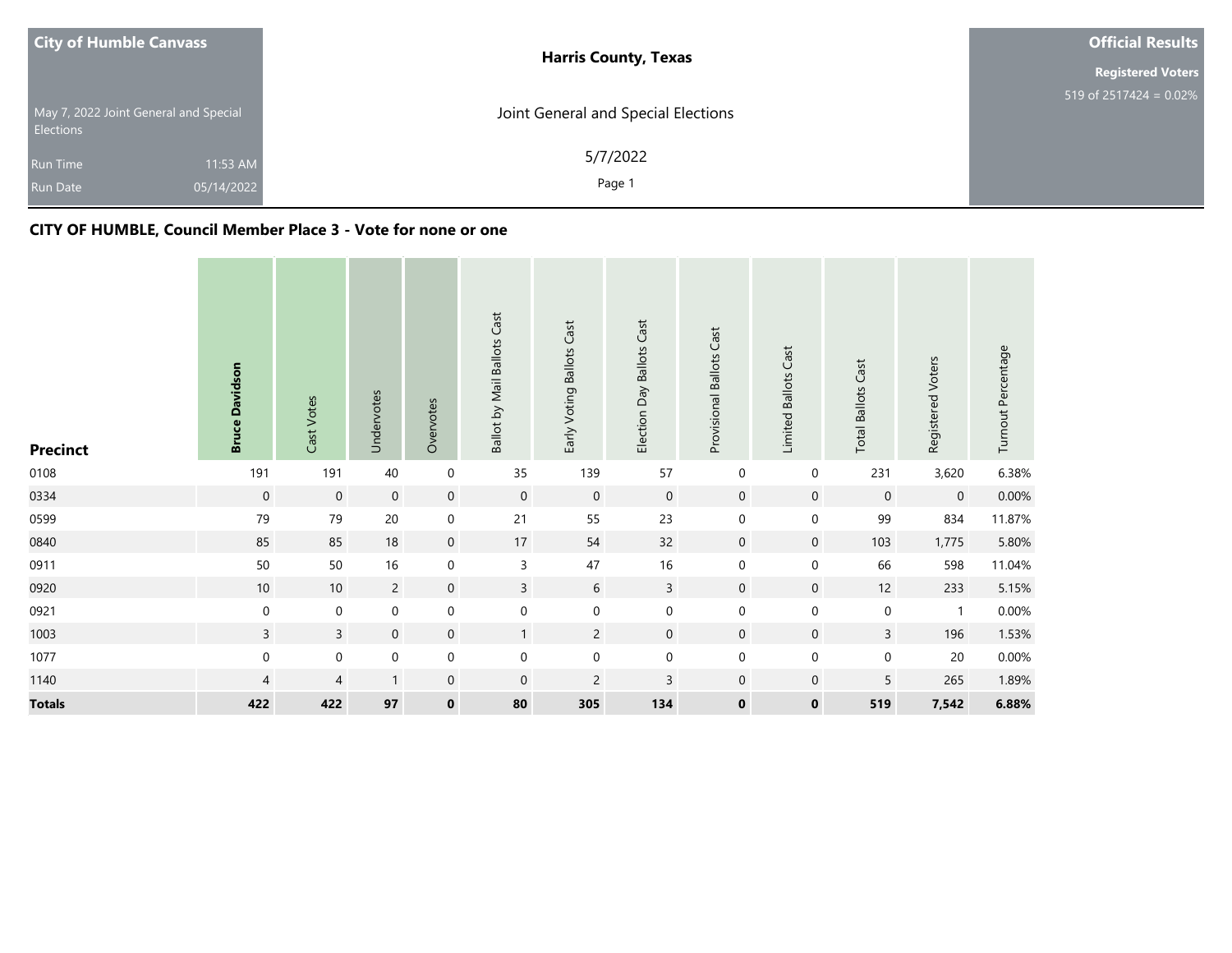| <b>City of Humble Canvass</b>                             |                        | <b>Harris County, Texas</b>         | <b>Official Results</b>              |
|-----------------------------------------------------------|------------------------|-------------------------------------|--------------------------------------|
|                                                           |                        |                                     | <b>Registered Voters</b>             |
| May 7, 2022 Joint General and Special<br><b>Elections</b> |                        | Joint General and Special Elections | 519 of $2517\overline{424} = 0.02\%$ |
| <b>Run Time</b><br><b>Run Date</b>                        | 11:53 AM<br>05/14/2022 | 5/7/2022<br>Page 2                  |                                      |

#### **CITY OF HUMBLE, Council Member Place 4 - Vote for none or one**

| <b>Precinct</b> | Paula Settle     | Cast Votes          | Undervotes     | Overvotes           | Ballot by Mail Ballots Cast | Early Voting Ballots Cast | Election Day Ballots Cast | Provisional Ballots Cast | Limited Ballots Cast | <b>Total Ballots Cast</b> | Registered Voters | Turnout Percentage |
|-----------------|------------------|---------------------|----------------|---------------------|-----------------------------|---------------------------|---------------------------|--------------------------|----------------------|---------------------------|-------------------|--------------------|
| 0108            | 182              | 182                 | 49             | $\boldsymbol{0}$    | 35                          | 139                       | 57                        | 0                        | $\boldsymbol{0}$     | 231                       | 3,620             | 6.38%              |
| 0334            | $\boldsymbol{0}$ | $\mathsf{O}\xspace$ | $\mathbf 0$    | $\mathbf 0$         | $\mathsf{O}\xspace$         | $\mathbf 0$               | $\boldsymbol{0}$          | $\mathbf 0$              | $\mathbf 0$          | $\mathbf 0$               | $\mathbf 0$       | 0.00%              |
| 0599            | 75               | $75\,$              | 24             | $\mathbf 0$         | 21                          | 55                        | 23                        | $\boldsymbol{0}$         | $\mathsf{O}\xspace$  | 99                        | 834               | 11.87%             |
| 0840            | 85               | 85                  | 18             | $\mathsf{O}\xspace$ | 17                          | 54                        | 32                        | $\mathbf 0$              | $\mathsf{O}\xspace$  | 103                       | 1,775             | 5.80%              |
| 0911            | 47               | 47                  | 19             | $\mathbf 0$         | $\mathsf{3}$                | 47                        | 16                        | $\boldsymbol{0}$         | $\mathbf 0$          | 66                        | 598               | 11.04%             |
| 0920            | 10               | $10\,$              | $\overline{2}$ | $\mathbf 0$         | $\overline{3}$              | 6                         | $\mathbf{3}$              | $\mathbf 0$              | $\overline{0}$       | 12                        | 233               | 5.15%              |
| 0921            | $\mathbf 0$      | $\mathbf 0$         | $\mathbf 0$    | $\mathbf 0$         | $\pmb{0}$                   | $\boldsymbol{0}$          | $\mathbf 0$               | $\boldsymbol{0}$         | $\boldsymbol{0}$     | $\pmb{0}$                 | $\mathbf{1}$      | $0.00\%$           |
| 1003            | $\overline{3}$   | $\overline{3}$      | $\mathbf 0$    | $\mathbf 0$         | $\mathbf{1}$                | $\overline{2}$            | $\mathbf 0$               | $\mathbf 0$              | $\overline{0}$       | $\mathsf{3}$              | 196               | 1.53%              |
| 1077            | $\pmb{0}$        | $\mathbf 0$         | $\mathbf 0$    | $\mathbf 0$         | $\pmb{0}$                   | $\mathbf 0$               | $\pmb{0}$                 | $\boldsymbol{0}$         | $\boldsymbol{0}$     | $\pmb{0}$                 | $20\,$            | $0.00\%$           |
| 1140            | $\overline{4}$   | $\overline{4}$      | $\mathbf{1}$   | $\mathbf 0$         | $\mathbf 0$                 | $\overline{c}$            | $\mathsf 3$               | $\mathbf 0$              | $\mathbf 0$          | $\sqrt{5}$                | 265               | 1.89%              |
| <b>Totals</b>   | 406              | 406                 | 113            | $\mathbf 0$         | 80                          | 305                       | 134                       | $\mathbf 0$              | $\mathbf 0$          | 519                       | 7,542             | 6.88%              |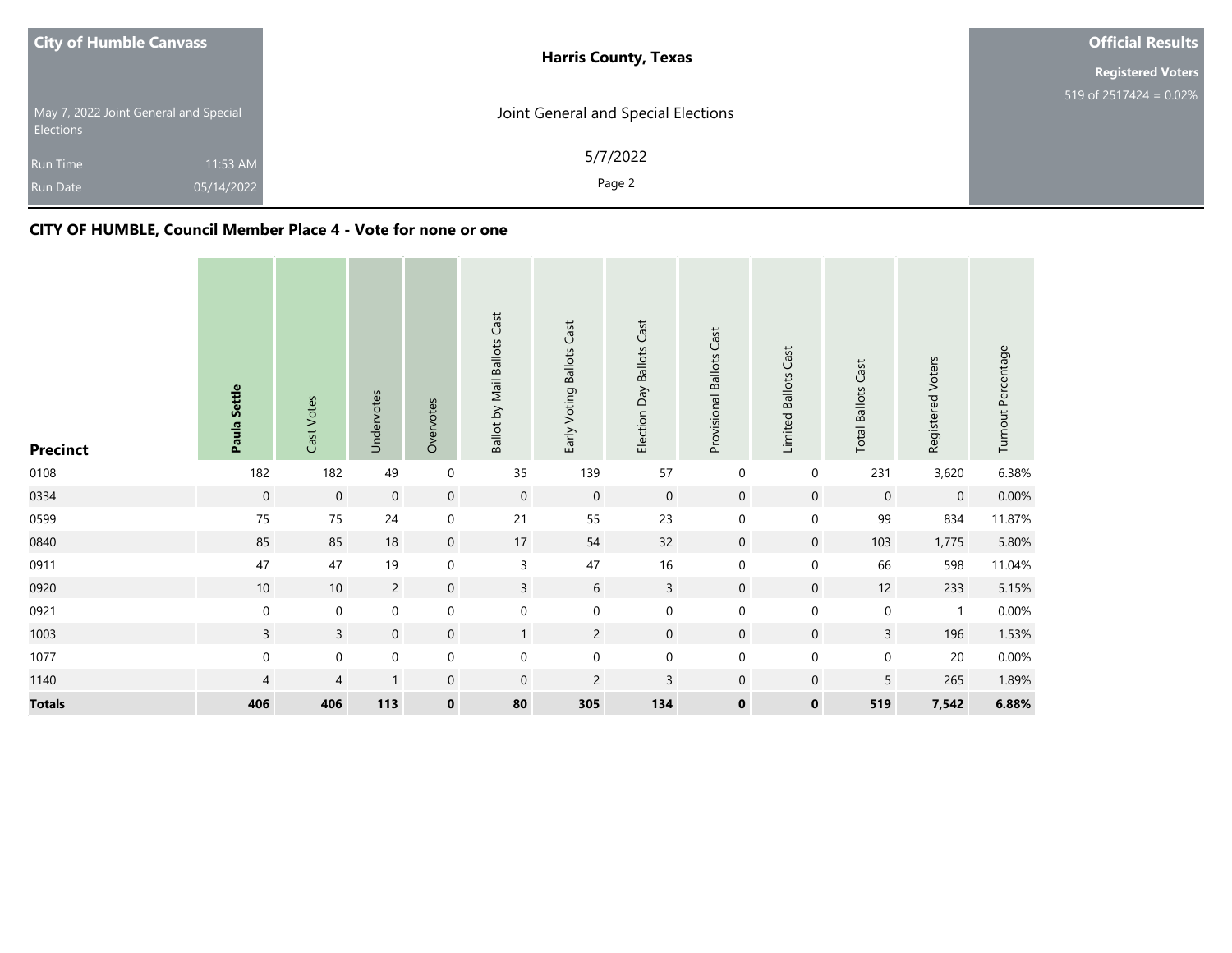| <b>City of Humble Canvass</b>                             | <b>Harris County, Texas</b>         | <b>Official Results</b>              |
|-----------------------------------------------------------|-------------------------------------|--------------------------------------|
|                                                           |                                     | <b>Registered Voters</b>             |
| May 7, 2022 Joint General and Special<br><b>Elections</b> | Joint General and Special Elections | 519 of $2517\overline{424} = 0.02\%$ |
| 11:53 AM<br><b>Run Time</b>                               | 5/7/2022                            |                                      |
| 05/14/2022<br><b>Run Date</b>                             | Page 3                              |                                      |

#### **CITY OF HUMBLE, Council Member Place 5 - Vote for none or one**

| <b>Precinct</b> | Linda Greenan  | <b>David Pierce</b> | Cast Votes     | Undervotes       | Overvotes        | Ballot by Mail Ballots Cast | Early Voting Ballots Cast | Election Day Ballots Cast | Cast<br>Provisional Ballots | Cast<br>Limited Ballots | Cast<br><b>Total Ballots</b> | Registered Voters | Turnout Percentage |
|-----------------|----------------|---------------------|----------------|------------------|------------------|-----------------------------|---------------------------|---------------------------|-----------------------------|-------------------------|------------------------------|-------------------|--------------------|
| 0108            | 44             | 173                 | 217            | 14               | 0                | 35                          | 139                       | 57                        | $\pmb{0}$                   | $\mathbf 0$             | 231                          | 3,620             | 6.38%              |
| 0334            | $\mathbf 0$    | $\boldsymbol{0}$    | $\mathbf 0$    | $\mathbf 0$      | $\mathbf 0$      | $\overline{0}$              | $\mathbf 0$               | $\mathbf 0$               | $\mathbf 0$                 | $\mathbf 0$             | $\mathbf 0$                  | $\mathbf 0$       | 0.00%              |
| 0599            | 11             | 79                  | 90             | 9                | 0                | 21                          | 55                        | 23                        | $\boldsymbol{0}$            | $\boldsymbol{0}$        | 99                           | 834               | 11.87%             |
| 0840            | 54             | 40                  | 94             | $9\,$            | $\mathbf 0$      | 17                          | 54                        | 32                        | $\mathbf 0$                 | $\mathbf 0$             | 103                          | 1,775             | 5.80%              |
| 0911            | 8              | 53                  | 61             | 5                | $\boldsymbol{0}$ | $\mathsf{3}$                | 47                        | 16                        | $\mathbf 0$                 | $\mathbf 0$             | 66                           | 598               | 11.04%             |
| 0920            | $\mathbf{1}$   | 10                  | 11             | $\mathbf{1}$     | $\mathbf 0$      | $\mathbf{3}$                | 6                         | $\overline{3}$            | $\mathbf 0$                 | $\mathbf 0$             | 12                           | 233               | 5.15%              |
| 0921            | $\mathbf 0$    | $\mathbf 0$         | $\mathbf 0$    | $\pmb{0}$        | 0                | $\boldsymbol{0}$            | $\boldsymbol{0}$          | $\mathbf 0$               | $\boldsymbol{0}$            | $\mathbf 0$             | $\mathbf 0$                  | $\mathbf{1}$      | $0.00\%$           |
| 1003            | $\overline{2}$ | $\mathbf{1}$        | $\overline{3}$ | $\boldsymbol{0}$ | $\mathbf 0$      | $\mathbf{1}$                | $\overline{2}$            | $\mathbf 0$               | $\mathbf 0$                 | $\overline{0}$          | $\overline{3}$               | 196               | 1.53%              |
| 1077            | $\mathbf 0$    | $\boldsymbol{0}$    | $\pmb{0}$      | $\pmb{0}$        | 0                | $\boldsymbol{0}$            | $\boldsymbol{0}$          | $\boldsymbol{0}$          | $\boldsymbol{0}$            | $\boldsymbol{0}$        | $\mathbf 0$                  | 20                | $0.00\%$           |
| 1140            | $\overline{c}$ | $\sqrt{2}$          | $\overline{4}$ | $\overline{1}$   | $\mathbf 0$      | $\mathbf 0$                 | $\overline{c}$            | $\mathsf 3$               | $\mathbf 0$                 | $\mathbf 0$             | 5                            | 265               | 1.89%              |
| <b>Totals</b>   | 122            | 358                 | 480            | 39               | $\mathbf 0$      | 80                          | 305                       | 134                       | $\mathbf 0$                 | $\mathbf 0$             | 519                          | 7,542             | 6.88%              |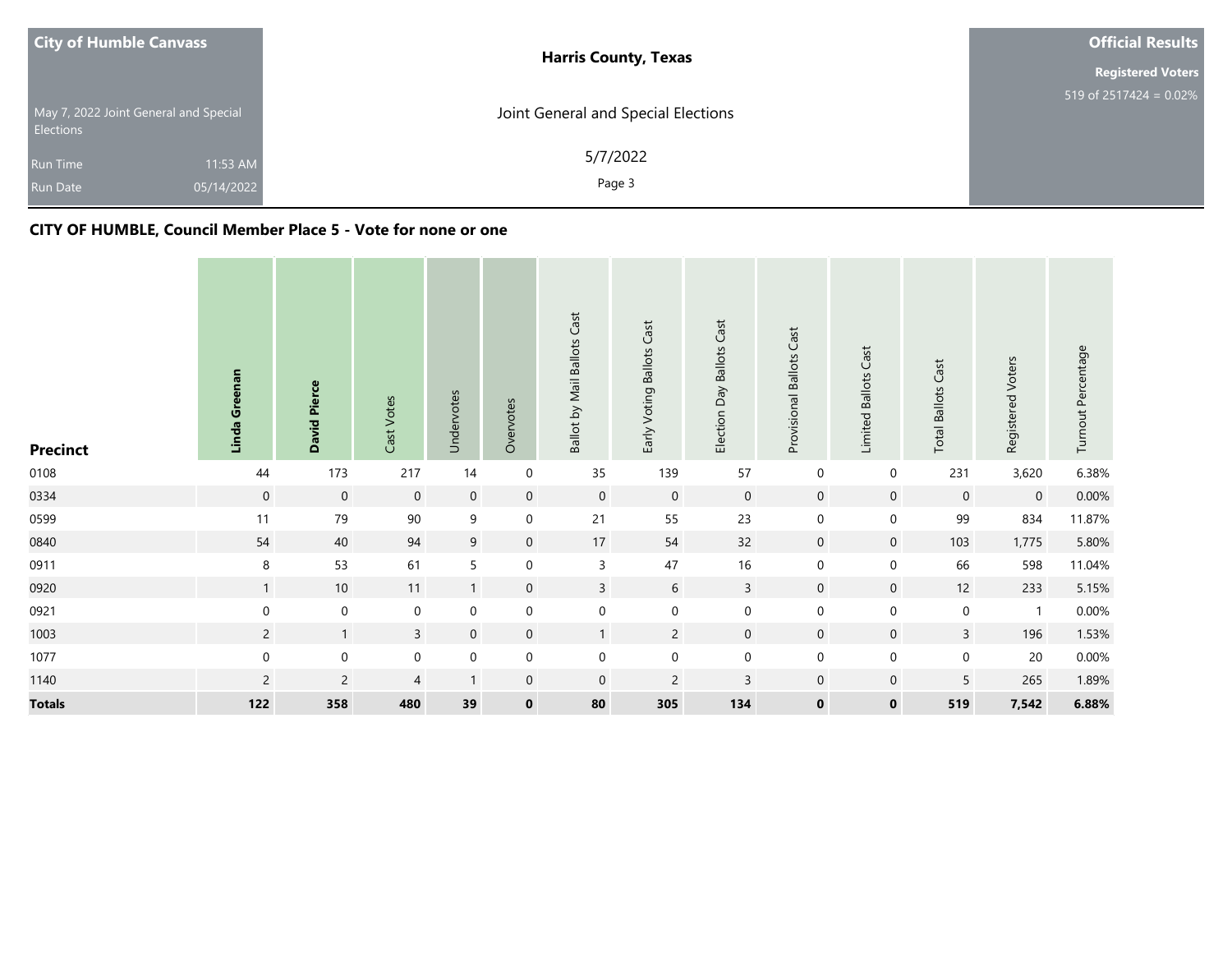| <b>City of Humble Canvass</b>                             | <b>Harris County, Texas</b>         | <b>Official Results</b>   |
|-----------------------------------------------------------|-------------------------------------|---------------------------|
|                                                           |                                     | <b>Registered Voters</b>  |
| May 7, 2022 Joint General and Special<br><b>Elections</b> | Joint General and Special Elections | 519 of 2517424 = $0.02\%$ |
| 11:53 AM<br><b>Run Time</b>                               | 5/7/2022                            |                           |
| 05/14/2022<br><b>Run Date</b>                             | Page 4                              |                           |

#### **CITY OF HUMBLE, PROPOSITION A**

| <b>Precinct</b> | YES            | $\overline{2}$   | Cast Votes       | Undervotes       | Overvotes        | Ballot by Mail Ballots Cast | Early Voting Ballots Cast | <b>Ballots Cast</b><br>Election Day | Cast<br>Provisional Ballots | Cast<br>Limited Ballots | Cast<br><b>Total Ballots</b> | Registered Voters | Turnout Percentage |
|-----------------|----------------|------------------|------------------|------------------|------------------|-----------------------------|---------------------------|-------------------------------------|-----------------------------|-------------------------|------------------------------|-------------------|--------------------|
| 0108            | 195            | 28               | 223              | $\,8\,$          | $\mathbf 0$      | 35                          | 139                       | 57                                  | 0                           | 0                       | 231                          | 3,620             | 6.38%              |
| 0334            | $\mathbf 0$    | $\overline{0}$   | $\mathbf 0$      | $\overline{0}$   | $\mathbf 0$      | $\mathbf 0$                 | $\mathbf 0$               | $\mathbf 0$                         | $\mathbf 0$                 | $\mathbf 0$             | $\boldsymbol{0}$             | $\mathbf 0$       | $0.00\%$           |
| 0599            | 86             | 11               | 97               | $\overline{2}$   | $\mathbf 0$      | 21                          | 55                        | 23                                  | $\mathbf 0$                 | $\boldsymbol{0}$        | 99                           | 834               | 11.87%             |
| 0840            | 89             | 12               | 101              | $\overline{c}$   | $\mathbf 0$      | 17                          | 54                        | 32                                  | $\mathbf 0$                 | $\mathbf 0$             | 103                          | 1,775             | 5.80%              |
| 0911            | 46             | 17               | 63               | $\mathsf{3}$     | $\boldsymbol{0}$ | $\mathsf{3}$                | $47\,$                    | $16$                                | $\boldsymbol{0}$            | $\boldsymbol{0}$        | 66                           | 598               | 11.04%             |
| 0920            | 11             | $\mathbf{1}$     | 12               | $\boldsymbol{0}$ | $\boldsymbol{0}$ | $\overline{3}$              | $\boldsymbol{6}$          | $\mathsf{3}$                        | $\mathsf{O}\xspace$         | $\mathbf 0$             | 12                           | 233               | 5.15%              |
| 0921            | $\mathbf 0$    | $\mathbf 0$      | $\mathbf 0$      | $\boldsymbol{0}$ | $\mathbf 0$      | $\boldsymbol{0}$            | $\mathbf 0$               | $\pmb{0}$                           | $\mathbf 0$                 | $\boldsymbol{0}$        | $\boldsymbol{0}$             | $\mathbf{1}$      | $0.00\%$           |
| 1003            | $\mathsf{3}$   | $\mathbf 0$      | $\overline{3}$   | $\overline{0}$   | $\mathbf 0$      | $\mathbf{1}$                | $\overline{2}$            | $\mathbf 0$                         | $\mathbf 0$                 | $\mathbf 0$             | $\mathsf{3}$                 | 196               | 1.53%              |
| 1077            | $\mathbf 0$    | $\boldsymbol{0}$ | $\boldsymbol{0}$ | $\mathbf 0$      | $\mathbf 0$      | $\mathbf 0$                 | $\mathbf 0$               | $\pmb{0}$                           | $\mathbf 0$                 | $\boldsymbol{0}$        | $\mathbf 0$                  | 20                | $0.00\%$           |
| 1140            | $\overline{4}$ | $\mathbf{1}$     | 5                | $\mathbf 0$      | $\mathbf 0$      | $\overline{0}$              | $\overline{c}$            | $\mathsf 3$                         | $\mathbf 0$                 | $\boldsymbol{0}$        | 5                            | 265               | 1.89%              |
| <b>Totals</b>   | 434            | 70               | 504              | 15               | $\mathbf 0$      | 80                          | 305                       | 134                                 | $\mathbf 0$                 | $\mathbf 0$             | 519                          | 7,542             | 6.88%              |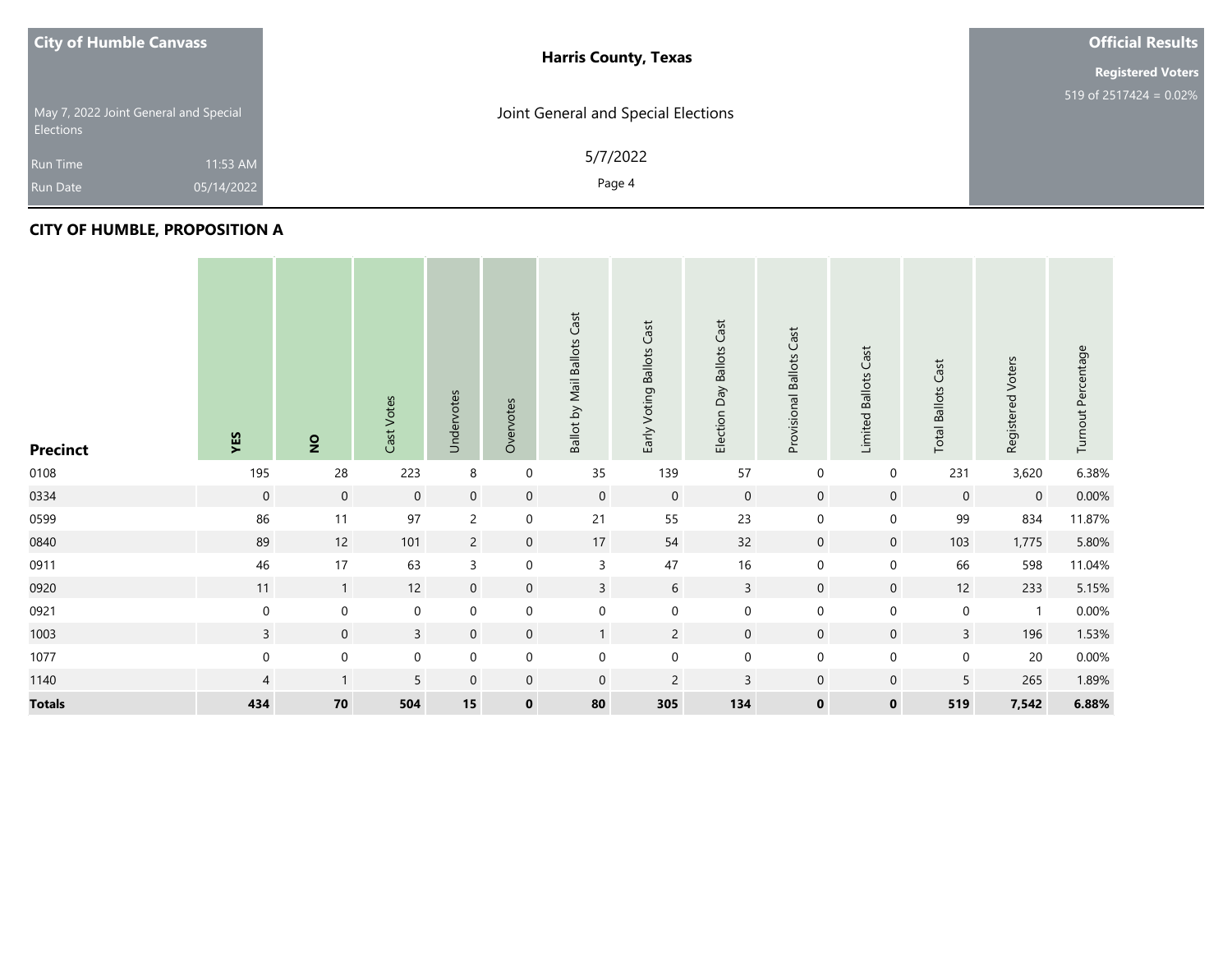| <b>City of Humble Canvass</b>                             |            | <b>Harris County, Texas</b>         | <b>Official Results</b>   |
|-----------------------------------------------------------|------------|-------------------------------------|---------------------------|
|                                                           |            |                                     | <b>Registered Voters</b>  |
| May 7, 2022 Joint General and Special<br><b>Elections</b> |            | Joint General and Special Elections | 519 of $2517424 = 0.02\%$ |
| <b>Run Time</b>                                           | 11:53 AM   | 5/7/2022                            |                           |
| <b>Run Date</b>                                           | 05/14/2022 | Page 5                              |                           |

#### **CITY OF HUMBLE, PROPOSITION B**

| <b>Precinct</b> | YES          | $\overline{2}$   | Cast Votes   | Undervotes          | Overvotes        | Ballot by Mail Ballots Cast | Cast<br>Early Voting Ballots | Election Day Ballots Cast | Cast<br>Provisional Ballots | Cast<br>Limited Ballots | Cast<br><b>Total Ballots</b> | Registered Voters | Turnout Percentage |
|-----------------|--------------|------------------|--------------|---------------------|------------------|-----------------------------|------------------------------|---------------------------|-----------------------------|-------------------------|------------------------------|-------------------|--------------------|
| 0108            | 180          | 45               | 225          | $\boldsymbol{6}$    | $\pmb{0}$        | 35                          | 139                          | 57                        | $\boldsymbol{0}$            | $\mathbf 0$             | 231                          | 3,620             | 6.38%              |
| 0334            | $\mathbf 0$  | $\boldsymbol{0}$ | $\mathbf 0$  | $\mathbf 0$         | $\mathbf 0$      | $\mathbf 0$                 | $\mathbf 0$                  | $\mathbf 0$               | $\mathbf 0$                 | $\mathbf 0$             | $\mathbf 0$                  | $\mathbf 0$       | 0.00%              |
| 0599            | 79           | 16               | 95           | 4                   | $\mathbf 0$      | 21                          | 55                           | 23                        | $\boldsymbol{0}$            | 0                       | 99                           | 834               | 11.87%             |
| 0840            | 75           | 25               | 100          | $\mathsf{3}$        | $\mathbf 0$      | $17\,$                      | 54                           | 32                        | $\boldsymbol{0}$            | $\boldsymbol{0}$        | 103                          | 1,775             | 5.80%              |
| 0911            | 47           | 15               | 62           | 4                   | $\boldsymbol{0}$ | $\overline{3}$              | 47                           | $16\,$                    | $\boldsymbol{0}$            | 0                       | 66                           | 598               | 11.04%             |
| 0920            | 11           | $\overline{1}$   | 12           | $\overline{0}$      | $\mathbf 0$      | $\overline{3}$              | 6                            | $\overline{3}$            | $\mathbf 0$                 | $\overline{0}$          | 12                           | 233               | 5.15%              |
| 0921            | $\mathbf 0$  | $\boldsymbol{0}$ | $\pmb{0}$    | $\boldsymbol{0}$    | $\boldsymbol{0}$ | $\boldsymbol{0}$            | $\pmb{0}$                    | $\boldsymbol{0}$          | $\pmb{0}$                   | 0                       | $\mathbf 0$                  | $\mathbf{1}$      | $0.00\%$           |
| 1003            | $\mathbf{3}$ | $\boldsymbol{0}$ | $\mathsf{3}$ | $\mathsf{O}\xspace$ | $\mathbf 0$      | $\mathbf{1}$                | $\overline{2}$               | $\boldsymbol{0}$          | $\mathbf 0$                 | $\boldsymbol{0}$        | $\mathbf{3}$                 | 196               | 1.53%              |
| 1077            | $\mathbf 0$  | $\boldsymbol{0}$ | $\pmb{0}$    | $\boldsymbol{0}$    | $\pmb{0}$        | $\boldsymbol{0}$            | $\boldsymbol{0}$             | $\boldsymbol{0}$          | $\boldsymbol{0}$            | 0                       | $\mathbf 0$                  | 20                | $0.00\%$           |
| 1140            | $\mathsf 3$  | $\overline{c}$   | 5            | $\pmb{0}$           | $\mathbf 0$      | $\mathbf 0$                 | $\overline{c}$               | $\mathsf 3$               | $\pmb{0}$                   | $\pmb{0}$               | 5                            | 265               | 1.89%              |
| <b>Totals</b>   | 398          | 104              | 502          | 17                  | $\mathbf 0$      | 80                          | 305                          | 134                       | $\mathbf 0$                 | $\mathbf 0$             | 519                          | 7,542             | 6.88%              |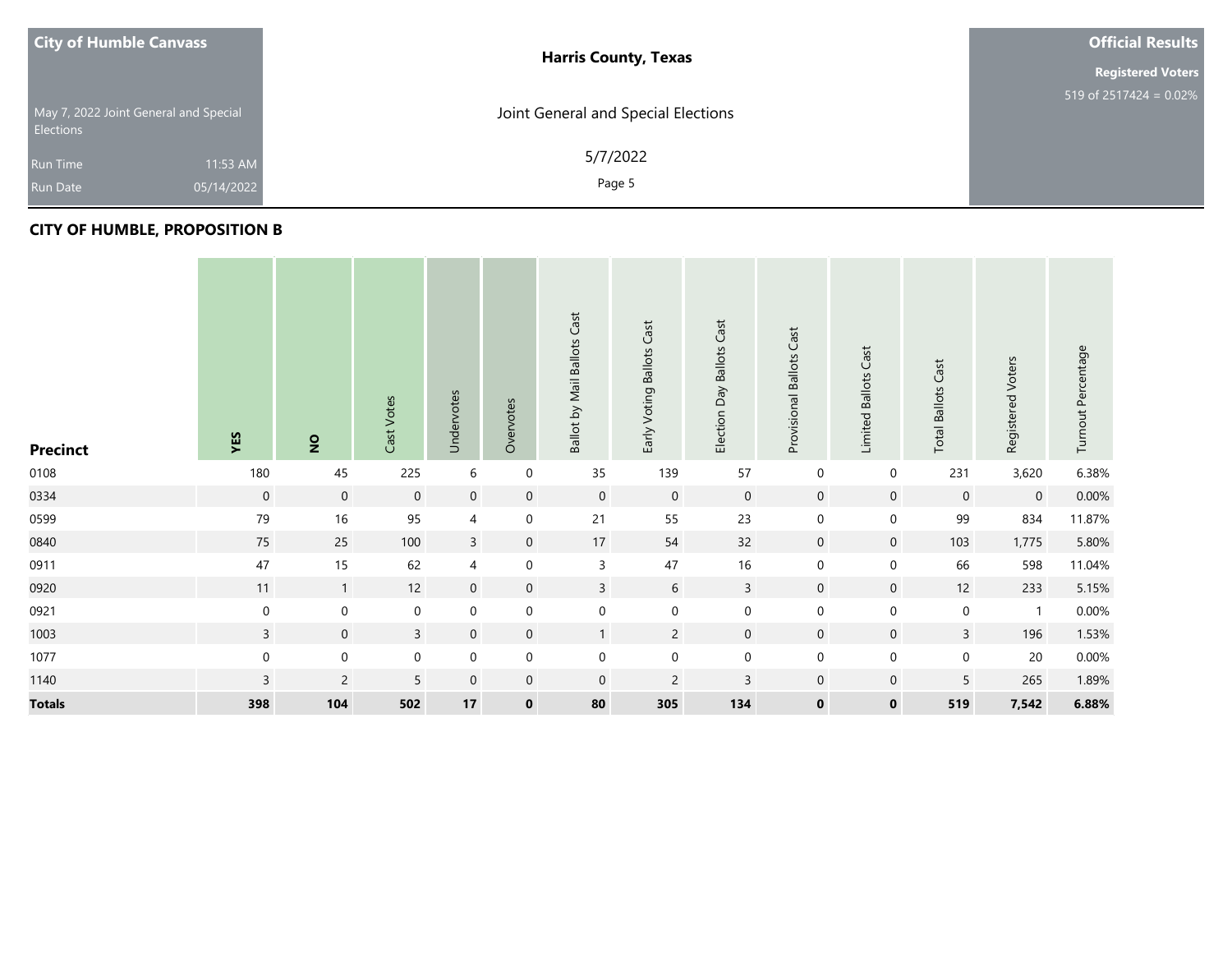| <b>City of Humble Canvass</b>                             | <b>Harris County, Texas</b>         | <b>Official Results</b>   |
|-----------------------------------------------------------|-------------------------------------|---------------------------|
|                                                           |                                     | <b>Registered Voters</b>  |
| May 7, 2022 Joint General and Special<br><b>Elections</b> | Joint General and Special Elections | 519 of 2517424 = $0.02\%$ |
| 11:53 AM<br><b>Run Time</b>                               | 5/7/2022                            |                           |
| 05/14/2022<br><b>Run Date</b>                             | Page 6                              |                           |

#### **CITY OF HUMBLE, PROPOSITION C**

| <b>Precinct</b> | YES            | $\overline{2}$   | Cast Votes   | Undervotes       | Overvotes        | Ballot by Mail Ballots Cast | Cast<br>Early Voting Ballots | Election Day Ballots Cast | Cast<br>Provisional Ballots | Cast<br><b>Limited Ballots</b> | Cast<br><b>Total Ballots</b> | Registered Voters | Turnout Percentage |
|-----------------|----------------|------------------|--------------|------------------|------------------|-----------------------------|------------------------------|---------------------------|-----------------------------|--------------------------------|------------------------------|-------------------|--------------------|
| 0108            | 168            | 50               | 218          | 13               | $\mathbf 0$      | 35                          | 139                          | 57                        | $\boldsymbol{0}$            | $\boldsymbol{0}$               | 231                          | 3,620             | 6.38%              |
| 0334            | $\mathbf 0$    | $\boldsymbol{0}$ | $\mathbf 0$  | $\mathbf 0$      | $\mathbf 0$      | $\boldsymbol{0}$            | $\boldsymbol{0}$             | $\boldsymbol{0}$          | $\mathbf 0$                 | $\boldsymbol{0}$               | $\mathbf 0$                  | $\boldsymbol{0}$  | 0.00%              |
| 0599            | $80\,$         | 14               | 94           | $5\overline{)}$  | $\pmb{0}$        | 21                          | 55                           | 23                        | $\pmb{0}$                   | 0                              | 99                           | 834               | 11.87%             |
| 0840            | 71             | 25               | 96           | $\overline{7}$   | $\mathbf 0$      | $17\,$                      | 54                           | 32                        | $\mathbf 0$                 | $\boldsymbol{0}$               | 103                          | 1,775             | 5.80%              |
| 0911            | 44             | 17               | 61           | 5                | $\pmb{0}$        | 3                           | 47                           | $16\,$                    | $\pmb{0}$                   | $\mathbf 0$                    | 66                           | 598               | 11.04%             |
| 0920            | 10             | $\mathbf{1}$     | 11           | $\mathbf{1}$     | $\mathbf 0$      | $\mathbf{3}$                | 6                            | $\mathsf{3}$              | $\boldsymbol{0}$            | $\overline{0}$                 | 12                           | 233               | 5.15%              |
| 0921            | $\mathbf 0$    | $\boldsymbol{0}$ | $\pmb{0}$    | $\boldsymbol{0}$ | $\boldsymbol{0}$ | $\boldsymbol{0}$            | $\boldsymbol{0}$             | $\boldsymbol{0}$          | $\boldsymbol{0}$            | 0                              | $\mathbf 0$                  | $\mathbf{1}$      | $0.00\%$           |
| 1003            | $\mathbf{3}$   | $\boldsymbol{0}$ | $\mathbf{3}$ | $\overline{0}$   | $\overline{0}$   | $\mathbf{1}$                | $\overline{2}$               | $\mathbf 0$               | $\mathbf 0$                 | $\boldsymbol{0}$               | $\mathbf{3}$                 | 196               | 1.53%              |
| 1077            | $\mathbf 0$    | $\boldsymbol{0}$ | $\pmb{0}$    | $\mathbf 0$      | $\pmb{0}$        | $\boldsymbol{0}$            | $\boldsymbol{0}$             | $\boldsymbol{0}$          | $\boldsymbol{0}$            | 0                              | $\mathbf 0$                  | 20                | $0.00\%$           |
| 1140            | $\overline{4}$ | $\mathbf{1}$     | 5            | $\mathbf 0$      | $\mathbf 0$      | $\mathbf 0$                 | $\overline{c}$               | $\mathsf 3$               | $\mathbf 0$                 | $\mathbf 0$                    | 5                            | 265               | 1.89%              |
| <b>Totals</b>   | 380            | 108              | 488          | 31               | $\mathbf 0$      | 80                          | 305                          | 134                       | $\mathbf 0$                 | $\mathbf 0$                    | 519                          | 7,542             | 6.88%              |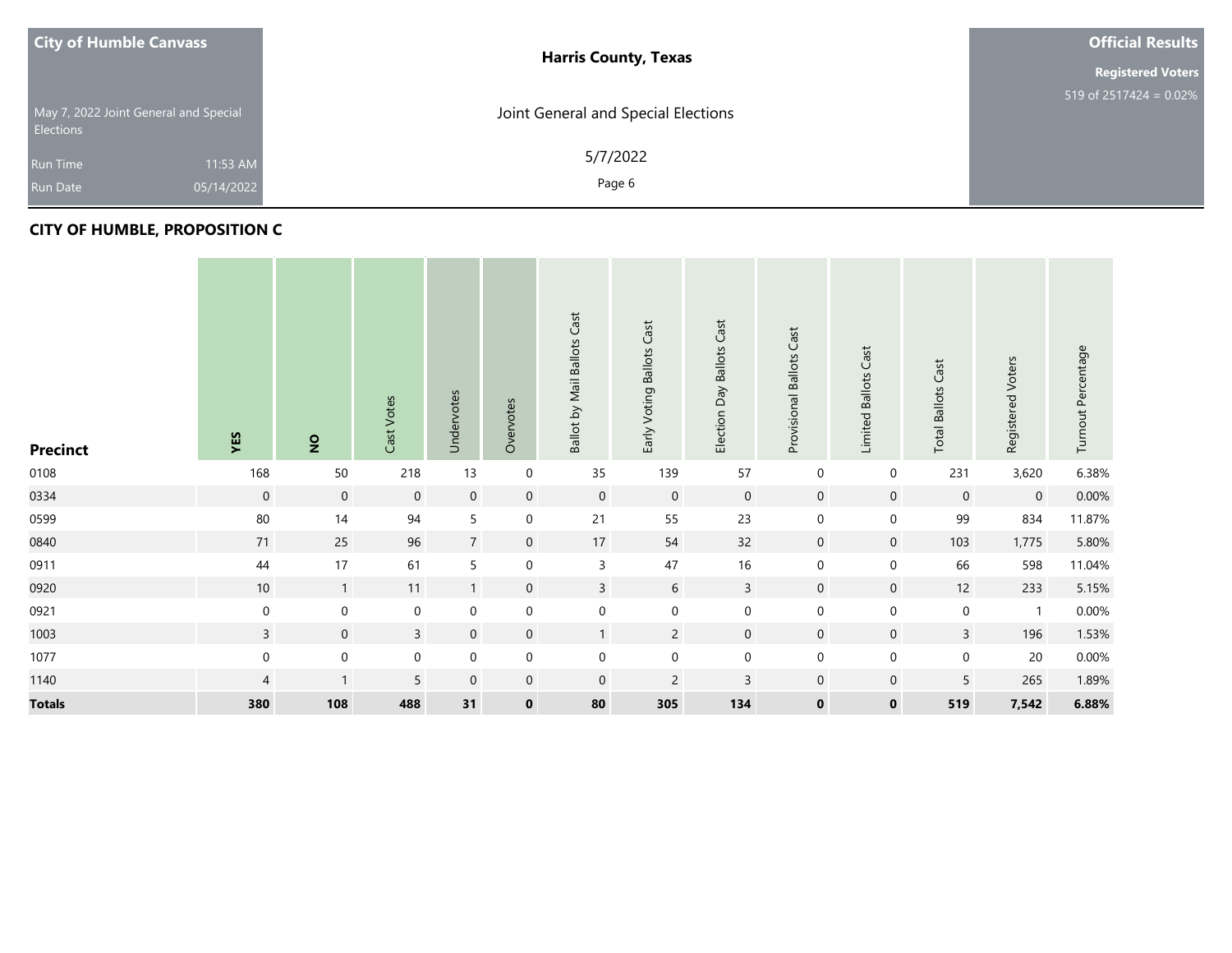| <b>City of Humble Canvass</b>                             | <b>Harris County, Texas</b>         | <b>Official Results</b>   |
|-----------------------------------------------------------|-------------------------------------|---------------------------|
|                                                           |                                     | <b>Registered Voters</b>  |
| May 7, 2022 Joint General and Special<br><b>Elections</b> | Joint General and Special Elections | 519 of 2517424 = $0.02\%$ |
| 11:53 AM<br><b>Run Time</b>                               | 5/7/2022                            |                           |
| 05/14/2022<br><b>Run Date</b>                             | Page 7                              |                           |

#### **CITY OF HUMBLE, PROPOSITION D**

| <b>Precinct</b> | YES              | $\overline{2}$      | Cast Votes   | Undervotes          | Overvotes        | Ballot by Mail Ballots Cast | Cast<br>Early Voting Ballots | Day Ballots Cast<br>Election | Cast<br>Provisional Ballots | Cast<br><b>Limited Ballots</b> | Cast<br><b>Total Ballots</b> | Registered Voters | Turnout Percentage |
|-----------------|------------------|---------------------|--------------|---------------------|------------------|-----------------------------|------------------------------|------------------------------|-----------------------------|--------------------------------|------------------------------|-------------------|--------------------|
| 0108            | 185              | 29                  | 214          | 17                  | $\mathbf 0$      | 35                          | 139                          | 57                           | $\boldsymbol{0}$            | $\boldsymbol{0}$               | 231                          | 3,620             | 6.38%              |
| 0334            | $\mathbf 0$      | $\mathsf{O}\xspace$ | $\mathbf 0$  | $\mathbf 0$         | $\mathbf 0$      | $\boldsymbol{0}$            | $\boldsymbol{0}$             | $\boldsymbol{0}$             | $\mathbf 0$                 | $\mathbf 0$                    | $\mathbf 0$                  | $\mathbf 0$       | $0.00\%$           |
| 0599            | 88               | 5                   | 93           | $\sqrt{6}$          | $\mathbf 0$      | 21                          | 55                           | 23                           | $\boldsymbol{0}$            | $\boldsymbol{0}$               | 99                           | 834               | 11.87%             |
| 0840            | 80               | 17                  | 97           | $\sqrt{6}$          | $\mathbf 0$      | $17\,$                      | 54                           | 32                           | $\mathbf 0$                 | $\mathbf 0$                    | 103                          | 1,775             | 5.80%              |
| 0911            | 51               | 12                  | 63           | $\mathsf{3}$        | $\boldsymbol{0}$ | $\overline{3}$              | 47                           | $16\,$                       | $\boldsymbol{0}$            | $\mathbf 0$                    | 66                           | 598               | 11.04%             |
| 0920            | 11               | $\overline{1}$      | 12           | $\mathbf 0$         | $\overline{0}$   | $\overline{3}$              | 6                            | $\overline{3}$               | $\overline{0}$              | $\mathbf 0$                    | $12$                         | 233               | 5.15%              |
| 0921            | $\boldsymbol{0}$ | $\boldsymbol{0}$    | $\pmb{0}$    | $\mathsf{O}\xspace$ | $\boldsymbol{0}$ | $\boldsymbol{0}$            | $\boldsymbol{0}$             | $\boldsymbol{0}$             | $\boldsymbol{0}$            | $\boldsymbol{0}$               | $\mathbf 0$                  | $\mathbf{1}$      | $0.00\%$           |
| 1003            | $\overline{3}$   | $\boldsymbol{0}$    | $\mathbf{3}$ | $\mathsf{O}\xspace$ | $\mathbf 0$      | $\mathbf{1}$                | $\overline{2}$               | $\boldsymbol{0}$             | $\mathbf 0$                 | $\boldsymbol{0}$               | $\overline{3}$               | 196               | 1.53%              |
| 1077            | $\boldsymbol{0}$ | $\boldsymbol{0}$    | $\pmb{0}$    | $\pmb{0}$           | $\boldsymbol{0}$ | $\boldsymbol{0}$            | $\pmb{0}$                    | $\boldsymbol{0}$             | $\pmb{0}$                   | $\pmb{0}$                      | $\boldsymbol{0}$             | 20                | $0.00\%$           |
| 1140            | 5                | $\mathbf 0$         | 5            | $\mathbf 0$         | $\mathbf 0$      | $\mathbf 0$                 | $\overline{2}$               | 3                            | $\mathbf 0$                 | $\mathbf 0$                    | 5                            | 265               | 1.89%              |
| <b>Totals</b>   | 423              | 64                  | 487          | 32                  | $\mathbf 0$      | 80                          | 305                          | 134                          | $\mathbf 0$                 | $\mathbf 0$                    | 519                          | 7,542             | 6.88%              |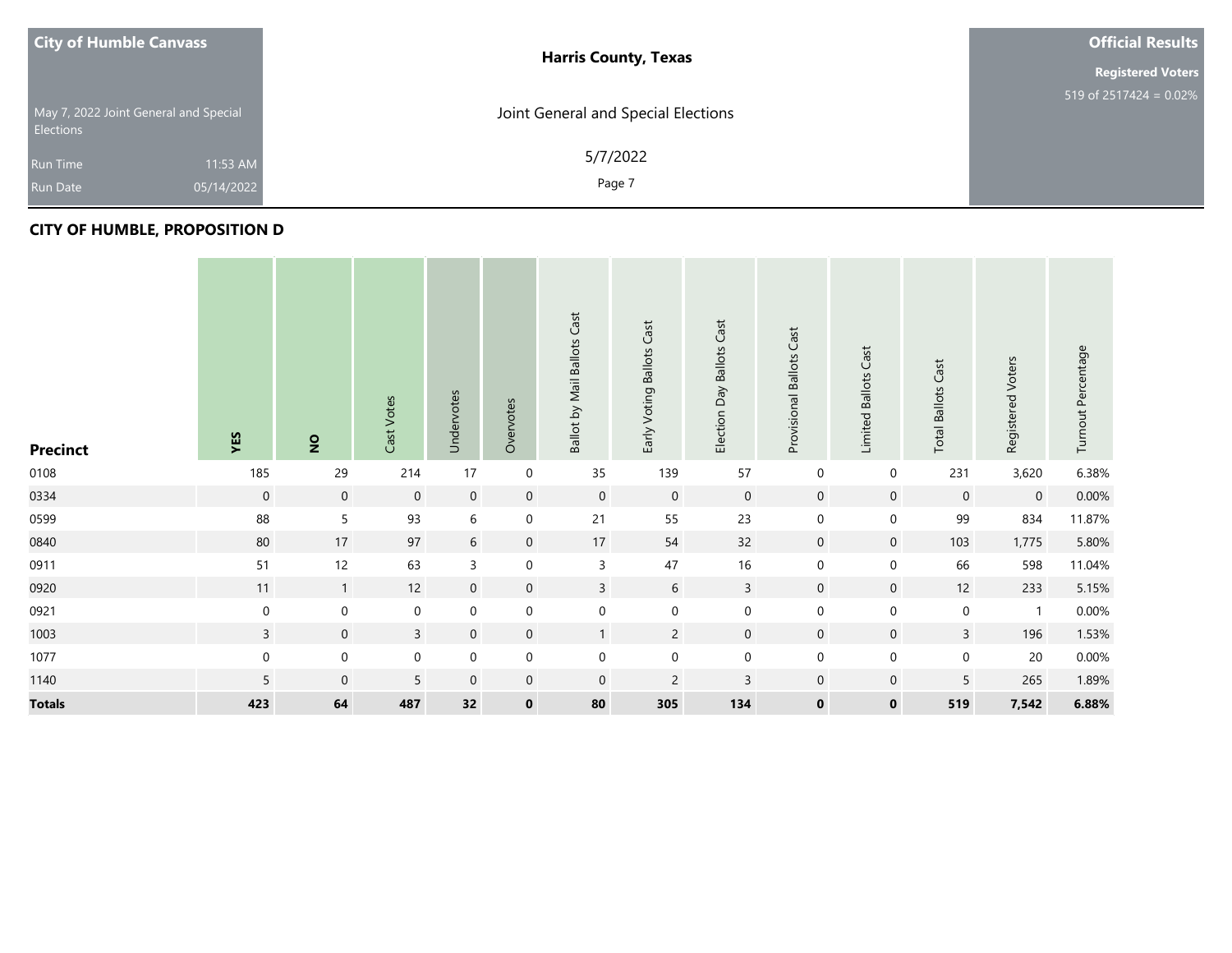| <b>City of Humble Canvass</b>                      |            | <b>Harris County, Texas</b>         | <b>Official Results</b>   |
|----------------------------------------------------|------------|-------------------------------------|---------------------------|
|                                                    |            |                                     | <b>Registered Voters</b>  |
| May 7, 2022 Joint General and Special<br>Elections |            | Joint General and Special Elections | 519 of $2517424 = 0.02\%$ |
| <b>Run Time</b>                                    | 11:53 AM   | 5/7/2022                            |                           |
| <b>Run Date</b>                                    | 05/14/2022 | Page 8                              |                           |

#### **CITY OF HUMBLE, PROPOSITION E**

| <b>Precinct</b> | YES          | $\overline{2}$   | Cast Votes   | Undervotes       | Overvotes      | Ballot by Mail Ballots Cast | Cast<br>Early Voting Ballots | Election Day Ballots Cast | Cast<br>Provisional Ballots | Cast<br>Limited Ballots | Cast<br><b>Total Ballots</b> | Registered Voters | Turnout Percentage |
|-----------------|--------------|------------------|--------------|------------------|----------------|-----------------------------|------------------------------|---------------------------|-----------------------------|-------------------------|------------------------------|-------------------|--------------------|
| 0108            | 188          | 29               | 217          | 14               | $\mathbf 0$    | 35                          | 139                          | 57                        | $\boldsymbol{0}$            | $\mathbf 0$             | 231                          | 3,620             | 6.38%              |
| 0334            | $\mathbf 0$  | $\boldsymbol{0}$ | $\mathbf 0$  | $\mathbf 0$      | $\mathbf 0$    | $\boldsymbol{0}$            | $\mathbf 0$                  | $\boldsymbol{0}$          | $\mathbf 0$                 | $\mathbf 0$             | $\mathbf 0$                  | $\mathbf 0$       | 0.00%              |
| 0599            | 86           | $10$             | 96           | $\mathsf{3}$     | $\mathbf 0$    | 21                          | 55                           | 23                        | $\pmb{0}$                   | 0                       | 99                           | 834               | 11.87%             |
| 0840            | 83           | 16               | 99           | $\overline{4}$   | $\mathbf 0$    | $17\,$                      | 54                           | 32                        | $\mathbf 0$                 | $\boldsymbol{0}$        | 103                          | 1,775             | 5.80%              |
| 0911            | 53           | 11               | 64           | $\overline{c}$   | $\pmb{0}$      | $\mathsf{3}$                | 47                           | $16\,$                    | $\boldsymbol{0}$            | $\pmb{0}$               | 66                           | 598               | 11.04%             |
| 0920            | 9            | $\mathbf 0$      | 9            | $\mathsf{3}$     | $\mathbf 0$    | $\mathbf{3}$                | 6                            | $\overline{3}$            | $\mathbf 0$                 | $\mathbf 0$             | 12                           | 233               | 5.15%              |
| 0921            | $\mathbf 0$  | $\boldsymbol{0}$ | $\pmb{0}$    | $\boldsymbol{0}$ | $\pmb{0}$      | $\boldsymbol{0}$            | $\boldsymbol{0}$             | 0                         | $\boldsymbol{0}$            | 0                       | $\mathbf 0$                  | $\mathbf{1}$      | 0.00%              |
| 1003            | $\mathbf{3}$ | $\boldsymbol{0}$ | $\mathbf{3}$ | $\overline{0}$   | $\overline{0}$ | $\mathbf{1}$                | $\overline{2}$               | $\mathbf 0$               | $\mathbf 0$                 | $\boldsymbol{0}$        | $\mathbf{3}$                 | 196               | 1.53%              |
| 1077            | $\mathbf 0$  | $\boldsymbol{0}$ | $\pmb{0}$    | $\mathbf 0$      | $\pmb{0}$      | $\boldsymbol{0}$            | $\boldsymbol{0}$             | $\boldsymbol{0}$          | $\boldsymbol{0}$            | 0                       | $\mathbf 0$                  | 20                | $0.00\%$           |
| 1140            | 5            | $\,0\,$          | 5            | $\mathbf 0$      | $\mathbf 0$    | $\mathbf 0$                 | $\overline{c}$               | $\mathsf 3$               | $\mathbf 0$                 | $\mathbf 0$             | 5                            | 265               | 1.89%              |
| <b>Totals</b>   | 427          | 66               | 493          | 26               | $\mathbf 0$    | 80                          | 305                          | 134                       | $\mathbf 0$                 | $\mathbf 0$             | 519                          | 7,542             | 6.88%              |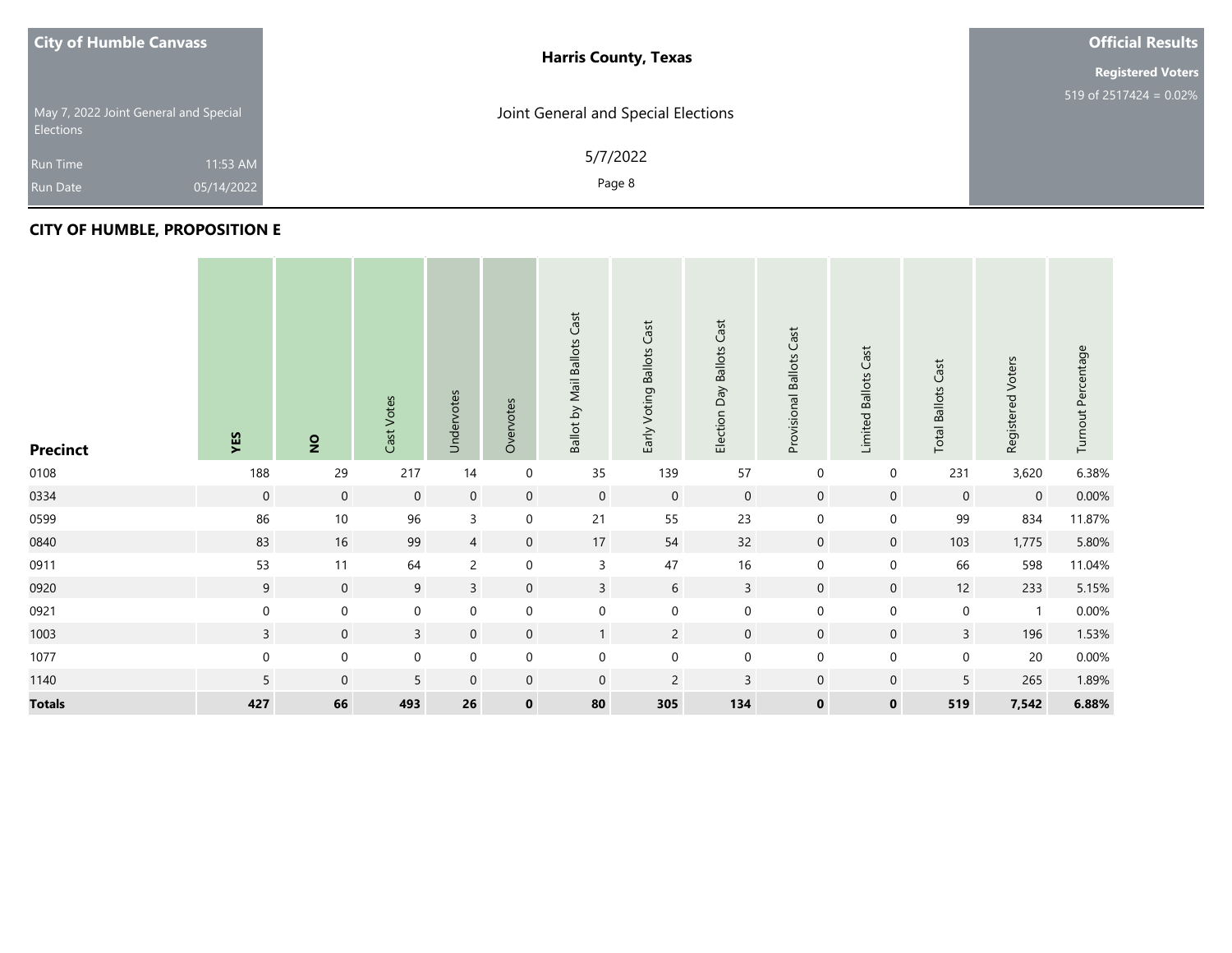| <b>City of Humble Canvass</b>                      |            | <b>Harris County, Texas</b>         | <b>Official Results</b>   |
|----------------------------------------------------|------------|-------------------------------------|---------------------------|
|                                                    |            |                                     | <b>Registered Voters</b>  |
| May 7, 2022 Joint General and Special<br>Elections |            | Joint General and Special Elections | 519 of $2517424 = 0.02\%$ |
| <b>Run Time</b>                                    | 11:53 AM   | 5/7/2022                            |                           |
| <b>Run Date</b>                                    | 05/14/2022 | Page 9                              |                           |

#### **CITY OF HUMBLE, PROPOSITION F**

| <b>Precinct</b> | YES              | $\overline{2}$   | Cast Votes       | Undervotes          | Overvotes        | Ballot by Mail Ballots Cast | Cast<br>Early Voting Ballots | Election Day Ballots Cast | Cast<br>Provisional Ballots | Cast<br>Limited Ballots | Cast<br><b>Total Ballots</b> | Registered Voters | Turnout Percentage |
|-----------------|------------------|------------------|------------------|---------------------|------------------|-----------------------------|------------------------------|---------------------------|-----------------------------|-------------------------|------------------------------|-------------------|--------------------|
| 0108            | 182              | 38               | 220              | 11                  | $\mathbf 0$      | 35                          | 139                          | 57                        | $\boldsymbol{0}$            | $\mathbf 0$             | 231                          | 3,620             | 6.38%              |
| 0334            | $\boldsymbol{0}$ | $\mathbf 0$      | $\boldsymbol{0}$ | $\mathbf 0$         | $\mathbf 0$      | $\mathbf 0$                 | $\mathbf 0$                  | $\mathbf 0$               | $\mathbf 0$                 | $\mathbf 0$             | $\mathbf 0$                  | $\mathbf 0$       | 0.00%              |
| 0599            | 87               | $\overline{7}$   | 94               | 5                   | $\boldsymbol{0}$ | $21$                        | 55                           | 23                        | $\mathbf 0$                 | $\pmb{0}$               | 99                           | 834               | 11.87%             |
| 0840            | 82               | 16               | 98               | 5                   | $\mathbf 0$      | 17                          | 54                           | 32                        | $\mathbf 0$                 | $\mathbf 0$             | 103                          | 1,775             | 5.80%              |
| 0911            | 49               | 13               | 62               | $\overline{4}$      | $\mathbf 0$      | 3                           | 47                           | 16                        | $\mathbf 0$                 | $\pmb{0}$               | 66                           | 598               | 11.04%             |
| 0920            | 11               | $\mathbf 0$      | 11               | $\mathbf{1}$        | $\overline{0}$   | $\overline{3}$              | 6                            | $\overline{3}$            | $\mathbf 0$                 | $\mathbf 0$             | 12                           | 233               | 5.15%              |
| 0921            | $\boldsymbol{0}$ | $\mathbf 0$      | $\boldsymbol{0}$ | $\mathbf 0$         | $\mathbf 0$      | $\boldsymbol{0}$            | $\mathbf 0$                  | $\mathbf 0$               | $\mathbf 0$                 | $\pmb{0}$               | $\boldsymbol{0}$             | $\mathbf{1}$      | 0.00%              |
| 1003            | $\mathsf{3}$     | $\mathbf 0$      | $\overline{3}$   | $\overline{0}$      | $\mathbf 0$      | $\mathbf{1}$                | $\overline{2}$               | $\mathbf 0$               | $\mathbf 0$                 | $\mathbf 0$             | $\mathbf{3}$                 | 196               | 1.53%              |
| 1077            | $\boldsymbol{0}$ | $\boldsymbol{0}$ | $\boldsymbol{0}$ | $\mathsf{O}\xspace$ | $\mathbf 0$      | $\mathbf 0$                 | $\mathbf 0$                  | $\mathbf 0$               | $\mathbf 0$                 | $\mathbf 0$             | $\mathbf 0$                  | 20                | $0.00\%$           |
| 1140            | 4                | $\mathbf{1}$     | 5                | $\mathbf 0$         | $\overline{0}$   | $\overline{0}$              | $\overline{c}$               | $\mathsf 3$               | $\mathbf 0$                 | $\mathbf 0$             | 5                            | 265               | 1.89%              |
| <b>Totals</b>   | 418              | 75               | 493              | 26                  | $\mathbf 0$      | 80                          | 305                          | 134                       | $\mathbf 0$                 | $\mathbf 0$             | 519                          | 7,542             | 6.88%              |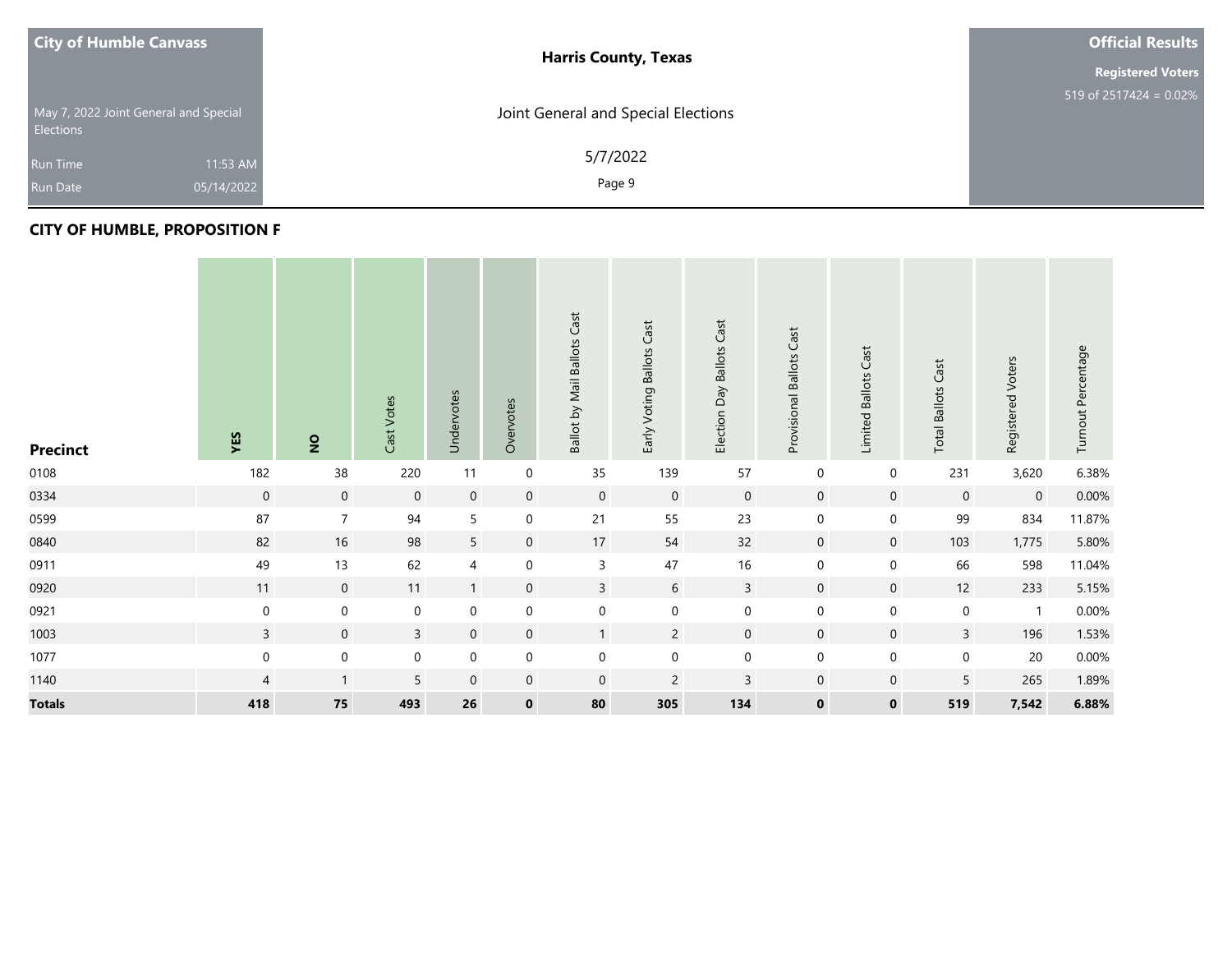| <b>City of Humble Canvass</b>                             | <b>Harris County, Texas</b>         | <b>Official Results</b>   |
|-----------------------------------------------------------|-------------------------------------|---------------------------|
|                                                           |                                     | <b>Registered Voters</b>  |
| May 7, 2022 Joint General and Special<br><b>Elections</b> | Joint General and Special Elections | 519 of 2517424 = $0.02\%$ |
| 11:53 AM<br><b>Run Time</b>                               | 5/7/2022                            |                           |
| 05/14/2022<br><b>Run Date</b>                             | Page 10                             |                           |

#### **CITY OF HUMBLE, PROPOSITION G**

| <b>Precinct</b> | YES              | $\overline{2}$   | Cast Votes       | Undervotes       | Overvotes   | Ballot by Mail Ballots Cast | Early Voting Ballots Cast | <b>Ballots Cast</b><br>Election Day | Cast<br>Provisional Ballots | Cast<br>Limited Ballots | Cast<br><b>Total Ballots</b> | Registered Voters | Turnout Percentage |
|-----------------|------------------|------------------|------------------|------------------|-------------|-----------------------------|---------------------------|-------------------------------------|-----------------------------|-------------------------|------------------------------|-------------------|--------------------|
| 0108            | 191              | 27               | 218              | 13               | $\pmb{0}$   | 35                          | 139                       | 57                                  | $\boldsymbol{0}$            | $\mathbf 0$             | 231                          | 3,620             | 6.38%              |
| 0334            | $\mathbf 0$      | $\boldsymbol{0}$ | $\boldsymbol{0}$ | $\mathbf 0$      | $\mathbf 0$ | $\mathbf 0$                 | $\mathbf 0$               | $\mathbf 0$                         | $\mathbf 0$                 | $\mathbf 0$             | $\mathbf 0$                  | $\mathbf 0$       | $0.00\%$           |
| 0599            | 89               | $\,$ 6 $\,$      | 95               | 4                | $\pmb{0}$   | 21                          | 55                        | 23                                  | $\mathbf 0$                 | $\mathbf 0$             | 99                           | 834               | 11.87%             |
| 0840            | 76               | 21               | 97               | $\sqrt{6}$       | $\mathbf 0$ | $17\,$                      | 54                        | 32                                  | $\mathbf 0$                 | $\mathbf 0$             | 103                          | 1,775             | 5.80%              |
| 0911            | 49               | 13               | 62               | 4                | $\pmb{0}$   | 3                           | 47                        | 16                                  | $\mathbf 0$                 | $\mathbf 0$             | 66                           | 598               | 11.04%             |
| 0920            | 10               | $\mathbf{1}$     | 11               | $\mathbf{1}$     | $\mathbf 0$ | $\overline{3}$              | 6                         | $\mathbf{3}$                        | $\mathbf 0$                 | $\mathbf 0$             | 12                           | 233               | 5.15%              |
| 0921            | $\mathbf 0$      | $\mathbf 0$      | $\pmb{0}$        | $\mathbf 0$      | $\pmb{0}$   | $\boldsymbol{0}$            | $\mathbf 0$               | $\mathbf 0$                         | $\mathbf 0$                 | $\pmb{0}$               | $\mathsf{O}$                 | $\mathbf{1}$      | $0.00\%$           |
| 1003            | $\overline{3}$   | $\mathbf 0$      | $\mathbf{3}$     | $\boldsymbol{0}$ | $\mathbf 0$ | $\mathbf{1}$                | $\overline{2}$            | $\mathbf 0$                         | $\mathbf 0$                 | $\mathbf 0$             | $\overline{3}$               | 196               | 1.53%              |
| 1077            | $\boldsymbol{0}$ | $\boldsymbol{0}$ | $\pmb{0}$        | $\boldsymbol{0}$ | $\pmb{0}$   | $\boldsymbol{0}$            | $\boldsymbol{0}$          | $\pmb{0}$                           | $\boldsymbol{0}$            | $\pmb{0}$               | $\boldsymbol{0}$             | 20                | $0.00\%$           |
| 1140            | 4                | $\mathbf{1}$     | 5                | $\mathbf 0$      | $\mathbf 0$ | $\mathbf 0$                 | $\overline{2}$            | 3                                   | $\mathbf 0$                 | $\mathbf 0$             | 5                            | 265               | 1.89%              |
| <b>Totals</b>   | 422              | 69               | 491              | 28               | $\mathbf 0$ | 80                          | 305                       | 134                                 | $\mathbf 0$                 | $\bf{0}$                | 519                          | 7,542             | 6.88%              |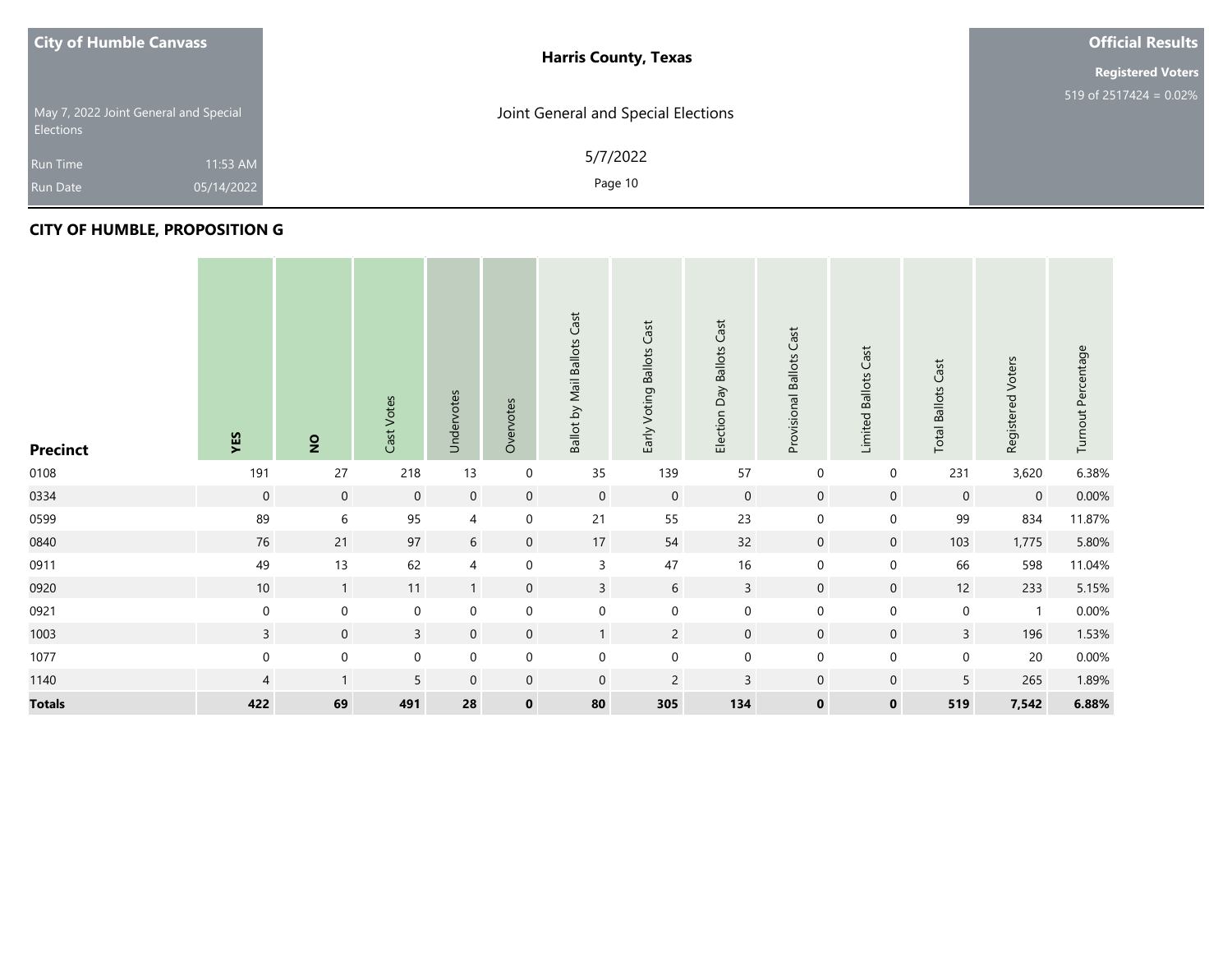| <b>City of Humble Canvass</b>                             | <b>Harris County, Texas</b>         | <b>Official Results</b>   |
|-----------------------------------------------------------|-------------------------------------|---------------------------|
|                                                           |                                     | <b>Registered Voters</b>  |
| May 7, 2022 Joint General and Special<br><b>Elections</b> | Joint General and Special Elections | 519 of $2517424 = 0.02\%$ |
| 11:53 AM<br><b>Run Time</b>                               | 5/7/2022                            |                           |
| 05/14/2022<br><b>Run Date</b>                             | Page 11                             |                           |

#### **CITY OF HUMBLE, PROPOSITION H**

| <b>Precinct</b> | YES            | $\overline{2}$      | Cast Votes   | Undervotes       | Overvotes           | <b>Ballot by Mail Ballots Cast</b> | Early Voting Ballots Cast | Day Ballots Cast<br>Election | Cast<br>Provisional Ballots | Cast<br>Limited Ballots | <b>Total Ballots Cast</b> | Registered Voters | Turnout Percentage |
|-----------------|----------------|---------------------|--------------|------------------|---------------------|------------------------------------|---------------------------|------------------------------|-----------------------------|-------------------------|---------------------------|-------------------|--------------------|
| 0108            | 186            | 35                  | 221          | $10\,$           | 0                   | 35                                 | 139                       | 57                           | $\mathbf 0$                 | $\mathbf 0$             | 231                       | 3,620             | 6.38%              |
| 0334            | $\mathbf 0$    | $\mathsf{O}\xspace$ | $\mathbf 0$  | $\boldsymbol{0}$ | $\mathbf 0$         | $\overline{0}$                     | $\mathbf 0$               | $\mathbf 0$                  | $\mathbf 0$                 | $\mathbf 0$             | $\mathbf 0$               | $\mathbf 0$       | $0.00\%$           |
| 0599            | 83             | $\overline{7}$      | $90\,$       | $\boldsymbol{9}$ | $\mathsf{O}\xspace$ | 21                                 | 55                        | 23                           | $\boldsymbol{0}$            | $\mathbf 0$             | 99                        | 834               | 11.87%             |
| 0840            | 81             | $16\,$              | $97\,$       | $\sqrt{6}$       | $\mathbf 0$         | $17\,$                             | 54                        | 32                           | $\mathbf 0$                 | $\mathbf 0$             | 103                       | 1,775             | 5.80%              |
| 0911            | 47             | 13                  | 60           | $\sqrt{6}$       | 0                   | 3                                  | 47                        | 16                           | $\boldsymbol{0}$            | $\mathbf 0$             | 66                        | 598               | 11.04%             |
| 0920            | 9              | $\overline{2}$      | 11           | $\mathbf{1}$     | $\mathbf 0$         | $\mathbf{3}$                       | 6                         | $\overline{3}$               | $\mathbf 0$                 | $\mathbf 0$             | $12$                      | 233               | 5.15%              |
| 0921            | $\mathbf 0$    | $\boldsymbol{0}$    | $\pmb{0}$    | $\mathbf 0$      | $\mathbf 0$         | $\boldsymbol{0}$                   | $\boldsymbol{0}$          | $\boldsymbol{0}$             | $\boldsymbol{0}$            | $\boldsymbol{0}$        | $\mathbf 0$               | $\mathbf{1}$      | $0.00\%$           |
| 1003            | $\overline{3}$ | $\boldsymbol{0}$    | $\mathbf{3}$ | $\boldsymbol{0}$ | $\mathbf 0$         | $\mathbf{1}$                       | $\overline{2}$            | $\boldsymbol{0}$             | $\mathbf 0$                 | $\boldsymbol{0}$        | $\overline{3}$            | 196               | 1.53%              |
| 1077            | $\mathbf 0$    | $\boldsymbol{0}$    | $\pmb{0}$    | $\pmb{0}$        | 0                   | $\boldsymbol{0}$                   | $\pmb{0}$                 | $\boldsymbol{0}$             | $\boldsymbol{0}$            | $\boldsymbol{0}$        | $\pmb{0}$                 | 20                | $0.00\%$           |
| 1140            | 5              | $\mathbf 0$         | 5            | $\mathbf 0$      | $\mathbf 0$         | $\mathbf 0$                        | $\overline{2}$            | 3                            | $\mathbf 0$                 | $\mathbf 0$             | 5                         | 265               | 1.89%              |
| <b>Totals</b>   | 414            | 73                  | 487          | 32               | $\mathbf 0$         | 80                                 | 305                       | 134                          | $\mathbf 0$                 | $\mathbf 0$             | 519                       | 7,542             | 6.88%              |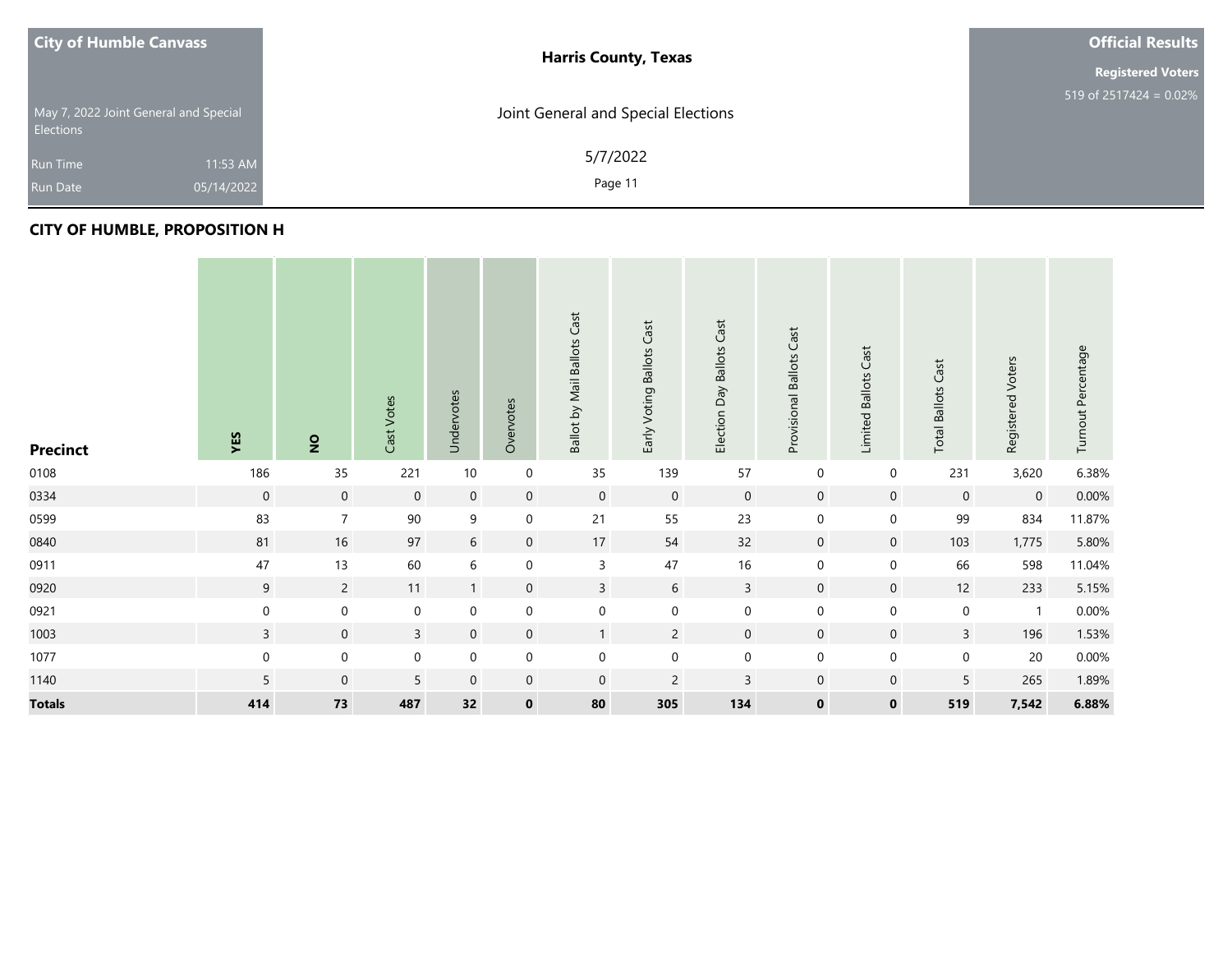| <b>City of Humble Canvass</b> |                                       | <b>Harris County, Texas</b>         | <b>Official Results</b>   |
|-------------------------------|---------------------------------------|-------------------------------------|---------------------------|
|                               |                                       |                                     | <b>Registered Voters</b>  |
| Elections                     | May 7, 2022 Joint General and Special | Joint General and Special Elections | 519 of $2517424 = 0.02\%$ |
| <b>Run Time</b>               | 11:53 AM                              | 5/7/2022                            |                           |
| <b>Run Date</b>               | 05/14/2022                            | Page 12                             |                           |

#### **CITY OF HUMBLE, PROPOSITION I**

| <b>Precinct</b> | YES              | $\overline{2}$   | Cast Votes       | Undervotes       | Overvotes        | Ballot by Mail Ballots Cast | Cast<br>Early Voting Ballots | Election Day Ballots Cast | Cast<br>Provisional Ballots | Cast<br>Limited Ballots | Cast<br><b>Total Ballots</b> | Registered Voters | Turnout Percentage |
|-----------------|------------------|------------------|------------------|------------------|------------------|-----------------------------|------------------------------|---------------------------|-----------------------------|-------------------------|------------------------------|-------------------|--------------------|
| 0108            | 189              | 33               | 222              | $\boldsymbol{9}$ | $\boldsymbol{0}$ | 35                          | 139                          | 57                        | $\boldsymbol{0}$            | $\mathbf 0$             | 231                          | 3,620             | 6.38%              |
| 0334            | $\boldsymbol{0}$ | $\mathbf 0$      | $\mathbf 0$      | $\mathbf 0$      | $\mathbf 0$      | $\overline{0}$              | $\mathbf 0$                  | $\mathbf 0$               | $\mathbf 0$                 | $\mathbf 0$             | $\mathbf 0$                  | $\mathbf 0$       | 0.00%              |
| 0599            | 91               | $\mathbf{1}$     | 92               | $\overline{7}$   | $\mathbf 0$      | $21$                        | 55                           | 23                        | $\mathbf 0$                 | $\pmb{0}$               | 99                           | 834               | 11.87%             |
| 0840            | 87               | 11               | 98               | $5\phantom{.0}$  | $\mathbf 0$      | 17                          | 54                           | 32                        | $\boldsymbol{0}$            | $\mathbf 0$             | 103                          | 1,775             | 5.80%              |
| 0911            | 48               | 13               | 61               | $\overline{5}$   | $\mathbf 0$      | 3                           | 47                           | 16                        | $\mathbf 0$                 | $\pmb{0}$               | 66                           | 598               | 11.04%             |
| 0920            | 10               | $\overline{1}$   | 11               | $\mathbf{1}$     | $\mathbf 0$      | $\mathsf{3}$                | 6                            | $\mathsf{3}$              | $\mathbf 0$                 | $\mathbf 0$             | 12                           | 233               | 5.15%              |
| 0921            | $\boldsymbol{0}$ | $\boldsymbol{0}$ | $\pmb{0}$        | $\mathbf 0$      | $\boldsymbol{0}$ | $\mathbf 0$                 | $\boldsymbol{0}$             | $\mathbf 0$               | $\boldsymbol{0}$            | $\pmb{0}$               | $\mathbf 0$                  | $\mathbf{1}$      | $0.00\%$           |
| 1003            | $\mathsf{3}$     | $\mathbf 0$      | 3                | $\mathbf 0$      | $\mathbf 0$      | $\mathbf{1}$                | $\overline{2}$               | $\mathbf 0$               | $\mathbf 0$                 | $\mathbf 0$             | $\mathbf{3}$                 | 196               | 1.53%              |
| 1077            | $\mathbf 0$      | $\boldsymbol{0}$ | $\boldsymbol{0}$ | $\mathbf 0$      | $\mathbf 0$      | $\mathbf 0$                 | $\mathbf 0$                  | $\mathbf 0$               | $\mathbf 0$                 | $\pmb{0}$               | $\mathbf 0$                  | 20                | $0.00\%$           |
| 1140            | $\overline{5}$   | $\boldsymbol{0}$ | 5                | $\boldsymbol{0}$ | $\overline{0}$   | $\overline{0}$              | $\overline{2}$               | $\mathsf 3$               | $\mathbf 0$                 | $\mathbf 0$             | 5                            | 265               | 1.89%              |
| <b>Totals</b>   | 433              | 59               | 492              | 27               | $\mathbf 0$      | 80                          | 305                          | 134                       | $\mathbf 0$                 | $\mathbf 0$             | 519                          | 7,542             | 6.88%              |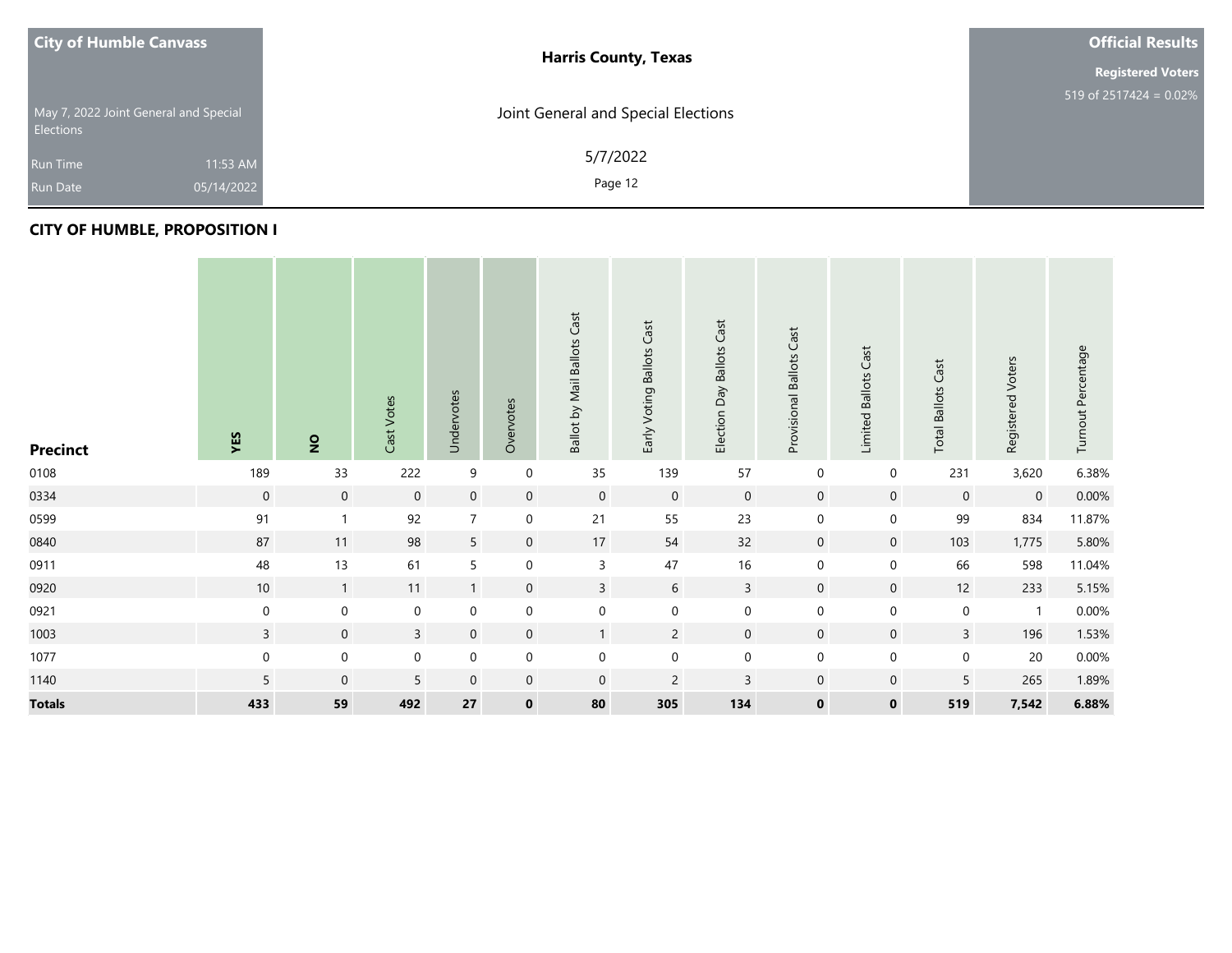| <b>City of Humble Canvass</b>                             |            | <b>Harris County, Texas</b>         | <b>Official Results</b>   |
|-----------------------------------------------------------|------------|-------------------------------------|---------------------------|
|                                                           |            |                                     | <b>Registered Voters</b>  |
| May 7, 2022 Joint General and Special<br><b>Elections</b> |            | Joint General and Special Elections | 519 of $2517424 = 0.02\%$ |
| <b>Run Time</b>                                           | 11:53 AM   | 5/7/2022                            |                           |
| <b>Run Date</b>                                           | 05/14/2022 | Page 13                             |                           |

\*\*\* End of report \*\*\*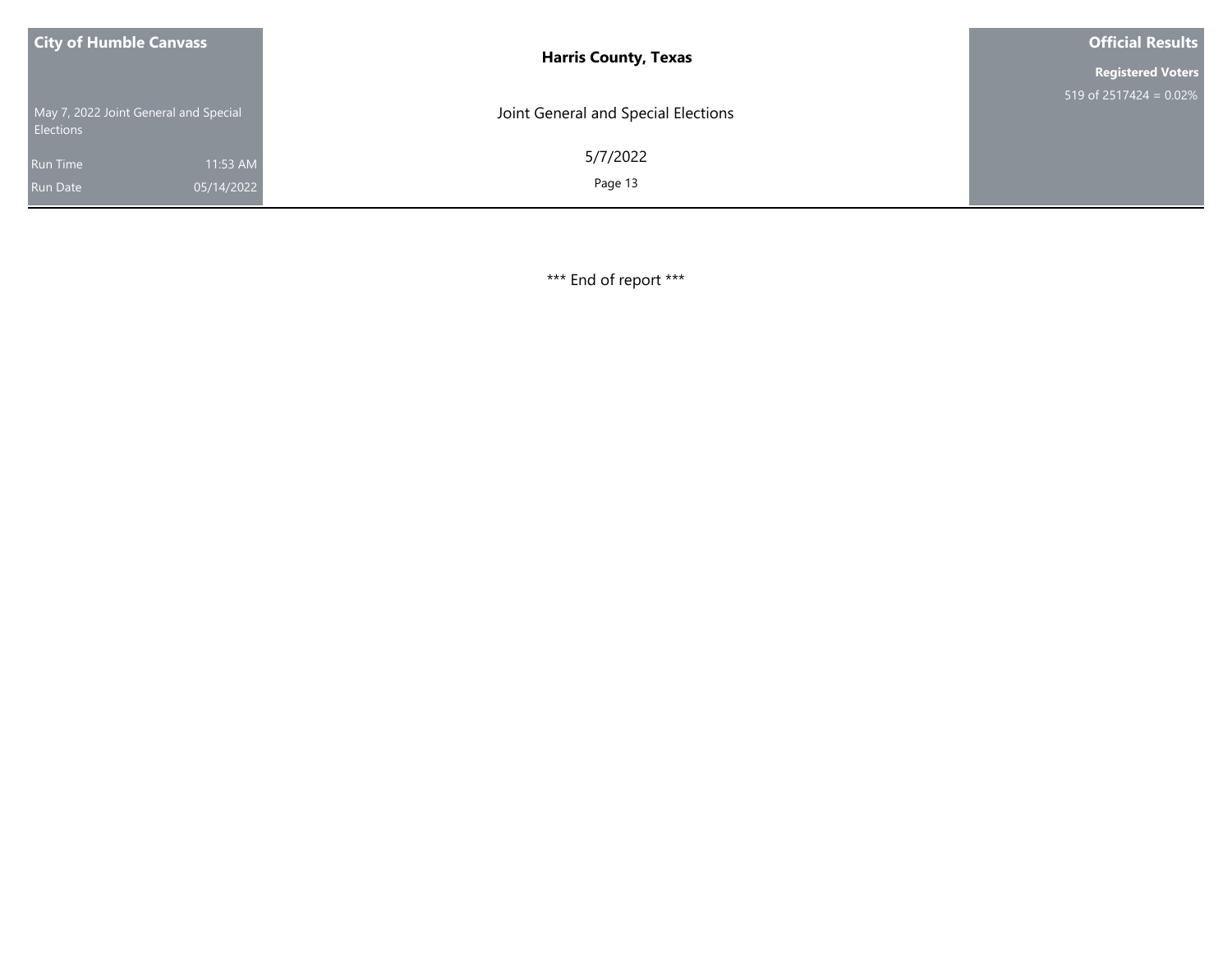| <b>City of Humble Precinct</b>                            |            | <b>Harris County, Texas</b>         | <b>Official Results</b>   |
|-----------------------------------------------------------|------------|-------------------------------------|---------------------------|
|                                                           |            |                                     | <b>Registered Voters</b>  |
| May 7, 2022 Joint General and Special<br><b>Elections</b> |            | Joint General and Special Elections | 519 of $2517424 = 0.02\%$ |
| <b>Run Time</b>                                           | 11:56 AM   | 5/7/2022                            |                           |
| <b>Run Date</b>                                           | 05/14/2022 | Page 1                              |                           |

# **0108** 231 of 3,853 registered voters = 6.00%

#### **CITY OF HUMBLE, Council Member Place 3 - Vote for none or one**

| Choice         | Party       | <b>Ballot by Mail</b> | <b>Early Voting</b> | <b>Election Day</b> | Provisional | Limited    | <b>Total</b>   |
|----------------|-------------|-----------------------|---------------------|---------------------|-------------|------------|----------------|
| Bruce Davidson |             | 100.00%<br>31         | 100.00%<br>116      | 100.00%<br>44       | 0.00%<br>0  | 0.00%<br>0 | 100.00%<br>191 |
|                | Cast Votes: | 100.00%<br>31         | 116 100.00%         | 100.00%<br>44       | 0.00%<br>0  | 0.00%<br>0 | 100.00%<br>191 |
|                | Undervotes: |                       | 23                  | 13                  |             | 0          | 40             |
|                | Overvotes:  |                       |                     |                     |             | 0          | $\overline{0}$ |

#### **CITY OF HUMBLE, Council Member Place 4 - Vote for none or one**

| <b>Choice</b> | Party       | <b>Ballot by Mail</b> | <b>Early Voting</b> | <b>Election Day</b> | Provisional | Limited    | <b>Total</b>   |
|---------------|-------------|-----------------------|---------------------|---------------------|-------------|------------|----------------|
| Paula Settle  |             | 28 100.00%            | 100.00%<br>108      | 46 100.00%          | 0.00%       | 0.00%<br>0 | 100.00%<br>182 |
|               | Cast Votes: | 28 100.00%            | 100.00%<br>108      | 100.00%<br>46       | 0.00%       | $0.00\%$   | 100.00%<br>182 |
|               | Undervotes: |                       |                     |                     |             |            | 49             |
|               | Overvotes:  | 0                     |                     |                     |             |            | $\overline{0}$ |

# **CITY OF HUMBLE, Council Member Place 5 - Vote for none or one**

| <b>Choice</b> | Party       |    | <b>Ballot by Mail</b> |          | <b>Early Voting</b> |    | <b>Election Day</b> |              | <b>Provisional</b> |          | Limited  |                | <b>Total</b> |
|---------------|-------------|----|-----------------------|----------|---------------------|----|---------------------|--------------|--------------------|----------|----------|----------------|--------------|
| Linda Greenan |             | 10 | 32.26%                | 26       | 19.85%              | 8. | 14.55%              | 0            | 0.00%              |          | $0.00\%$ | 44             | 20.28%       |
| David Pierce  |             | 21 | 67.74%                | 105      | 80.15%              | 47 | 85.45%              | $\mathbf{0}$ | 0.00%              | $\Omega$ | 0.00%    | 173            | 79.72%       |
|               | Cast Votes: | 31 | 100.00%               | 131      | 100.00%             |    | 55 100.00%          | 0            | 0.00%              |          | $0.00\%$ | 217            | 100.00%      |
|               | Undervotes: |    |                       | 8        |                     |    |                     |              |                    |          |          | 14             |              |
|               | Overvotes:  |    |                       | $\Omega$ |                     |    |                     |              |                    |          |          | $\overline{0}$ |              |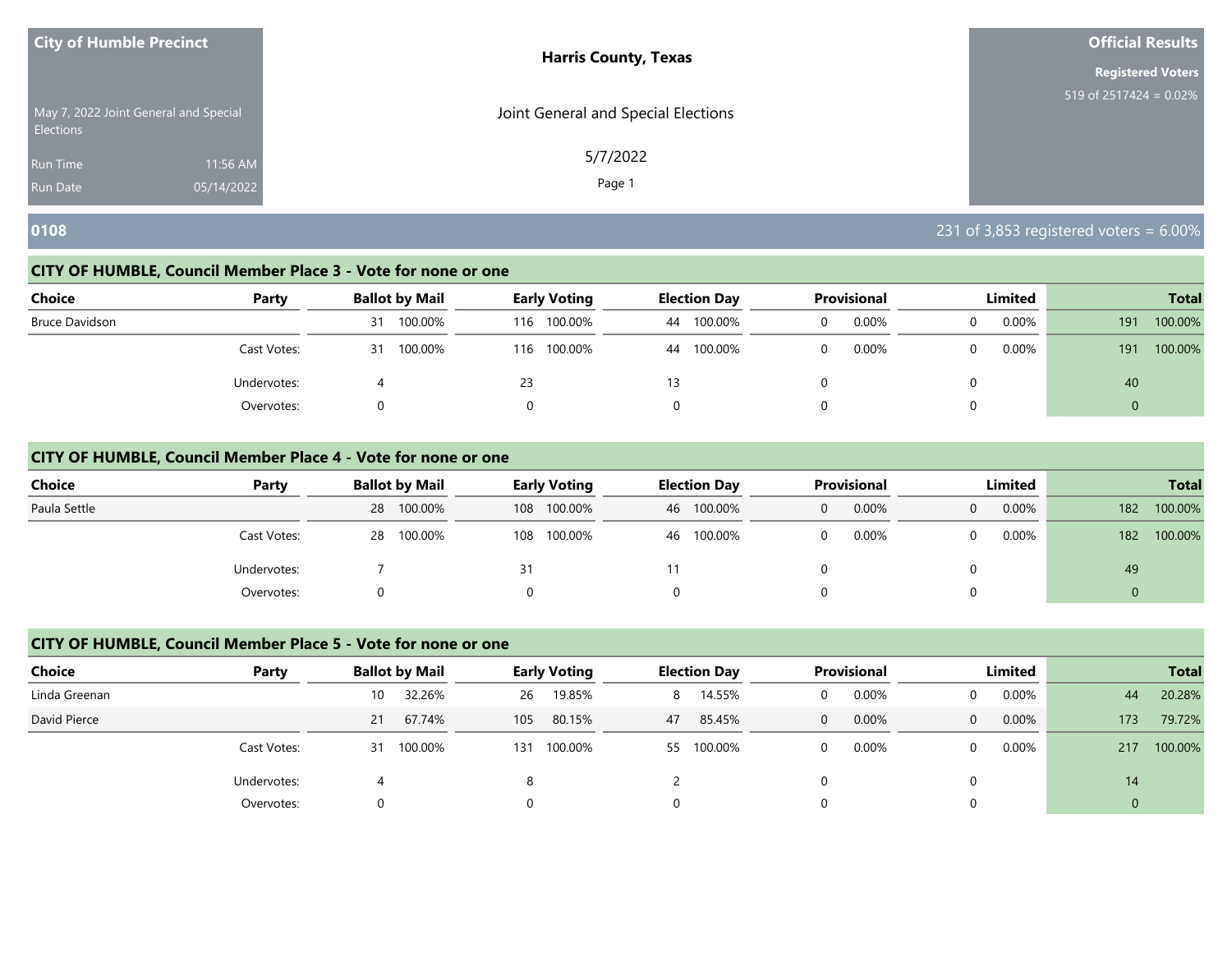| <b>City of Humble Precinct</b> |                                       | <b>Harris County, Texas</b>         | <b>Official Results</b>   |
|--------------------------------|---------------------------------------|-------------------------------------|---------------------------|
|                                |                                       |                                     | <b>Registered Voters</b>  |
| <b>Elections</b>               | May 7, 2022 Joint General and Special | Joint General and Special Elections | 519 of $2517424 = 0.02\%$ |
| Run Time                       | 11:56 AM                              | 5/7/2022                            |                           |
| <b>Run Date</b>                | 05/14/2022                            | Page 2                              |                           |

#### **CITY OF HUMBLE, PROPOSITION A**

| <b>Choice</b> | Party       | <b>Ballot by Mail</b> | <b>Early Voting</b> | <b>Election Day</b> | <b>Provisional</b> | Limited              | <b>Total</b>   |
|---------------|-------------|-----------------------|---------------------|---------------------|--------------------|----------------------|----------------|
| YES           |             | 94.12%<br>32          | 85.19%<br>115       | 88.89%<br>48        | 0.00%<br>0         | $0.00\%$<br>0        | 87.44%<br>195  |
| <b>NO</b>     |             | 5.88%<br>$\epsilon$   | 14.81%<br>20        | 11.11%<br>6         | 0.00%<br>$\Omega$  | $0.00\%$<br>$\Omega$ | 12.56%<br>28   |
|               | Cast Votes: | 100.00%<br>34         | 135 100.00%         | 100.00%<br>54       | 0.00%<br>0         | $0.00\%$<br>0        | 100.00%<br>223 |
|               | Undervotes: |                       |                     |                     |                    | 0                    | 8              |
|               | Overvotes:  |                       |                     | 0                   |                    | $\Omega$             | $\mathbf{0}$   |

# **CITY OF HUMBLE, PROPOSITION B**

| <b>Choice</b> | Party       | <b>Ballot by Mail</b> | <b>Early Voting</b> | <b>Election Day</b> | Provisional   | Limited              | <b>Total</b>   |
|---------------|-------------|-----------------------|---------------------|---------------------|---------------|----------------------|----------------|
| <b>YES</b>    |             | 80.00%<br>28          | 80.88%<br>110       | 77.78%<br>42        | 0.00%<br>0    | $0.00\%$<br>0        | 80.00%<br>180  |
| <b>NO</b>     |             | 20.00%                | 19.12%<br>26        | 22.22%<br>12        | $0.00\%$<br>0 | $0.00\%$<br>$\Omega$ | 20.00%<br>45   |
|               | Cast Votes: | 35 100.00%            | 100.00%<br>136      | 54 100.00%          | 0.00%<br>0    | $0.00\%$<br>0        | 100.00%<br>225 |
|               | Undervotes: | 0                     |                     |                     |               | 0                    | $\mathbf b$    |
|               | Overvotes:  |                       |                     |                     |               |                      | 0              |

#### **CITY OF HUMBLE, PROPOSITION C**

| <b>Choice</b> | Party       |    | <b>Ballot by Mail</b> |     | Early Voting |    | <b>Election Day</b> |              | <b>Provisional</b> |          | Limited  |                 | <b>Total</b> |
|---------------|-------------|----|-----------------------|-----|--------------|----|---------------------|--------------|--------------------|----------|----------|-----------------|--------------|
| <b>YES</b>    |             | 27 | 79.41%                | 99  | 75.57%       | 42 | 79.25%              | 0            | 0.00%              | $\Omega$ | 0.00%    | 168             | 77.06%       |
| <b>NO</b>     |             |    | 20.59%                | 32  | 24.43%       |    | 20.75%              | $\mathbf{0}$ | 0.00%              | $\Omega$ | 0.00%    | 50 <sup>°</sup> | 22.94%       |
|               | Cast Votes: |    | 34 100.00%            | 131 | 100.00%      |    | 53 100.00%          | 0            | 0.00%              | $\Omega$ | $0.00\%$ | 218             | 100.00%      |
|               | Undervotes: |    |                       |     |              |    |                     |              |                    | $\Omega$ |          | 13              |              |
|               | Overvotes:  | 0  |                       |     |              | 0  |                     |              |                    | 0        |          | 0               |              |

**0108** 231 of 3,853 registered voters = 6.00%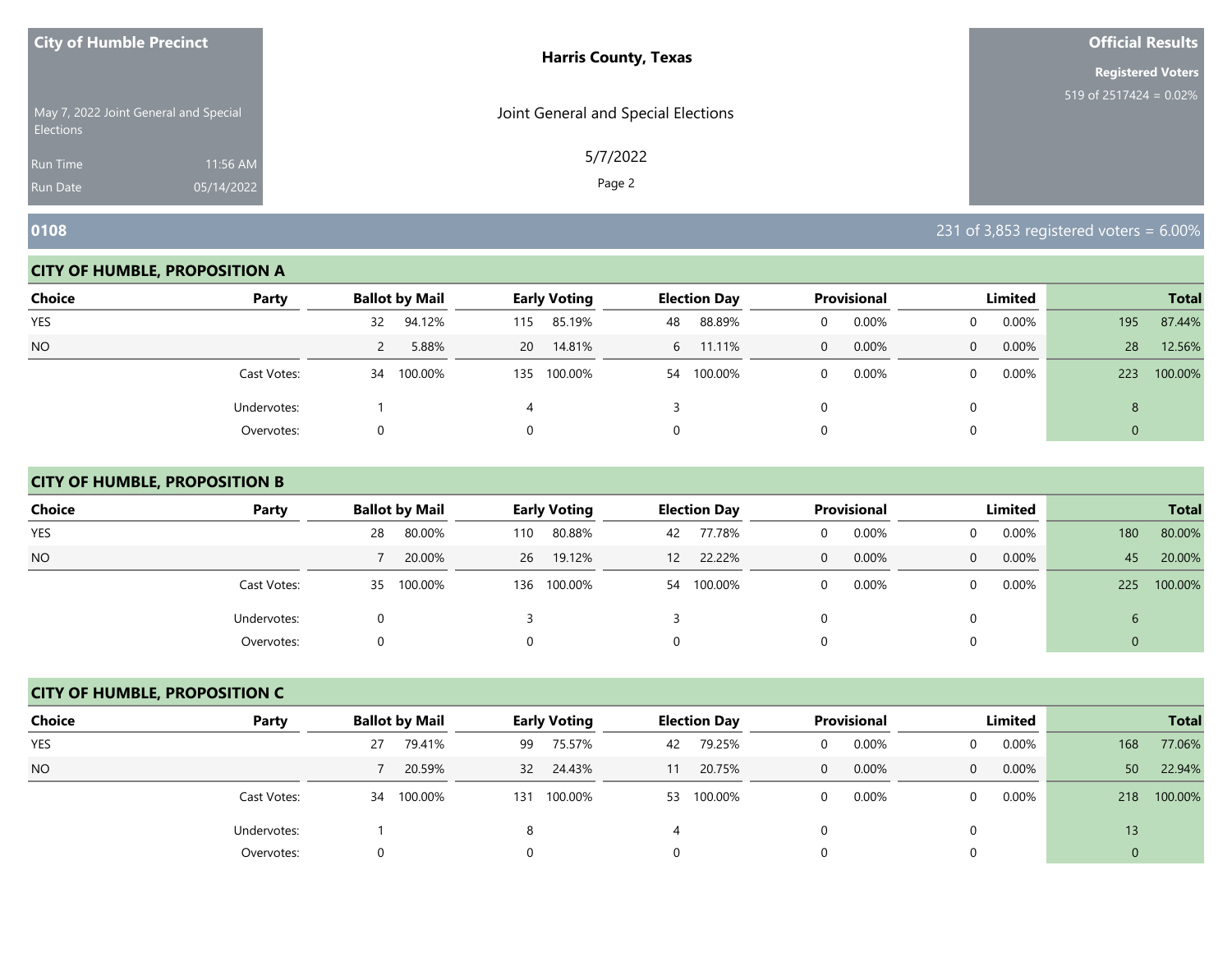| <b>City of Humble Precinct</b> |                                       | <b>Harris County, Texas</b>         | <b>Official Results</b>   |
|--------------------------------|---------------------------------------|-------------------------------------|---------------------------|
|                                |                                       |                                     | <b>Registered Voters</b>  |
| <b>Elections</b>               | May 7, 2022 Joint General and Special | Joint General and Special Elections | 519 of $2517424 = 0.02\%$ |
| Run Time                       | 11:56 AM                              | 5/7/2022                            |                           |
| <b>Run Date</b>                | 05/14/2022                            | Page 3                              |                           |

**0108** 231 of 3,853 registered voters = 6.00%

#### **CITY OF HUMBLE, PROPOSITION D**

| <b>Choice</b> | Party       | <b>Ballot by Mail</b>  | <b>Early Voting</b> | <b>Election Day</b> | Provisional           | Limited           | <b>Total</b>   |
|---------------|-------------|------------------------|---------------------|---------------------|-----------------------|-------------------|----------------|
| <b>YES</b>    |             | 93.94%<br>31           | 85.27%<br>110       | 84.62%<br>44        | 0.00%<br>0            | $0.00\%$          | 86.45%<br>185  |
| <b>NO</b>     |             | 6.06%<br>$\mathcal{L}$ | 14.73%<br>19        | 15.38%<br>8         | 0.00%<br>$\mathbf{0}$ | 0.00%<br>$\Omega$ | 13.55%<br>29   |
|               | Cast Votes: | 100.00%<br>33          | 100.00%<br>129      | 100.00%<br>52       | 0.00%<br>0            | $0.00\%$          | 100.00%<br>214 |
|               | Undervotes: |                        | 10                  |                     |                       |                   | 17             |
|               | Overvotes:  | 0                      |                     | 0                   |                       |                   | 0              |

# **CITY OF HUMBLE, PROPOSITION E**

| <b>Choice</b> | Party       | <b>Ballot by Mail</b> |             | <b>Early Voting</b> |    | <b>Election Day</b> |              | <b>Provisional</b> |          | Limited  |     | <b>Total</b> |
|---------------|-------------|-----------------------|-------------|---------------------|----|---------------------|--------------|--------------------|----------|----------|-----|--------------|
| <b>YES</b>    |             | 93.94%<br>31          | 113         | 86.26%              | 44 | 83.02%              | 0            | 0.00%              | 0        | $0.00\%$ | 188 | 86.64%       |
| <b>NO</b>     |             |                       | 6.06%<br>18 | 13.74%              | 9  | 16.98%              | $\mathbf{0}$ | 0.00%              | $\Omega$ | $0.00\%$ | 29  | 13.36%       |
|               | Cast Votes: | 100.00%<br>33         | 131         | 100.00%             | 53 | 100.00%             | $\Omega$     | 0.00%              | 0        | $0.00\%$ | 217 | 100.00%      |
|               | Undervotes: |                       | 8           |                     |    |                     | 0            |                    |          |          | 14  |              |
|               | Overvotes:  | 0                     | 0           |                     |    |                     | 0            |                    |          |          |     |              |

#### **CITY OF HUMBLE, PROPOSITION F**

| <b>Choice</b> | Party       | <b>Ballot by Mail</b> |     | <b>Early Voting</b> |                 | <b>Election Day</b> |          | <b>Provisional</b> |          | Limited  |     | <b>Total</b> |
|---------------|-------------|-----------------------|-----|---------------------|-----------------|---------------------|----------|--------------------|----------|----------|-----|--------------|
| <b>YES</b>    |             | 94.12%<br>32          | 106 | 80.30%              |                 | 44 81.48%           | $\Omega$ | 0.00%              |          | $0.00\%$ | 182 | 82.73%       |
| <b>NO</b>     |             | 5.88%                 | 26  | 19.70%              | 10 <sup>°</sup> | 18.52%              | 0        | 0.00%              | $\Omega$ | $0.00\%$ | 38  | 17.27%       |
|               | Cast Votes: | 34 100.00%            | 132 | 100.00%             |                 | 54 100.00%          | 0        | 0.00%              |          | $0.00\%$ | 220 | 100.00%      |
|               | Undervotes: |                       |     |                     |                 |                     |          |                    |          |          | 11  |              |
|               | Overvotes:  | 0                     |     |                     |                 |                     |          |                    |          |          |     |              |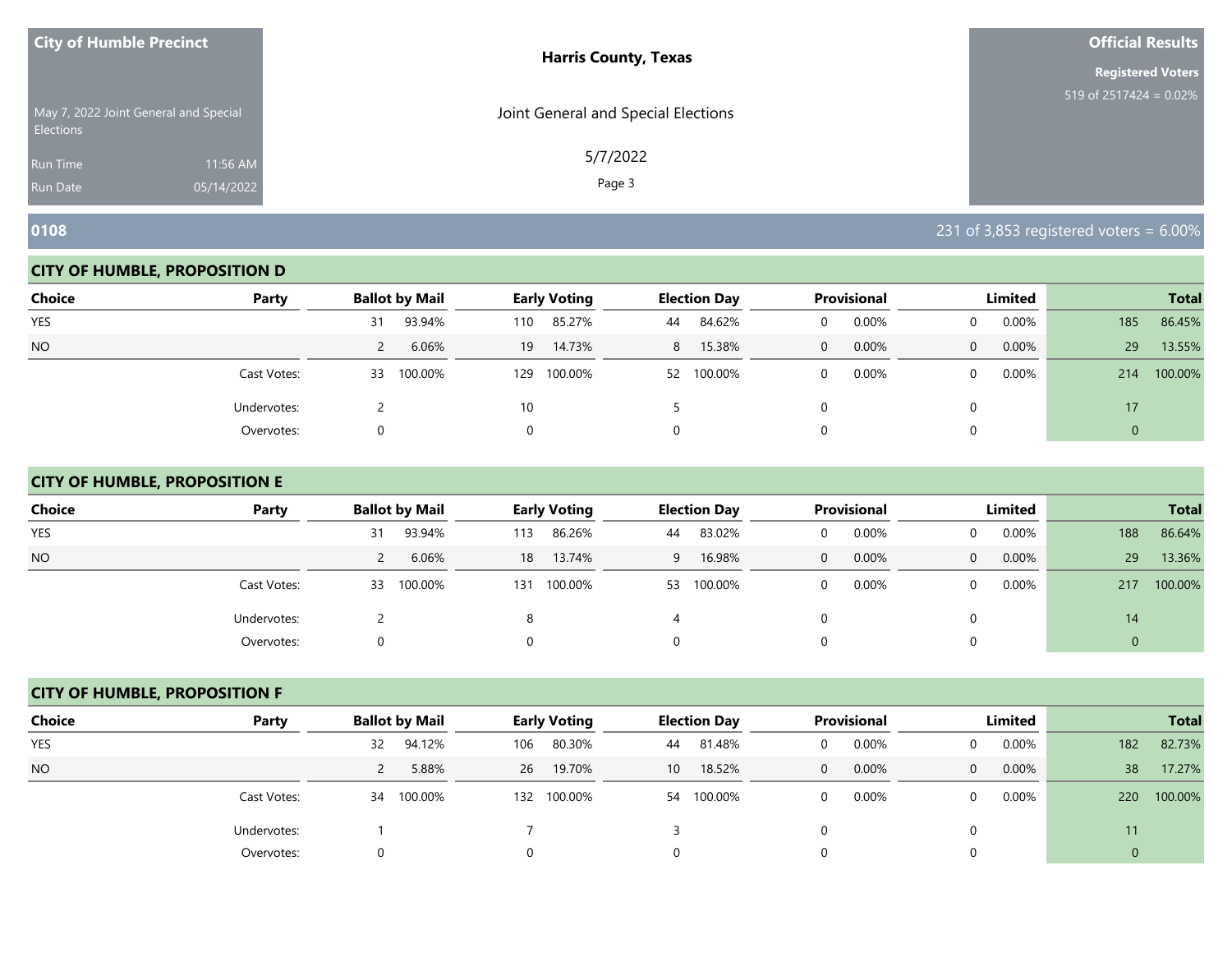| <b>City of Humble Precinct</b>                            |            | <b>Harris County, Texas</b>         | <b>Official Results</b>   |
|-----------------------------------------------------------|------------|-------------------------------------|---------------------------|
|                                                           |            |                                     | <b>Registered Voters</b>  |
| May 7, 2022 Joint General and Special<br><b>Elections</b> |            | Joint General and Special Elections | 519 of $2517424 = 0.02\%$ |
| <b>Run Time</b>                                           | 11:56 AM   | 5/7/2022                            |                           |
| <b>Run Date</b>                                           | 05/14/2022 | Page 4                              |                           |

#### **CITY OF HUMBLE, PROPOSITION G**

| <b>Choice</b> | Party       | <b>Ballot by Mail</b> | <b>Early Voting</b> | <b>Election Day</b> | Provisional | Limited           | <b>Total</b>   |
|---------------|-------------|-----------------------|---------------------|---------------------|-------------|-------------------|----------------|
| <b>YES</b>    |             | 84.85%<br>28          | 87.22%<br>116       | 90.38%<br>47        | 0.00%<br>0  | $0.00\%$          | 87.61%<br>191  |
| <b>NO</b>     |             | 15.15%<br>$5 -$       | 12.78%<br>17        | 9.62%               | 0.00%<br>0  | 0.00%<br>$\Omega$ | 12.39%<br>27   |
|               | Cast Votes: | 100.00%<br>33         | 100.00%<br>133      | 100.00%<br>52       | 0.00%<br>0  | 0.00%             | 100.00%<br>218 |
|               | Undervotes: |                       |                     |                     |             |                   | 13             |
|               | Overvotes:  | O                     |                     | 0                   |             |                   | 0              |

# **CITY OF HUMBLE, PROPOSITION H**

| <b>Choice</b> | Party       | <b>Ballot by Mail</b> | <b>Early Voting</b> | <b>Election Day</b> | Provisional   | Limited              |             | <b>Total</b> |
|---------------|-------------|-----------------------|---------------------|---------------------|---------------|----------------------|-------------|--------------|
| <b>YES</b>    |             | 82.35%<br>28          | 85.19%<br>115       | 82.69%<br>43        | 0.00%<br>0    | $0.00\%$<br>0        | 186         | 84.16%       |
| <b>NO</b>     |             | 17.65%<br>6           | 14.81%<br>20        | 17.31%<br>9         | $0.00\%$<br>0 | $0.00\%$<br>$\Omega$ | 35          | 15.84%       |
|               | Cast Votes: | 34 100.00%            | 100.00%<br>135      | 52 100.00%          | 0.00%<br>0    | $0.00\%$<br>0        | 221         | 100.00%      |
|               | Undervotes: |                       | 4                   |                     |               | 0                    | 10          |              |
|               | Overvotes:  |                       |                     |                     |               |                      | $\mathbf 0$ |              |

#### **CITY OF HUMBLE, PROPOSITION I**

| <b>Choice</b> | Party       | <b>Ballot by Mail</b> |           | Early Voting |    | <b>Election Day</b> |              | <b>Provisional</b> |          | Limited  |     | <b>Total</b> |
|---------------|-------------|-----------------------|-----------|--------------|----|---------------------|--------------|--------------------|----------|----------|-----|--------------|
| <b>YES</b>    |             | 80.00%<br>28          | 114       | 85.07%       | 47 | 88.68%              | 0            | 0.00%              | $\Omega$ | 0.00%    | 189 | 85.14%       |
| <b>NO</b>     |             | 20.00%                | <b>20</b> | 14.93%       | 6  | 11.32%              | $\mathbf{0}$ | 0.00%              | $\Omega$ | 0.00%    | 33  | 14.86%       |
|               | Cast Votes: | 35 100.00%            | 134       | 100.00%      |    | 53 100.00%          | 0            | 0.00%              | $\Omega$ | $0.00\%$ | 222 | 100.00%      |
|               | Undervotes: | 0                     |           |              |    |                     |              |                    | $\Omega$ |          | 9   |              |
|               | Overvotes:  | 0                     |           |              | 0  |                     |              |                    | 0        |          |     |              |

**0108** 231 of 3,853 registered voters = 6.00%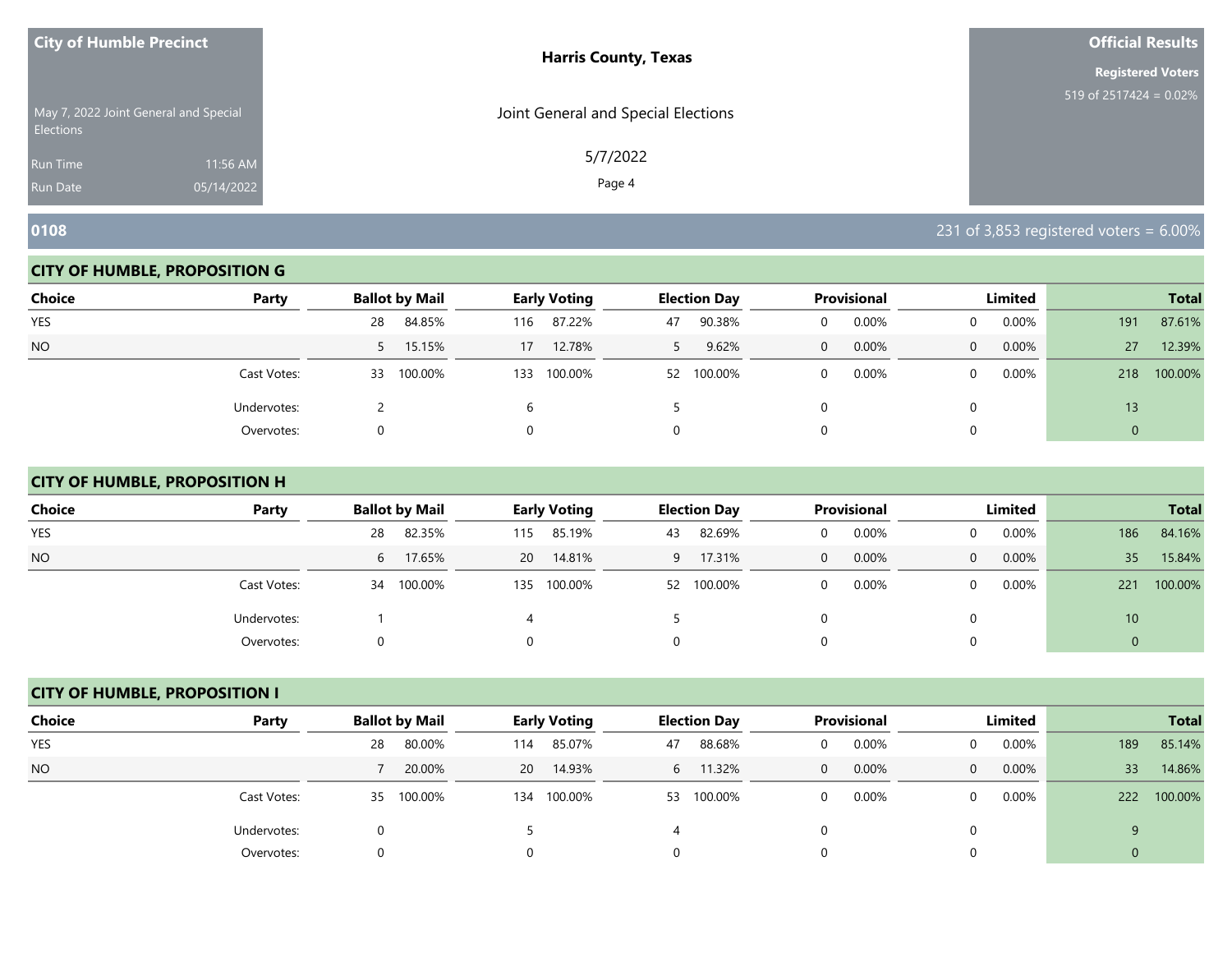| <b>City of Humble Precinct</b>                            |            | <b>Harris County, Texas</b>         | <b>Official Results</b>   |
|-----------------------------------------------------------|------------|-------------------------------------|---------------------------|
|                                                           |            |                                     | <b>Registered Voters</b>  |
| May 7, 2022 Joint General and Special<br><b>Elections</b> |            | Joint General and Special Elections | 519 of $2517424 = 0.02\%$ |
| <b>Run Time</b>                                           | 11:56 AM   | 5/7/2022                            |                           |
| <b>Run Date</b>                                           | 05/14/2022 | Page 5                              |                           |

# **0334** 0 of 930 registered voters = 0.00%

#### **CITY OF HUMBLE, Council Member Place 3 - Vote for none or one**

| <b>Choice</b>  | Party       |   | <b>Ballot by Mail</b> | <b>Early Voting</b> |   | <b>Election Day</b> |   | Provisional |          | Limited |                | <b>Total</b> |
|----------------|-------------|---|-----------------------|---------------------|---|---------------------|---|-------------|----------|---------|----------------|--------------|
| Bruce Davidson |             | 0 | 0.00%                 | 0.00%               | 0 | 0.00%               | 0 | 0.00%       | 0        | 0.00%   | $\overline{0}$ | 0.00%        |
|                | Cast Votes: | 0 | 0.00%                 | 0.00%               | 0 | 0.00%               | 0 | 0.00%       | $\Omega$ | 0.00%   | $\overline{0}$ | 0.00%        |
|                | Undervotes: | O |                       |                     |   |                     |   |             | 0        |         | $\mathbf{0}$   |              |
|                | Overvotes:  | 0 |                       |                     |   |                     |   |             | 0        |         | $\mathbf{0}$   |              |

#### **CITY OF HUMBLE, Council Member Place 4 - Vote for none or one**

| <b>Choice</b> | Party       |   | <b>Ballot by Mail</b> |   | <b>Early Voting</b> |          | <b>Election Day</b> |   | Provisional | Limited  |   | <b>Total</b> |
|---------------|-------------|---|-----------------------|---|---------------------|----------|---------------------|---|-------------|----------|---|--------------|
| Paula Settle  |             | 0 | 0.00%                 | 0 | 0.00%               | $\Omega$ | 0.00%               | U | 0.00%       | 0.00%    | 0 | 0.00%        |
|               | Cast Votes: | 0 | 0.00%                 |   | 0.00%               |          | 0.00%               |   | 0.00%       | $0.00\%$ | 0 | 0.00%        |
|               | Undervotes: |   |                       |   |                     |          |                     |   |             |          | 0 |              |
|               | Overvotes:  |   |                       |   |                     |          |                     |   |             |          |   |              |

# **CITY OF HUMBLE, Council Member Place 5 - Vote for none or one**

| <b>Choice</b> | Party       |   | <b>Ballot by Mail</b> |          | Early Voting |              | <b>Election Day</b> |   | Provisional |                | Limited |                | <b>Total</b> |
|---------------|-------------|---|-----------------------|----------|--------------|--------------|---------------------|---|-------------|----------------|---------|----------------|--------------|
| Linda Greenan |             | 0 | 0.00%                 | 0        | 0.00%        | 0            | 0.00%               | 0 | 0.00%       | $\Omega$       | 0.00%   | $\mathbf 0$    | 0.00%        |
| David Pierce  |             | 0 | 0.00%                 | $\Omega$ | 0.00%        | $\mathbf{0}$ | 0.00%               | 0 | 0.00%       | 0              | 0.00%   | $\mathbf{0}$   | 0.00%        |
|               | Cast Votes: | 0 | 0.00%                 | 0        | 0.00%        | 0            | 0.00%               | 0 | 0.00%       | $\Omega$       | 0.00%   | $\overline{0}$ | 0.00%        |
|               | Undervotes: | 0 |                       |          |              |              |                     |   |             |                |         | $\overline{0}$ |              |
|               | Overvotes:  | 0 |                       |          |              | 0            |                     | 0 |             | $\overline{0}$ |         | 0              |              |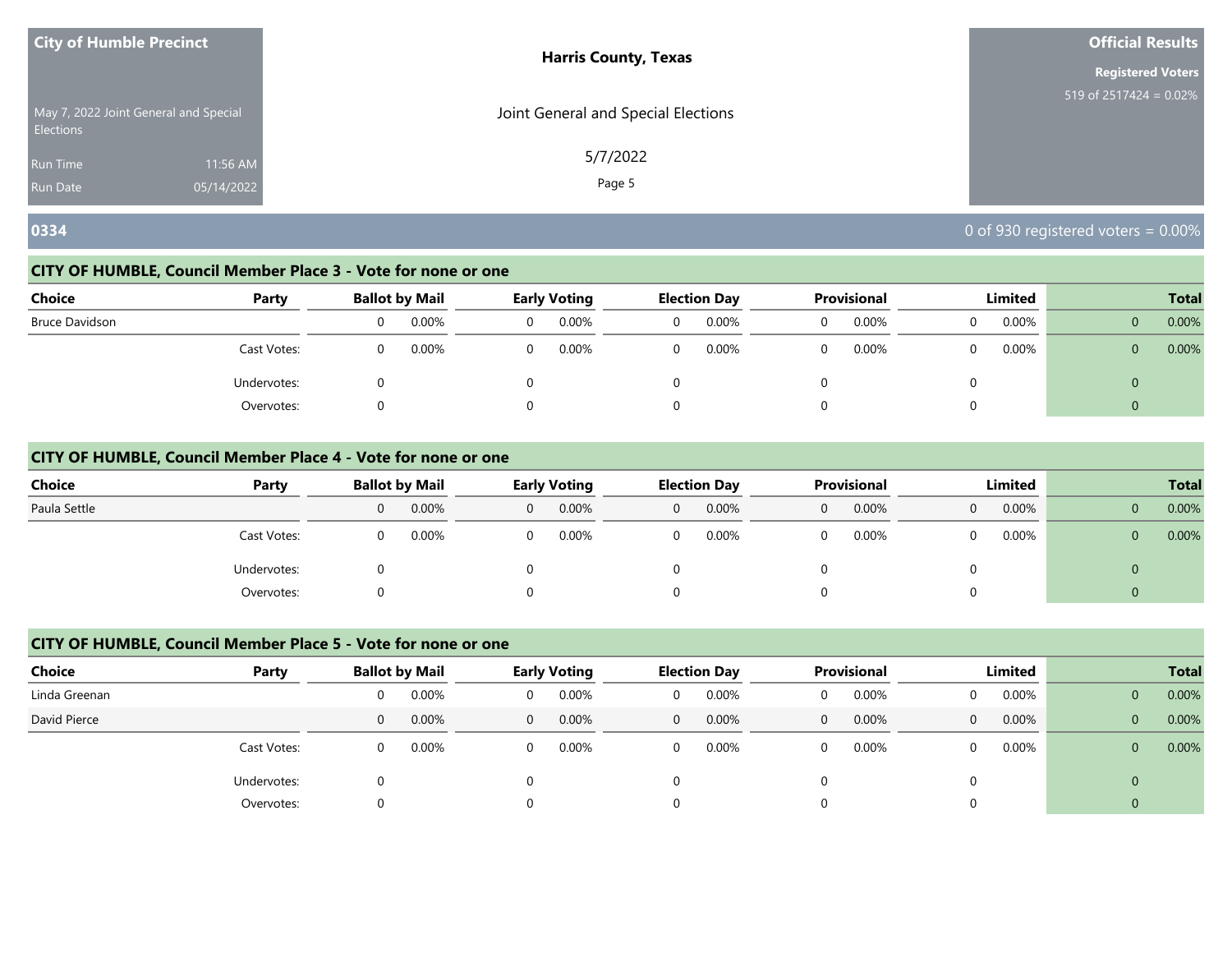| <b>City of Humble Precinct</b>                     |            | <b>Harris County, Texas</b>         | Official Results          |
|----------------------------------------------------|------------|-------------------------------------|---------------------------|
|                                                    |            |                                     | <b>Registered Voters</b>  |
| May 7, 2022 Joint General and Special<br>Elections |            | Joint General and Special Elections | 519 of $2517424 = 0.02\%$ |
| <b>Run Time</b>                                    | 11:56 AM   | 5/7/2022                            |                           |
| <b>Run Date</b>                                    | 05/14/2022 | Page 6                              |                           |

#### **CITY OF HUMBLE, PROPOSITION A**

| <b>Choice</b> | Party       |   | <b>Ballot by Mail</b> |          | <b>Early Voting</b> |                | <b>Election Day</b> |              | Provisional |          | Limited  |                | <b>Total</b> |
|---------------|-------------|---|-----------------------|----------|---------------------|----------------|---------------------|--------------|-------------|----------|----------|----------------|--------------|
| YES           |             | 0 | 0.00%                 |          | 0.00%               | 0              | 0.00%               |              | 0.00%       |          | 0.00%    | $\mathbf{0}$   | 0.00%        |
| <b>NO</b>     |             | 0 | 0.00%                 | $\Omega$ | 0.00%               | $\overline{0}$ | 0.00%               | $\mathbf{0}$ | $0.00\%$    | $\Omega$ | 0.00%    | $\mathbf{0}$   | 0.00%        |
|               | Cast Votes: | 0 | 0.00%                 | 0        | 0.00%               | 0              | 0.00%               |              | 0.00%       | $\Omega$ | $0.00\%$ | $\overline{0}$ | 0.00%        |
|               | Undervotes: |   |                       |          |                     |                |                     |              |             |          |          | 0              |              |
|               | Overvotes:  |   |                       |          |                     |                |                     |              |             |          |          |                |              |

# **CITY OF HUMBLE, PROPOSITION B**

| <b>Choice</b> | Party       | <b>Ballot by Mail</b> |       |                | Early Voting |              | <b>Election Day</b> |   | Provisional |   | Limited  |                | <b>Total</b> |
|---------------|-------------|-----------------------|-------|----------------|--------------|--------------|---------------------|---|-------------|---|----------|----------------|--------------|
| <b>YES</b>    |             | 0                     | 0.00% | 0              | 0.00%        | 0            | 0.00%               | 0 | 0.00%       |   | 0.00%    | $\overline{0}$ | 0.00%        |
| <b>NO</b>     |             | $\mathbf{0}$          | 0.00% | $\overline{0}$ | 0.00%        | $\mathbf{0}$ | 0.00%               | 0 | 0.00%       | 0 | $0.00\%$ | $\overline{0}$ | 0.00%        |
|               | Cast Votes: | 0                     | 0.00% | $\Omega$       | 0.00%        | $\Omega$     | 0.00%               | U | 0.00%       |   | $0.00\%$ | $\overline{0}$ | 0.00%        |
|               | Undervotes: | U                     |       | 0              |              |              |                     |   |             | 0 |          | $\overline{0}$ |              |
|               | Overvotes:  | 0                     |       |                |              |              |                     |   |             |   |          | $\overline{0}$ |              |

#### **CITY OF HUMBLE, PROPOSITION C**

| <b>Choice</b> | Party       |   | <b>Ballot by Mail</b> |          | Early Voting |                | <b>Election Day</b> |              | <b>Provisional</b> |          | Limited |                | <b>Total</b> |
|---------------|-------------|---|-----------------------|----------|--------------|----------------|---------------------|--------------|--------------------|----------|---------|----------------|--------------|
| <b>YES</b>    |             | 0 | 0.00%                 | 0        | 0.00%        | 0              | 0.00%               | 0            | 0.00%              | $\Omega$ | 0.00%   | $\overline{0}$ | 0.00%        |
| <b>NO</b>     |             | 0 | 0.00%                 | $\Omega$ | 0.00%        | $\overline{0}$ | 0.00%               | $\mathbf{0}$ | 0.00%              | $\Omega$ | 0.00%   | $\mathbf{0}$   | 0.00%        |
|               | Cast Votes: | 0 | 0.00%                 | $\Omega$ | 0.00%        | 0              | 0.00%               | 0            | 0.00%              | $\Omega$ | 0.00%   | $\mathbf{0}$   | 0.00%        |
|               | Undervotes: | 0 |                       |          |              |                |                     |              |                    | 0        |         | 0              |              |
|               | Overvotes:  | 0 |                       |          |              | 0              |                     |              |                    | 0        |         |                |              |

**0334 0334 034 0** of 930 registered voters = 0.00%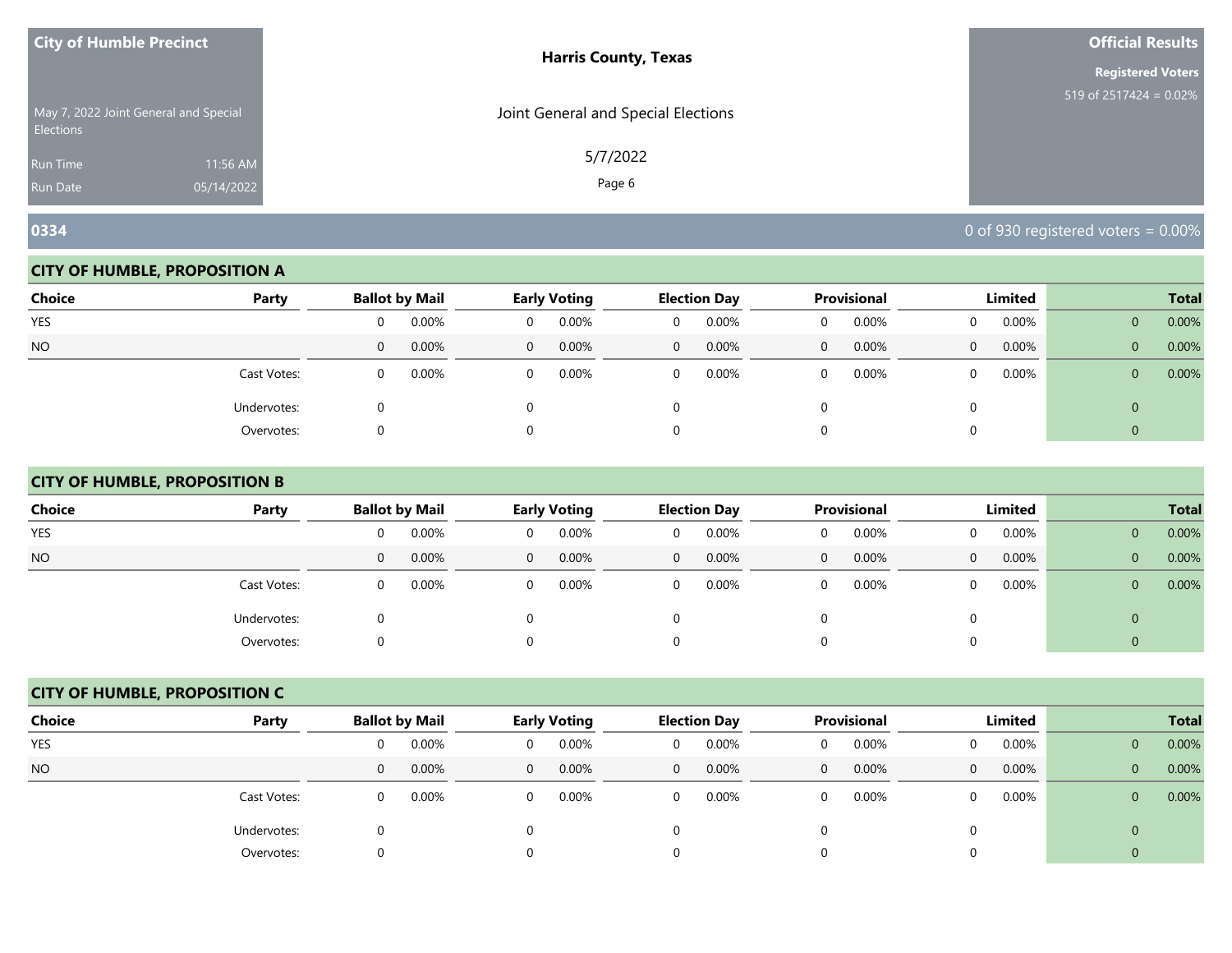| <b>City of Humble Precinct</b> |                                       | <b>Harris County, Texas</b>         | <b>Official Results</b>              |
|--------------------------------|---------------------------------------|-------------------------------------|--------------------------------------|
|                                |                                       |                                     | <b>Registered Voters</b>             |
| <b>Elections</b>               | May 7, 2022 Joint General and Special | Joint General and Special Elections | 519 of $2517\overline{424} = 0.02\%$ |
| Run Time                       | 11:56 AM                              | 5/7/2022                            |                                      |
| <b>Run Date</b>                | 05/14/2022                            | Page 7                              |                                      |

#### **CITY OF HUMBLE, PROPOSITION D**

| <b>Choice</b> | Party       |   | <b>Ballot by Mail</b> |          | <b>Early Voting</b> |                | <b>Election Day</b> |              | Provisional |          | Limited  |                | <b>Total</b> |
|---------------|-------------|---|-----------------------|----------|---------------------|----------------|---------------------|--------------|-------------|----------|----------|----------------|--------------|
| YES           |             | 0 | 0.00%                 |          | 0.00%               | 0              | 0.00%               |              | 0.00%       |          | 0.00%    | $\mathbf{0}$   | 0.00%        |
| <b>NO</b>     |             | 0 | 0.00%                 | $\Omega$ | 0.00%               | $\overline{0}$ | 0.00%               | $\mathbf{0}$ | $0.00\%$    | $\Omega$ | 0.00%    | $\mathbf{0}$   | 0.00%        |
|               | Cast Votes: | 0 | 0.00%                 | 0        | 0.00%               | 0              | 0.00%               |              | 0.00%       | $\Omega$ | $0.00\%$ | $\overline{0}$ | 0.00%        |
|               | Undervotes: |   |                       |          |                     |                |                     |              |             |          |          | 0              |              |
|               | Overvotes:  |   |                       |          |                     |                |                     |              |             |          |          |                |              |

# **CITY OF HUMBLE, PROPOSITION E**

| <b>Choice</b> | Party       |   | <b>Ballot by Mail</b> |                | <b>Early Voting</b> |              | <b>Election Day</b> |              | <b>Provisional</b> |              | Limited  |              | <b>Total</b> |
|---------------|-------------|---|-----------------------|----------------|---------------------|--------------|---------------------|--------------|--------------------|--------------|----------|--------------|--------------|
| <b>YES</b>    |             | 0 | 0.00%                 | 0              | 0.00%               | 0            | 0.00%               | 0            | 0.00%              | 0            | $0.00\%$ | $\mathbf{0}$ | 0.00%        |
| <b>NO</b>     |             | 0 | 0.00%                 | $\overline{0}$ | 0.00%               | $\mathbf{0}$ | 0.00%               | $\mathbf{0}$ | 0.00%              | $\mathbf{0}$ | $0.00\%$ | $\mathbf{0}$ | 0.00%        |
|               | Cast Votes: | 0 | 0.00%                 | $\Omega$       | 0.00%               | $\Omega$     | 0.00%               | 0            | 0.00%              | 0            | $0.00\%$ | $\mathbf{0}$ | 0.00%        |
|               | Undervotes: |   |                       | $\Omega$       |                     |              |                     | 0            |                    | $\Omega$     |          | 0            |              |
|               | Overvotes:  |   |                       |                |                     |              |                     | 0            |                    | $\Omega$     |          |              |              |

#### **CITY OF HUMBLE, PROPOSITION F**

| <b>Choice</b> | Party       |              | <b>Ballot by Mail</b> |                | <b>Early Voting</b> |              | <b>Election Day</b> |              | <b>Provisional</b> |   | Limited  |                | <b>Total</b> |
|---------------|-------------|--------------|-----------------------|----------------|---------------------|--------------|---------------------|--------------|--------------------|---|----------|----------------|--------------|
| <b>YES</b>    |             | 0            | 0.00%                 | 0              | 0.00%               | $\Omega$     | 0.00%               | 0            | 0.00%              | 0 | 0.00%    | $\mathbf{0}$   | 0.00%        |
| <b>NO</b>     |             | $\mathbf{0}$ | 0.00%                 | $\overline{0}$ | 0.00%               | $\mathbf{0}$ | 0.00%               | $\mathbf{0}$ | 0.00%              | 0 | 0.00%    | $\overline{0}$ | 0.00%        |
|               | Cast Votes: | $\mathbf{0}$ | 0.00%                 | $\Omega$       | 0.00%               | 0            | 0.00%               | 0            | 0.00%              | 0 | $0.00\%$ | $\overline{0}$ | 0.00%        |
|               | Undervotes: | 0            |                       | 0              |                     |              |                     |              |                    |   |          | $\mathbf{0}$   |              |
|               | Overvotes:  | 0            |                       | $\Omega$       |                     |              |                     |              |                    |   |          |                |              |

**0334 0334 034 0** of 930 registered voters = 0.00%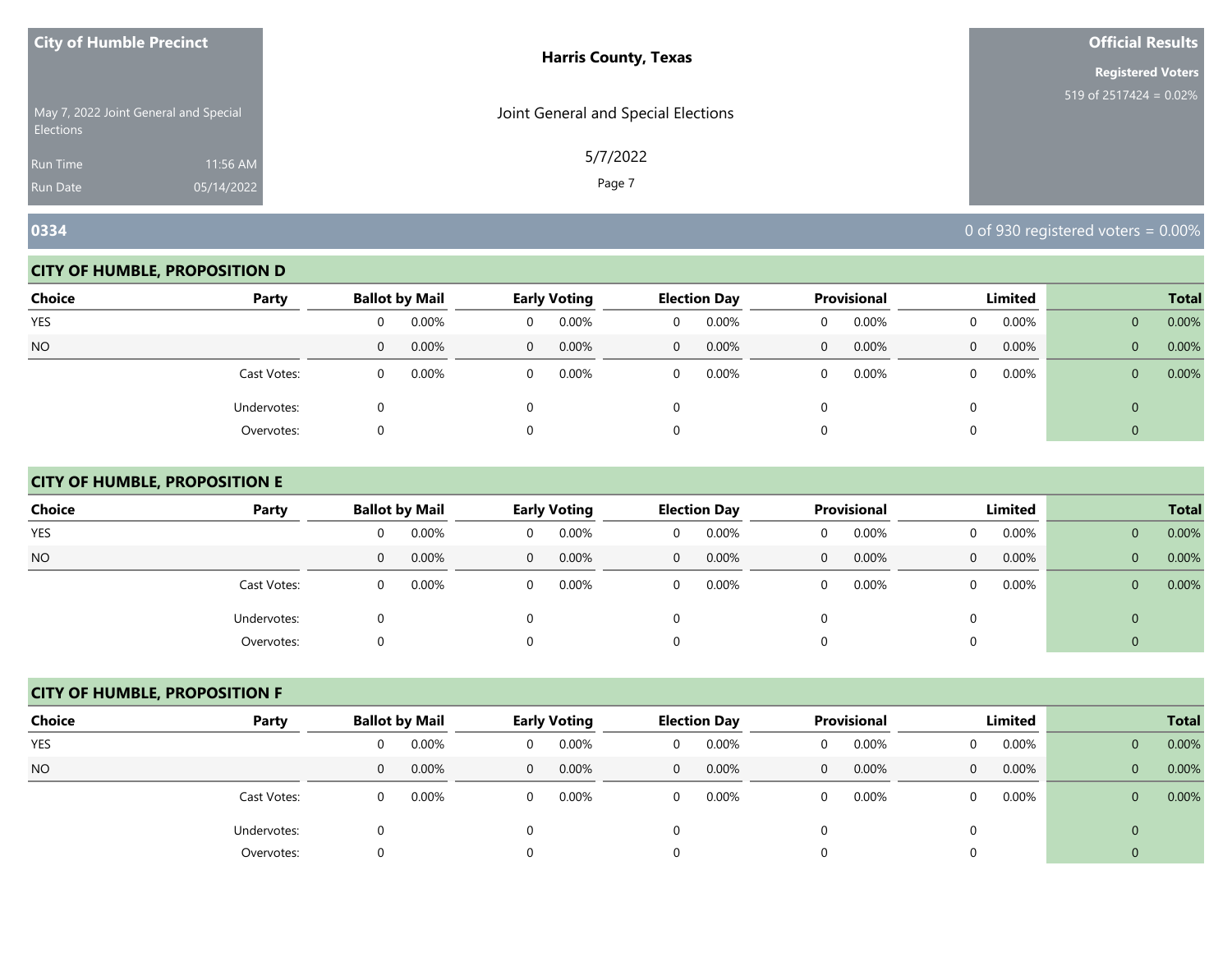| <b>City of Humble Precinct</b>                            |            | <b>Harris County, Texas</b>         | Official Results          |
|-----------------------------------------------------------|------------|-------------------------------------|---------------------------|
|                                                           |            |                                     | <b>Registered Voters</b>  |
| May 7, 2022 Joint General and Special<br><b>Elections</b> |            | Joint General and Special Elections | 519 of $2517424 = 0.02\%$ |
| <b>Run Time</b>                                           | 11:56 AM   | 5/7/2022                            |                           |
| <b>Run Date</b>                                           | 05/14/2022 | Page 8                              |                           |

#### **CITY OF HUMBLE, PROPOSITION G**

| <b>Choice</b> | Party       |          | <b>Ballot by Mail</b> |          | <b>Early Voting</b> |              | <b>Election Day</b> |              | <b>Provisional</b> |              | Limited  |                | <b>Total</b> |
|---------------|-------------|----------|-----------------------|----------|---------------------|--------------|---------------------|--------------|--------------------|--------------|----------|----------------|--------------|
| <b>YES</b>    |             |          | 0.00%                 |          | 0.00%               | 0            | 0.00%               |              | 0.00%              |              | $0.00\%$ | $\mathbf{0}$   | 0.00%        |
| <b>NO</b>     |             | 0        | 0.00%                 | $\Omega$ | 0.00%               | $\mathbf{0}$ | 0.00%               | $\mathbf{0}$ | 0.00%              | $\mathbf{0}$ | 0.00%    | $\overline{0}$ | 0.00%        |
|               | Cast Votes: | $\Omega$ | 0.00%                 |          | 0.00%               | 0            | 0.00%               |              | 0.00%              | 0            | $0.00\%$ | $\overline{0}$ | 0.00%        |
|               | Undervotes: |          |                       |          |                     |              |                     |              |                    |              |          | 0              |              |
|               | Overvotes:  |          |                       |          |                     |              |                     |              |                    |              |          |                |              |

# **CITY OF HUMBLE, PROPOSITION H**

| <b>Choice</b> | Party       |              | <b>Ballot by Mail</b> |                | <b>Early Voting</b> |          | <b>Election Day</b> |              | Provisional |   | Limited  |              | <b>Total</b> |
|---------------|-------------|--------------|-----------------------|----------------|---------------------|----------|---------------------|--------------|-------------|---|----------|--------------|--------------|
| <b>YES</b>    |             | 0            | 0.00%                 | $\Omega$       | 0.00%               | 0        | 0.00%               | 0            | 0.00%       | 0 | $0.00\%$ | $\mathbf{0}$ | 0.00%        |
| <b>NO</b>     |             | $\mathbf{0}$ | 0.00%                 | $\overline{0}$ | 0.00%               | 0        | 0.00%               | $\mathbf{0}$ | 0.00%       | 0 | $0.00\%$ | $\mathbf{0}$ | 0.00%        |
|               | Cast Votes: | 0            | 0.00%                 | $\Omega$       | 0.00%               | $\Omega$ | 0.00%               | 0            | 0.00%       | 0 | 0.00%    | 0            | 0.00%        |
|               | Undervotes: | 0            |                       | $\Omega$       |                     |          |                     | 0            |             |   |          | 0            |              |
|               | Overvotes:  | $\Omega$     |                       | 0              |                     |          |                     | 0            |             |   |          |              |              |

# **CITY OF HUMBLE, PROPOSITION I**

| <b>Choice</b> | Party       |              | <b>Ballot by Mail</b> |                | Early Voting |              | <b>Election Day</b> |              | Provisional |          | Limited |                | <b>Total</b> |
|---------------|-------------|--------------|-----------------------|----------------|--------------|--------------|---------------------|--------------|-------------|----------|---------|----------------|--------------|
| <b>YES</b>    |             | 0            | 0.00%                 |                | 0.00%        | 0            | 0.00%               | 0            | 0.00%       | $\Omega$ | 0.00%   | $\overline{0}$ | 0.00%        |
| <b>NO</b>     |             | $\mathbf{0}$ | 0.00%                 | $\overline{0}$ | 0.00%        | $\mathbf{0}$ | 0.00%               | $\mathbf{0}$ | 0.00%       | $\Omega$ | 0.00%   | $\overline{0}$ | 0.00%        |
|               | Cast Votes: | 0            | 0.00%                 | 0              | 0.00%        | 0            | 0.00%               | 0            | 0.00%       | $\Omega$ | 0.00%   | $\overline{0}$ | 0.00%        |
|               | Undervotes: | 0            |                       |                |              |              |                     |              |             |          |         | 0              |              |
|               | Overvotes:  | 0            |                       |                |              | 0            |                     |              |             |          |         |                |              |

**0334 0334 034 0** of 930 registered voters = 0.00%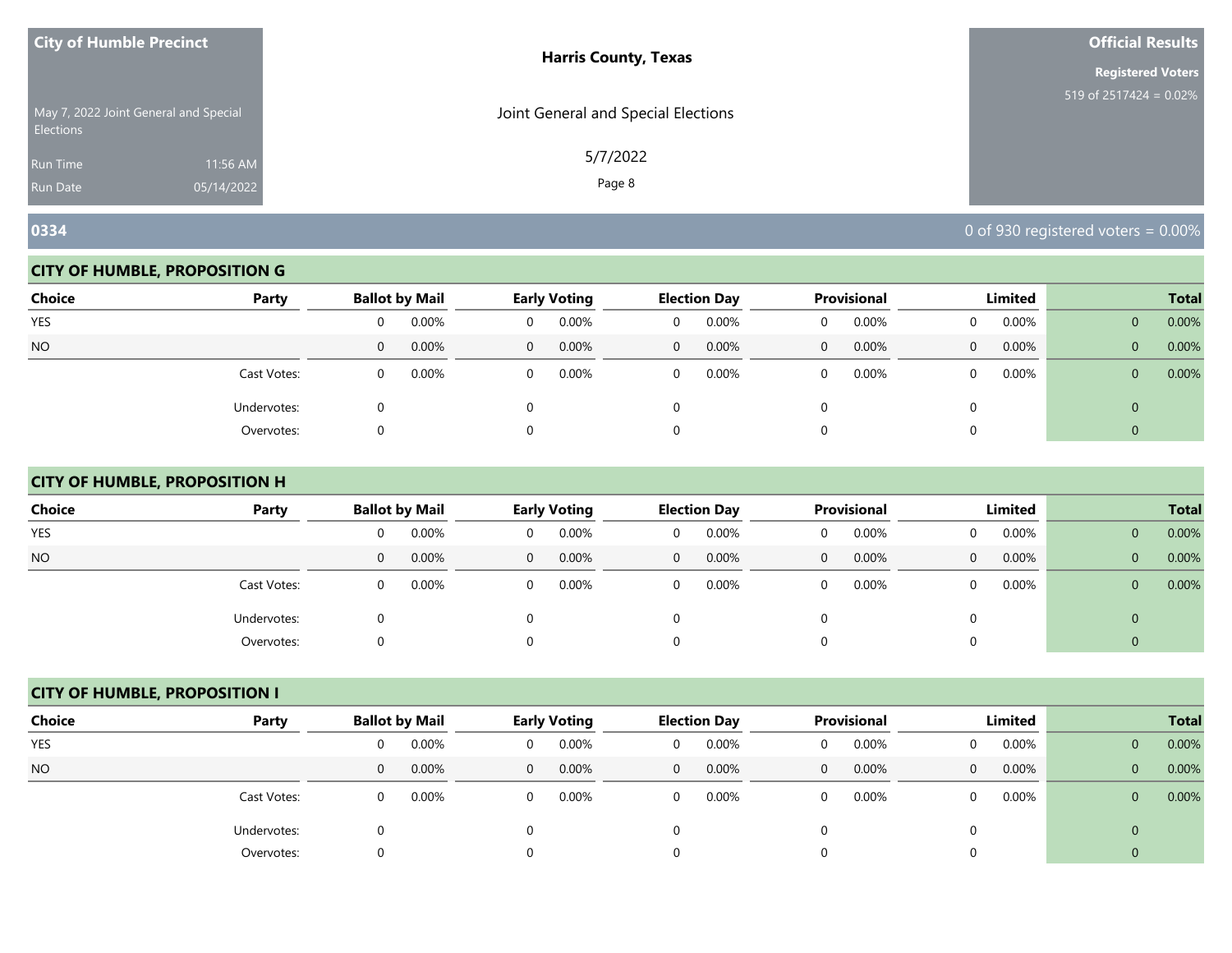| <b>City of Humble Precinct</b>                            |            | <b>Harris County, Texas</b>         | <b>Official Results</b>   |
|-----------------------------------------------------------|------------|-------------------------------------|---------------------------|
|                                                           |            |                                     | <b>Registered Voters</b>  |
| May 7, 2022 Joint General and Special<br><b>Elections</b> |            | Joint General and Special Elections | 519 of $2517424 = 0.02\%$ |
| <b>Run Time</b>                                           | 11:56 AM   | 5/7/2022                            |                           |
| <b>Run Date</b>                                           | 05/14/2022 | Page 9                              |                           |

# **0599** 99 of 839 registered voters = 11.80%

# **CITY OF HUMBLE, Council Member Place 3 - Vote for none or one**

| Choice         | Party       | <b>Ballot by Mail</b> | <b>Early Voting</b> | <b>Election Day</b> | <b>Provisional</b> | Limited    | <b>Total</b>   |
|----------------|-------------|-----------------------|---------------------|---------------------|--------------------|------------|----------------|
| Bruce Davidson |             | 100.00%<br>14         | 100.00%<br>46       | 100.00%<br>19       | 0.00%<br>0         | 0.00%<br>0 | 100.00%<br>79  |
|                | Cast Votes: | 100.00%<br>14         | 46 100.00%          | 100.00%<br>19       | 0.00%<br>0         | 0.00%<br>0 | 100.00%<br>79  |
|                | Undervotes: |                       |                     |                     |                    | 0          | 20             |
|                | Overvotes:  |                       |                     |                     |                    | 0          | $\overline{0}$ |

#### **CITY OF HUMBLE, Council Member Place 4 - Vote for none or one**

| <b>Choice</b> | Party       | <b>Ballot by Mail</b> | <b>Early Voting</b> | <b>Election Day</b> | <b>Provisional</b> | Limited  | <b>Total</b>  |
|---------------|-------------|-----------------------|---------------------|---------------------|--------------------|----------|---------------|
| Paula Settle  |             | 15 100.00%            | 100.00%<br>42       | 100.00%<br>18       | 0.00%<br>0         | 0.00%    | 100.00%<br>75 |
|               | Cast Votes: | 15 100.00%            | 100.00%<br>42       | 100.00%<br>18       | $0.00\%$           | $0.00\%$ | 100.00%<br>75 |
|               | Undervotes: |                       |                     |                     |                    |          | 24            |
|               | Overvotes:  |                       |                     |                     |                    |          |               |

# **CITY OF HUMBLE, Council Member Place 5 - Vote for none or one**

| Choice        | Party       | <b>Ballot by Mail</b> |            |    | <b>Early Voting</b> |    | <b>Election Day</b> |   | <b>Provisional</b> | Limited  |                | <b>Total</b> |
|---------------|-------------|-----------------------|------------|----|---------------------|----|---------------------|---|--------------------|----------|----------------|--------------|
| Linda Greenan |             |                       | 17.65%     |    | 9.80%               |    | 13.64%              | 0 | 0.00%              | 0.00%    |                | 12.22%       |
| David Pierce  |             | 14                    | 82.35%     | 46 | 90.20%              | 19 | 86.36%              | 0 | 0.00%              | 0.00%    | 79             | 87.78%       |
|               | Cast Votes: |                       | 17 100.00% | 51 | 100.00%             |    | 22 100.00%          | 0 | 0.00%              | $0.00\%$ | 90             | 100.00%      |
|               | Undervotes: | 4                     |            |    |                     |    |                     |   |                    |          | $\alpha$       |              |
|               | Overvotes:  | 0                     |            |    |                     |    |                     |   |                    |          | $\overline{0}$ |              |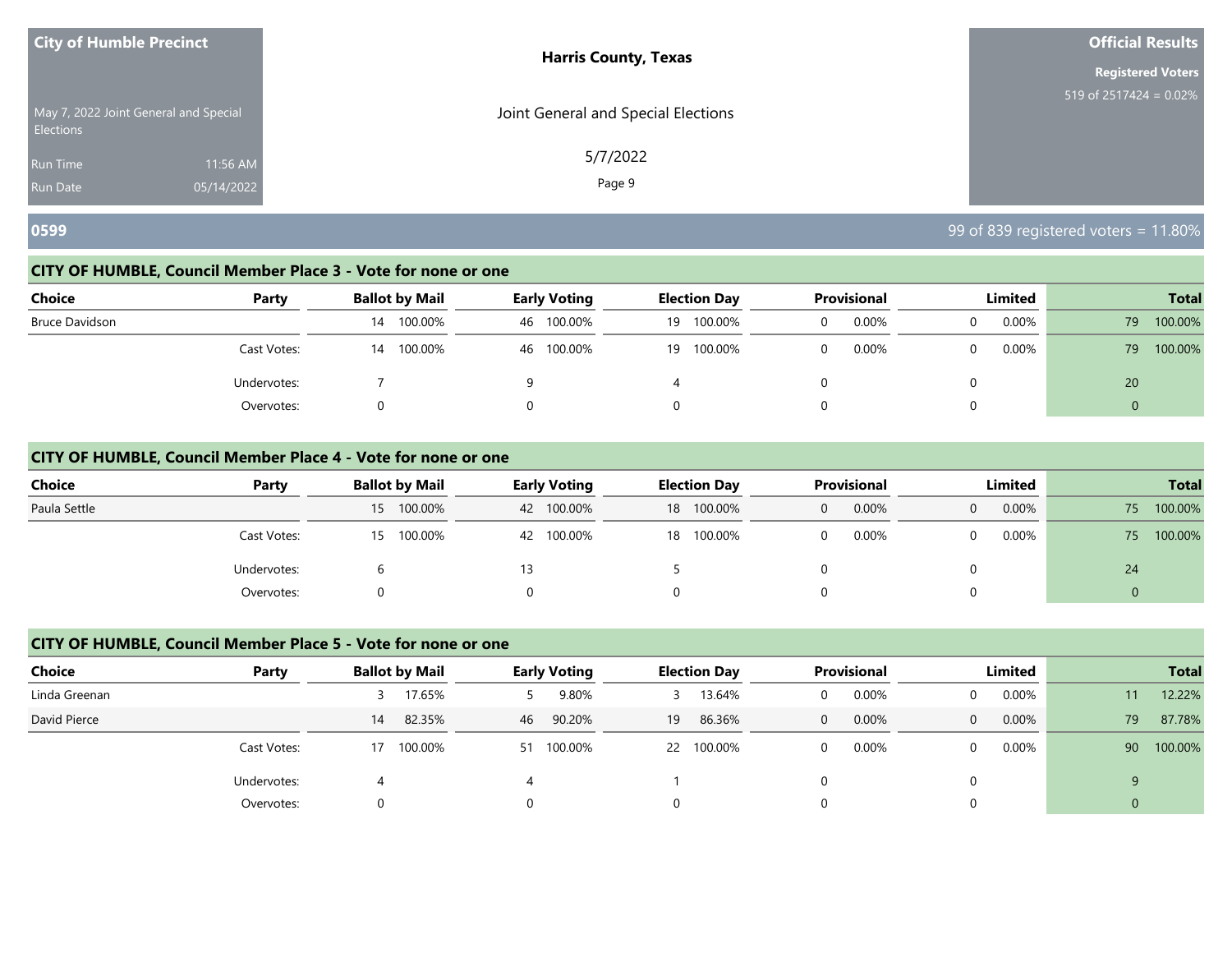| <b>City of Humble Precinct</b>                            |            | <b>Harris County, Texas</b>         | <b>Official Results</b>   |
|-----------------------------------------------------------|------------|-------------------------------------|---------------------------|
|                                                           |            |                                     | <b>Registered Voters</b>  |
| May 7, 2022 Joint General and Special<br><b>Elections</b> |            | Joint General and Special Elections | 519 of $2517424 = 0.02\%$ |
| <b>Run Time</b>                                           | 11:56 AM   | 5/7/2022                            |                           |
| <b>Run Date</b>                                           | 05/14/2022 | Page 10                             |                           |

#### **CITY OF HUMBLE, PROPOSITION A**

| <b>Choice</b> | Party       | <b>Ballot by Mail</b>   | <b>Early Voting</b> | <b>Election Day</b>    | Provisional | Limited           | <b>Total</b>  |
|---------------|-------------|-------------------------|---------------------|------------------------|-------------|-------------------|---------------|
| <b>YES</b>    |             | 90.00%<br>18            | 92.59%<br>50        | 78.26%<br>18           | 0.00%<br>0  | $0.00\%$          | 88.66%<br>86  |
| <b>NO</b>     |             | 10.00%<br>$\mathcal{L}$ | 7.41%<br>4          | 21.74%<br>$\mathbf{P}$ | 0.00%<br>0  | 0.00%<br>$\Omega$ | 11.34%<br>11  |
|               | Cast Votes: | 20 100.00%              | 54 100.00%          | 100.00%<br>23          | 0.00%<br>0  | $0.00\%$          | 100.00%<br>97 |
|               | Undervotes: |                         |                     | 0                      |             |                   |               |
|               | Overvotes:  | 0                       |                     | 0                      |             |                   | 0             |

# **CITY OF HUMBLE, PROPOSITION B**

| <b>Choice</b> | Party       | <b>Ballot by Mail</b> | <b>Early Voting</b> | <b>Election Day</b>      | Provisional   | Limited              | <b>Total</b>              |
|---------------|-------------|-----------------------|---------------------|--------------------------|---------------|----------------------|---------------------------|
| <b>YES</b>    |             | 80.00%<br>16          | 84.91%<br>45        | 81.82%<br>18             | 0.00%<br>0    | $0.00\%$             | 83.16%<br>79              |
| <b>NO</b>     |             | 20.00%<br>4           | 8 15.09%            | 18.18%<br>$\overline{4}$ | $0.00\%$<br>0 | $0.00\%$<br>$\Omega$ | 16 <sup>1</sup><br>16.84% |
|               | Cast Votes: | 20 100.00%            | 100.00%<br>53       | 22 100.00%               | 0.00%<br>0    | $0.00\%$<br>0        | 100.00%<br>95             |
|               | Undervotes: |                       |                     |                          |               | 0                    |                           |
|               | Overvotes:  |                       |                     |                          |               |                      | 0                         |

#### **CITY OF HUMBLE, PROPOSITION C**

| <b>Choice</b> | Party       | <b>Ballot by Mail</b> | Early Voting  | <b>Election Day</b> | <b>Provisional</b>    | Limited              | <b>Total</b>  |
|---------------|-------------|-----------------------|---------------|---------------------|-----------------------|----------------------|---------------|
| <b>YES</b>    |             | 90.00%<br>18          | 86.54%<br>45  | 77.27%<br>17        | 0.00%<br>0            | 0.00%<br>$\Omega$    | 85.11%<br>80  |
| <b>NO</b>     |             | 10.00%                | 13.46%        | 22.73%<br>5.        | 0.00%<br>$\mathbf{0}$ | 0.00%<br>$\Omega$    | 14.89%<br>14  |
|               | Cast Votes: | 20 100.00%            | 100.00%<br>52 | 22 100.00%          | 0.00%<br>0            | $0.00\%$<br>$\Omega$ | 100.00%<br>94 |
|               | Undervotes: |                       |               |                     |                       | $\Omega$             |               |
|               | Overvotes:  | 0                     |               | 0                   |                       | 0                    | 0             |

**0599** 99 of 839 registered voters = 11.80%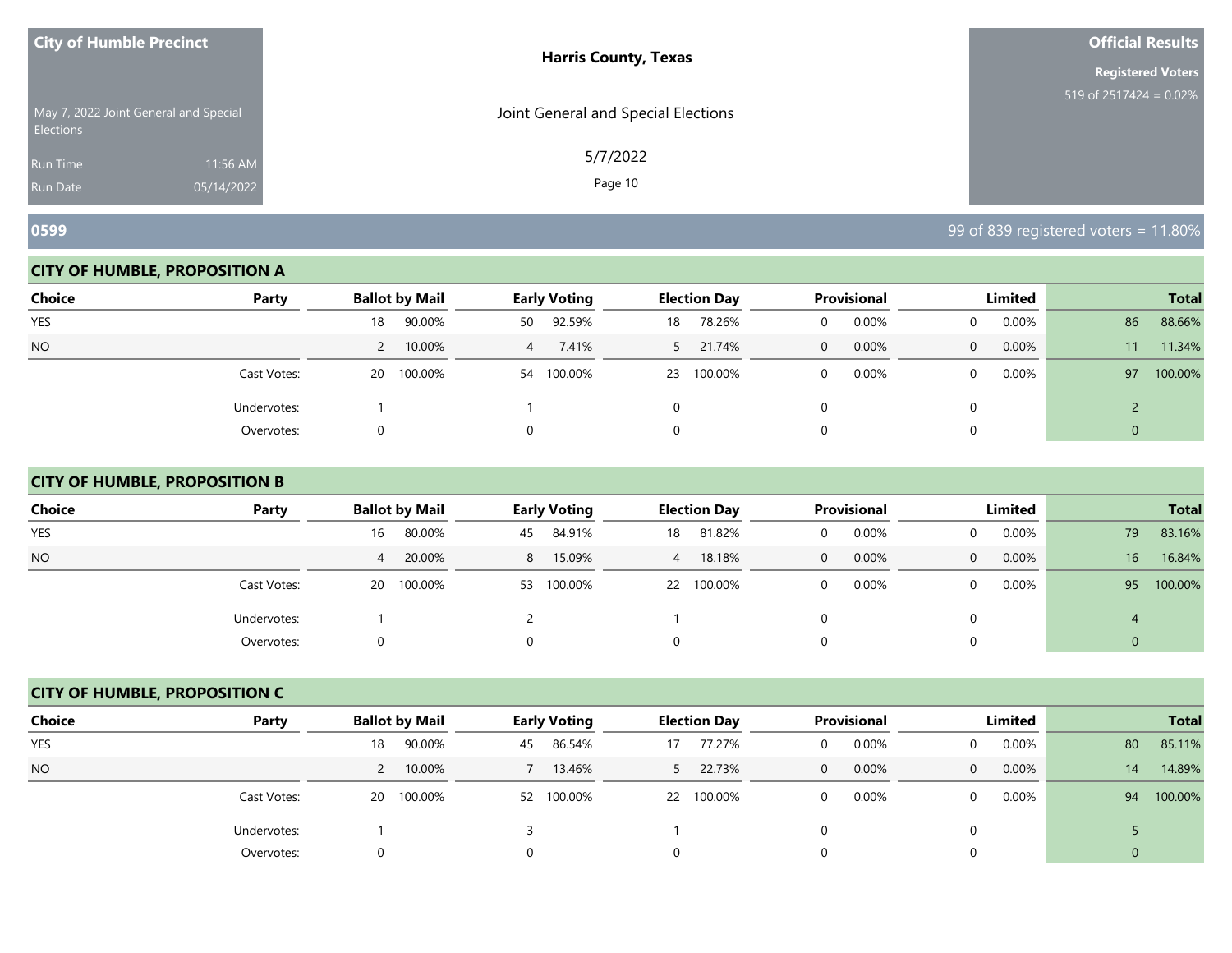| <b>City of Humble Precinct</b>                            |            | <b>Harris County, Texas</b>         | <b>Official Results</b>   |
|-----------------------------------------------------------|------------|-------------------------------------|---------------------------|
|                                                           |            |                                     | <b>Registered Voters</b>  |
| May 7, 2022 Joint General and Special<br><b>Elections</b> |            | Joint General and Special Elections | 519 of $2517424 = 0.02\%$ |
| <b>Run Time</b>                                           | 11:56 AM   | 5/7/2022                            |                           |
| <b>Run Date</b>                                           | 05/14/2022 | Page 11                             |                           |

#### **CITY OF HUMBLE, PROPOSITION D**

| <b>Choice</b> | Party       | <b>Ballot by Mail</b> | <b>Early Voting</b> | <b>Election Day</b> | Provisional   | Limited           | <b>Total</b>  |
|---------------|-------------|-----------------------|---------------------|---------------------|---------------|-------------------|---------------|
| YES           |             | 100.00%<br>20         | 94.23%<br>49        | 90.48%<br>19        | 0.00%         | 0.00%             | 94.62%<br>88  |
|               |             |                       |                     |                     |               |                   |               |
| <b>NO</b>     |             | 0.00%<br>$\mathbf{0}$ | 5.77%               | 9.52%<br>2          | $0.00\%$<br>0 | 0.00%<br>$\Omega$ | 5.38%         |
|               | Cast Votes: | 20 100.00%            | 52 100.00%          | 100.00%<br>21       | 0.00%         | $0.00\%$          | 100.00%<br>93 |
|               | Undervotes: |                       |                     |                     |               |                   | ь             |
|               | Overvotes:  | 0                     |                     | 0                   |               |                   |               |

# **CITY OF HUMBLE, PROPOSITION E**

| <b>Choice</b> | Party       | <b>Ballot by Mail</b> | <b>Early Voting</b> | <b>Election Day</b> | <b>Provisional</b>       | Limited       | <b>Total</b>              |
|---------------|-------------|-----------------------|---------------------|---------------------|--------------------------|---------------|---------------------------|
| <b>YES</b>    |             | 90.00%<br>18          | 92.45%<br>49        | 82.61%<br>19        | 0.00%<br>0               | $0.00\%$<br>0 | 89.58%<br>86              |
| <b>NO</b>     |             | 10.00%                | 7.55%<br>4          | 17.39%<br>4         | $0.00\%$<br>$\mathbf{0}$ | $0.00\%$<br>0 | 10.42%<br>10 <sup>°</sup> |
|               | Cast Votes: | 20 100.00%            | 100.00%<br>53       | 100.00%<br>23       | 0.00%<br>0               | $0.00\%$<br>0 | 100.00%<br>96             |
|               | Undervotes: |                       |                     |                     | 0                        | 0             |                           |
|               | Overvotes:  |                       | $\Omega$            |                     | $\Omega$                 | $\Omega$      |                           |

#### **CITY OF HUMBLE, PROPOSITION F**

| <b>Choice</b> | Party       | <b>Ballot by Mail</b> | Early Voting        | <b>Election Day</b> | <b>Provisional</b>    | Limited              | <b>Total</b>  |
|---------------|-------------|-----------------------|---------------------|---------------------|-----------------------|----------------------|---------------|
| <b>YES</b>    |             | 100.00%<br>20 L       | 92.31%<br>48        | 86.36%<br>19        | 0.00%<br>0            | 0.00%<br>$\Omega$    | 92.55%<br>87  |
| <b>NO</b>     |             | 0.00%<br>$\mathbf{0}$ | 7.69%<br>$\sqrt{4}$ | 13.64%              | 0.00%<br>$\mathbf{0}$ | 0.00%<br>$\Omega$    | 7.45%         |
|               | Cast Votes: | 20 100.00%            | 100.00%<br>52       | 22 100.00%          | 0.00%<br>0            | $0.00\%$<br>$\Omega$ | 100.00%<br>94 |
|               | Undervotes: |                       |                     |                     |                       | $\Omega$             |               |
|               | Overvotes:  | 0                     |                     | 0                   |                       | 0                    | 0             |

**0599** 99 of 839 registered voters = 11.80%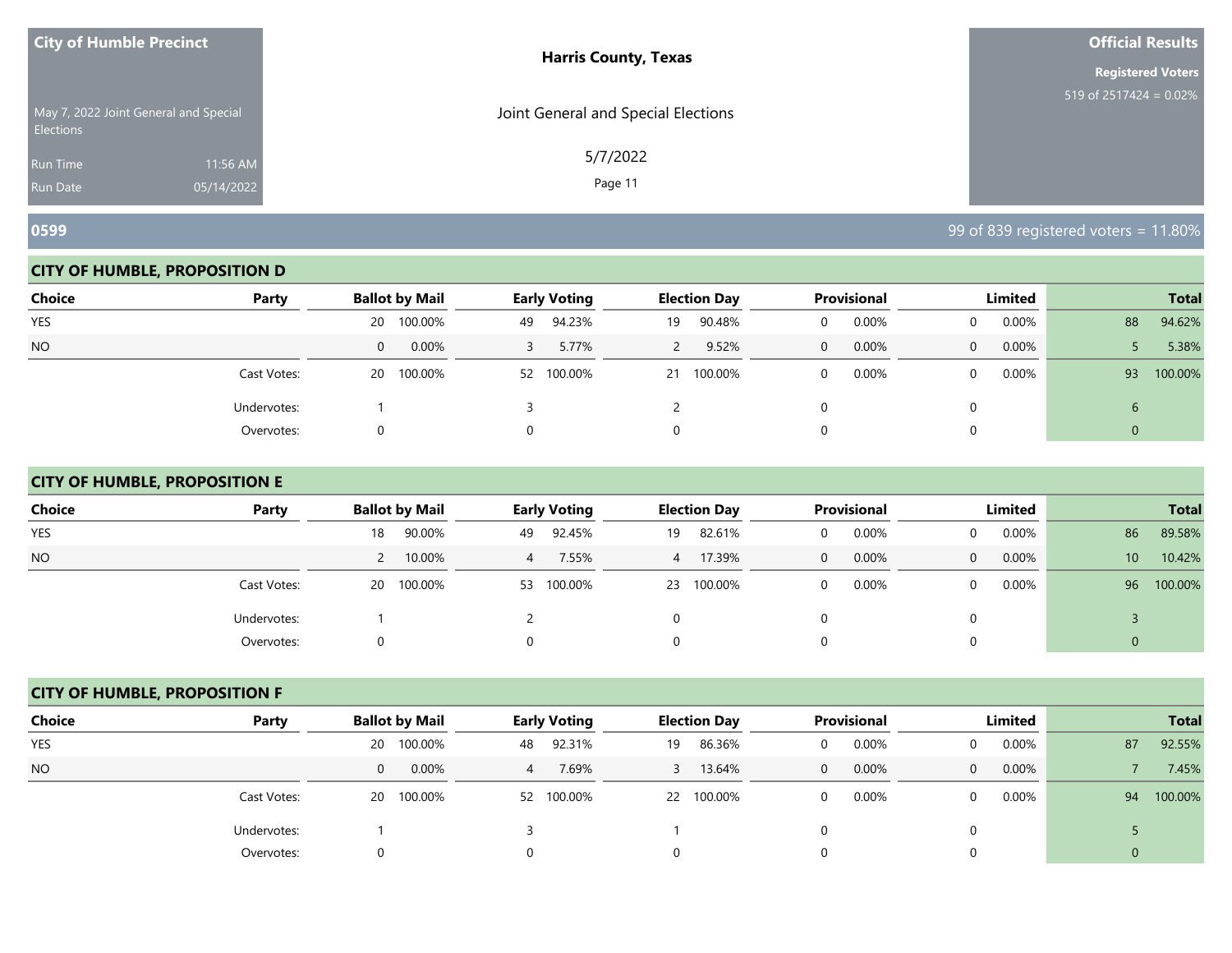| <b>City of Humble Precinct</b>                            |            | <b>Harris County, Texas</b>         | <b>Official Results</b>   |
|-----------------------------------------------------------|------------|-------------------------------------|---------------------------|
|                                                           |            |                                     | <b>Registered Voters</b>  |
| May 7, 2022 Joint General and Special<br><b>Elections</b> |            | Joint General and Special Elections | 519 of 2517424 = $0.02\%$ |
| Run Time                                                  | 11:56 AM   | 5/7/2022                            |                           |
| <b>Run Date</b>                                           | 05/14/2022 | Page 12                             |                           |

**0599** 99 of 839 registered voters = 11.80%

#### **CITY OF HUMBLE, PROPOSITION G**

| <b>Choice</b> | Party       | <b>Ballot by Mail</b> | <b>Early Voting</b> | <b>Election Day</b> | Provisional   | Limited           | <b>Total</b>  |
|---------------|-------------|-----------------------|---------------------|---------------------|---------------|-------------------|---------------|
|               |             |                       |                     |                     |               |                   |               |
| YES           |             | 100.00%<br>21         | 92.16%<br>47        | 91.30%<br>21        | 0.00%         | 0.00%             | 93.68%<br>89  |
| <b>NO</b>     |             | 0.00%<br>$\mathbf{0}$ | 7.84%<br>4          | 8.70%<br>2          | $0.00\%$<br>0 | 0.00%<br>$\Omega$ | 6.32%<br>6    |
|               | Cast Votes: | 100.00%<br>21         | 100.00%<br>51       | 100.00%<br>23       | 0.00%         | $0.00\%$          | 100.00%<br>95 |
|               | Undervotes: |                       |                     | 0                   |               |                   |               |
|               | Overvotes:  | O                     |                     | 0                   |               |                   |               |

# **CITY OF HUMBLE, PROPOSITION H**

| <b>Choice</b> | Party       | <b>Ballot by Mail</b> | <b>Early Voting</b> | <b>Election Day</b> | <b>Provisional</b>       | Limited                    | <b>Total</b>  |
|---------------|-------------|-----------------------|---------------------|---------------------|--------------------------|----------------------------|---------------|
| <b>YES</b>    |             | 95.00%<br>19          | 90.00%<br>45        | 95.00%<br>19        | 0.00%<br>0               | $0.00\%$<br>0              | 92.22%<br>83  |
| NO.           |             | 5.00%                 | 10.00%              | 5.00%               | $0.00\%$<br>$\mathbf{0}$ | $0.00\%$<br>$\overline{0}$ | 7.78%         |
|               | Cast Votes: | 20 100.00%            | 50 100.00%          | 20 100.00%          | 0.00%<br>0               | $0.00\%$<br>$\Omega$       | 100.00%<br>90 |
|               | Undervotes: |                       |                     |                     | 0                        | 0                          | 9             |
|               | Overvotes:  | 0                     | 0                   |                     | 0                        | $\Omega$                   | $\theta$      |

#### **CITY OF HUMBLE, PROPOSITION I**

| <b>Choice</b> | Party       | <b>Ballot by Mail</b> | <b>Early Voting</b> | <b>Election Day</b> | <b>Provisional</b>    | Limited           | <b>Total</b>  |
|---------------|-------------|-----------------------|---------------------|---------------------|-----------------------|-------------------|---------------|
| <b>YES</b>    |             | 21 100.00%            | 100.00%<br>51       | 95.00%<br>19        | 0.00%<br>0            | 0.00%             | 98.91%<br>91  |
| <b>NO</b>     |             | 0.00%<br>$\mathbf{0}$ | 0.00%<br>$\Omega$   | 5.00%               | 0.00%<br>$\mathbf{0}$ | 0.00%<br>$\Omega$ | 1.09%         |
|               | Cast Votes: | 21 100.00%            | 100.00%<br>51       | 20 100.00%          | 0.00%<br>0            | 0.00%             | 100.00%<br>92 |
|               | Undervotes: | 0                     |                     |                     |                       |                   |               |
|               | Overvotes:  | 0                     |                     |                     | 0                     |                   | $\Omega$      |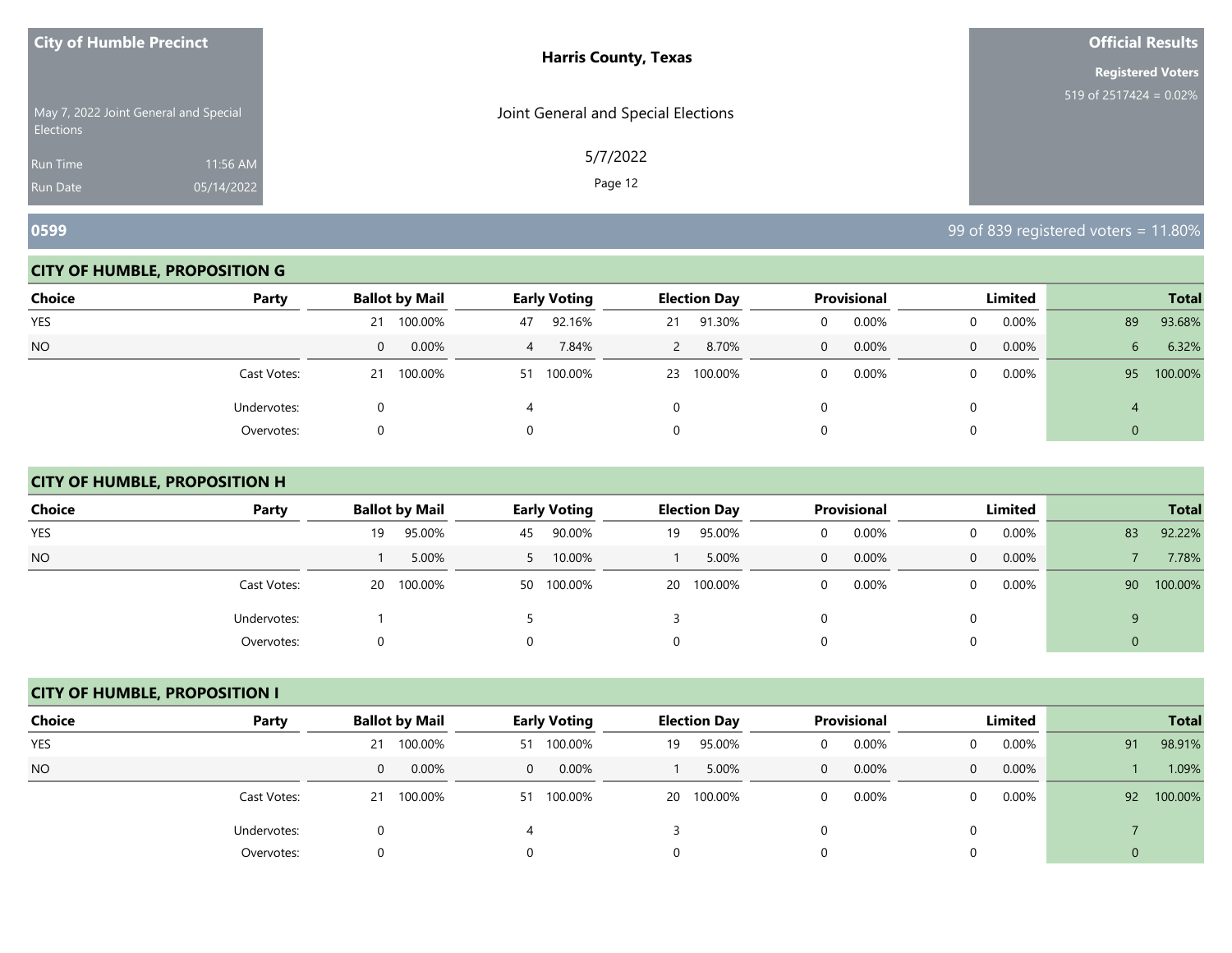| <b>City of Humble Precinct</b>                     | <b>Harris County, Texas</b>         | <b>Official Results</b>  |
|----------------------------------------------------|-------------------------------------|--------------------------|
|                                                    |                                     | <b>Registered Voters</b> |
| May 7, 2022 Joint General and Special<br>Elections | Joint General and Special Elections | 519 of 2517424 = 0.02%   |
| 11:56 AM<br><b>Run Time</b>                        | 5/7/2022                            |                          |
| 05/14/2022<br><b>Run Date</b>                      | Page 13                             |                          |

# **0840** 103 of 1,949 registered voters = 5.28%

#### **CITY OF HUMBLE, Council Member Place 3 - Vote for none or one**

| <b>Choice</b><br>Party |    | Ballot by Mail |    | <b>Early Voting</b> |    | <b>Election Day</b> |   | Provisional | Limited |          | <b>Total</b>   |         |
|------------------------|----|----------------|----|---------------------|----|---------------------|---|-------------|---------|----------|----------------|---------|
| Bruce Davidson         | 14 | 100.00%        | 43 | 100.00%             | 28 | 100.00%             | 0 | 0.00%       |         | $0.00\%$ | 85             | 100.00% |
| Cast Votes:            | 14 | 100.00%        | 43 | 100.00%             | 28 | 100.00%             |   | 0.00%       |         | $0.00\%$ | 85             | 100.00% |
| Undervotes:            |    |                |    |                     |    |                     |   |             |         |          | 18             |         |
| Overvotes:             |    |                |    |                     |    |                     |   |             |         |          | $\overline{0}$ |         |

#### **CITY OF HUMBLE, Council Member Place 4 - Vote for none or one**

| <b>Choice</b> | Party       | <b>Ballot by Mail</b> | <b>Early Voting</b> | <b>Election Day</b> | <b>Provisional</b> | Limited | <b>Total</b>  |
|---------------|-------------|-----------------------|---------------------|---------------------|--------------------|---------|---------------|
| Paula Settle  |             | 15 100.00%            | 100.00%<br>43       | 27 100.00%          | 0.00%              | 0.00%   | 100.00%<br>85 |
|               | Cast Votes: | 15 100.00%            | 100.00%<br>43       | 27 100.00%          | 0.00%              | 0.00%   | 100.00%<br>85 |
|               | Undervotes: |                       |                     |                     |                    |         | 18            |
|               | Overvotes:  |                       |                     |                     |                    |         |               |

# **CITY OF HUMBLE, Council Member Place 5 - Vote for none or one**

| <b>Choice</b> | Party       |    | <b>Ballot by Mail</b> |    | <b>Early Voting</b> |    | <b>Election Day</b> |              | <b>Provisional</b> | Limited  |              | <b>Total</b> |
|---------------|-------------|----|-----------------------|----|---------------------|----|---------------------|--------------|--------------------|----------|--------------|--------------|
| Linda Greenan |             | 10 | 62.50%                | 27 | 55.10%              | 17 | 58.62%              | 0            | 0.00%              | $0.00\%$ | 54           | 57.45%       |
| David Pierce  |             | 6  | 37.50%                | 22 | 44.90%              | 12 | 41.38%              | $\mathbf{0}$ | 0.00%              | 0.00%    | 40           | 42.55%       |
|               | Cast Votes: |    | 16 100.00%            | 49 | 100.00%             |    | 29 100.00%          | 0            | $0.00\%$           | $0.00\%$ | 94           | 100.00%      |
|               | Undervotes: |    |                       |    |                     |    |                     |              |                    |          | $\mathsf{Q}$ |              |
|               | Overvotes:  | 0  |                       |    |                     |    |                     |              |                    |          | $\mathbf{0}$ |              |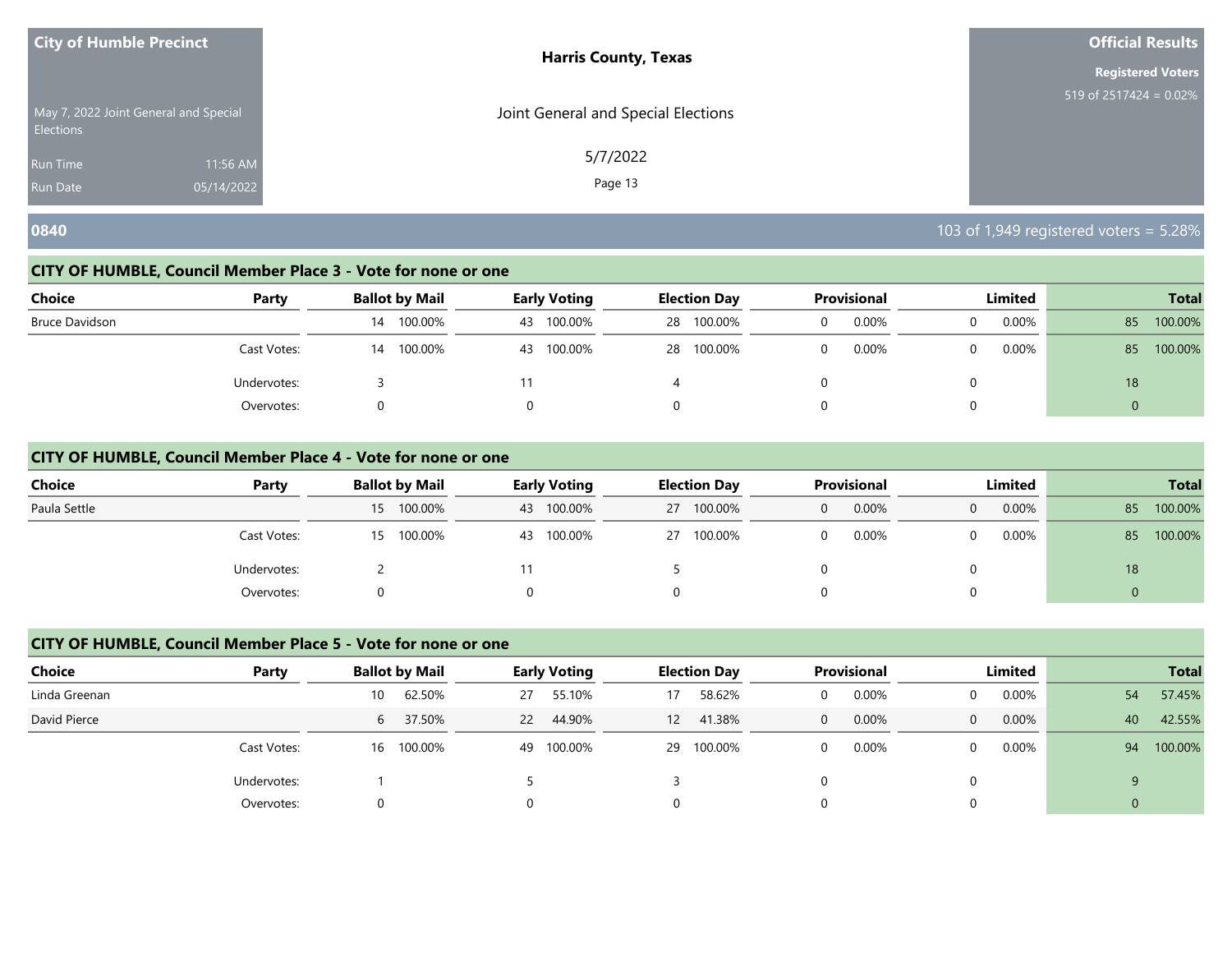| <b>City of Humble Precinct</b>                            |            | <b>Harris County, Texas</b>         | <b>Official Results</b>   |
|-----------------------------------------------------------|------------|-------------------------------------|---------------------------|
|                                                           |            | <b>Registered Voters</b>            |                           |
| May 7, 2022 Joint General and Special<br><b>Elections</b> |            | Joint General and Special Elections | 519 of $2517424 = 0.02\%$ |
| Run Time                                                  | 11:56 AM   | 5/7/2022                            |                           |
| <b>Run Date</b>                                           | 05/14/2022 | Page 14                             |                           |

#### **CITY OF HUMBLE, PROPOSITION A**

| <b>Choice</b> | Party       | <b>Ballot by Mail</b> | <b>Early Voting</b> | <b>Election Day</b> | Provisional       | Limited               | <b>Total</b>              |
|---------------|-------------|-----------------------|---------------------|---------------------|-------------------|-----------------------|---------------------------|
| <b>YES</b>    |             | 100.00%<br>16         | 88.68%<br>47        | 81.25%<br>26        | 0.00%<br>$\Omega$ | $0.00\%$<br>0         | 88.12%<br>89              |
| <b>NO</b>     |             | 0.00%<br>0            | 6 11.32%            | 18.75%<br>6         | 0.00%<br>0        | 0.00%<br>$\mathbf{0}$ | 11.88%<br>12 <sup>1</sup> |
|               | Cast Votes: | 100.00%<br>16         | 53 100.00%          | 32 100.00%          | 0.00%             | $0.00\%$<br>$\Omega$  | 100.00%<br>101            |
|               | Undervotes: |                       |                     |                     |                   |                       |                           |
|               | Overvotes:  |                       |                     |                     |                   |                       | 0                         |

# **CITY OF HUMBLE, PROPOSITION B**

| <b>Choice</b> | Party       | <b>Ballot by Mail</b> | <b>Early Voting</b> | <b>Election Day</b> | Provisional | Limited                  | <b>Total</b>                |
|---------------|-------------|-----------------------|---------------------|---------------------|-------------|--------------------------|-----------------------------|
| <b>YES</b>    |             | 66.67%<br>10          | 84.91%<br>45        | 62.50%<br>20        | 0.00%<br>0  | $0.00\%$                 | 75.00%<br>75                |
| <b>NO</b>     |             | 33.33%<br>5           | 15.09%<br>8         | 37.50%<br>12        | 0.00%<br>0  | $0.00\%$<br>$\mathbf{0}$ | 25.00%<br>25 <sup>2</sup>   |
|               | Cast Votes: | 15 100.00%            | 100.00%<br>53       | 32 100.00%          | 0.00%       | $0.00\%$                 | 100.00%<br>100 <sup>°</sup> |
|               | Undervotes: |                       |                     |                     |             |                          |                             |
|               | Overvotes:  | $^{(1)}$              |                     |                     |             |                          | 0                           |

#### **CITY OF HUMBLE, PROPOSITION C**

| <b>Choice</b> | Party       | <b>Ballot by Mail</b> | Early Voting  | <b>Election Day</b> | <b>Provisional</b>    | Limited              | <b>Total</b>              |
|---------------|-------------|-----------------------|---------------|---------------------|-----------------------|----------------------|---------------------------|
| <b>YES</b>    |             | 66.67%<br>10          | 77.55%<br>38  | 71.88%<br>23        | 0.00%<br>0            | 0.00%<br>$\Omega$    | 73.96%<br>71              |
| <b>NO</b>     |             | 33.33%<br>5           | 22.45%<br>11  | 28.13%<br>9         | 0.00%<br>$\mathbf{0}$ | 0.00%<br>$\Omega$    | 26.04%<br>25 <sup>2</sup> |
|               | Cast Votes: | 15 100.00%            | 100.00%<br>49 | 32 100.00%          | 0.00%<br>0            | $0.00\%$<br>$\Omega$ | 100.00%<br>96             |
|               | Undervotes: |                       |               |                     |                       | 0                    |                           |
|               | Overvotes:  | 0                     |               | 0                   |                       | 0                    |                           |

**0840** 103 of 1,949 registered voters = 5.28%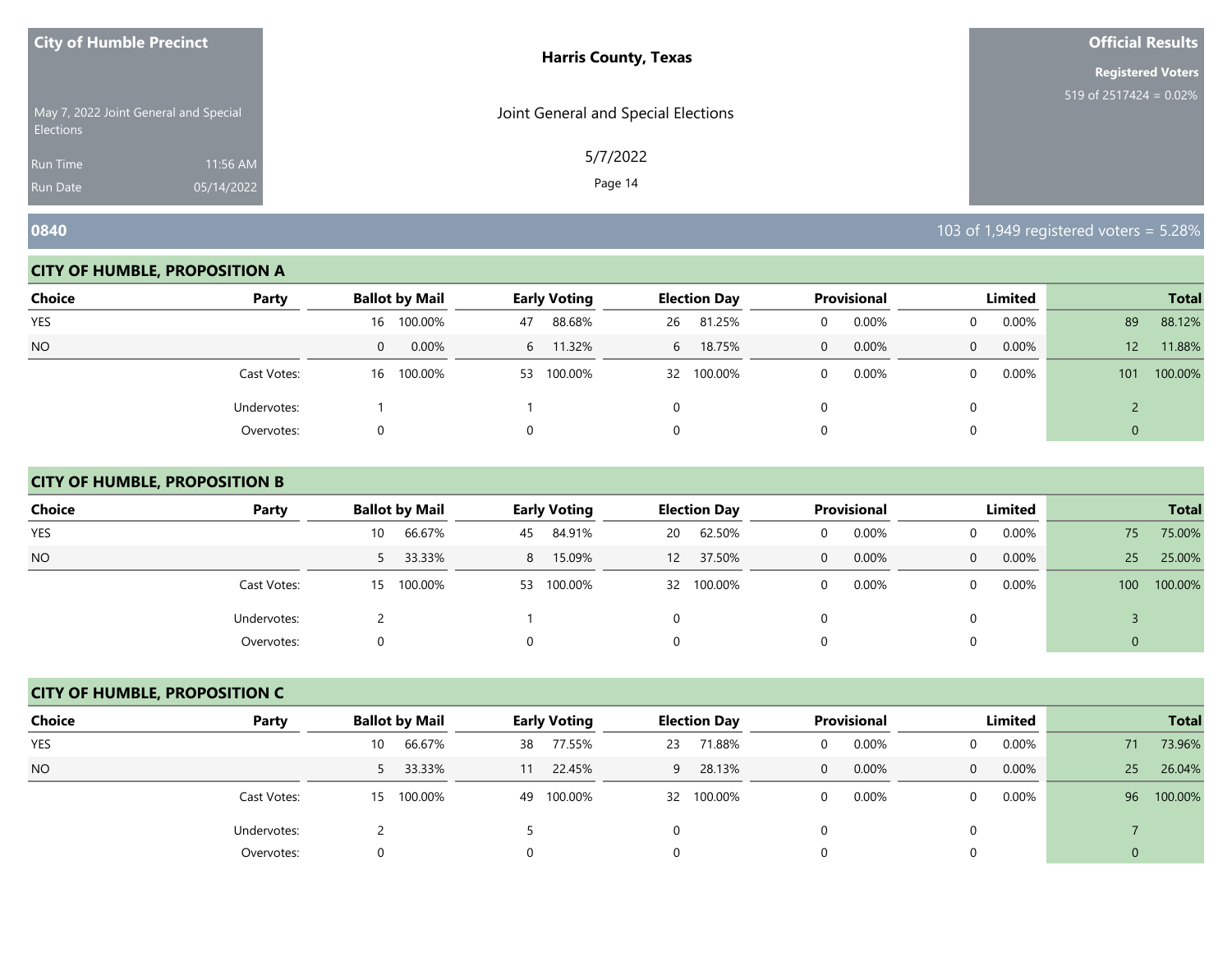| <b>City of Humble Precinct</b>                            |            | <b>Harris County, Texas</b>         | <b>Official Results</b>   |
|-----------------------------------------------------------|------------|-------------------------------------|---------------------------|
|                                                           |            |                                     | <b>Registered Voters</b>  |
| May 7, 2022 Joint General and Special<br><b>Elections</b> |            | Joint General and Special Elections | 519 of $2517424 = 0.02\%$ |
| Run Time                                                  | 11:56 AM   | 5/7/2022                            |                           |
| <b>Run Date</b>                                           | 05/14/2022 | Page 15                             |                           |

**0840** 103 of 1,949 registered voters = 5.28%

#### **CITY OF HUMBLE, PROPOSITION D**

| <b>Choice</b> | Party       | <b>Ballot by Mail</b> | <b>Early Voting</b> | <b>Election Day</b> | Provisional | Limited               | <b>Total</b>  |
|---------------|-------------|-----------------------|---------------------|---------------------|-------------|-----------------------|---------------|
| <b>YES</b>    |             | 80.00%<br>12          | 90.20%<br>46        | 70.97%<br>22        | 0.00%<br>0  | $0.00\%$<br>0         | 82.47%<br>80  |
| <b>NO</b>     |             | 20.00%                | 9.80%               | 29.03%<br>9         | 0.00%<br>0  | 0.00%<br>$\mathbf{0}$ | 17.53%<br>17  |
|               | Cast Votes: | 100.00%<br>15         | 100.00%<br>51       | 100.00%<br>31       | 0.00%       | $0.00\%$<br>$\Omega$  | 100.00%<br>97 |
|               | Undervotes: | ←                     |                     |                     |             |                       | ь             |
|               | Overvotes:  |                       |                     |                     |             |                       | 0             |

# **CITY OF HUMBLE, PROPOSITION E**

| <b>Choice</b> | Party       | <b>Ballot by Mail</b> | <b>Early Voting</b> | <b>Election Day</b> | Provisional              | Limited              | <b>Total</b>              |
|---------------|-------------|-----------------------|---------------------|---------------------|--------------------------|----------------------|---------------------------|
| <b>YES</b>    |             | 93.75%<br>15.         | 88.24%<br>45        | 71.88%<br>23        | 0.00%<br>0               | $0.00\%$<br>0        | 83.84%<br>83              |
| <b>NO</b>     |             | 6.25%                 | 6 11.76%            | 28.13%<br>9         | $0.00\%$<br>$\mathbf{0}$ | $0.00\%$<br>$\Omega$ | 16.16%<br>16 <sup>1</sup> |
|               | Cast Votes: | 16 100.00%            | 100.00%<br>51       | 32 100.00%          | $0.00\%$<br>0            | $0.00\%$<br>0        | 100.00%<br>99             |
|               | Undervotes: |                       |                     |                     | 0                        |                      |                           |
|               | Overvotes:  | $\Omega$              | 0                   |                     | 0                        |                      |                           |

#### **CITY OF HUMBLE, PROPOSITION F**

| <b>Choice</b> | Party       | <b>Ballot by Mail</b> | <b>Early Voting</b> | <b>Election Day</b> | <b>Provisional</b>    | Limited              | <b>Total</b>               |
|---------------|-------------|-----------------------|---------------------|---------------------|-----------------------|----------------------|----------------------------|
| <b>YES</b>    |             | 86.67%<br>13          | 82.35%<br>42        | 84.38%<br>27        | 0.00%<br>0            | $0.00\%$             | 83.67%<br>82               |
| <b>NO</b>     |             | 13.33%                | 17.65%<br>9         | 15.63%<br>5.        | 0.00%<br>$\mathbf{0}$ | $0.00\%$<br>$\Omega$ | 16.33%<br>16               |
|               | Cast Votes: | 100.00%<br>15         | 100.00%<br>51       | 32 100.00%          | 0.00%<br>0            | $0.00\%$             | 100.00%<br>98 <sup>°</sup> |
|               | Undervotes: |                       |                     |                     |                       |                      |                            |
|               | Overvotes:  |                       |                     |                     |                       |                      | $\Omega$                   |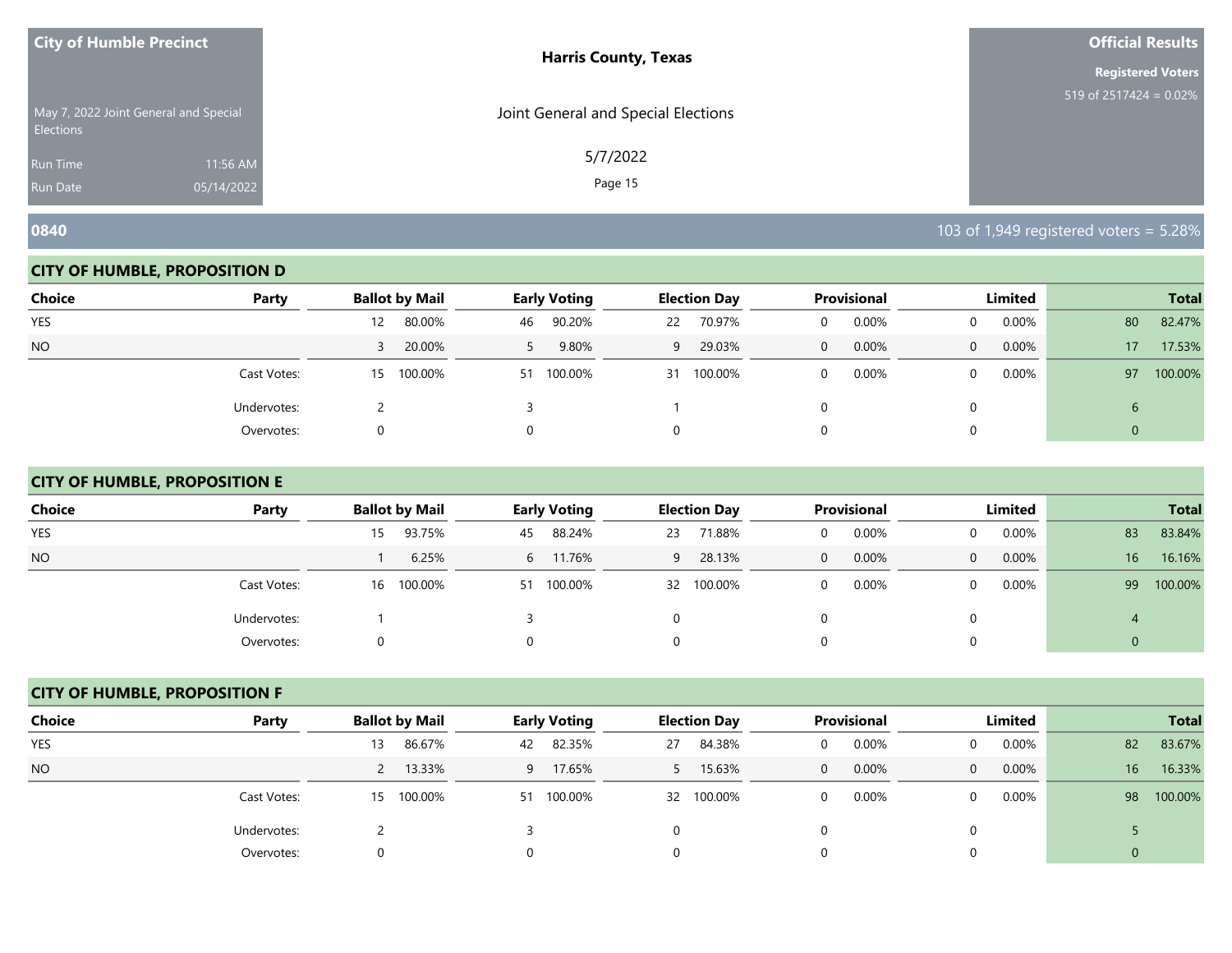| <b>City of Humble Precinct</b>                            |            | <b>Harris County, Texas</b>         | <b>Official Results</b>   |
|-----------------------------------------------------------|------------|-------------------------------------|---------------------------|
|                                                           |            |                                     | <b>Registered Voters</b>  |
| May 7, 2022 Joint General and Special<br><b>Elections</b> |            | Joint General and Special Elections | 519 of $2517424 = 0.02\%$ |
| <b>Run Time</b>                                           | 11:56 AM   | 5/7/2022                            |                           |
| <b>Run Date</b>                                           | 05/14/2022 | Page 16                             |                           |

#### **CITY OF HUMBLE, PROPOSITION G**

| <b>Choice</b> | Party       | <b>Ballot by Mail</b>      | <b>Early Voting</b>         | <b>Election Day</b> | Provisional          | Limited           | <b>Total</b>  |
|---------------|-------------|----------------------------|-----------------------------|---------------------|----------------------|-------------------|---------------|
| <b>YES</b>    |             | 100.00%<br>15 <sup>2</sup> | 76.00%<br>38                | 71.88%<br>23        | 0.00%<br>0           | $0.00\%$          | 78.35%<br>76  |
| <b>NO</b>     |             | 0.00%<br>$\mathbf{0}$      | 24.00%<br>$12 \overline{ }$ | 28.13%<br>9         | 0.00%<br>$\mathbf 0$ | 0.00%<br>$\Omega$ | 21.65%<br>21  |
|               | Cast Votes: | 100.00%<br>15 <sup>2</sup> | 50 100.00%                  | 100.00%<br>32       | 0.00%                | $0.00\%$          | 100.00%<br>97 |
|               | Undervotes: |                            |                             | 0                   |                      |                   | ь             |
|               | Overvotes:  | 0                          |                             | 0                   |                      |                   |               |

# **CITY OF HUMBLE, PROPOSITION H**

| <b>Choice</b> | Party       | <b>Ballot by Mail</b> | <b>Early Voting</b> | <b>Election Day</b> | <b>Provisional</b>       | Limited                    | <b>Total</b>               |
|---------------|-------------|-----------------------|---------------------|---------------------|--------------------------|----------------------------|----------------------------|
| <b>YES</b>    |             | 73.33%<br>11          | 84.00%<br>42        | 87.50%<br>28        | 0.00%<br>0               | $0.00\%$<br>0              | 83.51%<br>81               |
| NO.           |             | 26.67%<br>4           | 8 16.00%            | 12.50%<br>4         | $0.00\%$<br>$\mathbf{0}$ | $0.00\%$<br>$\overline{0}$ | 16.49%<br>16 <sup>1</sup>  |
|               | Cast Votes: | 15 100.00%            | 50 100.00%          | 32 100.00%          | 0.00%<br>0               | $0.00\%$<br>$\Omega$       | 100.00%<br>97 <sup>°</sup> |
|               | Undervotes: |                       | 4                   |                     | 0                        | 0                          | $\mathbf b$                |
|               | Overvotes:  | 0                     | 0                   |                     | 0                        | $\Omega$                   | $\theta$                   |

#### **CITY OF HUMBLE, PROPOSITION I**

| <b>Choice</b> | Party       | <b>Ballot by Mail</b> | Early Voting  | <b>Election Day</b> | <b>Provisional</b>    | Limited              | <b>Total</b>  |
|---------------|-------------|-----------------------|---------------|---------------------|-----------------------|----------------------|---------------|
| <b>YES</b>    |             | 93.75%<br>15.         | 88.00%<br>44  | 87.50%<br>28        | 0.00%<br>0            | 0.00%<br>$\Omega$    | 88.78%<br>87  |
| <b>NO</b>     |             | 6.25%                 | 6 12.00%      | 12.50%<br>4         | 0.00%<br>$\mathbf{0}$ | $0.00\%$<br>$\Omega$ | 11.22%<br>11  |
|               | Cast Votes: | 16 100.00%            | 100.00%<br>50 | 32 100.00%          | 0.00%<br>0            | $0.00\%$<br>$\Omega$ | 100.00%<br>98 |
|               | Undervotes: |                       |               |                     |                       | $\Omega$             |               |
|               | Overvotes:  | 0                     |               | 0                   |                       | 0                    |               |

**0840** 103 of 1,949 registered voters = 5.28%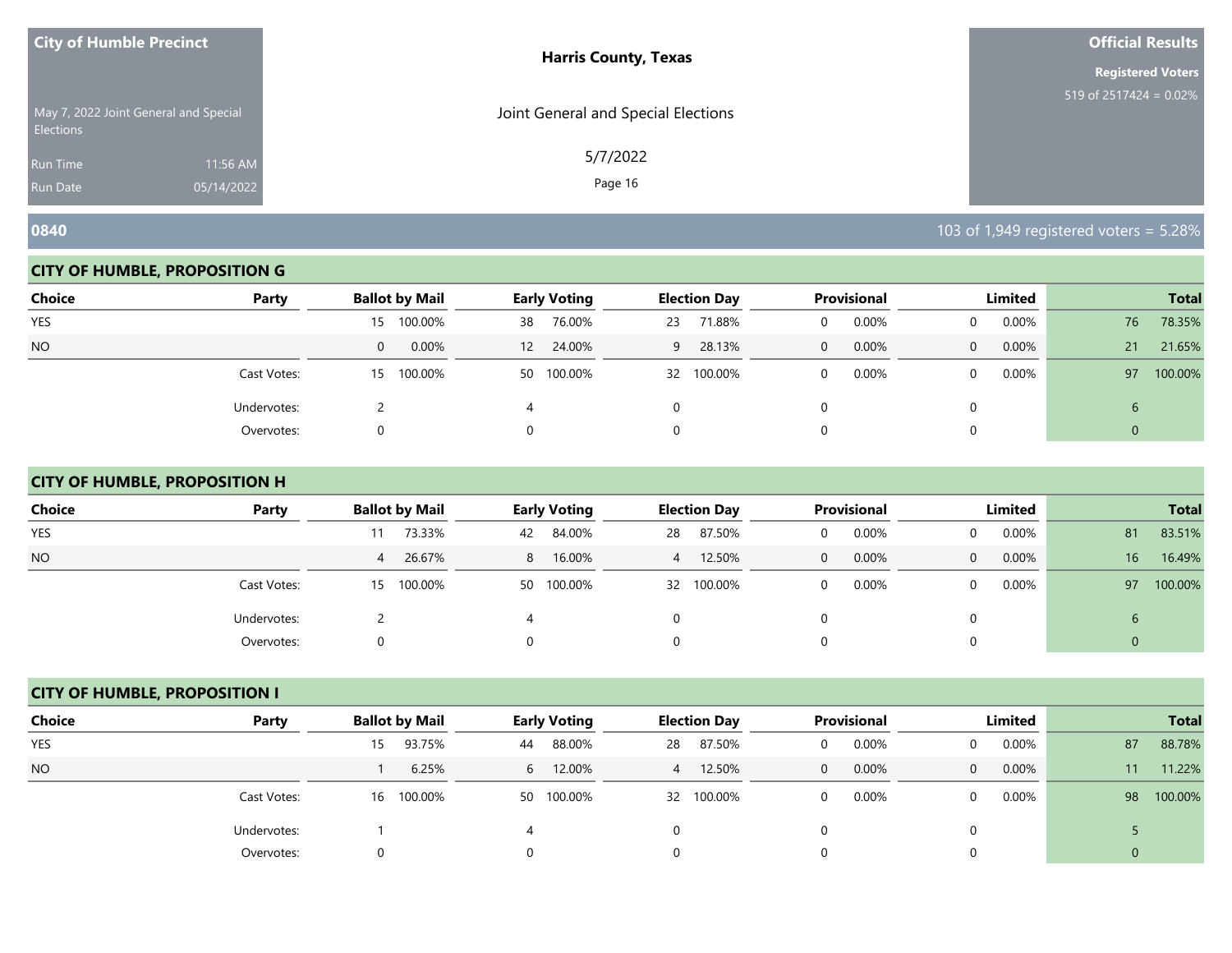| <b>City of Humble Precinct</b>                            |            | <b>Harris County, Texas</b>         | <b>Official Results</b>   |
|-----------------------------------------------------------|------------|-------------------------------------|---------------------------|
|                                                           |            |                                     | <b>Registered Voters</b>  |
| May 7, 2022 Joint General and Special<br><b>Elections</b> |            | Joint General and Special Elections | 519 of 2517424 = $0.02\%$ |
| <b>Run Time</b>                                           | 11:56 AM   | 5/7/2022                            |                           |
| <b>Run Date</b>                                           | 05/14/2022 | Page 17                             |                           |

# **0911** 66 of 601 registered voters = 10.98%

#### **CITY OF HUMBLE, Council Member Place 3 - Vote for none or one**

| <b>Choice</b>  | Party       | <b>Ballot by Mail</b> | <b>Early Voting</b> | <b>Election Day</b> | <b>Provisional</b> | Limited    | <b>Total</b>   |
|----------------|-------------|-----------------------|---------------------|---------------------|--------------------|------------|----------------|
| Bruce Davidson |             | 100.00%               | 100.00%<br>38       | 100.00%<br>11       | 0.00%<br>0         | 0.00%<br>0 | 100.00%<br>50  |
|                | Cast Votes: | 100.00%               | 100.00%<br>38       | 100.00%<br>11       | $0.00\%$<br>0      | 0.00%<br>0 | 100.00%<br>50  |
|                | Undervotes: |                       |                     |                     |                    | 0          | 16             |
|                | Overvotes:  |                       |                     |                     |                    | 0          | $\overline{0}$ |

#### **CITY OF HUMBLE, Council Member Place 4 - Vote for none or one**

| <b>Choice</b> | Party       | <b>Ballot by Mail</b> | <b>Early Voting</b> | <b>Election Day</b> | <b>Provisional</b> | Limited    | <b>Total</b>  |
|---------------|-------------|-----------------------|---------------------|---------------------|--------------------|------------|---------------|
| Paula Settle  |             | 100.00%               | 100.00%<br>35       | 100.00%             | 0.00%<br>0         | 0.00%<br>0 | 100.00%<br>47 |
|               | Cast Votes: | 100.00%               | 100.00%<br>35       | 100.00%             | 0.00%              | 0.00%      | 100.00%<br>47 |
|               | Undervotes: |                       |                     |                     |                    |            | 19            |
|               | Overvotes:  | 0                     |                     |                     |                    |            | $\Omega$      |

# **CITY OF HUMBLE, Council Member Place 5 - Vote for none or one**

| Choice        | Party       | <b>Ballot by Mail</b> | <b>Early Voting</b> | <b>Election Day</b> | <b>Provisional</b> | Limited  | <b>Total</b>   |
|---------------|-------------|-----------------------|---------------------|---------------------|--------------------|----------|----------------|
| Linda Greenan |             | 66.67%                | 1.36%               | 7.14%               | 0.00%<br>0         | 0.00%    | 13.11%<br>8    |
| David Pierce  |             | 33.33%                | 88.64%<br>39        | 92.86%<br>13        | 0.00%<br>0         | 0.00%    | 53<br>86.89%   |
|               | Cast Votes: | 100.00%               | 100.00%<br>44       | 14 100.00%          | 0.00%<br>0         | $0.00\%$ | 100.00%<br>61  |
|               | Undervotes: |                       |                     |                     |                    |          |                |
|               | Overvotes:  | 0                     |                     |                     |                    |          | $\overline{0}$ |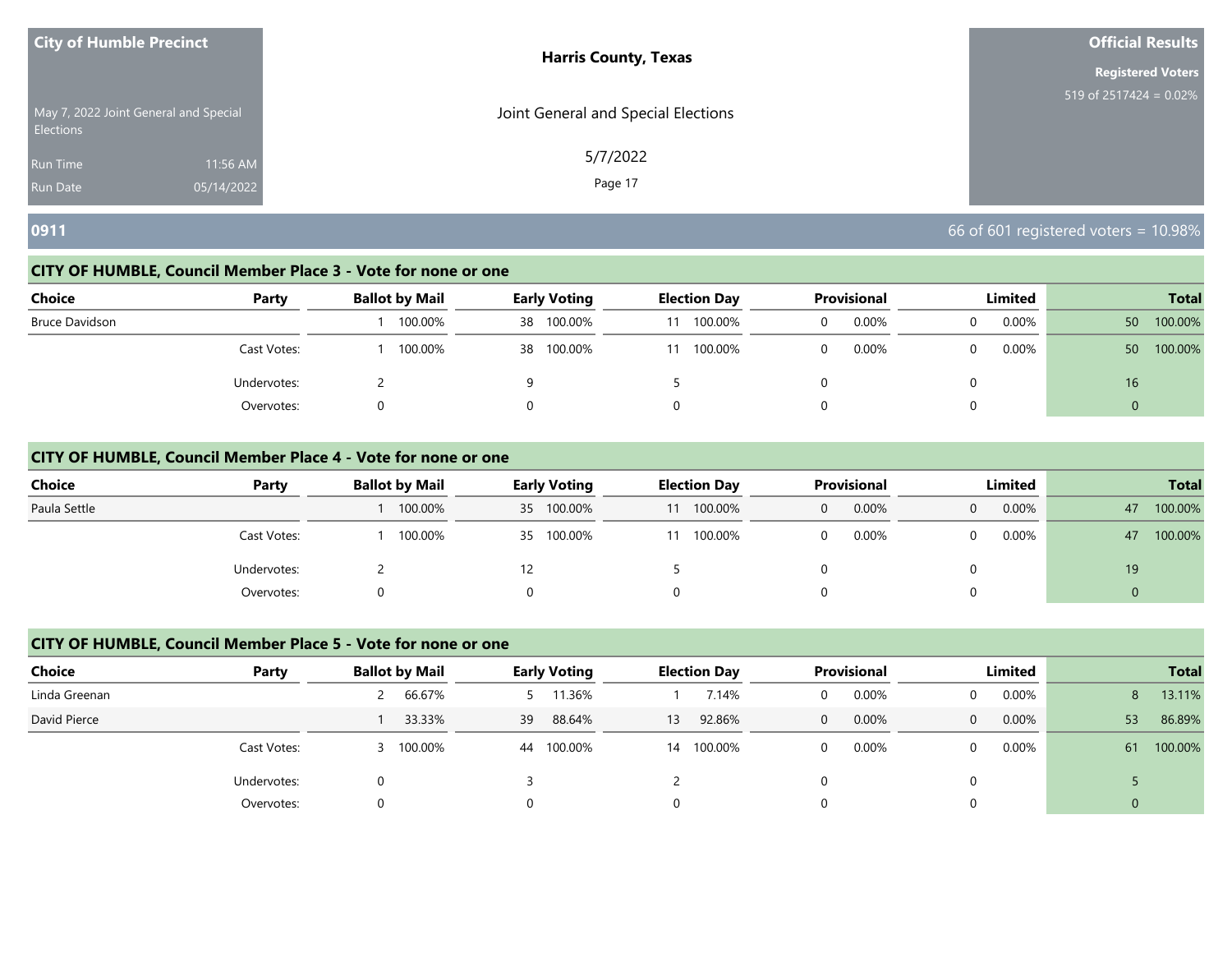| <b>City of Humble Precinct</b> |                                       | <b>Harris County, Texas</b>         | <b>Official Results</b>   |
|--------------------------------|---------------------------------------|-------------------------------------|---------------------------|
|                                |                                       |                                     | <b>Registered Voters</b>  |
| <b>Elections</b>               | May 7, 2022 Joint General and Special | Joint General and Special Elections | 519 of $2517424 = 0.02\%$ |
| <b>Run Time</b>                | 11:56 AM                              | 5/7/2022                            |                           |
| <b>Run Date</b>                | 05/14/2022                            | Page 18                             |                           |

#### **CITY OF HUMBLE, PROPOSITION A**

| <b>Choice</b> | Party       | <b>Ballot by Mail</b>   | <b>Early Voting</b> | <b>Election Day</b> | Provisional             | Limited                    | <b>Total</b>  |
|---------------|-------------|-------------------------|---------------------|---------------------|-------------------------|----------------------------|---------------|
| YES           |             | 33.33%                  | 75.00%<br>33        | 75.00%<br>12        | 0.00%                   | $0.00\%$<br>0              | 73.02%<br>46  |
| <b>NO</b>     |             | 66.67%<br>$\mathcal{L}$ | 25.00%              | 25.00%<br>4         | 0.00%<br>$\overline{0}$ | $0.00\%$<br>$\overline{0}$ | 26.98%<br>17  |
|               | Cast Votes: | 100.00%                 | 100.00%<br>44       | 16 100.00%          | 0.00%                   | $0.00\%$                   | 100.00%<br>63 |
|               | Undervotes: |                         |                     |                     |                         |                            |               |
|               | Overvotes:  |                         |                     |                     |                         |                            |               |

# **CITY OF HUMBLE, PROPOSITION B**

| <b>Choice</b> | Party       | <b>Ballot by Mail</b> | <b>Early Voting</b> | <b>Election Day</b>    | <b>Provisional</b>    | Limited                 | <b>Total</b>              |
|---------------|-------------|-----------------------|---------------------|------------------------|-----------------------|-------------------------|---------------------------|
| <b>YES</b>    |             | 33.33%                | 75.56%<br>34        | 85.71%<br>12           | 0.00%<br>0            | $0.00\%$<br>0           | 75.81%<br>47              |
| NO.           |             | 66.67%                | 24.44%              | 14.29%<br>$\mathbf{2}$ | 0.00%<br>$\mathbf{0}$ | 0.00%<br>$\overline{0}$ | 24.19%<br>15 <sup>1</sup> |
|               | Cast Votes: | 3 100.00%             | 100.00%<br>45       | 100.00%<br>14          | 0.00%<br>0            | $0.00\%$<br>$\Omega$    | 100.00%<br>62             |
|               | Undervotes: | 0                     |                     |                        | 0                     | $\Omega$                |                           |
|               | Overvotes:  | 0                     | 0                   |                        | 0                     | $\Omega$                | $\theta$                  |

#### **CITY OF HUMBLE, PROPOSITION C**

| <b>Choice</b> | Party       | <b>Ballot by Mail</b> | Early Voting                | <b>Election Day</b>    | <b>Provisional</b>    | Limited              | <b>Total</b>  |
|---------------|-------------|-----------------------|-----------------------------|------------------------|-----------------------|----------------------|---------------|
| <b>YES</b>    |             | 33.33%                | 72.73%<br>32                | 78.57%                 | 0.00%<br>0            | 0.00%<br>$\Omega$    | 72.13%<br>44  |
| <b>NO</b>     |             | 66.67%<br>2           | 27.27%<br>$12 \overline{ }$ | 21.43%<br>$\mathbf{3}$ | 0.00%<br>$\mathbf{0}$ | 0.00%<br>$\Omega$    | 27.87%<br>17  |
|               | Cast Votes: | 3 100.00%             | 100.00%<br>44               | 100.00%<br>14          | 0.00%<br>0            | $0.00\%$<br>$\Omega$ | 100.00%<br>61 |
|               | Undervotes: | 0                     |                             |                        |                       | 0                    |               |
|               | Overvotes:  | 0                     |                             | 0                      |                       | 0                    |               |

**0911** 66 of 601 registered voters = 10.98%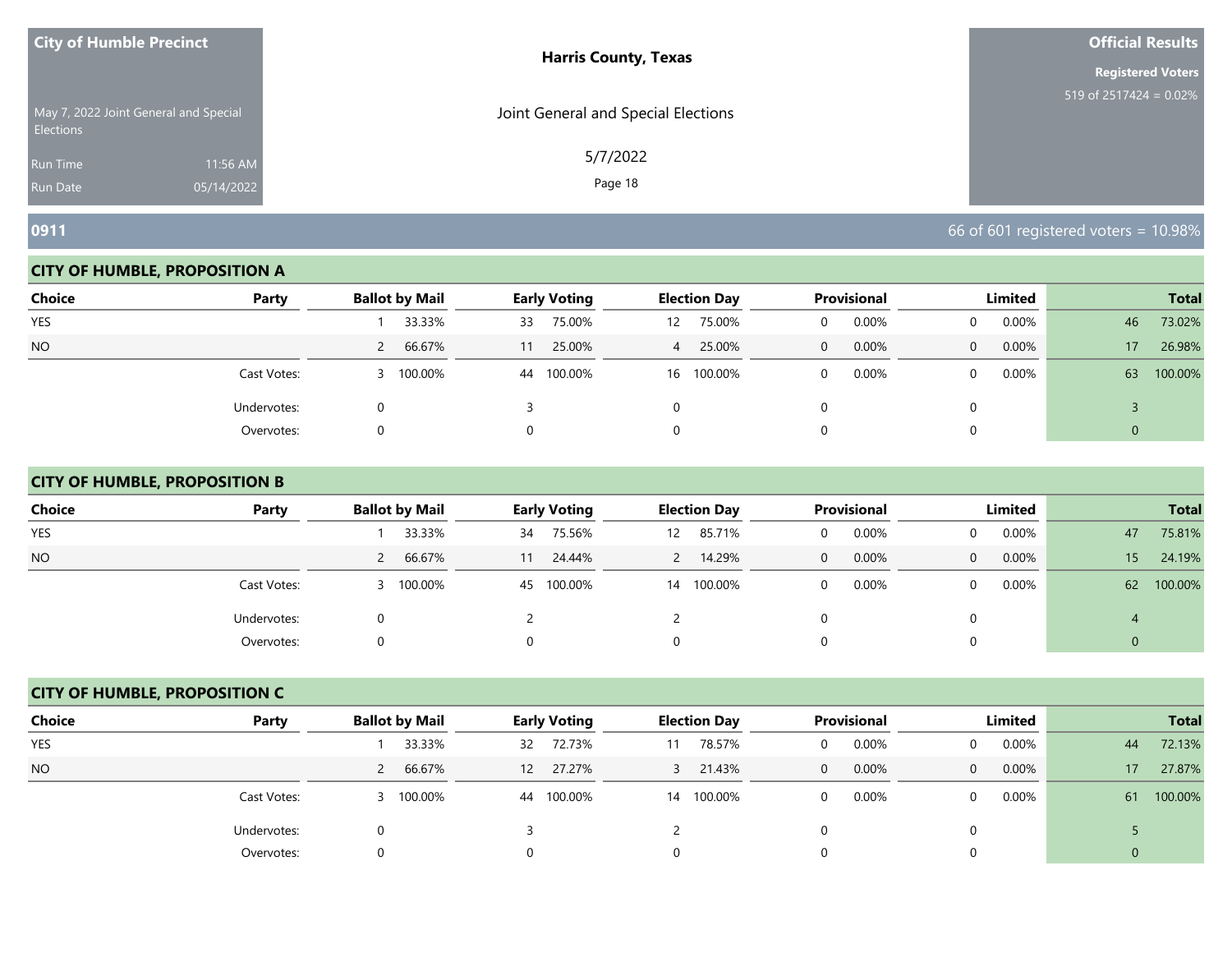| <b>City of Humble Precinct</b> |                                       | <b>Harris County, Texas</b>         | <b>Official Results</b>   |
|--------------------------------|---------------------------------------|-------------------------------------|---------------------------|
|                                |                                       |                                     | <b>Registered Voters</b>  |
| <b>Elections</b>               | May 7, 2022 Joint General and Special | Joint General and Special Elections | 519 of 2517424 = $0.02\%$ |
| <b>Run Time</b>                | 11:56 AM                              | 5/7/2022                            |                           |
| <b>Run Date</b>                | 05/14/2022                            | Page 19                             |                           |

#### **CITY OF HUMBLE, PROPOSITION D**

| <b>Choice</b> | Party       | <b>Ballot by Mail</b> | <b>Early Voting</b> | <b>Election Day</b> | Provisional             | Limited                  | <b>Total</b>              |
|---------------|-------------|-----------------------|---------------------|---------------------|-------------------------|--------------------------|---------------------------|
| YES           |             | 66.67%<br>$\epsilon$  | 79.55%<br>35        | 87.50%<br>14        | 0.00%                   | $0.00\%$                 | 80.95%<br>51              |
| <b>NO</b>     |             | 33.33%                | 9 20.45%            | 12.50%              | 0.00%<br>$\overline{0}$ | $0.00\%$<br>$\mathbf{0}$ | 19.05%<br>12 <sup>1</sup> |
|               | Cast Votes: | 100.00%               | 100.00%<br>44       | 16 100.00%          | 0.00%<br>0              | $0.00\%$                 | 100.00%<br>63             |
|               | Undervotes: |                       |                     |                     |                         |                          |                           |
|               | Overvotes:  |                       |                     | 0                   |                         |                          |                           |

# **CITY OF HUMBLE, PROPOSITION E**

| <b>Choice</b> | Party       | <b>Ballot by Mail</b> | Early Voting  | <b>Election Day</b> | Provisional   | Limited                  | <b>Total</b>  |
|---------------|-------------|-----------------------|---------------|---------------------|---------------|--------------------------|---------------|
|               |             |                       |               |                     |               |                          |               |
| <b>YES</b>    |             | 66.67%                | 82.22%<br>37  | 87.50%<br>14        | 0.00%<br>U    | $0.00\%$                 | 82.81%<br>53  |
| <b>NO</b>     |             | 33.33%                | 17.78%<br>8   | 12.50%<br>2         | $0.00\%$<br>0 | $0.00\%$<br>$\mathbf{0}$ | 17.19%<br>11  |
|               | Cast Votes: | 3 100.00%             | 100.00%<br>45 | 100.00%<br>16       | 0.00%<br>0    | $0.00\%$<br>0            | 100.00%<br>64 |
|               | Undervotes: | O                     |               |                     |               |                          |               |
|               | Overvotes:  | O                     |               |                     |               |                          | 0             |

#### **CITY OF HUMBLE, PROPOSITION F**

| <b>Choice</b> | Party       | <b>Ballot by Mail</b> | <b>Early Voting</b> | <b>Election Day</b> | <b>Provisional</b>      | Limited           | <b>Total</b>         |
|---------------|-------------|-----------------------|---------------------|---------------------|-------------------------|-------------------|----------------------|
| <b>YES</b>    |             | 33.33%                | 81.40%<br>35        | 81.25%<br>13        | 0.00%<br>0              | 0.00%             | 79.03%<br>49         |
| <b>NO</b>     |             | 66.67%                | 18.60%<br>8         | 18.75%              | 0.00%<br>$\overline{0}$ | 0.00%<br>$\Omega$ | 20.97%<br>13         |
|               | Cast Votes: | 3 100.00%             | 100.00%<br>43       | 100.00%<br>16       | 0.00%<br>0              | 0.00%<br>0        | 100.00%<br><b>62</b> |
|               | Undervotes: |                       |                     |                     |                         |                   | $\overline{4}$       |
|               | Overvotes:  | 0                     |                     |                     | 0                       |                   | $\Omega$             |

**0911** 66 of 601 registered voters = 10.98%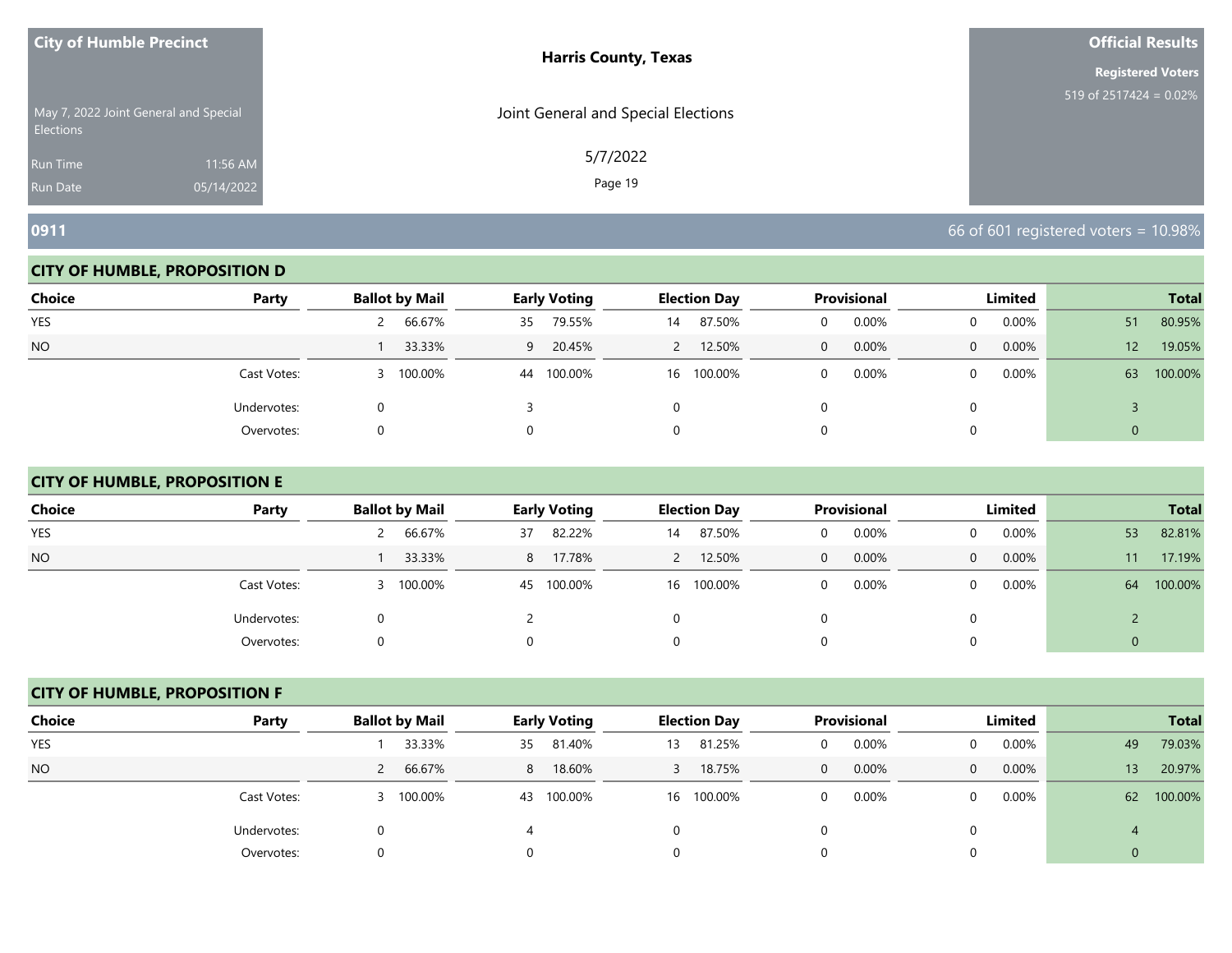| <b>City of Humble Precinct</b> |                                       | <b>Harris County, Texas</b>         | <b>Official Results</b>   |
|--------------------------------|---------------------------------------|-------------------------------------|---------------------------|
|                                |                                       |                                     | <b>Registered Voters</b>  |
| <b>Elections</b>               | May 7, 2022 Joint General and Special | Joint General and Special Elections | 519 of 2517424 = $0.02\%$ |
| <b>Run Time</b>                | 11:56 AM                              | 5/7/2022                            |                           |
| <b>Run Date</b>                | 05/14/2022                            | Page 20                             |                           |

#### **CITY OF HUMBLE, PROPOSITION G**

| <b>Choice</b> | Party       | <b>Ballot by Mail</b> | <b>Early Voting</b> | <b>Election Day</b> | <b>Provisional</b>      | <b>Limited</b>       | <b>Total</b>              |
|---------------|-------------|-----------------------|---------------------|---------------------|-------------------------|----------------------|---------------------------|
| <b>YES</b>    |             | 66.67%                | 79.07%<br>34        | 81.25%<br>13        | 0.00%                   | $0.00\%$<br>0        | 79.03%<br>49              |
| <b>NO</b>     |             | 33.33%                | 9 20.93%            | 18.75%<br>3         | 0.00%<br>$\overline{0}$ | $0.00\%$<br>$\Omega$ | 20.97%<br>13 <sup>°</sup> |
|               | Cast Votes: | 100.00%               | 100.00%<br>43       | 16 100.00%          | 0.00%<br>0              | $0.00\%$<br>0        | 100.00%<br>62             |
|               | Undervotes: |                       |                     |                     |                         |                      |                           |
|               | Overvotes:  |                       |                     | 0                   |                         |                      |                           |

# **CITY OF HUMBLE, PROPOSITION H**

| <b>Choice</b> | Party       | <b>Ballot by Mail</b> | Early Voting  | <b>Election Day</b> | Provisional   | Limited                  | <b>Total</b>  |
|---------------|-------------|-----------------------|---------------|---------------------|---------------|--------------------------|---------------|
| <b>YES</b>    |             | 33.33%                | 81.40%<br>35  | 78.57%<br>11        | 0.00%<br>U    | $0.00\%$                 | 78.33%<br>47  |
| <b>NO</b>     |             | 66.67%                | 18.60%<br>8   | 21.43%<br>3         | $0.00\%$<br>0 | $0.00\%$<br>$\mathbf{0}$ | 21.67%<br>13  |
|               | Cast Votes: | 3 100.00%             | 100.00%<br>43 | 100.00%<br>14       | 0.00%<br>0    | $0.00\%$<br>0            | 100.00%<br>60 |
|               | Undervotes: | O                     | 4             |                     |               |                          | $\mathbf b$   |
|               | Overvotes:  | O                     |               |                     |               |                          | 0             |

# **CITY OF HUMBLE, PROPOSITION I**

| <b>Choice</b> | Party       | <b>Ballot by Mail</b> | Early Voting  | <b>Election Day</b>         | Provisional           | Limited              | <b>Total</b>  |
|---------------|-------------|-----------------------|---------------|-----------------------------|-----------------------|----------------------|---------------|
| <b>YES</b>    |             | 33.33%                | 81.40%<br>35  | 80.00%<br>$12 \overline{ }$ | 0.00%<br>0            | 0.00%<br>$\Omega$    | 78.69%<br>48  |
| <b>NO</b>     |             | 66.67%                | 18.60%<br>8   | 20.00%                      | 0.00%<br>$\mathbf{0}$ | 0.00%<br>$\Omega$    | 21.31%<br>13  |
|               | Cast Votes: | 3 100.00%             | 100.00%<br>43 | 100.00%<br>15               | 0.00%<br>0            | $0.00\%$<br>$\Omega$ | 100.00%<br>61 |
|               | Undervotes: | 0                     |               |                             |                       | 0                    |               |
|               | Overvotes:  | 0                     |               | 0                           |                       | 0                    |               |

**0911 1000 FM 1000 FM 1000 FM 1000 FM 1000 FM 1000 FM 1000 FM 1000 FM 1000 FM 1000 FM 1000 FM 1000 FM 1000 FM 1000 FM 1000 FM 1000 FM 1000 FM 1000 FM 1000 FM 1000 FM 1000 FM 1000**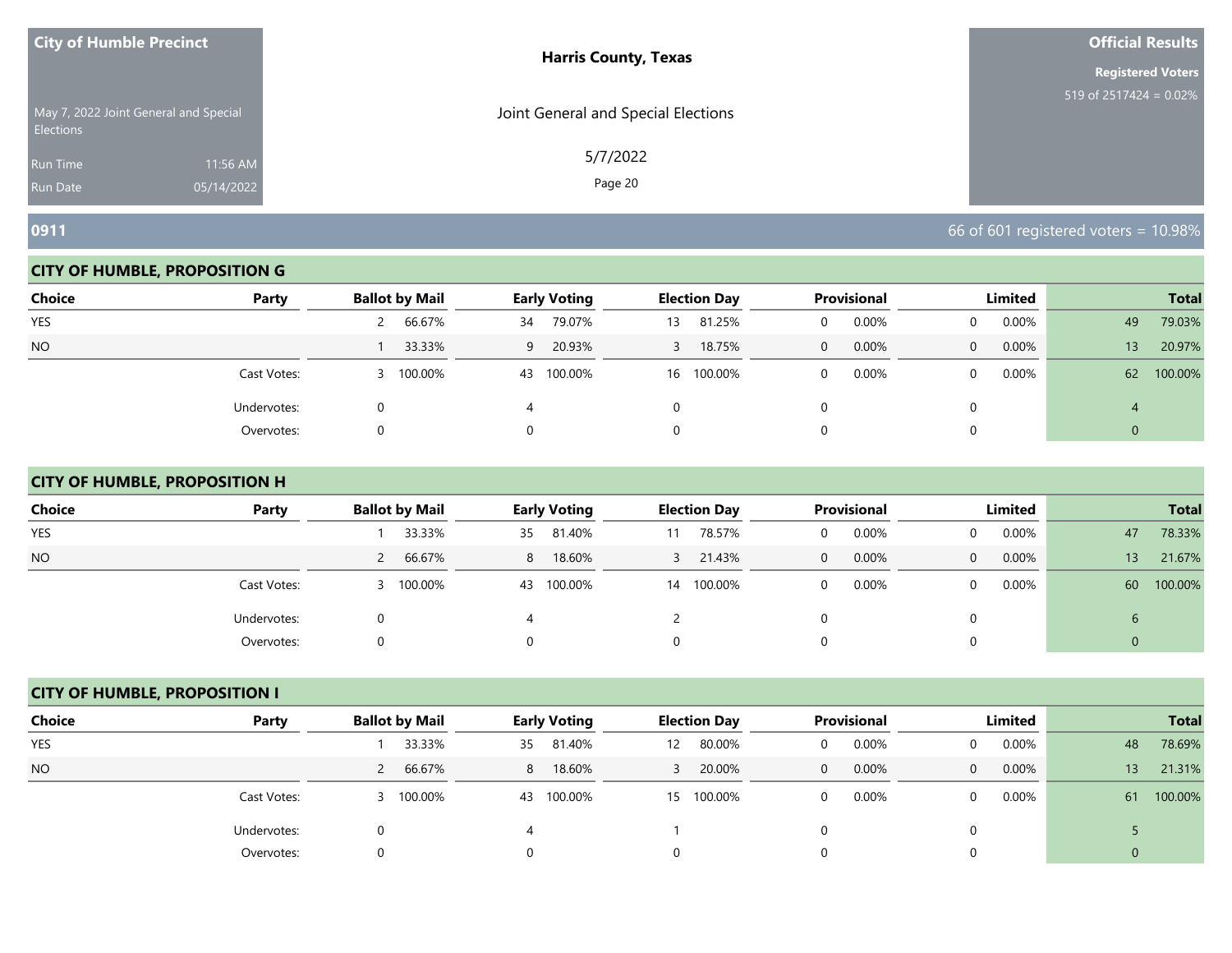| <b>City of Humble Precinct</b>                            |            | <b>Harris County, Texas</b>         | <b>Official Results</b>   |
|-----------------------------------------------------------|------------|-------------------------------------|---------------------------|
|                                                           |            |                                     | <b>Registered Voters</b>  |
| May 7, 2022 Joint General and Special<br><b>Elections</b> |            | Joint General and Special Elections | 519 of 2517424 = $0.02\%$ |
| <b>Run Time</b>                                           | 11:56 AM   | 5/7/2022                            |                           |
| <b>Run Date</b>                                           | 05/14/2022 | Page 21                             |                           |

#### **CITY OF HUMBLE, Council Member Place 3 - Vote for none or one**

| <b>Choice</b>  | Party       | <b>Ballot by Mail</b> | <b>Early Voting</b> | <b>Election Day</b> | <b>Provisional</b>   | <b>Limited</b> | <b>Total</b>               |
|----------------|-------------|-----------------------|---------------------|---------------------|----------------------|----------------|----------------------------|
| Bruce Davidson |             | 100.00%               | 100.00%             | 100.00%             | $0.00\%$<br>$\Omega$ | $0.00\%$<br>0  | 100.00%<br>10 <sup>°</sup> |
|                | Cast Votes: | 100.00%               | 4 100.00%           | 3 100.00%           | 0.00%<br>$\Omega$    | $0.00\%$<br>0  | 100.00%<br>10 <sup>1</sup> |
|                | Undervotes: |                       |                     |                     | $\left( \right)$     | 0              |                            |
|                | Overvotes:  |                       |                     |                     | 0                    | 0              | 0                          |

#### **CITY OF HUMBLE, Council Member Place 4 - Vote for none or one**

| <b>Choice</b> | Party       | <b>Ballot by Mail</b> | <b>Early Voting</b> | <b>Election Day</b> | <b>Provisional</b> | Limited    | <b>Total</b>               |
|---------------|-------------|-----------------------|---------------------|---------------------|--------------------|------------|----------------------------|
| Paula Settle  |             | 3 100.00%             | 4 100.00%           | 100.00%             | 0.00%<br>0         | 0.00%<br>0 | 100.00%<br>10 <sup>°</sup> |
|               | Cast Votes: | 100.00%               | 4 100.00%           | 100.00%             | 0.00%              | $0.00\%$   | 100.00%<br>10 <sup>1</sup> |
|               | Undervotes: | 0                     |                     |                     |                    |            |                            |
|               | Overvotes:  |                       | 0                   |                     |                    |            | $\Omega$                   |

# **CITY OF HUMBLE, Council Member Place 5 - Vote for none or one**

| <b>Choice</b> | Party       | <b>Ballot by Mail</b> | <b>Early Voting</b> | <b>Election Day</b> | <b>Provisional</b> | Limited  | <b>Total</b>              |
|---------------|-------------|-----------------------|---------------------|---------------------|--------------------|----------|---------------------------|
| Linda Greenan |             | 0.00%<br>0            | 0.00%<br>$\Omega$   | 33.33%              | 0.00%<br>0         | 0.00%    | 9.09%                     |
| David Pierce  |             | 3 100.00%             | 5 100.00%           | 66.67%<br>2         | 0.00%<br>0         | 0.00%    | 90.91%<br>10 <sup>°</sup> |
|               | Cast Votes: | 100.00%<br>3.         | 100.00%             | 3 100.00%           | 0.00%<br>0         | $0.00\%$ | 100.00%<br>11             |
|               | Undervotes: |                       |                     |                     |                    |          |                           |
|               | Overvotes:  | 0                     |                     |                     |                    |          | $\overline{0}$            |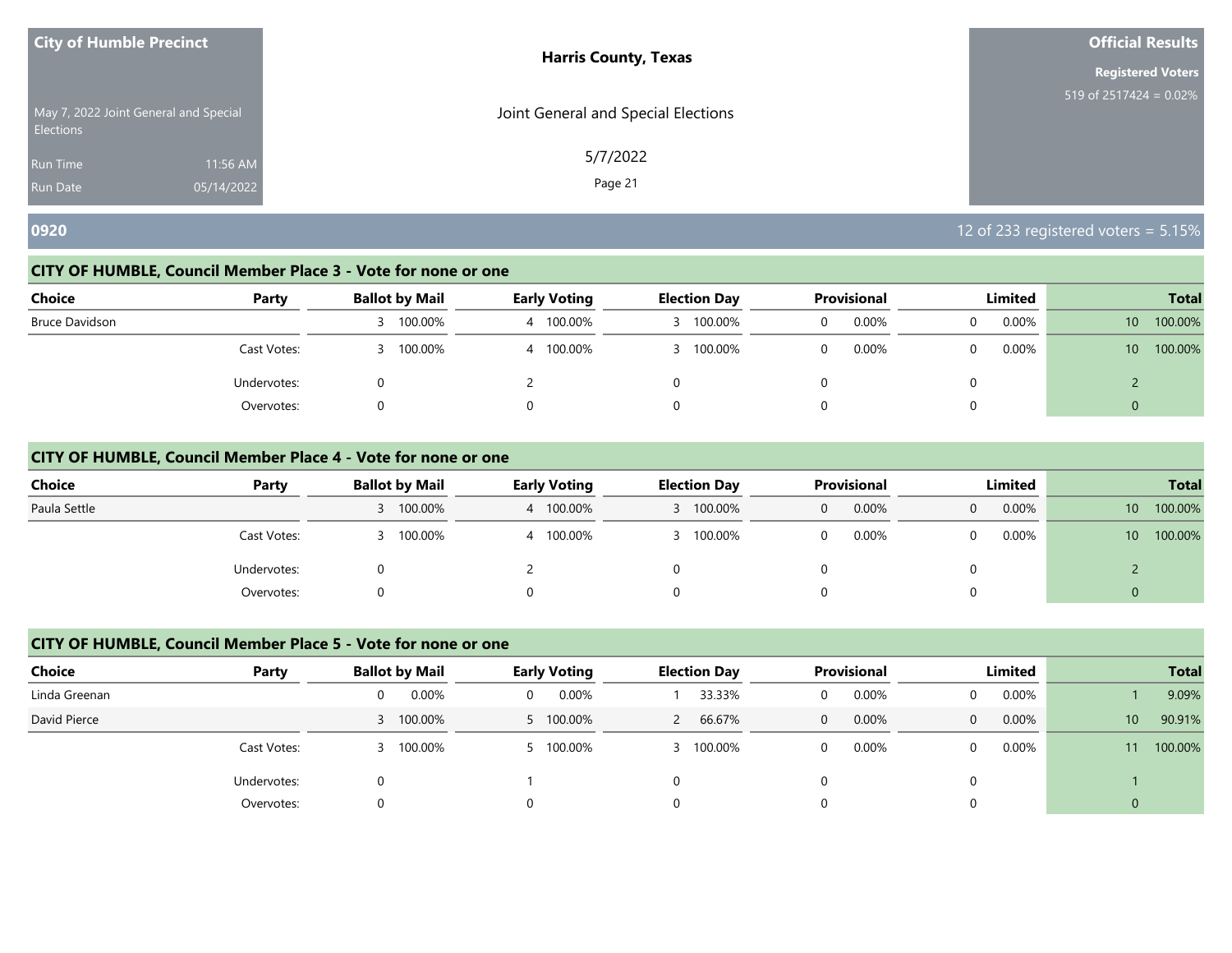| <b>City of Humble Precinct</b>                            |            | <b>Harris County, Texas</b>         | <b>Official Results</b>   |
|-----------------------------------------------------------|------------|-------------------------------------|---------------------------|
|                                                           |            |                                     | <b>Registered Voters</b>  |
| May 7, 2022 Joint General and Special<br><b>Elections</b> |            | Joint General and Special Elections | 519 of $2517424 = 0.02\%$ |
| <b>Run Time</b>                                           | 11:56 AM   | 5/7/2022                            |                           |
| Run Date                                                  | 05/14/2022 | Page 22                             |                           |

#### **CITY OF HUMBLE, PROPOSITION A**

| <b>Choice</b> | Party       | <b>Ballot by Mail</b> | <b>Early Voting</b> | <b>Election Day</b>     | Provisional       | Limited               | <b>Total</b>               |
|---------------|-------------|-----------------------|---------------------|-------------------------|-------------------|-----------------------|----------------------------|
| YES           |             | 100.00%               | 83.33%              | 100.00%                 | 0.00%<br>O        | $0.00\%$<br>$\Omega$  | 91.67%<br>11               |
| <b>NO</b>     |             | 0.00%<br>0            | 16.67%              | 0.00%<br>$\overline{0}$ | 0.00%<br>$\Omega$ | 0.00%<br>$\mathbf{0}$ | 8.33%                      |
|               | Cast Votes: | 100.00%               | 6 100.00%           | 100.00%                 | 0.00%             | $0.00\%$<br>0         | 100.00%<br>12 <sup>2</sup> |
|               | Undervotes: |                       |                     |                         |                   |                       | 0                          |
|               | Overvotes:  |                       |                     |                         |                   |                       | 0                          |

# **CITY OF HUMBLE, PROPOSITION B**

| <b>Choice</b> | Party       | <b>Ballot by Mail</b> | <b>Early Voting</b> | <b>Election Day</b> | <b>Provisional</b>    | Limited               | <b>Total</b>               |
|---------------|-------------|-----------------------|---------------------|---------------------|-----------------------|-----------------------|----------------------------|
| <b>YES</b>    |             | 100.00%               | 6 100.00%           | 66.67%              | 0.00%<br>0            | $0.00\%$<br>0         | 91.67%<br>11               |
| NO.           |             | 0.00%<br>$\mathbf{0}$ | 0.00%<br>$\Omega$   | 33.33%              | 0.00%<br>$\mathbf{0}$ | 0.00%<br>$\mathbf{0}$ | 8.33%                      |
|               | Cast Votes: | 100.00%               | 6 100.00%           | 100.00%             | 0.00%<br>0            | $0.00\%$<br>$\Omega$  | 100.00%<br>12 <sup>2</sup> |
|               | Undervotes: | 0                     | $\Omega$            |                     | 0                     | $\Omega$              | $\mathbf{0}$               |
|               | Overvotes:  | 0                     | 0                   |                     | 0                     | $\Omega$              | $\theta$                   |

# **CITY OF HUMBLE, PROPOSITION C**

| <b>Choice</b> | Party       | <b>Ballot by Mail</b> | Early Voting      | <b>Election Day</b> | <b>Provisional</b>    | Limited           | <b>Total</b>              |
|---------------|-------------|-----------------------|-------------------|---------------------|-----------------------|-------------------|---------------------------|
| <b>YES</b>    |             | 3 100.00%             | 5 100.00%         | 66.67%              | 0.00%<br>0            | 0.00%<br>0        | 90.91%<br>10 <sup>°</sup> |
| <b>NO</b>     |             | 0.00%<br>0            | 0.00%<br>$\Omega$ | 33.33%              | 0.00%<br>$\mathbf{0}$ | 0.00%<br>$\Omega$ | 9.09%                     |
|               | Cast Votes: | 3 100.00%             | 100.00%           | 3 100.00%           | 0.00%<br>0            | 0.00%<br>$\Omega$ | 100.00%<br>11             |
|               | Undervotes: | 0                     |                   |                     |                       | $\Omega$          |                           |
|               | Overvotes:  | 0                     |                   | 0                   |                       | 0                 |                           |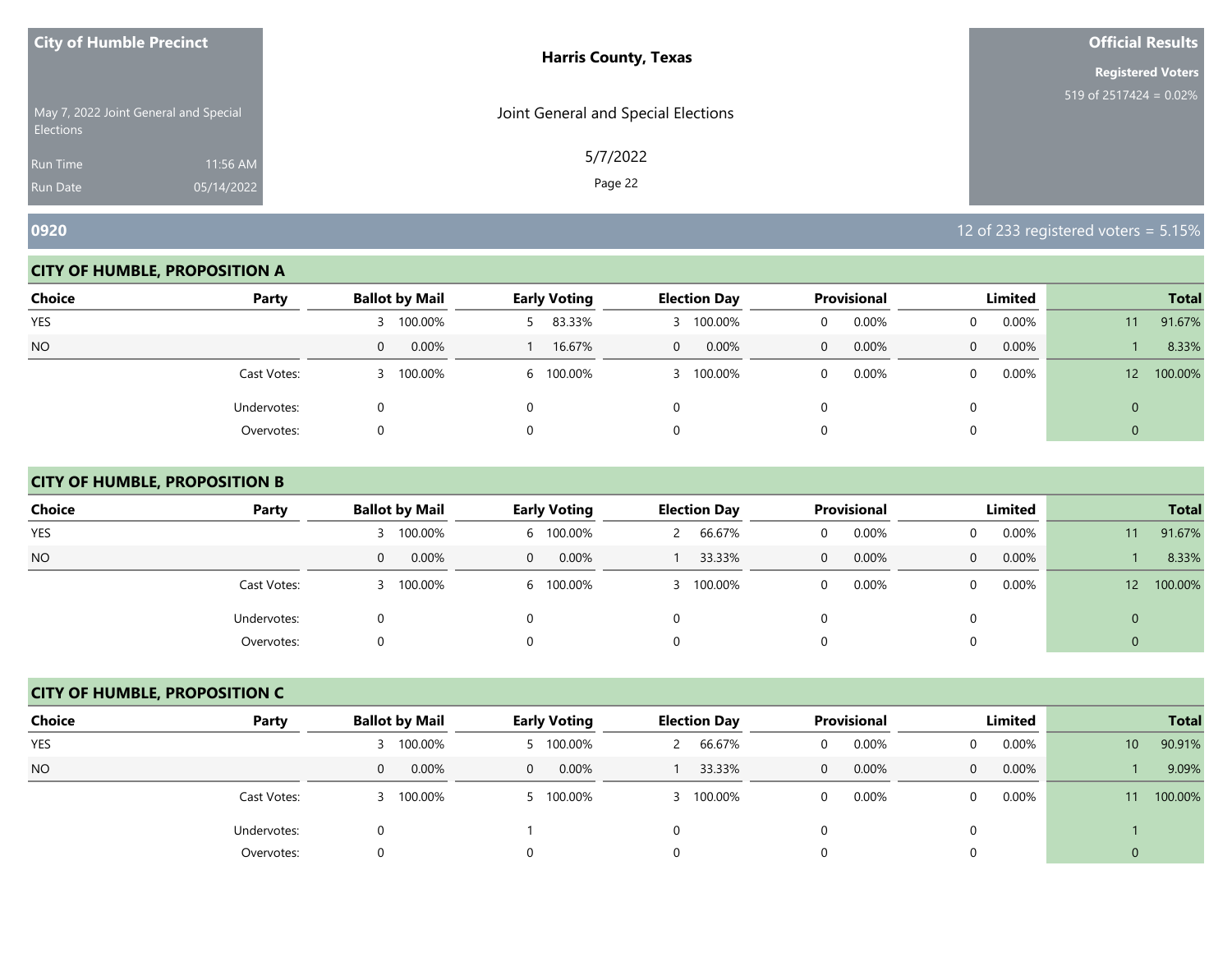| <b>City of Humble Precinct</b>                            |            | <b>Harris County, Texas</b>         | <b>Official Results</b>   |
|-----------------------------------------------------------|------------|-------------------------------------|---------------------------|
|                                                           |            |                                     | <b>Registered Voters</b>  |
| May 7, 2022 Joint General and Special<br><b>Elections</b> |            | Joint General and Special Elections | 519 of $2517424 = 0.02\%$ |
| <b>Run Time</b>                                           | 11:56 AM   | 5/7/2022                            |                           |
| <b>Run Date</b>                                           | 05/14/2022 | Page 23                             |                           |

#### **CITY OF HUMBLE, PROPOSITION D**

| <b>Choice</b> | Party       | <b>Ballot by Mail</b>    | <b>Early Voting</b>  | <b>Election Day</b> | Provisional   | Limited           | <b>Total</b>               |
|---------------|-------------|--------------------------|----------------------|---------------------|---------------|-------------------|----------------------------|
| YES           |             | 100.00%                  | 6 100.00%            | 66.67%              | 0.00%<br>0    | 0.00%             | 91.67%<br>11               |
| <b>NO</b>     |             | $0.00\%$<br>$\mathbf{0}$ | $0.00\%$<br>$\Omega$ | 33.33%              | $0.00\%$<br>0 | 0.00%<br>$\Omega$ | 8.33%                      |
|               | Cast Votes: | 100.00%                  | 6 100.00%            | 100.00%<br>3.       | 0.00%         | $0.00\%$          | 100.00%<br>12 <sup>2</sup> |
|               | Undervotes: |                          |                      | 0                   |               |                   | 0                          |
|               | Overvotes:  | O                        |                      | 0                   |               |                   |                            |

# **CITY OF HUMBLE, PROPOSITION E**

| <b>Choice</b> | Party       | <b>Ballot by Mail</b> | <b>Early Voting</b> | <b>Election Day</b>   | <b>Provisional</b>       | Limited              | <b>Total</b>          |
|---------------|-------------|-----------------------|---------------------|-----------------------|--------------------------|----------------------|-----------------------|
| <b>YES</b>    |             | 3 100.00%             | 4 100.00%           | 100.00%               | 0.00%<br>0               | $0.00\%$<br>$\Omega$ | 100.00%<br>Q          |
| <b>NO</b>     |             | $0.00\%$<br>0         | 0.00%<br>$\Omega$   | 0.00%<br>$\mathbf{0}$ | $0.00\%$<br>$\mathbf{0}$ | $0.00\%$<br>0        | 0.00%<br>$\mathbf{0}$ |
|               | Cast Votes: | 3 100.00%             | 4 100.00%           | 100.00%               | 0.00%<br>0               | $0.00\%$<br>0        | 100.00%<br>Q.         |
|               | Undervotes: | 0                     |                     |                       | 0                        | 0                    |                       |
|               | Overvotes:  |                       | $\Omega$            |                       | $\Omega$                 | $\Omega$             |                       |

# **CITY OF HUMBLE, PROPOSITION F**

| <b>Choice</b> | Party       | <b>Ballot by Mail</b> | <b>Early Voting</b> | <b>Election Day</b>     | <b>Provisional</b>   | Limited    | <b>Total</b>            |
|---------------|-------------|-----------------------|---------------------|-------------------------|----------------------|------------|-------------------------|
| <b>YES</b>    |             | 3 100.00%             | 6 100.00%           | 100.00%                 | 0.00%<br>0           | 0.00%      | 100.00%<br>11           |
| <b>NO</b>     |             | 0.00%<br>$\mathbf{0}$ | 0.00%<br>$\Omega$   | 0.00%<br>$\overline{0}$ | 0.00%<br>$\mathbf 0$ | 0.00%<br>0 | 0.00%<br>$\overline{0}$ |
|               | Cast Votes: | 3 100.00%             | 6 100.00%           | 100.00%                 | 0.00%<br>0           | 0.00%      | 100.00%<br>11           |
|               | Undervotes: | U                     |                     |                         |                      |            |                         |
|               | Overvotes:  | U                     |                     |                         | 0                    |            |                         |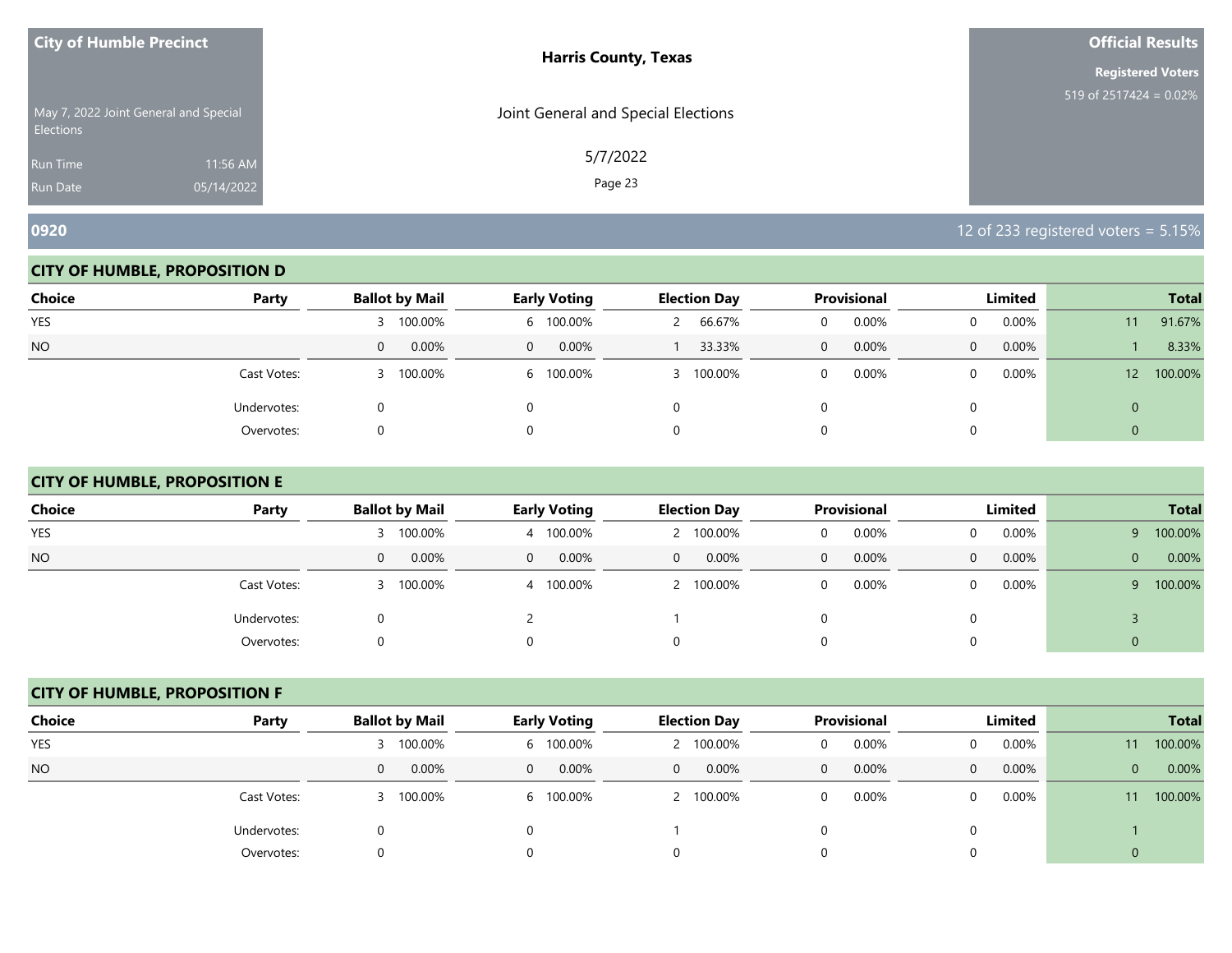| <b>City of Humble Precinct</b>                            |            | <b>Harris County, Texas</b>         | <b>Official Results</b>   |
|-----------------------------------------------------------|------------|-------------------------------------|---------------------------|
|                                                           |            |                                     | <b>Registered Voters</b>  |
| May 7, 2022 Joint General and Special<br><b>Elections</b> |            | Joint General and Special Elections | 519 of $2517424 = 0.02\%$ |
| <b>Run Time</b>                                           | 11:56 AM   | 5/7/2022                            |                           |
| <b>Run Date</b>                                           | 05/14/2022 | Page 24                             |                           |

#### **CITY OF HUMBLE, PROPOSITION G**

| <b>Choice</b> | Party       | <b>Ballot by Mail</b> | <b>Early Voting</b> | <b>Election Day</b>   | Provisional | Limited               | <b>Total</b>              |
|---------------|-------------|-----------------------|---------------------|-----------------------|-------------|-----------------------|---------------------------|
| <b>YES</b>    |             | 100.00%               | 5 83.33%            | 100.00%               | 0.00%       | $0.00\%$              | 90.91%<br>10 <sup>°</sup> |
| <b>NO</b>     |             | 0.00%<br>0            | 16.67%              | 0.00%<br>$\mathbf{0}$ | 0.00%<br>0  | 0.00%<br>$\mathbf{0}$ | 9.09%                     |
|               | Cast Votes: | 100.00%               | 6 100.00%           | 100.00%               | 0.00%       | $0.00\%$<br>$\Omega$  | 100.00%<br>11             |
|               | Undervotes: |                       |                     |                       |             |                       |                           |
|               | Overvotes:  |                       |                     |                       |             |                       | 0                         |

# **CITY OF HUMBLE, PROPOSITION H**

| <b>Choice</b> | Party       | <b>Ballot by Mail</b> | <b>Early Voting</b> | <b>Election Day</b> | <b>Provisional</b>       | Limited               |              | <b>Total</b> |
|---------------|-------------|-----------------------|---------------------|---------------------|--------------------------|-----------------------|--------------|--------------|
| YES           |             | 100.00%               | 83.33%              | 50.00%              | 0.00%<br>0               | $0.00\%$<br>$\Omega$  | q            | 81.82%       |
| NO.           |             | 0.00%<br>$\mathbf{0}$ | 16.67%              | 50.00%              | $0.00\%$<br>$\mathbf{0}$ | 0.00%<br>$\mathbf{0}$ |              | 18.18%       |
|               | Cast Votes: | 3 100.00%             | 6 100.00%           | 100.00%             | 0.00%<br>0               | $0.00\%$<br>$\Omega$  | $11^{\circ}$ | 100.00%      |
|               | Undervotes: | 0                     | $\Omega$            |                     | 0                        | 0                     |              |              |
|               | Overvotes:  | 0                     | 0                   |                     | $\Omega$                 | $\Omega$              | 0            |              |

# **CITY OF HUMBLE, PROPOSITION I**

| <b>Choice</b> | Party       | <b>Ballot by Mail</b> | <b>Early Voting</b> | <b>Election Day</b>   | Provisional          | Limited           | <b>Total</b>              |
|---------------|-------------|-----------------------|---------------------|-----------------------|----------------------|-------------------|---------------------------|
| <b>YES</b>    |             | 3 100.00%             | 5 83.33%            | 100.00%               | 0.00%<br>0           | 0.00%             | 90.91%<br>10 <sup>°</sup> |
| <b>NO</b>     |             | 0.00%<br>$\mathbf{0}$ | 16.67%              | 0.00%<br>$\mathbf{0}$ | 0.00%<br>$\mathbf 0$ | 0.00%<br>$\Omega$ | 9.09%                     |
|               | Cast Votes: | 3 100.00%             | 6 100.00%           | 2 100.00%             | 0.00%<br>0           | 0.00%             | 100.00%<br>11             |
|               | Undervotes: | Ü                     |                     |                       |                      |                   |                           |
|               | Overvotes:  | 0                     |                     |                       | 0                    |                   |                           |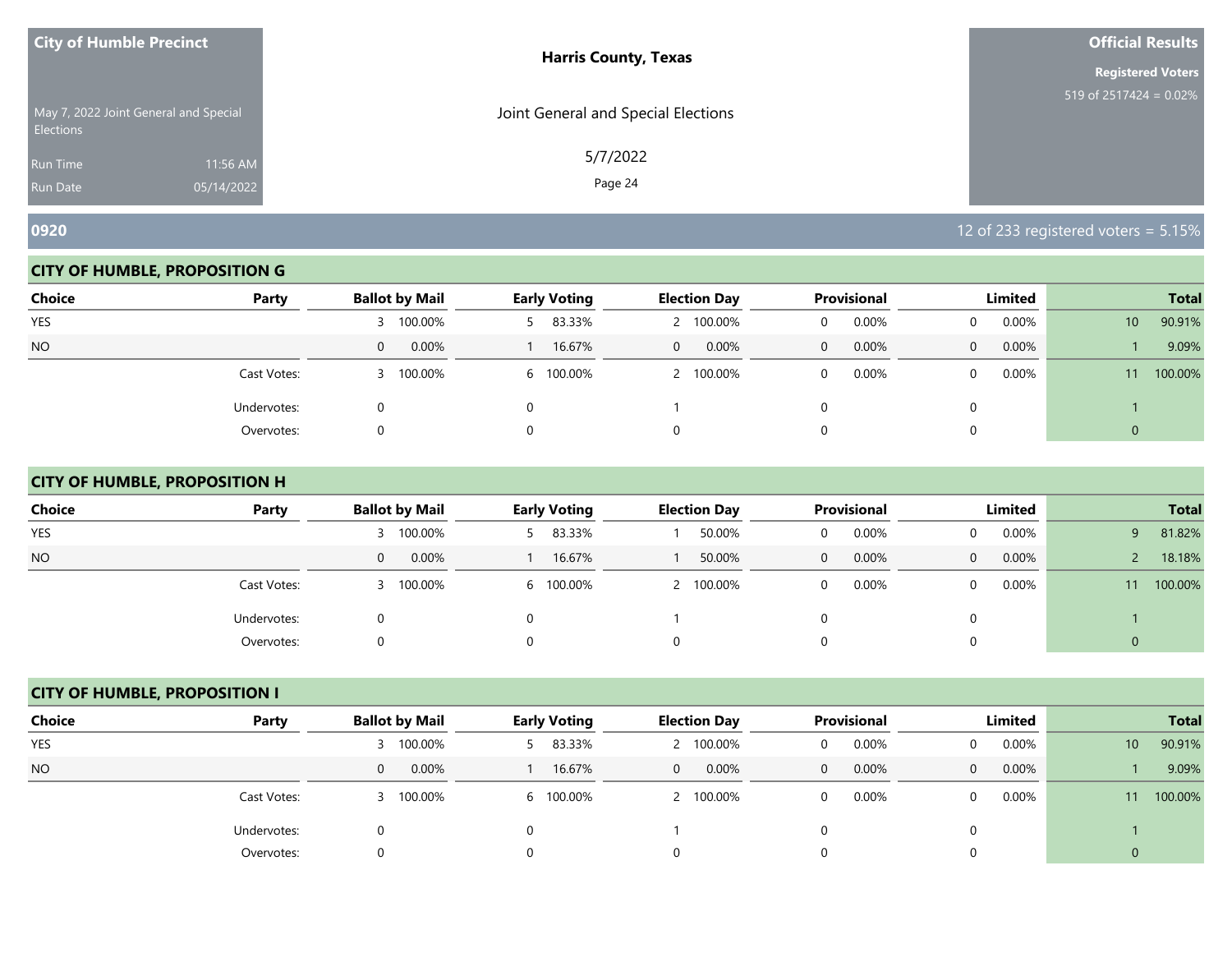| <b>City of Humble Precinct</b>                            |            | <b>Harris County, Texas</b>         | <b>Official Results</b>   |
|-----------------------------------------------------------|------------|-------------------------------------|---------------------------|
|                                                           |            |                                     | <b>Registered Voters</b>  |
| May 7, 2022 Joint General and Special<br><b>Elections</b> |            | Joint General and Special Elections | 519 of $2517424 = 0.02\%$ |
| <b>Run Time</b>                                           | 11:56 AM   | 5/7/2022                            |                           |
| <b>Run Date</b>                                           | 05/14/2022 | Page 25                             |                           |

# **0921** 0921 **0921 0921 001 001 001 001 001 001 001 001 001 001 001 001 001 001 001 001 001 001 001 001 001 001 001 001 001 001 001 001 001 001 001 001 001**

## **CITY OF HUMBLE, Council Member Place 3 - Vote for none or one**

| <b>Choice</b>  | Party       |   | <b>Ballot by Mail</b> | <b>Early Voting</b> |          | <b>Election Day</b> | <b>Provisional</b> | Limited  |              | <b>Total</b> |
|----------------|-------------|---|-----------------------|---------------------|----------|---------------------|--------------------|----------|--------------|--------------|
| Bruce Davidson |             | O | 0.00%                 | 0.00%               | $\Omega$ | 0.00%               | 0.00%              | 0.00%    | $\mathbf{0}$ | 0.00%        |
|                | Cast Votes: | 0 | 0.00%                 | 0.00%               | $\Omega$ | 0.00%               | 0.00%              | $0.00\%$ | 0            | 0.00%        |
|                | Undervotes: |   |                       |                     |          |                     |                    |          | U            |              |
|                | Overvotes:  |   |                       |                     |          |                     |                    |          | 0            |              |

#### **CITY OF HUMBLE, Council Member Place 4 - Vote for none or one**

| <b>Choice</b> | Party       |   | <b>Ballot by Mail</b> |          | <b>Early Voting</b> |   | <b>Election Day</b> |   | <b>Provisional</b> |   | Limited | <b>Total</b> |       |  |
|---------------|-------------|---|-----------------------|----------|---------------------|---|---------------------|---|--------------------|---|---------|--------------|-------|--|
| Paula Settle  |             | 0 | 0.00%                 | $\Omega$ | 0.00%               | 0 | 0.00%               | 0 | 0.00%              | 0 | 0.00%   | $\mathbf{0}$ | 0.00% |  |
|               | Cast Votes: | 0 | 0.00%                 | 0        | 0.00%               |   | 0.00%               |   | 0.00%              |   | 0.00%   | $\mathbf{0}$ | 0.00% |  |
|               | Undervotes: | 0 |                       |          |                     |   |                     |   |                    |   |         | $\Omega$     |       |  |
|               | Overvotes:  | 0 |                       | 0        |                     |   |                     |   |                    |   |         | $\Omega$     |       |  |

# **CITY OF HUMBLE, Council Member Place 5 - Vote for none or one**

| <b>Choice</b> | Party       |   | <b>Ballot by Mail</b> |          | Early Voting |              | <b>Election Day</b> |              | <b>Provisional</b> |          | Limited |              | <b>Total</b> |
|---------------|-------------|---|-----------------------|----------|--------------|--------------|---------------------|--------------|--------------------|----------|---------|--------------|--------------|
| Linda Greenan |             | 0 | 0.00%                 | 0        | 0.00%        | 0            | 0.00%               | 0            | 0.00%              | $\Omega$ | 0.00%   | $\mathbf{0}$ | 0.00%        |
| David Pierce  |             | 0 | 0.00%                 | $\Omega$ | 0.00%        | $\mathbf{0}$ | 0.00%               | $\mathbf{0}$ | 0.00%              | $\Omega$ | 0.00%   | $\mathbf{0}$ | 0.00%        |
|               | Cast Votes: | 0 | 0.00%                 | 0        | 0.00%        | 0            | 0.00%               | 0            | 0.00%              | $\Omega$ | 0.00%   | $\mathbf{0}$ | 0.00%        |
|               | Undervotes: | 0 |                       |          |              |              |                     |              |                    |          |         | $\mathbf 0$  |              |
|               | Overvotes:  | 0 |                       |          |              | 0            |                     | 0            |                    | 0        |         | 0            |              |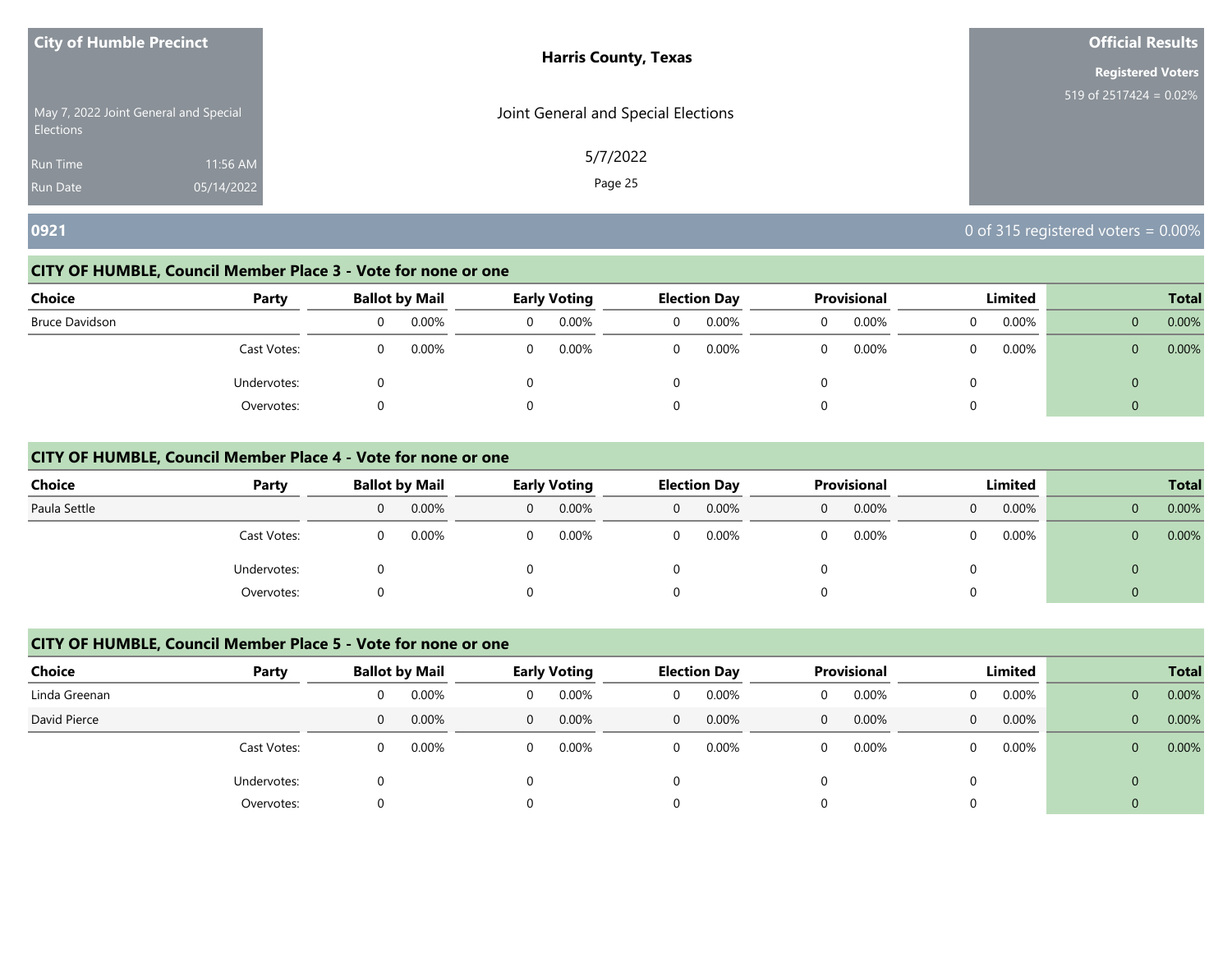| <b>City of Humble Precinct</b> |                                       | <b>Harris County, Texas</b>         | <b>Official Results</b>   |
|--------------------------------|---------------------------------------|-------------------------------------|---------------------------|
|                                |                                       |                                     | <b>Registered Voters</b>  |
| <b>Elections</b>               | May 7, 2022 Joint General and Special | Joint General and Special Elections | 519 of $2517424 = 0.02\%$ |
| Run Time                       | 11:56 AM                              | 5/7/2022                            |                           |
| <b>Run Date</b>                | 05/14/2022                            | Page 26                             |                           |

#### **CITY OF HUMBLE, PROPOSITION A**

| Choice    | Party       |          | <b>Ballot by Mail</b> |          | <b>Early Voting</b> |                | <b>Election Day</b> |          | Provisional |          | Limited  |                | <b>Total</b> |
|-----------|-------------|----------|-----------------------|----------|---------------------|----------------|---------------------|----------|-------------|----------|----------|----------------|--------------|
| YES       |             | 0        | $0.00\%$              | 0        | 0.00%               | 0              | 0.00%               | U        | 0.00%       | 0        | $0.00\%$ | $\mathbf{0}$   | 0.00%        |
| <b>NO</b> |             | 0        | 0.00%                 | $\Omega$ | 0.00%               | $\overline{0}$ | 0.00%               | $\Omega$ | 0.00%       | $\Omega$ | 0.00%    | $\overline{0}$ | 0.00%        |
|           | Cast Votes: | $\Omega$ | 0.00%                 |          | 0.00%               | $\Omega$       | 0.00%               |          | 0.00%       | $\Omega$ | $0.00\%$ | $\overline{0}$ | 0.00%        |
|           | Undervotes: |          |                       |          |                     |                |                     |          |             |          |          | 0              |              |
|           | Overvotes:  |          |                       |          |                     |                |                     |          |             |          |          |                |              |

# **CITY OF HUMBLE, PROPOSITION B**

| <b>Choice</b> | Party       |   | <b>Ballot by Mail</b> |          | <b>Early Voting</b> |              | <b>Election Day</b> |   | Provisional |          | Limited |                | <b>Total</b> |
|---------------|-------------|---|-----------------------|----------|---------------------|--------------|---------------------|---|-------------|----------|---------|----------------|--------------|
| <b>YES</b>    |             | 0 | 0.00%                 | $\Omega$ | 0.00%               | $\Omega$     | 0.00%               | 0 | 0.00%       |          | 0.00%   | $\mathbf{0}$   | 0.00%        |
| <b>NO</b>     |             | 0 | 0.00%                 | $\Omega$ | 0.00%               | $\mathbf{0}$ | 0.00%               | 0 | 0.00%       | $\Omega$ | 0.00%   | $\overline{0}$ | 0.00%        |
|               | Cast Votes: | 0 | 0.00%                 | $\Omega$ | 0.00%               | $\Omega$     | 0.00%               | 0 | 0.00%       | 0        | 0.00%   | $\overline{0}$ | 0.00%        |
|               | Undervotes: | 0 |                       |          |                     |              |                     |   |             | 0        |         | $\mathbf{0}$   |              |
|               | Overvotes:  | 0 |                       |          |                     |              |                     | 0 |             |          |         | 0              |              |

#### **CITY OF HUMBLE, PROPOSITION C**

| <b>Choice</b> | Party       |   | <b>Ballot by Mail</b> |          | Early Voting |                | <b>Election Day</b> |              | <b>Provisional</b> |          | Limited |              | <b>Total</b> |
|---------------|-------------|---|-----------------------|----------|--------------|----------------|---------------------|--------------|--------------------|----------|---------|--------------|--------------|
| <b>YES</b>    |             | 0 | 0.00%                 | 0        | 0.00%        | 0              | 0.00%               | 0            | 0.00%              | $\Omega$ | 0.00%   | $\mathbf{0}$ | 0.00%        |
| <b>NO</b>     |             | 0 | 0.00%                 | $\Omega$ | 0.00%        | $\overline{0}$ | 0.00%               | $\mathbf{0}$ | 0.00%              | $\Omega$ | 0.00%   | $\mathbf{0}$ | 0.00%        |
|               | Cast Votes: | 0 | 0.00%                 | $\Omega$ | 0.00%        | 0              | 0.00%               | 0            | 0.00%              | $\Omega$ | 0.00%   | $\mathbf{0}$ | 0.00%        |
|               | Undervotes: | 0 |                       |          |              |                |                     |              |                    | 0        |         | 0            |              |
|               | Overvotes:  | 0 |                       |          |              | 0              |                     |              |                    | 0        |         |              |              |

**0921** 0 of 315 registered voters = 0.00%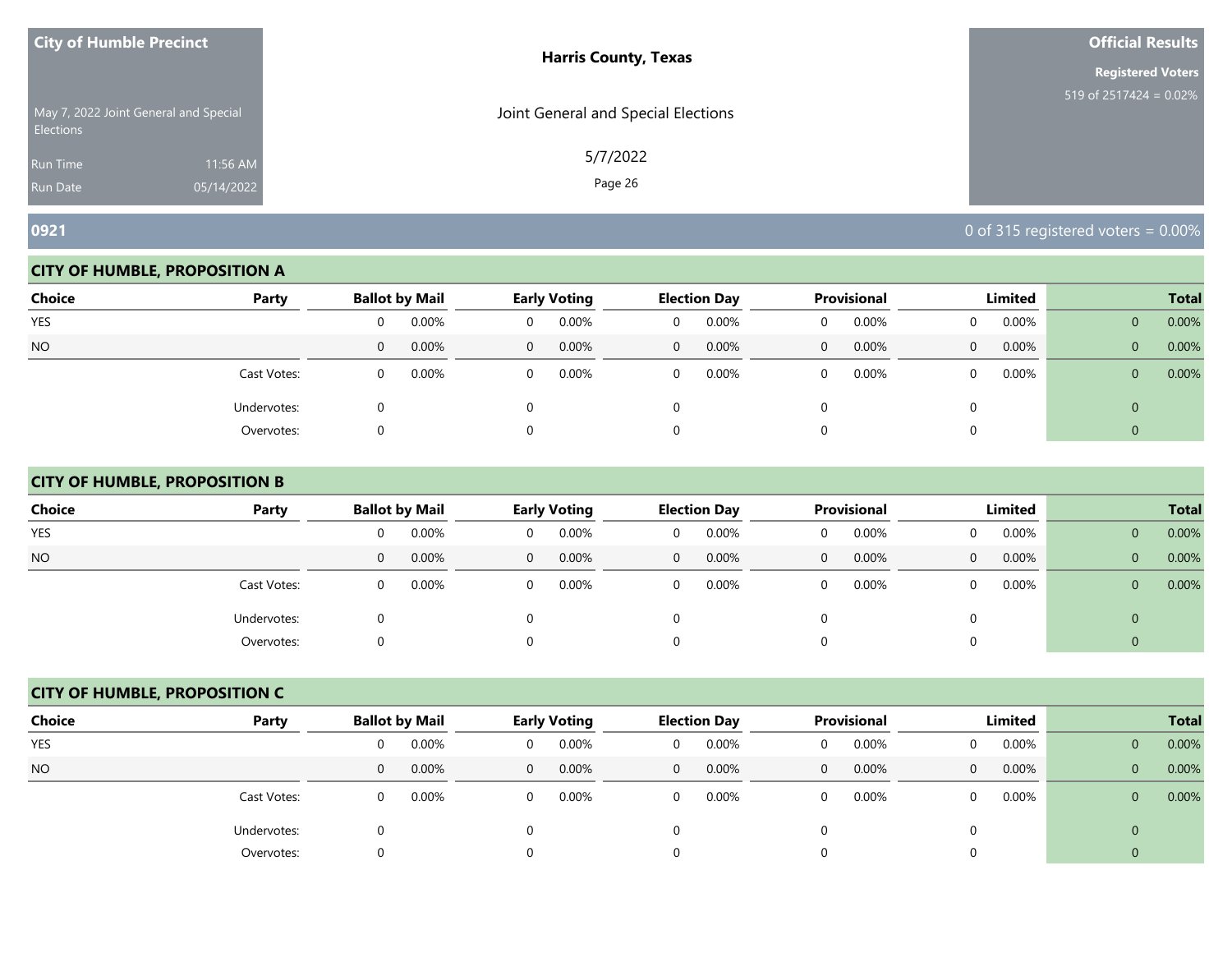| <b>City of Humble Precinct</b>                            | <b>Harris County, Texas</b>         | <b>Official Results</b>   |
|-----------------------------------------------------------|-------------------------------------|---------------------------|
|                                                           |                                     | <b>Registered Voters</b>  |
| May 7, 2022 Joint General and Special<br><b>Elections</b> | Joint General and Special Elections | 519 of $2517424 = 0.02\%$ |
| <b>Run Time</b>                                           | 5/7/2022<br>11:56 AM                |                           |
| 05/14/2022<br><b>Run Date</b>                             | Page 27                             |                           |

#### **CITY OF HUMBLE, PROPOSITION D**

| Choice    | Party       |          | <b>Ballot by Mail</b> |          | <b>Early Voting</b> |                | <b>Election Day</b> |          | Provisional |          | Limited  |                | <b>Total</b> |
|-----------|-------------|----------|-----------------------|----------|---------------------|----------------|---------------------|----------|-------------|----------|----------|----------------|--------------|
| YES       |             | 0        | $0.00\%$              | 0        | 0.00%               | 0              | 0.00%               | U        | 0.00%       | 0        | $0.00\%$ | $\mathbf{0}$   | 0.00%        |
| <b>NO</b> |             | 0        | 0.00%                 | $\Omega$ | 0.00%               | $\overline{0}$ | 0.00%               | $\Omega$ | 0.00%       | $\Omega$ | 0.00%    | $\overline{0}$ | 0.00%        |
|           | Cast Votes: | $\Omega$ | 0.00%                 |          | 0.00%               | $\Omega$       | 0.00%               |          | 0.00%       | $\Omega$ | $0.00\%$ | $\overline{0}$ | 0.00%        |
|           | Undervotes: |          |                       |          |                     |                |                     |          |             |          |          | 0              |              |
|           | Overvotes:  |          |                       |          |                     |                |                     |          |             |          |          |                |              |

# **CITY OF HUMBLE, PROPOSITION E**

| <b>Choice</b> | Party       | <b>Ballot by Mail</b> |       |          | <b>Early Voting</b> |   | <b>Election Day</b> |              | Provisional |   | Limited  |                | <b>Total</b> |
|---------------|-------------|-----------------------|-------|----------|---------------------|---|---------------------|--------------|-------------|---|----------|----------------|--------------|
| <b>YES</b>    |             | 0                     | 0.00% | 0        | 0.00%               | 0 | 0.00%               | 0            | 0.00%       | 0 | $0.00\%$ | $\mathbf{0}$   | 0.00%        |
| <b>NO</b>     |             | 0                     | 0.00% | $\Omega$ | 0.00%               | 0 | 0.00%               | $\mathbf{0}$ | 0.00%       | 0 | $0.00\%$ | $\overline{0}$ | 0.00%        |
|               | Cast Votes: | 0                     | 0.00% | $\Omega$ | $0.00\%$            | 0 | 0.00%               | 0            | 0.00%       |   | 0.00%    | $\mathbf{0}$   | 0.00%        |
|               | Undervotes: | 0                     |       | 0        |                     |   |                     | 0            |             |   |          | 0              |              |
|               | Overvotes:  | 0                     |       | 0        |                     |   |                     | 0            |             | 0 |          |                |              |

#### **CITY OF HUMBLE, PROPOSITION F**

| <b>Choice</b> | Party       |   | <b>Ballot by Mail</b> |                | Early Voting |              | <b>Election Day</b> |              | <b>Provisional</b> |          | Limited |                | <b>Total</b> |
|---------------|-------------|---|-----------------------|----------------|--------------|--------------|---------------------|--------------|--------------------|----------|---------|----------------|--------------|
| <b>YES</b>    |             | 0 | 0.00%                 | 0              | 0.00%        | 0            | 0.00%               | 0            | 0.00%              | 0        | 0.00%   | $\mathbf{0}$   | 0.00%        |
| <b>NO</b>     |             | 0 | 0.00%                 | $\overline{0}$ | 0.00%        | $\mathbf{0}$ | 0.00%               | $\mathbf{0}$ | 0.00%              | $\Omega$ | 0.00%   | $\mathbf{0}$   | 0.00%        |
|               | Cast Votes: | 0 | 0.00%                 | $\Omega$       | 0.00%        | 0            | 0.00%               | 0            | 0.00%              | $\Omega$ | 0.00%   | $\mathbf{0}$   | 0.00%        |
|               | Undervotes: | 0 |                       |                |              |              |                     |              |                    |          |         | $\overline{0}$ |              |
|               | Overvotes:  | 0 |                       |                |              | 0            |                     |              |                    | 0        |         |                |              |

**0921** 0 of 315 registered voters = 0.00%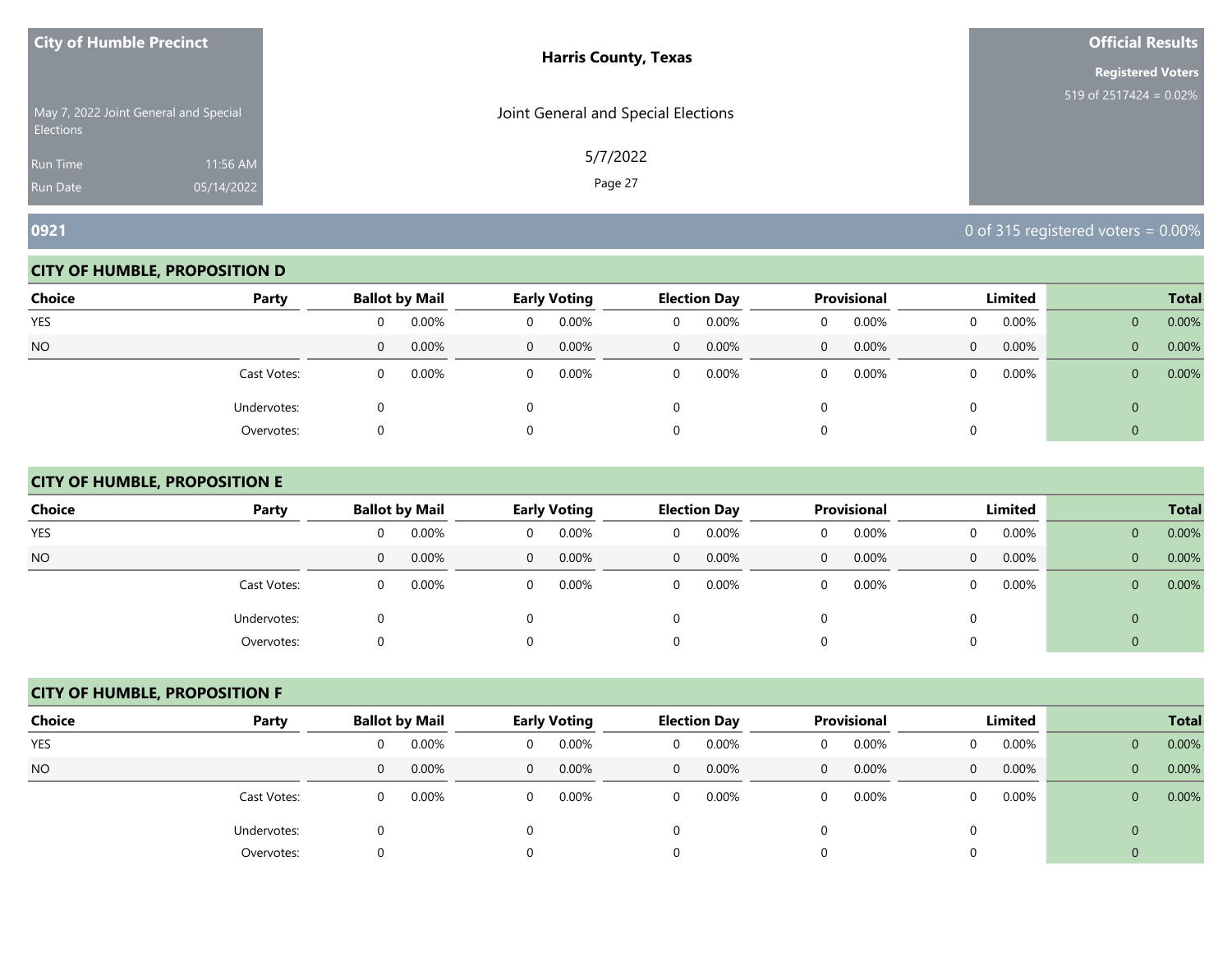| <b>City of Humble Precinct</b>                            |            | <b>Harris County, Texas</b>         | <b>Official Results</b>   |
|-----------------------------------------------------------|------------|-------------------------------------|---------------------------|
|                                                           |            |                                     | <b>Registered Voters</b>  |
| May 7, 2022 Joint General and Special<br><b>Elections</b> |            | Joint General and Special Elections | 519 of $2517424 = 0.02\%$ |
| Run Time                                                  | 11:56 AM   | 5/7/2022                            |                           |
| <b>Run Date</b>                                           | 05/14/2022 | Page 28                             |                           |

#### **CITY OF HUMBLE, PROPOSITION G**

| Choice    | Party       |          | <b>Ballot by Mail</b> |          | <b>Early Voting</b> |                | <b>Election Day</b> |          | Provisional |          | Limited  |                | <b>Total</b> |
|-----------|-------------|----------|-----------------------|----------|---------------------|----------------|---------------------|----------|-------------|----------|----------|----------------|--------------|
| YES       |             | 0        | $0.00\%$              | 0        | 0.00%               | 0              | 0.00%               | U        | 0.00%       | 0        | $0.00\%$ | $\mathbf{0}$   | 0.00%        |
| <b>NO</b> |             | 0        | 0.00%                 | $\Omega$ | 0.00%               | $\overline{0}$ | 0.00%               | $\Omega$ | 0.00%       | $\Omega$ | 0.00%    | $\overline{0}$ | 0.00%        |
|           | Cast Votes: | $\Omega$ | 0.00%                 |          | 0.00%               | $\Omega$       | 0.00%               |          | 0.00%       | $\Omega$ | $0.00\%$ | $\overline{0}$ | 0.00%        |
|           | Undervotes: |          |                       |          |                     |                |                     |          |             |          |          | 0              |              |
|           | Overvotes:  |          |                       |          |                     |                |                     |          |             |          |          |                |              |

# **CITY OF HUMBLE, PROPOSITION H**

| <b>Choice</b>  | Party       |              | <b>Ballot by Mail</b> |          | <b>Early Voting</b> |              | <b>Election Day</b> |   | Provisional |              | Limited  |                | <b>Total</b> |
|----------------|-------------|--------------|-----------------------|----------|---------------------|--------------|---------------------|---|-------------|--------------|----------|----------------|--------------|
| <b>YES</b>     |             | 0            | 0.00%                 | 0        | 0.00%               | $\Omega$     | 0.00%               | U | 0.00%       |              | $0.00\%$ | $\mathbf{0}$   | 0.00%        |
| N <sub>O</sub> |             | $\mathbf{0}$ | 0.00%                 | $\Omega$ | 0.00%               | $\mathbf{0}$ | 0.00%               | 0 | 0.00%       | $\mathbf{0}$ | $0.00\%$ | $\overline{0}$ | 0.00%        |
|                | Cast Votes: | 0            | 0.00%                 | $\Omega$ | 0.00%               | $\Omega$     | 0.00%               | 0 | 0.00%       |              | $0.00\%$ | $\overline{0}$ | 0.00%        |
|                | Undervotes: | O            |                       |          |                     |              |                     |   |             | 0            |          | $\mathbf{0}$   |              |
|                | Overvotes:  | O            |                       |          |                     |              |                     |   |             |              |          | 0              |              |

# **CITY OF HUMBLE, PROPOSITION I**

| <b>Choice</b> | Party       |   | <b>Ballot by Mail</b> |          | Early Voting |                | <b>Election Day</b> |              | <b>Provisional</b> |          | Limited |              | <b>Total</b> |
|---------------|-------------|---|-----------------------|----------|--------------|----------------|---------------------|--------------|--------------------|----------|---------|--------------|--------------|
| <b>YES</b>    |             | 0 | 0.00%                 | 0        | 0.00%        | 0              | 0.00%               | 0            | 0.00%              | $\Omega$ | 0.00%   | $\mathbf{0}$ | 0.00%        |
| <b>NO</b>     |             | 0 | 0.00%                 | $\Omega$ | 0.00%        | $\overline{0}$ | 0.00%               | $\mathbf{0}$ | 0.00%              | $\Omega$ | 0.00%   | $\mathbf{0}$ | 0.00%        |
|               | Cast Votes: | 0 | 0.00%                 | $\Omega$ | 0.00%        | 0              | 0.00%               | 0            | 0.00%              | $\Omega$ | 0.00%   | $\mathbf{0}$ | 0.00%        |
|               | Undervotes: | 0 |                       |          |              |                |                     |              |                    | 0        |         | 0            |              |
|               | Overvotes:  | 0 |                       |          |              | 0              |                     |              |                    | 0        |         |              |              |

**0921** 0 of 315 registered voters = 0.00%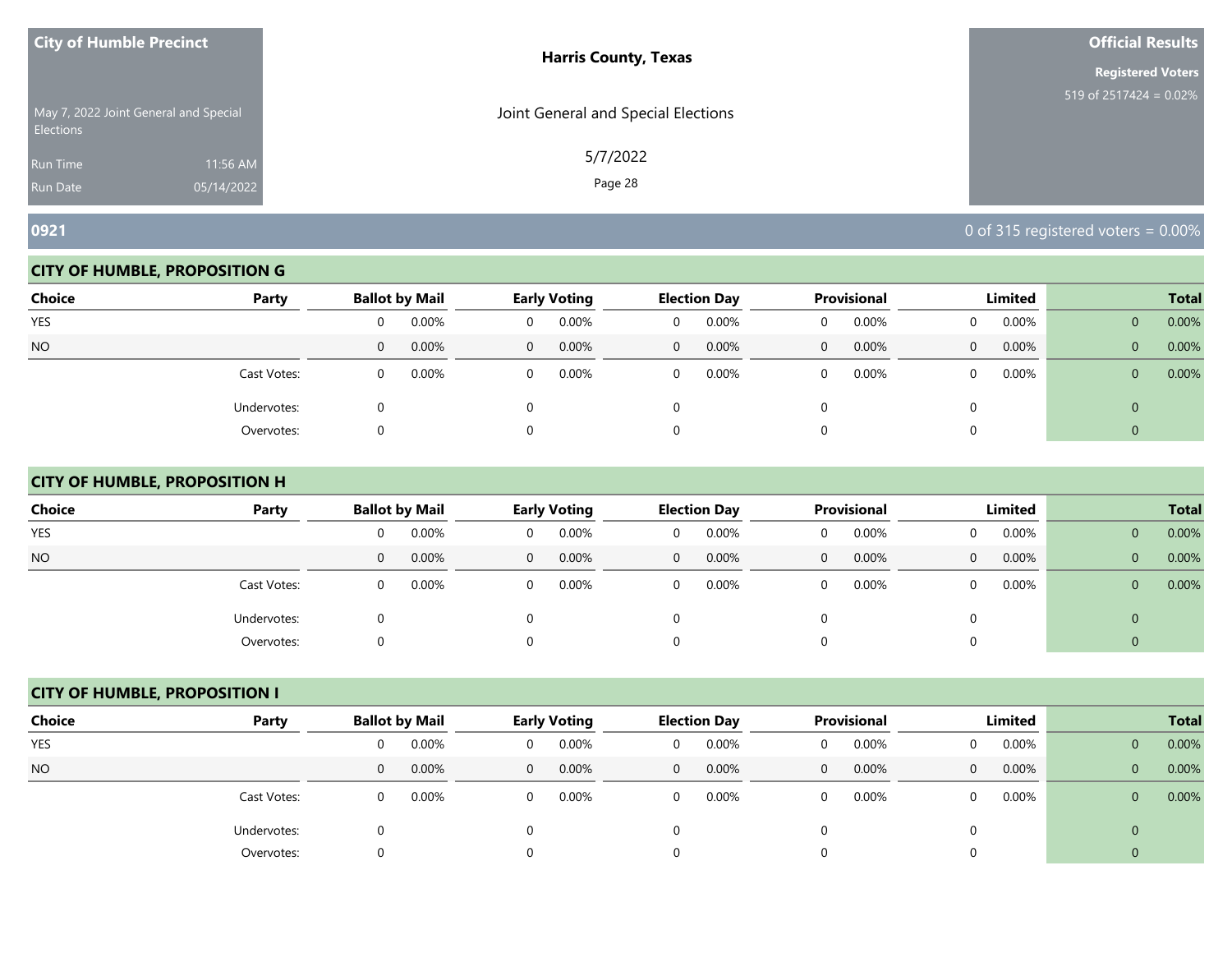| <b>City of Humble Precinct</b>                     | <b>Harris County, Texas</b>         | <b>Official Results</b>   |
|----------------------------------------------------|-------------------------------------|---------------------------|
|                                                    |                                     | <b>Registered Voters</b>  |
| May 7, 2022 Joint General and Special<br>Elections | Joint General and Special Elections | 519 of $2517424 = 0.02\%$ |
| 11:56 AM<br><b>Run Time</b>                        | 5/7/2022                            |                           |
| 05/14/2022<br><b>Run Date</b>                      | Page 29                             |                           |

# **1003** 3 of 196 registered voters = 1.53%

## **CITY OF HUMBLE, Council Member Place 3 - Vote for none or one**

| <b>Choice</b>  | Party       | <b>Ballot by Mail</b> | <b>Early Voting</b> | <b>Election Day</b> | <b>Provisional</b> | Limited  | <b>Total</b> |
|----------------|-------------|-----------------------|---------------------|---------------------|--------------------|----------|--------------|
| Bruce Davidson |             | 100.00%               | 2 100.00%           | 0.00%<br>$\Omega$   | 0.00%              | 0.00%    | 100.00%      |
|                | Cast Votes: | 100.00%               | 2 100.00%           | 0.00%<br>0          | 0.00%              | $0.00\%$ | 100.00%      |
|                | Undervotes: |                       |                     |                     |                    |          | U            |
|                | Overvotes:  |                       |                     |                     |                    |          | 0            |

#### **CITY OF HUMBLE, Council Member Place 4 - Vote for none or one**

| <b>Choice</b> | Party       | <b>Ballot by Mail</b> | <b>Early Voting</b> | <b>Election Day</b> | <b>Provisional</b> | Limited    | <b>Total</b> |
|---------------|-------------|-----------------------|---------------------|---------------------|--------------------|------------|--------------|
| Paula Settle  |             | 100.00%               | 2 100.00%           | 0.00%<br>0          | 0.00%<br>0         | 0.00%<br>0 | 100.00%      |
|               | Cast Votes: | 100.00%               | 2 100.00%           | 0.00%               | 0.00%              | 0.00%      | 100.00%      |
|               | Undervotes: | 0                     |                     |                     |                    |            | $\Omega$     |
|               | Overvotes:  |                       |                     |                     |                    |            |              |

## **CITY OF HUMBLE, Council Member Place 5 - Vote for none or one**

| Choice        | Party       | <b>Ballot by Mail</b> | <b>Early Voting</b> | <b>Election Day</b> | Provisional       | Limited  | <b>Total</b>   |
|---------------|-------------|-----------------------|---------------------|---------------------|-------------------|----------|----------------|
| Linda Greenan |             | 100.00%               | 50.00%              | 0.00%<br>0          | 0.00%<br>0        | $0.00\%$ | 66.67%         |
| David Pierce  |             | 0.00%<br>0            | 50.00%              | $0.00\%$<br>0       | 0.00%<br>$\Omega$ | 0.00%    | 33.33%         |
|               | Cast Votes: | 100.00%               | 100.00%             | 0.00%<br>0          | 0.00%<br>0        | $0.00\%$ | 100.00%        |
|               | Undervotes: |                       |                     |                     |                   |          | $\mathbf{0}$   |
|               | Overvotes:  | O                     |                     |                     |                   |          | $\overline{0}$ |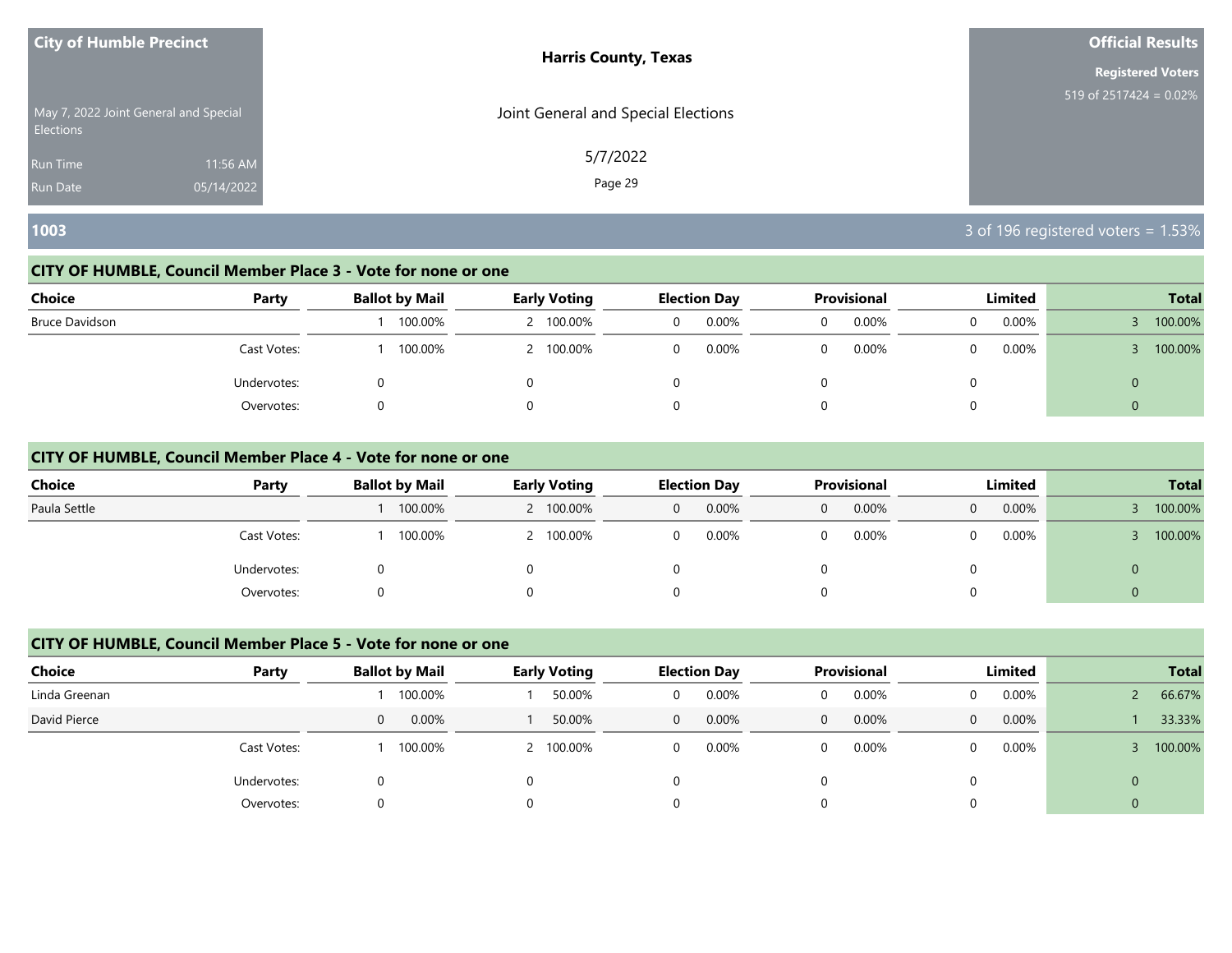| <b>City of Humble Precinct</b>                            |            | <b>Harris County, Texas</b>         | <b>Official Results</b>   |
|-----------------------------------------------------------|------------|-------------------------------------|---------------------------|
|                                                           |            |                                     | <b>Registered Voters</b>  |
| May 7, 2022 Joint General and Special<br><b>Elections</b> |            | Joint General and Special Elections | 519 of 2517424 = $0.02\%$ |
| <b>Run Time</b>                                           | 11:56 AM   | 5/7/2022                            |                           |
| <b>Run Date</b>                                           | 05/14/2022 | Page 30                             |                           |

#### **CITY OF HUMBLE, PROPOSITION A**

| <b>Choice</b> | Party       | <b>Ballot by Mail</b>    | <b>Early Voting</b>  | <b>Election Day</b>     | Provisional   | Limited           | <b>Total</b>          |
|---------------|-------------|--------------------------|----------------------|-------------------------|---------------|-------------------|-----------------------|
| YES           |             | 100.00%                  | 2 100.00%            | 0.00%<br>0              | 0.00%         | 0.00%             | 100.00%               |
| <b>NO</b>     |             | $0.00\%$<br>$\mathbf{0}$ | $0.00\%$<br>$\Omega$ | 0.00%<br>$\overline{0}$ | $0.00\%$<br>0 | 0.00%<br>$\Omega$ | 0.00%<br>$\mathbf{0}$ |
|               | Cast Votes: | 100.00%                  | 2 100.00%            | 0.00%<br>$\mathbf 0$    | 0.00%         | $0.00\%$          | 100.00%               |
|               | Undervotes: |                          |                      | 0                       |               |                   | 0                     |
|               | Overvotes:  | O                        |                      | 0                       |               |                   |                       |

# **CITY OF HUMBLE, PROPOSITION B**

| <b>Choice</b> | Party       | <b>Ballot by Mail</b> | <b>Early Voting</b> | <b>Election Day</b> | <b>Provisional</b>       | Limited               | <b>Total</b>          |
|---------------|-------------|-----------------------|---------------------|---------------------|--------------------------|-----------------------|-----------------------|
| <b>YES</b>    |             | 100.00%               | 2 100.00%           | 0.00%               | 0.00%<br>0               | $0.00\%$<br>$\Omega$  | 100.00%               |
| NO.           |             | 0.00%<br>$\mathbf{0}$ | 0.00%<br>$\Omega$   | 0.00%<br>0          | $0.00\%$<br>$\mathbf{0}$ | 0.00%<br>$\mathbf{0}$ | 0.00%<br>$\mathbf{0}$ |
|               | Cast Votes: | 100.00%               | 2 100.00%           | 0.00%<br>$\Omega$   | 0.00%<br>0               | $0.00\%$<br>$\Omega$  | 100.00%               |
|               | Undervotes: | 0                     | 0                   |                     | 0                        | 0                     | $\mathbf{0}$          |
|               | Overvotes:  | 0                     | 0                   |                     | 0                        | $\Omega$              | 0                     |

#### **CITY OF HUMBLE, PROPOSITION C**

| <b>Choice</b> | Party       | <b>Ballot by Mail</b> | <b>Early Voting</b>     | <b>Election Day</b>   | <b>Provisional</b>    | Limited                  | <b>Total</b>            |
|---------------|-------------|-----------------------|-------------------------|-----------------------|-----------------------|--------------------------|-------------------------|
| <b>YES</b>    |             | 100.00%               | 2 100.00%               | 0.00%<br>$\Omega$     | 0.00%<br>0            | $0.00\%$<br><sup>n</sup> | 100.00%                 |
| <b>NO</b>     |             | 0.00%<br>$\mathbf{0}$ | 0.00%<br>$\overline{0}$ | 0.00%<br>$\mathbf{0}$ | 0.00%<br>$\mathbf{0}$ | 0.00%<br>0               | 0.00%<br>$\overline{0}$ |
|               | Cast Votes: | 100.00%               | 2 100.00%               | 0.00%<br>$\Omega$     | 0.00%<br>0            | $0.00\%$                 | 100.00%                 |
|               | Undervotes: | 0                     | 0                       |                       |                       |                          | $\mathbf{0}$            |
|               | Overvotes:  | 0                     | 0                       |                       |                       |                          | 0                       |

**1003** 3 of 196 registered voters = 1.53%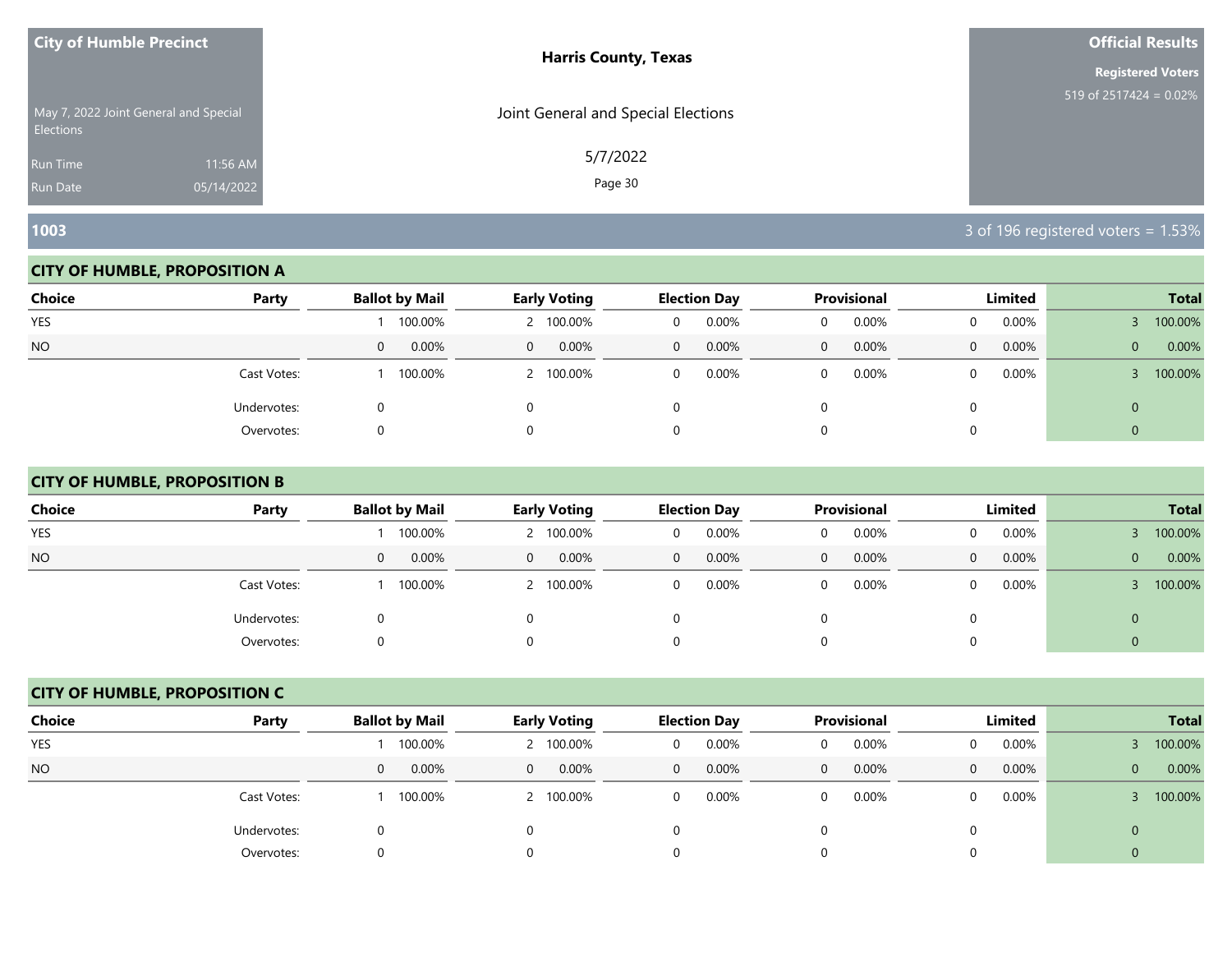| <b>City of Humble Precinct</b>                            |            | <b>Harris County, Texas</b>         | <b>Official Results</b>   |
|-----------------------------------------------------------|------------|-------------------------------------|---------------------------|
|                                                           |            |                                     | <b>Registered Voters</b>  |
| May 7, 2022 Joint General and Special<br><b>Elections</b> |            | Joint General and Special Elections | 519 of $2517424 = 0.02\%$ |
| <b>Run Time</b>                                           | 11:56 AM   | 5/7/2022                            |                           |
| Run Date                                                  | 05/14/2022 | Page 31                             |                           |

#### **CITY OF HUMBLE, PROPOSITION D**

| <b>Choice</b> | Party       | <b>Ballot by Mail</b>    | <b>Early Voting</b>  | <b>Election Day</b>     | Provisional   | Limited           | <b>Total</b>          |
|---------------|-------------|--------------------------|----------------------|-------------------------|---------------|-------------------|-----------------------|
| YES           |             | 100.00%                  | 2 100.00%            | 0.00%<br>0              | 0.00%         | 0.00%             | 100.00%               |
| <b>NO</b>     |             | $0.00\%$<br>$\mathbf{0}$ | $0.00\%$<br>$\Omega$ | 0.00%<br>$\overline{0}$ | $0.00\%$<br>0 | 0.00%<br>$\Omega$ | 0.00%<br>$\mathbf{0}$ |
|               | Cast Votes: | 100.00%                  | 2 100.00%            | 0.00%<br>$\mathbf 0$    | 0.00%         | $0.00\%$          | 100.00%               |
|               | Undervotes: |                          |                      | 0                       |               |                   | 0                     |
|               | Overvotes:  | O                        |                      | 0                       |               |                   |                       |

# **CITY OF HUMBLE, PROPOSITION E**

| <b>Choice</b>  | Party       | <b>Ballot by Mail</b> | <b>Early Voting</b> | <b>Election Day</b> | <b>Provisional</b>    | Limited              | <b>Total</b>          |
|----------------|-------------|-----------------------|---------------------|---------------------|-----------------------|----------------------|-----------------------|
| <b>YES</b>     |             | 100.00%               | 2 100.00%           | 0.00%<br>0          | 0.00%<br>0            | $0.00\%$<br>0        | 100.00%               |
| N <sub>O</sub> |             | 0.00%<br>0            | 0.00%<br>$\Omega$   | 0.00%<br>$\Omega$   | 0.00%<br>$\mathbf{0}$ | $0.00\%$<br>$\Omega$ | 0.00%<br>$\mathbf{0}$ |
|                | Cast Votes: | 100.00%               | 2 100.00%           | 0.00%<br>$\Omega$   | 0.00%<br>0            | $0.00\%$<br>0        | 100.00%               |
|                | Undervotes: | 0                     | 0                   |                     | 0                     | 0                    | 0                     |
|                | Overvotes:  |                       | $\Omega$            |                     | 0                     | $\Omega$             |                       |

#### **CITY OF HUMBLE, PROPOSITION F**

| <b>Choice</b> | Party       | <b>Ballot by Mail</b> | <b>Early Voting</b>     | <b>Election Day</b>      | <b>Provisional</b>       | Limited       | <b>Total</b>            |
|---------------|-------------|-----------------------|-------------------------|--------------------------|--------------------------|---------------|-------------------------|
| <b>YES</b>    |             | 100.00%               | 2 100.00%               | 0.00%<br>$\Omega$        | 0.00%<br>0               | $0.00\%$<br>0 | 100.00%                 |
| <b>NO</b>     |             | 0.00%<br>$\mathbf{0}$ | 0.00%<br>$\overline{0}$ | $0.00\%$<br>$\mathbf{0}$ | $0.00\%$<br>$\mathbf{0}$ | 0.00%<br>0    | 0.00%<br>$\overline{0}$ |
|               | Cast Votes: | 100.00%               | 2 100.00%               | 0.00%<br>0               | 0.00%<br>0               | $0.00\%$<br>0 | 100.00%                 |
|               | Undervotes: | 0                     | 0                       |                          |                          |               | $\mathbf{0}$            |
|               | Overvotes:  | 0                     | $\Omega$                |                          |                          |               |                         |

**1003** 3 of 196 registered voters = 1.53%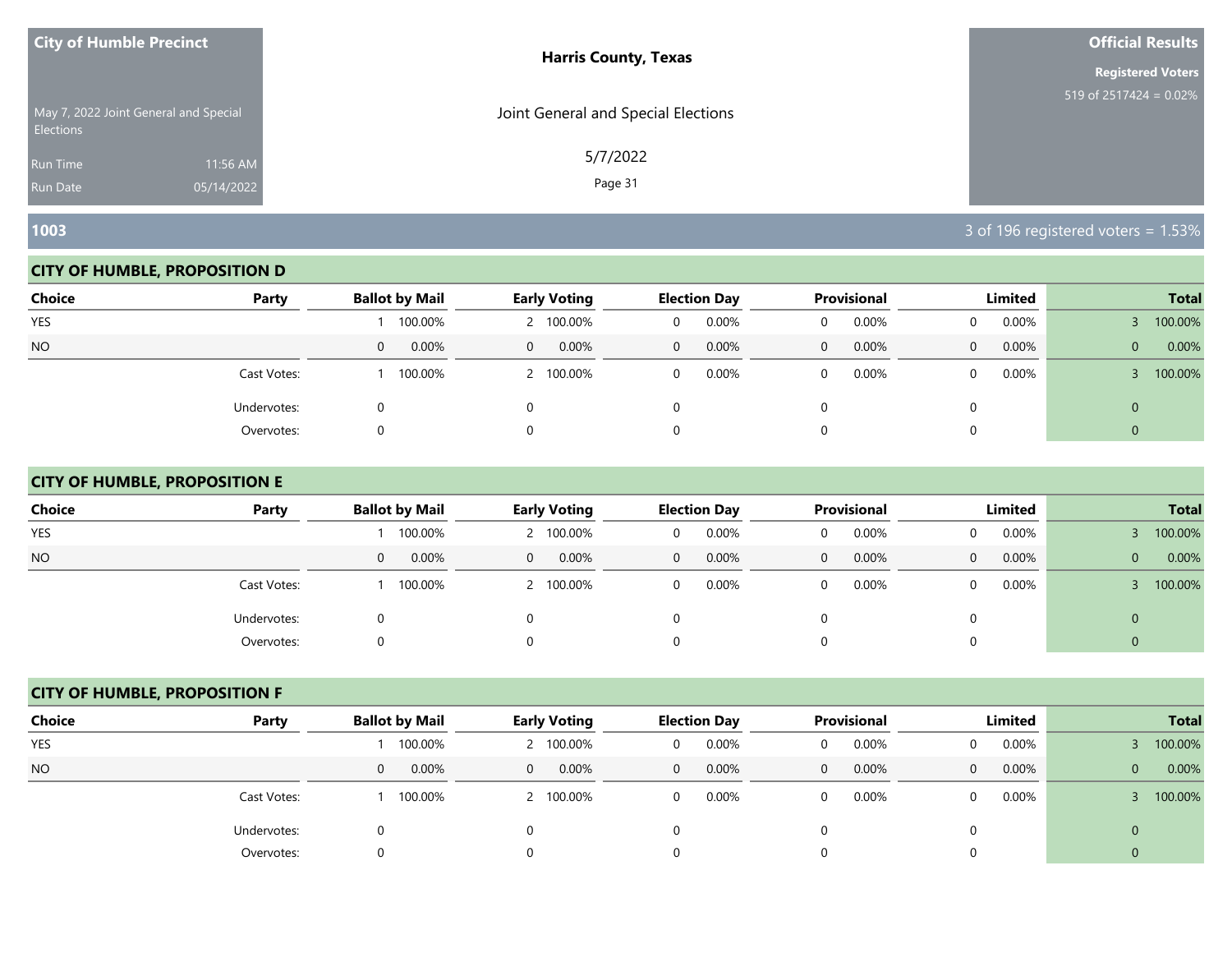| <b>City of Humble Precinct</b>                            |            | <b>Harris County, Texas</b>         | <b>Official Results</b>   |
|-----------------------------------------------------------|------------|-------------------------------------|---------------------------|
|                                                           |            |                                     | <b>Registered Voters</b>  |
| May 7, 2022 Joint General and Special<br><b>Elections</b> |            | Joint General and Special Elections | 519 of $2517424 = 0.02\%$ |
| <b>Run Time</b>                                           | 11:56 AM   | 5/7/2022                            |                           |
| <b>Run Date</b>                                           | 05/14/2022 | Page 32                             |                           |

#### **CITY OF HUMBLE, PROPOSITION G**

| <b>Choice</b> | Party       | <b>Ballot by Mail</b> | <b>Early Voting</b>  | <b>Election Day</b>   | Provisional   | Limited               | <b>Total</b>          |
|---------------|-------------|-----------------------|----------------------|-----------------------|---------------|-----------------------|-----------------------|
| <b>YES</b>    |             | 100.00%               | 2 100.00%            | 0.00%<br>0            | 0.00%<br>0    | 0.00%                 | 100.00%               |
| <b>NO</b>     |             | 0.00%<br>$\mathbf{0}$ | $0.00\%$<br>$\Omega$ | 0.00%<br>$\mathbf{0}$ | $0.00\%$<br>0 | 0.00%<br>$\mathbf{0}$ | 0.00%<br>$\mathbf{0}$ |
|               | Cast Votes: | 100.00%               | 2 100.00%            | 0.00%<br>$\mathbf 0$  | 0.00%         | 0.00%                 | 100.00%               |
|               | Undervotes: |                       |                      | 0                     |               |                       | U                     |
|               | Overvotes:  | O                     |                      | 0                     |               |                       |                       |

# **CITY OF HUMBLE, PROPOSITION H**

| <b>Choice</b> | Party       | <b>Ballot by Mail</b> | <b>Early Voting</b>     | <b>Election Day</b> | Provisional           | Limited       | <b>Total</b>          |
|---------------|-------------|-----------------------|-------------------------|---------------------|-----------------------|---------------|-----------------------|
| <b>YES</b>    |             | 100.00%               | 2 100.00%               | 0.00%<br>0          | 0.00%<br>0            | $0.00\%$      | 100.00%               |
| <b>NO</b>     |             | 0.00%<br>$\mathbf{0}$ | 0.00%<br>$\overline{0}$ | 0.00%<br>0          | 0.00%<br>$\mathbf{0}$ | $0.00\%$<br>0 | 0.00%<br>$\mathbf{0}$ |
|               | Cast Votes: | 100.00%               | 2 100.00%               | 0.00%<br>0          | 0.00%<br>0            | $0.00\%$<br>0 | 100.00%               |
|               | Undervotes: | 0                     | $\Omega$                |                     | 0                     |               | 0                     |
|               | Overvotes:  | $\Omega$              | 0                       |                     | 0                     |               |                       |

# **CITY OF HUMBLE, PROPOSITION I**

| <b>Choice</b> | Party       | <b>Ballot by Mail</b> | <b>Early Voting</b> | <b>Election Day</b>     | <b>Provisional</b>    | Limited           | <b>Total</b>            |  |  |
|---------------|-------------|-----------------------|---------------------|-------------------------|-----------------------|-------------------|-------------------------|--|--|
|               |             |                       |                     |                         |                       |                   |                         |  |  |
| <b>YES</b>    |             | 100.00%               | 100.00%             | 0.00%<br>0              | 0.00%<br>0            | 0.00%             | 100.00%                 |  |  |
| <b>NO</b>     |             | 0.00%<br>$\mathbf{0}$ | 0.00%<br>$\Omega$   | 0.00%<br>$\overline{0}$ | 0.00%<br>$\mathbf{0}$ | 0.00%<br>$\Omega$ | 0.00%<br>$\overline{0}$ |  |  |
|               | Cast Votes: | 100.00%               | 100.00%             | 0.00%<br>0              | 0.00%<br>0            | 0.00%             | 100.00%                 |  |  |
|               | Undervotes: | Ü                     |                     |                         |                       |                   | $\mathbf 0$             |  |  |
|               | Overvotes:  | O                     |                     |                         | 0                     |                   |                         |  |  |

**1003** 3 of 196 registered voters = 1.53%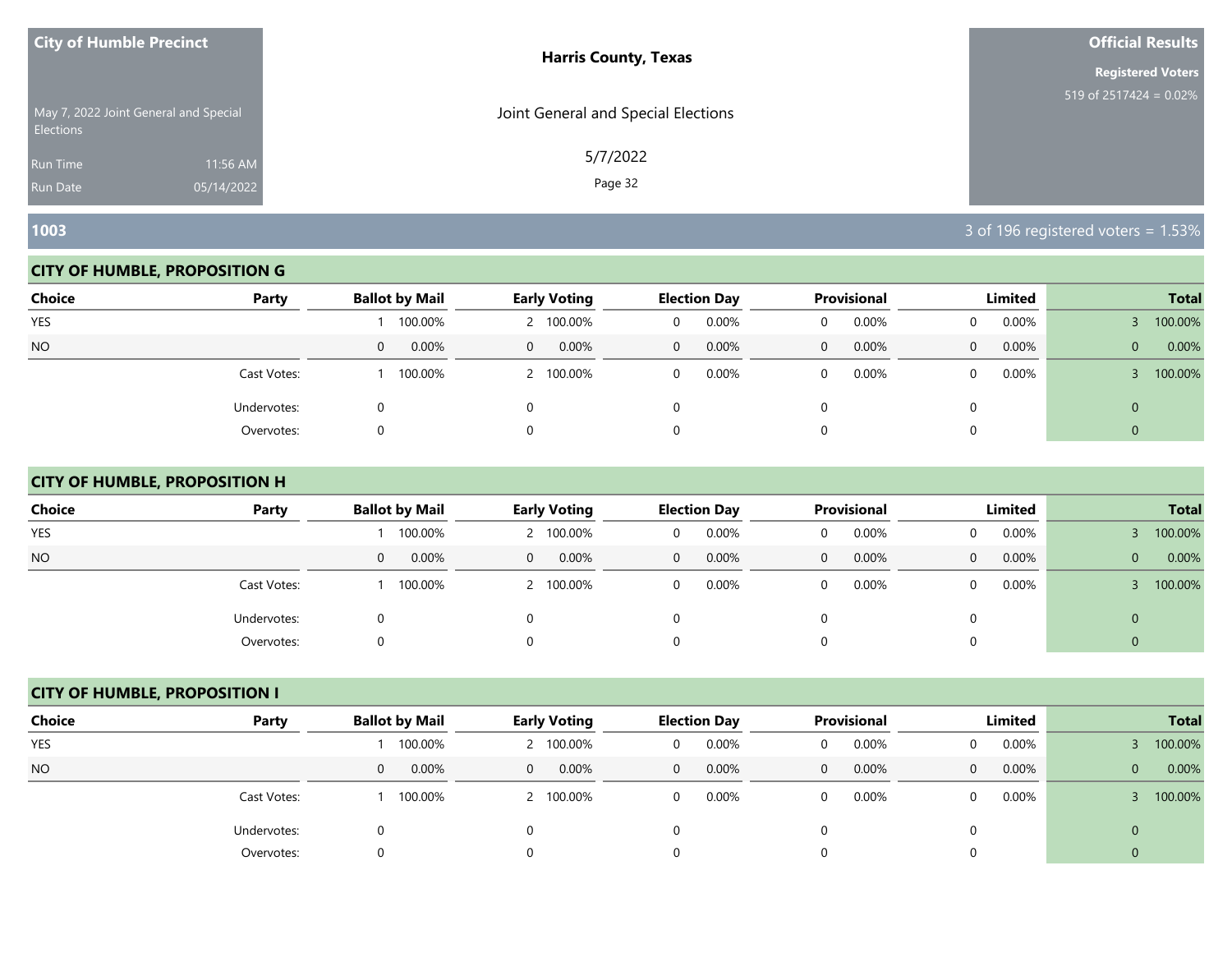| <b>City of Humble Precinct</b>                     | <b>Harris County, Texas</b>         | <b>Official Results</b>   |
|----------------------------------------------------|-------------------------------------|---------------------------|
|                                                    |                                     | <b>Registered Voters</b>  |
| May 7, 2022 Joint General and Special<br>Elections | Joint General and Special Elections | 519 of $2517424 = 0.02\%$ |
| 11:56 AM<br><b>Run Time</b>                        | 5/7/2022                            |                           |
| 05/14/2022<br><b>Run Date</b>                      | Page 33                             |                           |

## **1077** 0 of 3,293 registered voters = 0.00%

#### **CITY OF HUMBLE, Council Member Place 3 - Vote for none or one**

| Choice         | Party       |          | <b>Ballot by Mail</b> | <b>Early Voting</b> |   | <b>Election Day</b> | Provisional |   | Limited |          | <b>Total</b> |
|----------------|-------------|----------|-----------------------|---------------------|---|---------------------|-------------|---|---------|----------|--------------|
| Bruce Davidson |             | $\Omega$ | 0.00%                 | 0.00%               | 0 | 0.00%               | 0.00%       | 0 | 0.00%   | $\Omega$ | 0.00%        |
|                | Cast Votes: | 0        | 0.00%                 | 0.00%               | 0 | 0.00%               | 0.00%       | 0 | 0.00%   | $\Omega$ | 0.00%        |
|                | Undervotes: |          |                       |                     |   |                     |             | 0 |         | U        |              |
|                | Overvotes:  |          |                       |                     |   |                     |             | 0 |         | $\Omega$ |              |

#### **CITY OF HUMBLE, Council Member Place 4 - Vote for none or one**

| <b>Choice</b> | Party       |              | <b>Ballot by Mail</b> |          | <b>Provisional</b><br><b>Early Voting</b><br><b>Election Day</b> |          |       | Limited | <b>Total</b> |   |       |          |       |
|---------------|-------------|--------------|-----------------------|----------|------------------------------------------------------------------|----------|-------|---------|--------------|---|-------|----------|-------|
| Paula Settle  |             | $\mathbf{0}$ | 0.00%                 | $\Omega$ | 0.00%                                                            | $\Omega$ | 0.00% | 0       | 0.00%        | 0 | 0.00% | $\Omega$ | 0.00% |
|               | Cast Votes: | 0            | 0.00%                 | 0        | 0.00%                                                            |          | 0.00% |         | 0.00%        |   | 0.00% | $\Omega$ | 0.00% |
|               | Undervotes: | 0            |                       |          |                                                                  |          |       |         |              |   |       | $\Omega$ |       |
|               | Overvotes:  | 0            |                       | 0        |                                                                  |          |       |         |              |   |       | $\Omega$ |       |

# **CITY OF HUMBLE, Council Member Place 5 - Vote for none or one**

| <b>Choice</b> | Party       |              | <b>Ballot by Mail</b> |          | <b>Early Voting</b> |              | <b>Election Day</b> |             | <b>Provisional</b> |   | Limited |                | <b>Total</b> |
|---------------|-------------|--------------|-----------------------|----------|---------------------|--------------|---------------------|-------------|--------------------|---|---------|----------------|--------------|
| Linda Greenan |             | 0            | 0.00%                 |          | 0.00%               | 0            | 0.00%               | 0           | 0.00%              |   | 0.00%   | $\mathbf{0}$   | 0.00%        |
| David Pierce  |             | $\mathbf{0}$ | 0.00%                 | $\Omega$ | 0.00%               | $\mathbf{0}$ | 0.00%               | $\mathbf 0$ | 0.00%              | 0 | 0.00%   | $\overline{0}$ | 0.00%        |
|               | Cast Votes: | 0            | 0.00%                 |          | 0.00%               | 0            | 0.00%               | 0           | 0.00%              |   | 0.00%   | $\mathbf{0}$   | 0.00%        |
|               | Undervotes: |              |                       |          |                     |              |                     |             |                    |   |         | $\overline{0}$ |              |
|               | Overvotes:  | U            |                       |          |                     |              |                     | 0           |                    |   |         | $\overline{0}$ |              |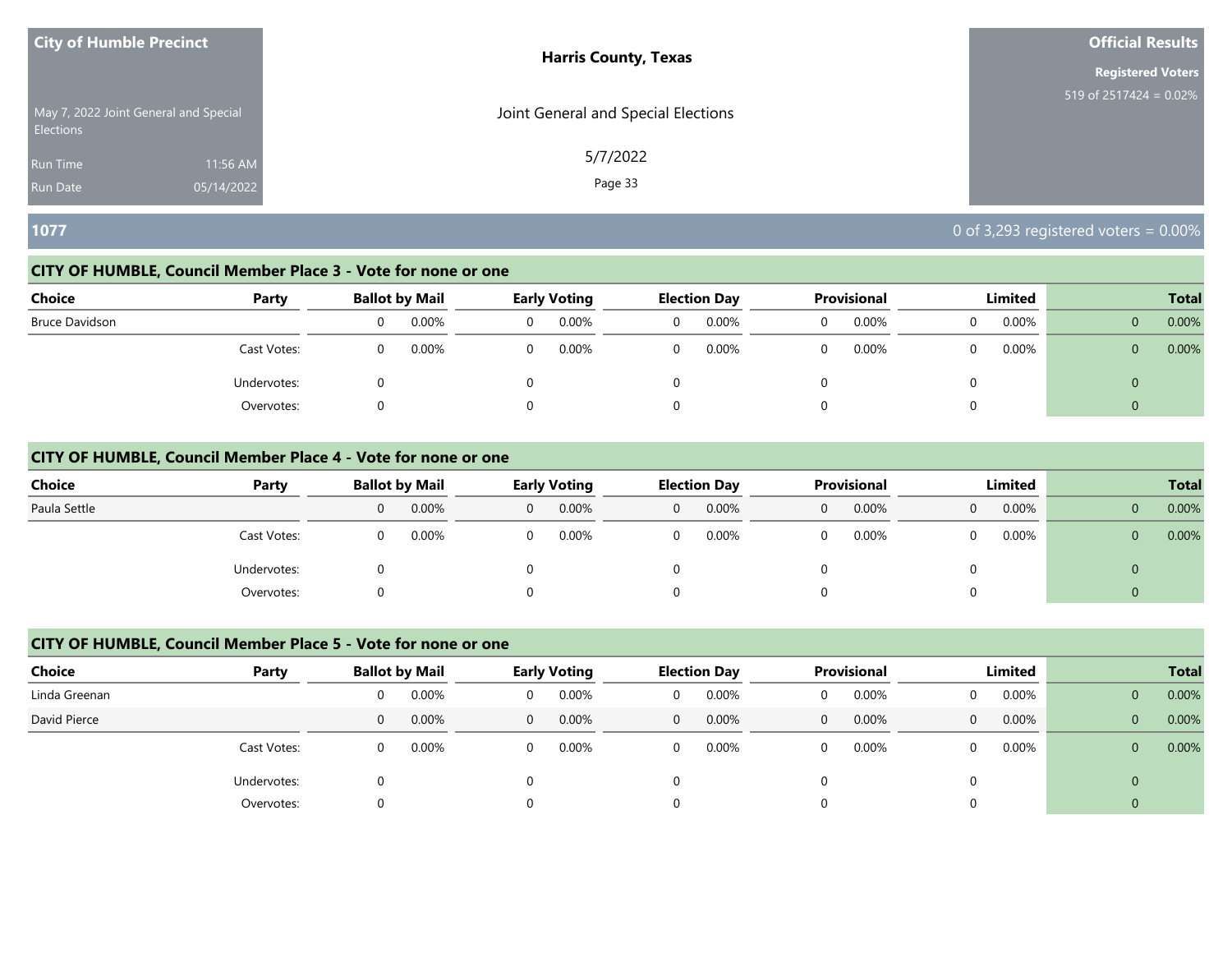| <b>City of Humble Precinct</b>                            |            | <b>Harris County, Texas</b>         | <b>Official Results</b>   |
|-----------------------------------------------------------|------------|-------------------------------------|---------------------------|
|                                                           |            |                                     | <b>Registered Voters</b>  |
| May 7, 2022 Joint General and Special<br><b>Elections</b> |            | Joint General and Special Elections | 519 of $2517424 = 0.02\%$ |
| <b>Run Time</b>                                           | 11:56 AM   | 5/7/2022                            |                           |
| <b>Run Date</b>                                           | 05/14/2022 | Page 34                             |                           |

#### **CITY OF HUMBLE, PROPOSITION A**

| <b>Choice</b> | Party       |              | <b>Ballot by Mail</b> |          | <b>Early Voting</b> |              | <b>Election Day</b> |                | Provisional | Limited  |          |                | <b>Total</b> |
|---------------|-------------|--------------|-----------------------|----------|---------------------|--------------|---------------------|----------------|-------------|----------|----------|----------------|--------------|
| YES           |             | 0            | 0.00%                 | $\Omega$ | 0.00%               | 0            | 0.00%               | $\overline{0}$ | 0.00%       |          | $0.00\%$ | $\mathbf{0}$   | 0.00%        |
| <b>NO</b>     |             | $\mathbf{0}$ | 0.00%                 | $\Omega$ | 0.00%               | $\mathbf{0}$ | 0.00%               | $\mathbf 0$    | 0.00%       | $\Omega$ | 0.00%    | $\overline{0}$ | 0.00%        |
|               | Cast Votes: | 0            | 0.00%                 | 0        | 0.00%               | $\mathbf{0}$ | 0.00%               | 0              | 0.00%       |          | $0.00\%$ | $\mathbf{0}$   | 0.00%        |
|               | Undervotes: |              |                       |          |                     | 0            |                     |                |             |          |          | 0              |              |
|               | Overvotes:  | $\cup$       |                       |          |                     | 0            |                     |                |             |          |          |                |              |

# **CITY OF HUMBLE, PROPOSITION B**

| <b>Choice</b> | Party       |              | <b>Ballot by Mail</b> |          | <b>Early Voting</b> |              | <b>Election Day</b> |              | <b>Provisional</b> |              | Limited  |              | <b>Total</b> |
|---------------|-------------|--------------|-----------------------|----------|---------------------|--------------|---------------------|--------------|--------------------|--------------|----------|--------------|--------------|
| <b>YES</b>    |             | 0            | 0.00%                 | $\Omega$ | 0.00%               | 0            | 0.00%               | 0            | $0.00\%$           | $\Omega$     | $0.00\%$ | $\mathbf{0}$ | 0.00%        |
| NO.           |             | $\mathbf{0}$ | 0.00%                 | $\Omega$ | 0.00%               | $\mathbf{0}$ | 0.00%               | $\mathbf{0}$ | 0.00%              | $\mathbf{0}$ | 0.00%    | $\mathbf{0}$ | 0.00%        |
|               | Cast Votes: | 0            | 0.00%                 | $\Omega$ | $0.00\%$            | 0            | 0.00%               | 0            | 0.00%              | $\Omega$     | $0.00\%$ | $\mathbf{0}$ | 0.00%        |
|               | Undervotes: | 0            |                       | 0        |                     |              |                     | 0            |                    | $\Omega$     |          | $\mathbf{0}$ |              |
|               | Overvotes:  | 0            |                       | $\Omega$ |                     |              |                     | $\Omega$     |                    | $\Omega$     |          | $\cup$       |              |

# **CITY OF HUMBLE, PROPOSITION C**

| <b>Choice</b> | Party       |              | <b>Ballot by Mail</b> |                | <b>Early Voting</b> |              | <b>Election Day</b> |              | <b>Provisional</b> |              | Limited  |                | <b>Total</b> |
|---------------|-------------|--------------|-----------------------|----------------|---------------------|--------------|---------------------|--------------|--------------------|--------------|----------|----------------|--------------|
| <b>YES</b>    |             | 0            | 0.00%                 | 0              | 0.00%               | $\Omega$     | 0.00%               | 0            | 0.00%              | <sup>n</sup> | 0.00%    | $\mathbf{0}$   | 0.00%        |
| <b>NO</b>     |             | $\mathbf{0}$ | 0.00%                 | $\overline{0}$ | 0.00%               | $\mathbf{0}$ | 0.00%               | $\mathbf{0}$ | 0.00%              | 0            | 0.00%    | $\overline{0}$ | 0.00%        |
|               | Cast Votes: | 0            | 0.00%                 | $\Omega$       | 0.00%               | $\Omega$     | 0.00%               | 0            | 0.00%              |              | $0.00\%$ | $\overline{0}$ | 0.00%        |
|               | Undervotes: | 0            |                       | 0              |                     |              |                     |              |                    |              |          | $\mathbf{0}$   |              |
|               | Overvotes:  | 0            |                       | 0              |                     |              |                     |              |                    |              |          | 0              |              |

**1077** 0 of 3,293 registered voters = 0.00%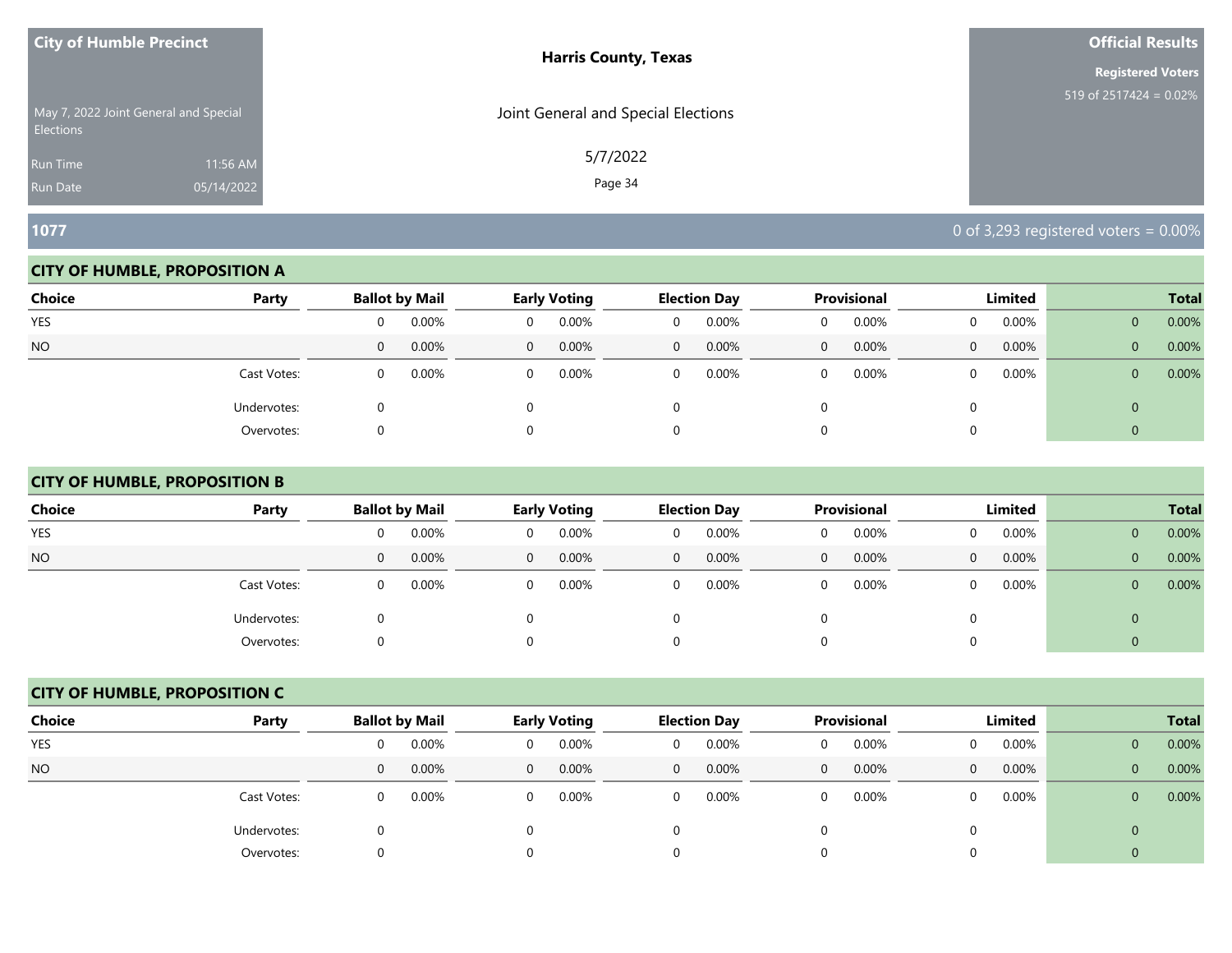| <b>City of Humble Precinct</b>                            |            | <b>Harris County, Texas</b>         | <b>Official Results</b>   |
|-----------------------------------------------------------|------------|-------------------------------------|---------------------------|
|                                                           |            |                                     | <b>Registered Voters</b>  |
| May 7, 2022 Joint General and Special<br><b>Elections</b> |            | Joint General and Special Elections | 519 of $2517424 = 0.02\%$ |
| <b>Run Time</b>                                           | 11:56 AM   | 5/7/2022                            |                           |
| <b>Run Date</b>                                           | 05/14/2022 | Page 35                             |                           |

#### **CITY OF HUMBLE, PROPOSITION D**

| <b>Choice</b> | Party       |   | <b>Ballot by Mail</b> |          | <b>Early Voting</b> |                | <b>Election Day</b> |              | Provisional |          | Limited  |                | <b>Total</b> |
|---------------|-------------|---|-----------------------|----------|---------------------|----------------|---------------------|--------------|-------------|----------|----------|----------------|--------------|
| YES           |             | 0 | 0.00%                 |          | 0.00%               | 0              | 0.00%               |              | 0.00%       |          | 0.00%    | $\mathbf{0}$   | 0.00%        |
| <b>NO</b>     |             | 0 | 0.00%                 | $\Omega$ | 0.00%               | $\overline{0}$ | 0.00%               | $\mathbf{0}$ | $0.00\%$    | $\Omega$ | 0.00%    | $\mathbf{0}$   | 0.00%        |
|               | Cast Votes: | 0 | 0.00%                 | 0        | 0.00%               | 0              | 0.00%               |              | 0.00%       | $\Omega$ | $0.00\%$ | $\overline{0}$ | 0.00%        |
|               | Undervotes: |   |                       |          |                     |                |                     |              |             |          |          | 0              |              |
|               | Overvotes:  |   |                       |          |                     |                |                     |              |             |          |          |                |              |

# **CITY OF HUMBLE, PROPOSITION E**

| <b>Choice</b> | Party       | <b>Ballot by Mail</b> |       |          | <b>Early Voting</b> |   | <b>Election Day</b> |              | Provisional |   | Limited  |                | <b>Total</b> |
|---------------|-------------|-----------------------|-------|----------|---------------------|---|---------------------|--------------|-------------|---|----------|----------------|--------------|
| <b>YES</b>    |             | 0                     | 0.00% | 0        | 0.00%               | 0 | 0.00%               | 0            | 0.00%       | 0 | $0.00\%$ | $\mathbf{0}$   | 0.00%        |
| <b>NO</b>     |             | 0                     | 0.00% | $\Omega$ | 0.00%               | 0 | 0.00%               | $\mathbf{0}$ | 0.00%       | 0 | $0.00\%$ | $\overline{0}$ | 0.00%        |
|               | Cast Votes: | 0                     | 0.00% | $\Omega$ | $0.00\%$            | 0 | 0.00%               | 0            | 0.00%       |   | 0.00%    | $\mathbf{0}$   | 0.00%        |
|               | Undervotes: | 0                     |       | 0        |                     |   |                     | 0            |             |   |          | 0              |              |
|               | Overvotes:  | 0                     |       | 0        |                     |   |                     | 0            |             | 0 |          |                |              |

#### **CITY OF HUMBLE, PROPOSITION F**

| <b>Choice</b> | Party       |   | <b>Ballot by Mail</b> |                | Early Voting |              | <b>Election Day</b> |              | <b>Provisional</b> |          | Limited |                | <b>Total</b> |
|---------------|-------------|---|-----------------------|----------------|--------------|--------------|---------------------|--------------|--------------------|----------|---------|----------------|--------------|
| <b>YES</b>    |             | 0 | 0.00%                 | 0              | 0.00%        | 0            | 0.00%               | 0            | 0.00%              | 0        | 0.00%   | $\mathbf{0}$   | 0.00%        |
| <b>NO</b>     |             | 0 | 0.00%                 | $\overline{0}$ | 0.00%        | $\mathbf{0}$ | 0.00%               | $\mathbf{0}$ | 0.00%              | $\Omega$ | 0.00%   | $\mathbf{0}$   | 0.00%        |
|               | Cast Votes: | 0 | 0.00%                 | $\Omega$       | 0.00%        | 0            | 0.00%               | 0            | 0.00%              | $\Omega$ | 0.00%   | $\mathbf{0}$   | 0.00%        |
|               | Undervotes: | 0 |                       |                |              |              |                     |              |                    |          |         | $\overline{0}$ |              |
|               | Overvotes:  | 0 |                       |                |              | 0            |                     |              |                    | $\Omega$ |         |                |              |

**1077** 0 of 3,293 registered voters = 0.00%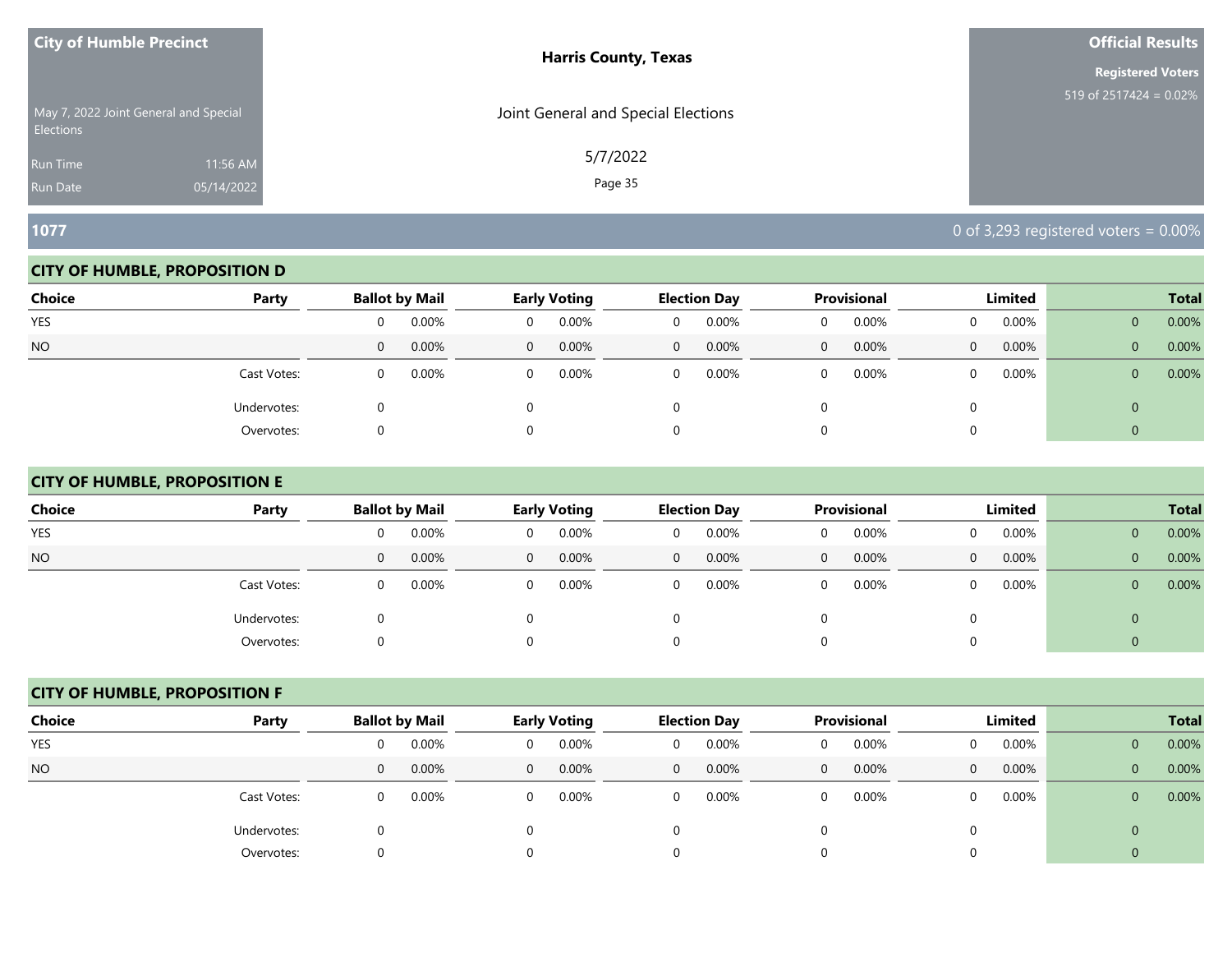| <b>City of Humble Precinct</b> |                                       | <b>Harris County, Texas</b>         | <b>Official Results</b>   |
|--------------------------------|---------------------------------------|-------------------------------------|---------------------------|
|                                |                                       |                                     | <b>Registered Voters</b>  |
| <b>Elections</b>               | May 7, 2022 Joint General and Special | Joint General and Special Elections | 519 of $2517424 = 0.02\%$ |
| Run Time                       | 11:56 AM                              | 5/7/2022                            |                           |
| <b>Run Date</b>                | 05/14/2022                            | Page 36                             |                           |

#### **CITY OF HUMBLE, PROPOSITION G**

| <b>Choice</b> | Party       |          | <b>Ballot by Mail</b> |          | <b>Early Voting</b> |                | <b>Election Day</b> |              | Provisional |          | Limited  |                | <b>Total</b> |
|---------------|-------------|----------|-----------------------|----------|---------------------|----------------|---------------------|--------------|-------------|----------|----------|----------------|--------------|
| YES           |             | 0        | 0.00%                 |          | 0.00%               | 0              | 0.00%               |              | 0.00%       |          | 0.00%    | $\mathbf{0}$   | 0.00%        |
| <b>NO</b>     |             | 0        | 0.00%                 | $\Omega$ | 0.00%               | $\overline{0}$ | 0.00%               | $\mathbf{0}$ | $0.00\%$    | $\Omega$ | 0.00%    | $\mathbf{0}$   | 0.00%        |
|               | Cast Votes: | $\Omega$ | 0.00%                 | 0        | 0.00%               | 0              | 0.00%               |              | 0.00%       | $\Omega$ | $0.00\%$ | $\overline{0}$ | 0.00%        |
|               | Undervotes: |          |                       |          |                     |                |                     |              |             |          |          | 0              |              |
|               | Overvotes:  |          |                       |          |                     |                |                     |              |             |          |          |                |              |

# **CITY OF HUMBLE, PROPOSITION H**

| <b>Choice</b> | Party       | <b>Ballot by Mail</b> |       |          | <b>Early Voting</b> |              | <b>Election Day</b> |              | <b>Provisional</b> |              | Limited  |              | <b>Total</b> |
|---------------|-------------|-----------------------|-------|----------|---------------------|--------------|---------------------|--------------|--------------------|--------------|----------|--------------|--------------|
| YES           |             | 0                     | 0.00% | $\Omega$ | 0.00%               | 0            | 0.00%               | 0            | 0.00%              | 0            | $0.00\%$ | $\mathbf{0}$ | 0.00%        |
| NO.           |             | $\mathbf{0}$          | 0.00% | $\Omega$ | 0.00%               | $\mathbf{0}$ | 0.00%               | $\mathbf{0}$ | 0.00%              | $\mathbf{0}$ | 0.00%    | $\mathbf{0}$ | 0.00%        |
|               | Cast Votes: | 0                     | 0.00% | $\Omega$ | 0.00%               | 0            | 0.00%               | 0            | 0.00%              | $\Omega$     | $0.00\%$ | $\mathbf{0}$ | 0.00%        |
|               | Undervotes: | 0                     |       | 0        |                     |              |                     | $\Omega$     |                    | 0            |          | $\mathbf{0}$ |              |
|               | Overvotes:  | 0                     |       | 0        |                     |              |                     | 0            |                    | $\Omega$     |          | $\theta$     |              |

#### **CITY OF HUMBLE, PROPOSITION I**

| <b>Choice</b> | Party       |   | <b>Ballot by Mail</b> |                | Early Voting |              | <b>Election Day</b> |              | <b>Provisional</b> |          | Limited |                | <b>Total</b> |
|---------------|-------------|---|-----------------------|----------------|--------------|--------------|---------------------|--------------|--------------------|----------|---------|----------------|--------------|
| <b>YES</b>    |             | 0 | 0.00%                 | 0              | 0.00%        | 0            | 0.00%               | 0            | 0.00%              | 0        | 0.00%   | $\mathbf{0}$   | 0.00%        |
| <b>NO</b>     |             | 0 | 0.00%                 | $\overline{0}$ | 0.00%        | $\mathbf{0}$ | 0.00%               | $\mathbf{0}$ | 0.00%              | $\Omega$ | 0.00%   | $\mathbf{0}$   | 0.00%        |
|               | Cast Votes: | 0 | 0.00%                 | $\Omega$       | 0.00%        | 0            | 0.00%               | 0            | 0.00%              | $\Omega$ | 0.00%   | $\mathbf{0}$   | 0.00%        |
|               | Undervotes: | 0 |                       |                |              |              |                     |              |                    |          |         | $\overline{0}$ |              |
|               | Overvotes:  | 0 |                       |                |              | 0            |                     |              |                    | $\Omega$ |         |                |              |

**1077** 0 of 3,293 registered voters = 0.00%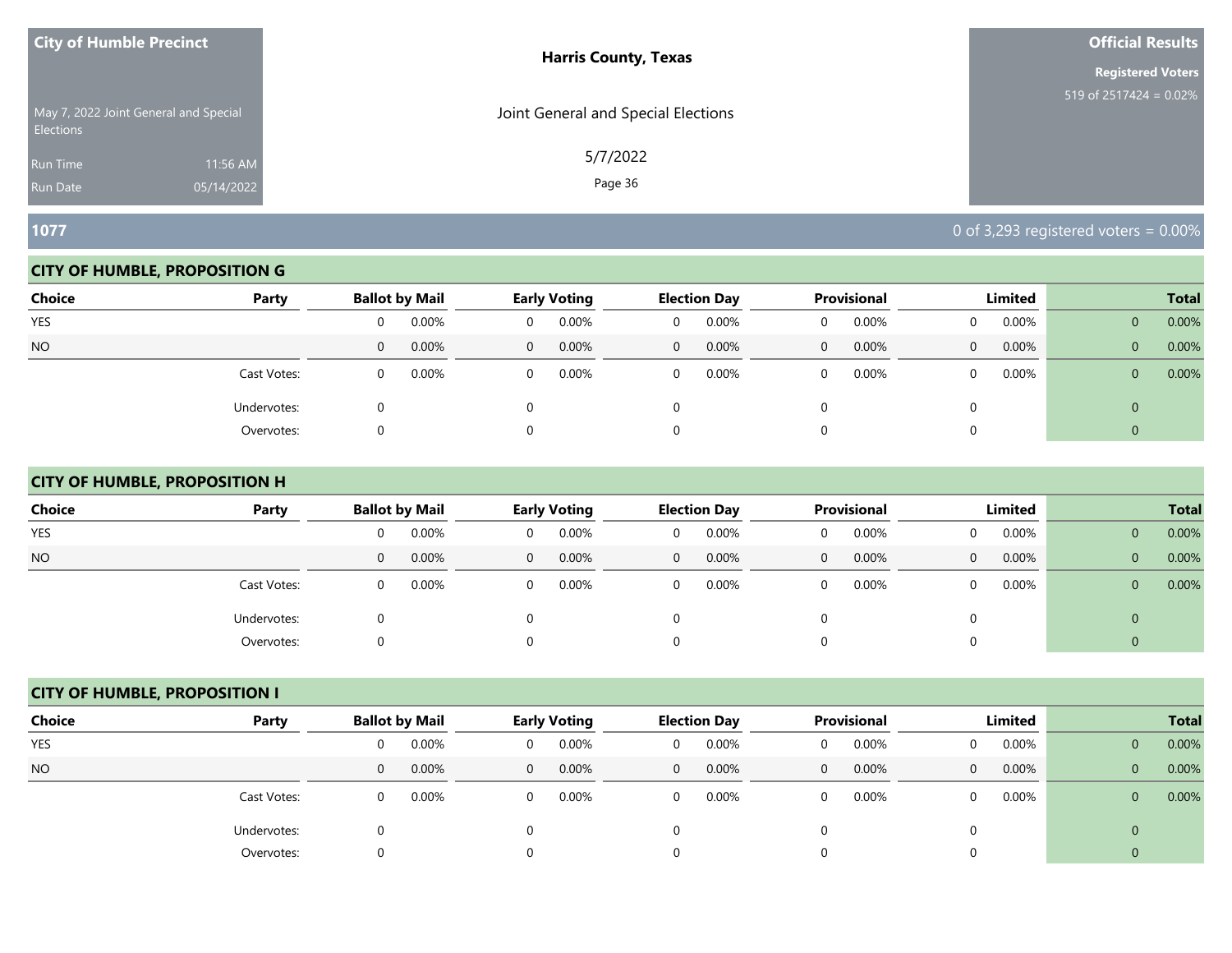| <b>City of Humble Precinct</b>                     | <b>Harris County, Texas</b>         | <b>Official Results</b>   |
|----------------------------------------------------|-------------------------------------|---------------------------|
|                                                    |                                     | <b>Registered Voters</b>  |
| May 7, 2022 Joint General and Special<br>Elections | Joint General and Special Elections | 519 of $2517424 = 0.02\%$ |
| 11:56 AM<br><b>Run Time</b>                        | 5/7/2022                            |                           |
| 05/14/2022<br><b>Run Date</b>                      | Page 37                             |                           |

# **1140** 5 of 272 registered voters = 1.84%

#### **CITY OF HUMBLE, Council Member Place 3 - Vote for none or one**

| <b>Choice</b><br>Party | <b>Ballot by Mail</b> | <b>Early Voting</b> | <b>Election Day</b> |              | <b>Provisional</b> |          | Limited |   | <b>Total</b> |
|------------------------|-----------------------|---------------------|---------------------|--------------|--------------------|----------|---------|---|--------------|
| Bruce Davidson         | 0.00%                 | 100.00%             |                     | 100.00%<br>0 | 0.00%              | 0        | 0.00%   |   | 100.00%      |
| Cast Votes:            | 0.00%                 | 100.00%             |                     | 100.00%      | 0.00%              | 0        | 0.00%   |   | 100.00%      |
| Undervotes:            |                       |                     |                     |              |                    | 0        |         |   |              |
| Overvotes:             |                       |                     |                     |              |                    | $\Omega$ |         | 0 |              |

#### **CITY OF HUMBLE, Council Member Place 4 - Vote for none or one**

| <b>Choice</b> | Party       |   | <b>Ballot by Mail</b> | <b>Early Voting</b> | <b>Election Day</b> |   | <b>Provisional</b> |   | Limited | <b>Total</b> |
|---------------|-------------|---|-----------------------|---------------------|---------------------|---|--------------------|---|---------|--------------|
| Paula Settle  |             | 0 | 0.00%                 | 100.00%             | 100.00%             | 0 | 0.00%              | 0 | 0.00%   | 100.00%      |
|               | Cast Votes: | 0 | 0.00%                 | 100.00%             | 100.00%             |   | 0.00%              |   | 0.00%   | 100.00%      |
|               | Undervotes: | O |                       |                     |                     |   |                    |   |         |              |
|               | Overvotes:  | 0 |                       |                     |                     |   |                    |   |         |              |

# **CITY OF HUMBLE, Council Member Place 5 - Vote for none or one**

| <b>Choice</b> | Party       |   | <b>Ballot by Mail</b> |          | <b>Early Voting</b> | <b>Election Day</b> |              | <b>Provisional</b> | Limited  |                | <b>Total</b> |
|---------------|-------------|---|-----------------------|----------|---------------------|---------------------|--------------|--------------------|----------|----------------|--------------|
| Linda Greenan |             |   | 0.00%                 | $\Omega$ | 0.00%               | 66.67%              | 0            | 0.00%              | $0.00\%$ |                | 50.00%       |
| David Pierce  |             | 0 | 0.00%                 |          | 100.00%             | 33.33%              | $\mathbf{0}$ | 0.00%              | 0.00%    |                | 50.00%       |
|               | Cast Votes: |   | 0.00%                 |          | 100.00%             | 3 100.00%           | 0            | 0.00%              | $0.00\%$ |                | 100.00%      |
|               | Undervotes: |   |                       |          |                     |                     |              |                    |          |                |              |
|               | Overvotes:  |   |                       | $\Omega$ |                     |                     |              |                    |          | $\overline{0}$ |              |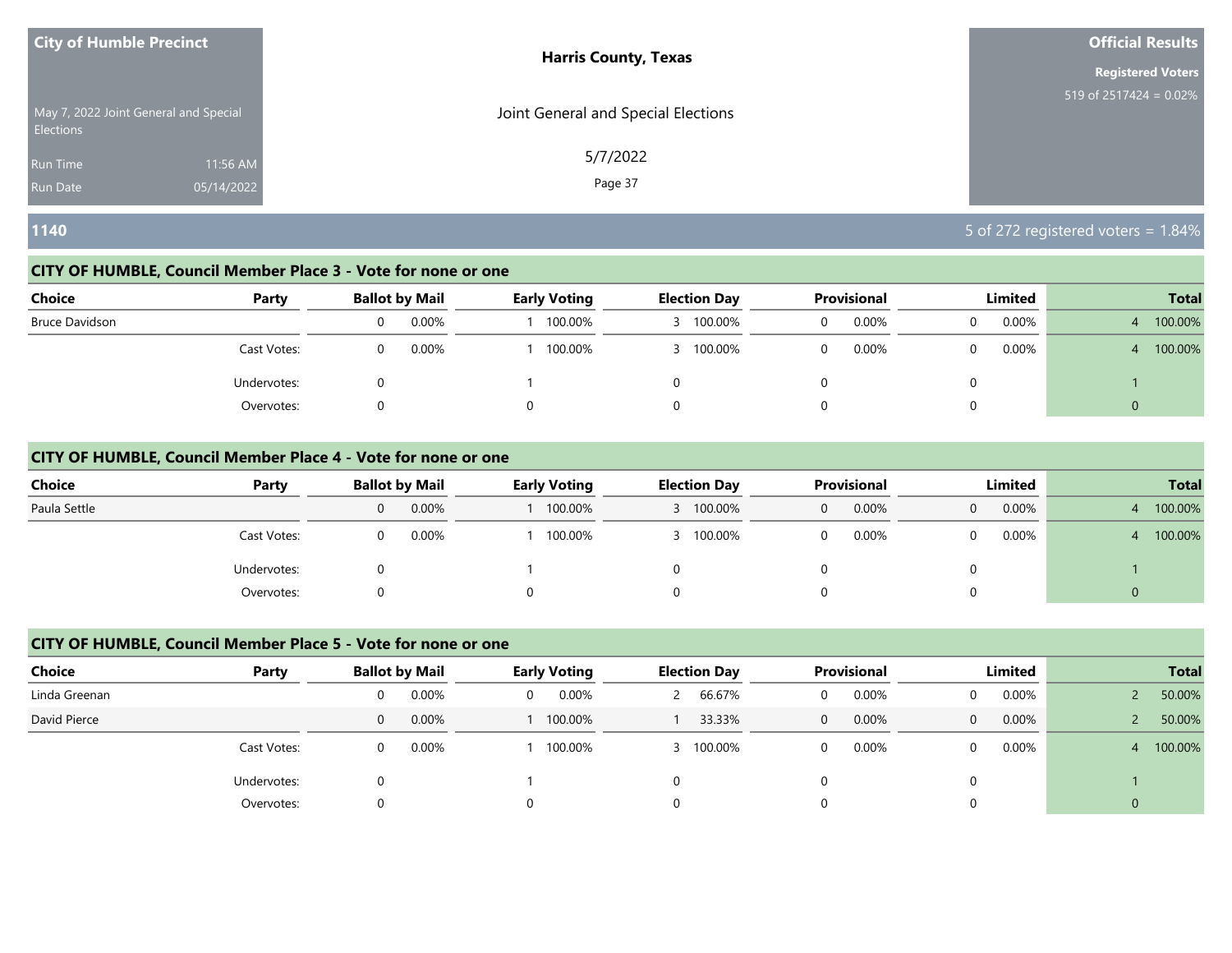| <b>City of Humble Precinct</b>                            |            | <b>Harris County, Texas</b>         | <b>Official Results</b>   |
|-----------------------------------------------------------|------------|-------------------------------------|---------------------------|
|                                                           |            |                                     | <b>Registered Voters</b>  |
| May 7, 2022 Joint General and Special<br><b>Elections</b> |            | Joint General and Special Elections | 519 of $2517424 = 0.02\%$ |
| <b>Run Time</b>                                           | 11:56 AM   | 5/7/2022                            |                           |
| <b>Run Date</b>                                           | 05/14/2022 | Page 38                             |                           |

#### **CITY OF HUMBLE, PROPOSITION A**

| <b>Choice</b> | Party       | <b>Ballot by Mail</b>    | <b>Early Voting</b>  | <b>Election Day</b> | Provisional   | Limited           | <b>Total</b>             |
|---------------|-------------|--------------------------|----------------------|---------------------|---------------|-------------------|--------------------------|
| YES           |             | 0.00%<br>0               | 2 100.00%            | 66.67%              | 0.00%<br>0    | 0.00%             | 80.00%<br>$\overline{4}$ |
| <b>NO</b>     |             | $0.00\%$<br>$\mathbf{0}$ | $0.00\%$<br>$\Omega$ | 33.33%              | $0.00\%$<br>0 | 0.00%<br>$\Omega$ | 20.00%                   |
|               | Cast Votes: | 0.00%<br>0               | 2 100.00%            | 100.00%<br>3.       | 0.00%         | $0.00\%$          | 100.00%                  |
|               | Undervotes: |                          |                      | 0                   |               |                   | 0                        |
|               | Overvotes:  | O                        |                      | 0                   |               |                   |                          |

# **CITY OF HUMBLE, PROPOSITION B**

| <b>Choice</b> | Party       | <b>Ballot by Mail</b> | Early Voting | <b>Election Day</b> | Provisional | Limited              | <b>Total</b>         |
|---------------|-------------|-----------------------|--------------|---------------------|-------------|----------------------|----------------------|
| <b>YES</b>    |             | 0.00%<br>0            | 50.00%       | 66.67%              | 0.00%<br>U  | $0.00\%$             | 60.00%               |
| <b>NO</b>     |             | 0.00%<br>$\mathbf{0}$ | 50.00%       | 33.33%              | 0.00%<br>0  | $0.00\%$<br>$\Omega$ | 40.00%<br>$\epsilon$ |
|               | Cast Votes: | 0.00%<br>0            | 2 100.00%    | 100.00%             | 0.00%<br>0  | $0.00\%$             | 100.00%              |
|               | Undervotes: | O                     |              |                     |             | 0                    | $\mathbf{0}$         |
|               | Overvotes:  | O                     |              |                     |             |                      | 0                    |

#### **CITY OF HUMBLE, PROPOSITION C**

| <b>Choice</b> | Party       | <b>Ballot by Mail</b> |       | <b>Early Voting</b> |           |              | <b>Election Day</b> |              | <b>Provisional</b> |   | Limited  | <b>Total</b> |
|---------------|-------------|-----------------------|-------|---------------------|-----------|--------------|---------------------|--------------|--------------------|---|----------|--------------|
| <b>YES</b>    |             | 0                     | 0.00% |                     | 50.00%    |              | 100.00%             | 0            | 0.00%              |   | $0.00\%$ | 80.00%       |
| <b>NO</b>     |             | $\mathbf{0}$          | 0.00% |                     | 50.00%    | $\mathbf{0}$ | $0.00\%$            | $\mathbf{0}$ | 0.00%              | 0 | 0.00%    | 20.00%       |
|               | Cast Votes: | 0                     | 0.00% |                     | 2 100.00% |              | 100.00%             | 0            | 0.00%              |   | $0.00\%$ | 100.00%      |
|               | Undervotes: | 0                     |       | $\Omega$            |           |              |                     |              |                    |   |          |              |
|               | Overvotes:  | 0                     |       | 0                   |           |              |                     |              |                    |   |          |              |

**1140** 5 of 272 registered voters = 1.84%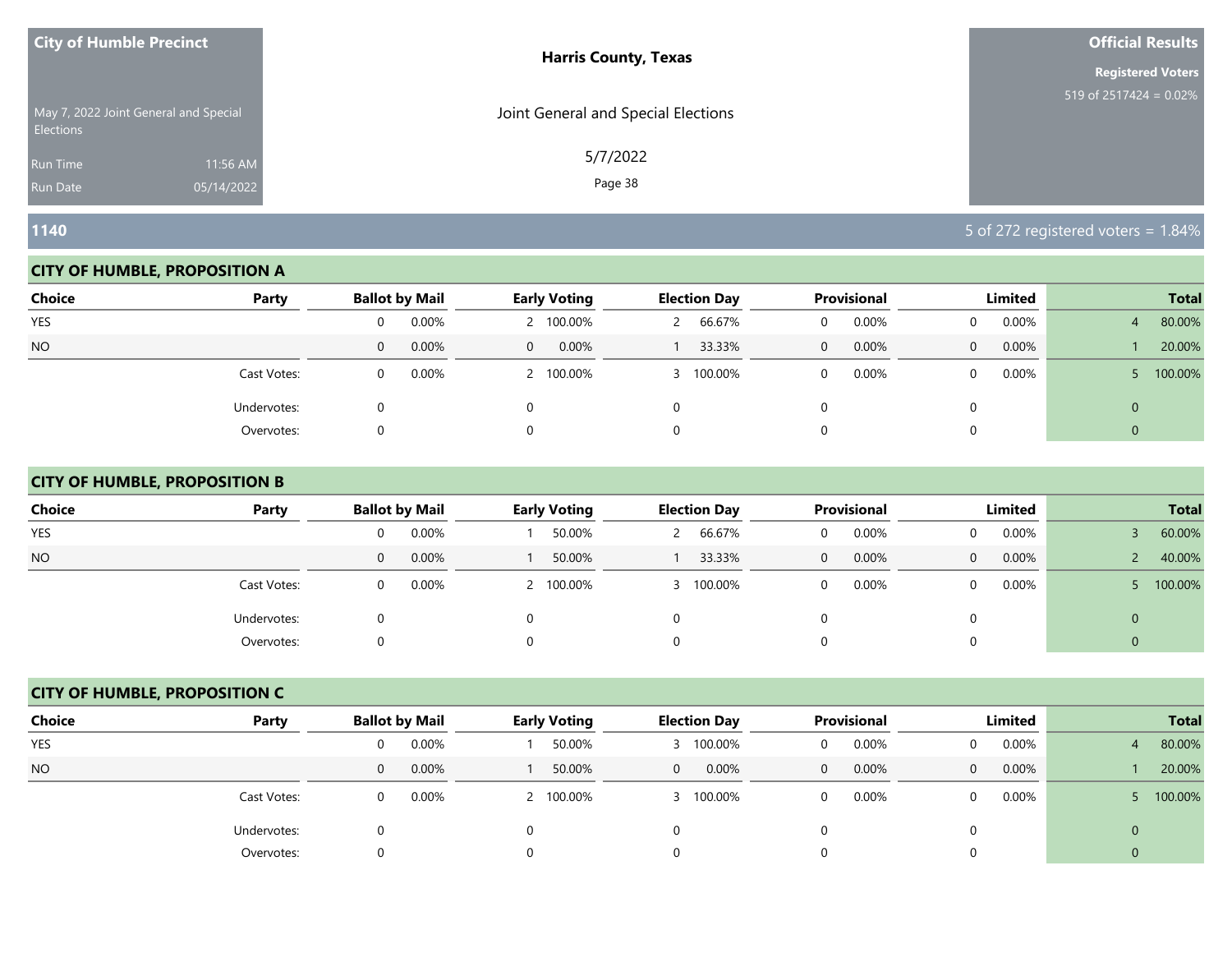| <b>City of Humble Precinct</b>                            |            | <b>Harris County, Texas</b>         | <b>Official Results</b>   |
|-----------------------------------------------------------|------------|-------------------------------------|---------------------------|
|                                                           |            |                                     | <b>Registered Voters</b>  |
| May 7, 2022 Joint General and Special<br><b>Elections</b> |            | Joint General and Special Elections | 519 of $2517424 = 0.02\%$ |
| <b>Run Time</b>                                           | 11:56 AM   | 5/7/2022                            |                           |
| <b>Run Date</b>                                           | 05/14/2022 | Page 39                             |                           |

#### **CITY OF HUMBLE, PROPOSITION D**

| <b>Choice</b> | Party       | <b>Ballot by Mail</b>    | <b>Early Voting</b>  | <b>Election Day</b>     | Provisional   | Limited           | <b>Total</b>          |
|---------------|-------------|--------------------------|----------------------|-------------------------|---------------|-------------------|-----------------------|
| YES           |             | 0.00%<br>0               | 2 100.00%            | 100.00%                 | 0.00%         | 0.00%             | 100.00%               |
| <b>NO</b>     |             | $0.00\%$<br>$\mathbf{0}$ | $0.00\%$<br>$\Omega$ | 0.00%<br>$\overline{0}$ | $0.00\%$<br>0 | 0.00%<br>$\Omega$ | 0.00%<br>$\mathbf{0}$ |
|               | Cast Votes: | 0.00%<br>0               | 2 100.00%            | 100.00%<br>3.           | 0.00%         | $0.00\%$          | 100.00%               |
|               | Undervotes: |                          |                      | 0                       |               |                   | 0                     |
|               | Overvotes:  | O                        |                      | 0                       |               |                   |                       |

# **CITY OF HUMBLE, PROPOSITION E**

| <b>Choice</b> | Party       | <b>Ballot by Mail</b> | <b>Early Voting</b>  | <b>Election Day</b> | Provisional              | Limited       | <b>Total</b>          |
|---------------|-------------|-----------------------|----------------------|---------------------|--------------------------|---------------|-----------------------|
| <b>YES</b>    |             | 0.00%<br>0            | 2 100.00%            | 100.00%             | 0.00%<br>0               | 0.00%         | 100.00%               |
| <b>NO</b>     |             | 0.00%<br>$\mathbf{0}$ | $0.00\%$<br>$\Omega$ | 0.00%<br>0          | $0.00\%$<br>$\mathbf{0}$ | $0.00\%$<br>0 | 0.00%<br>$\mathbf{0}$ |
|               | Cast Votes: | 0.00%<br>0            | 2 100.00%            | 100.00%             | 0.00%<br>0               | 0.00%         | 100.00%               |
|               | Undervotes: | 0                     | 0                    |                     | 0                        |               | 0                     |
|               | Overvotes:  | 0                     | $\Omega$             |                     | 0                        | 0             |                       |

#### **CITY OF HUMBLE, PROPOSITION F**

| <b>Choice</b> | Party       | <b>Ballot by Mail</b> |       | <b>Early Voting</b>     | <b>Election Day</b> |              | <b>Provisional</b> |   | Limited  | <b>Total</b> |
|---------------|-------------|-----------------------|-------|-------------------------|---------------------|--------------|--------------------|---|----------|--------------|
| <b>YES</b>    |             | 0                     | 0.00% | 2 100.00%               | 66.67%              | 0            | 0.00%              |   | 0.00%    | 80.00%       |
| <b>NO</b>     |             | $\mathbf 0$           | 0.00% | 0.00%<br>$\overline{0}$ | 33.33%              | $\mathbf{0}$ | 0.00%              | 0 | 0.00%    | 20.00%       |
|               | Cast Votes: | 0                     | 0.00% | 2 100.00%               | 100.00%             | 0            | 0.00%              |   | $0.00\%$ | 100.00%      |
|               | Undervotes: | 0                     |       | 0                       |                     |              |                    |   |          |              |
|               | Overvotes:  | 0                     |       | 0                       |                     |              |                    |   |          |              |

**1140** 5 of 272 registered voters = 1.84%